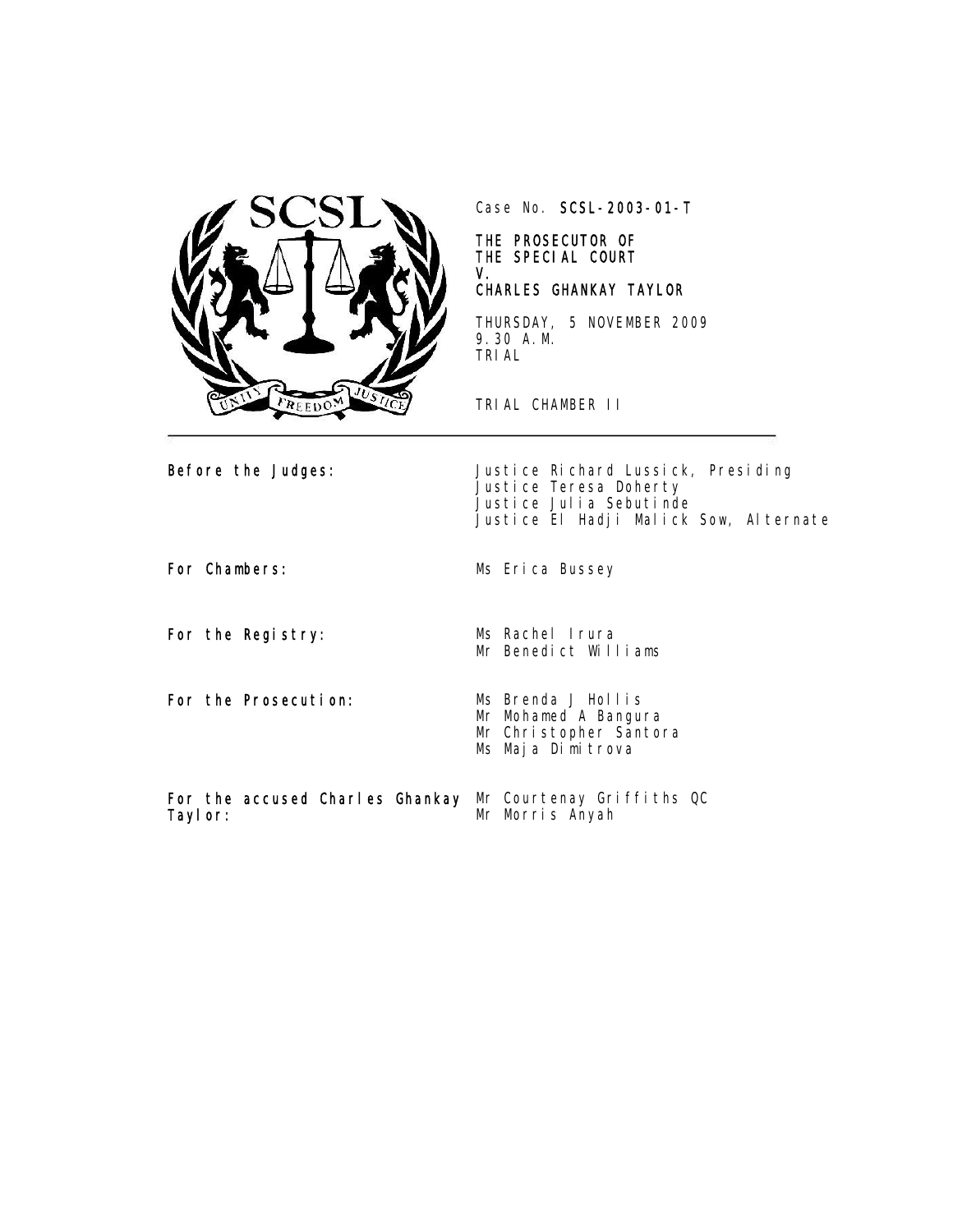1 2 3 4 5 6 7 8 9 09:33:34 10 11 12 13 14 09:33:50 15 16 17 18 19 09:34:08 20 21 22 23 24 25 09:34:22 26 27 28 29 09:32:07 Thursday, 5 November 2009 [Open session] [The accused present] [Upon commencing at 9.30 a.m.] PRESIDING JUDGE: Good morning. We will take appearances, please. MS HOLLIS: Good morning, Mr President, your Honours. This morning for the Prosecution, Brenda J Hollis, Mohamed A Bangura, Christopher Santora, and our case manager Maja Dimitrova. PRESIDING JUDGE: The Defence is not represented at all. Oh, Mr Anyah, yes. Mr Anyah has just walked in the Court representing the Defence. What's the situation, Mr Anyah? MR ANYAH: Good morning, Mr President. Good morning, your Honours. Good morning, counsel opposite. I am trying to catch my breath, because I have been running down the hallway to get here. Mr Griffiths apparently called the CMS case manager, Ms Irura, and informed her that he had a problem with his apartment. I haven't spoken with Mr Griffiths personally. I was in the hallway trying call him because I could not receive reception on my telephone in the courtroom. I am told he is on his way. I had indicated to your Honours' legal officer that I preferred speaking with him, and I was assured that you would not take the Bench until I did speak with him - well, she gave me assurances to that effect and that's why I wasn't in the courtroom. I was here before your Honours arrived in the courtroom. I was here before 9.30 a.m.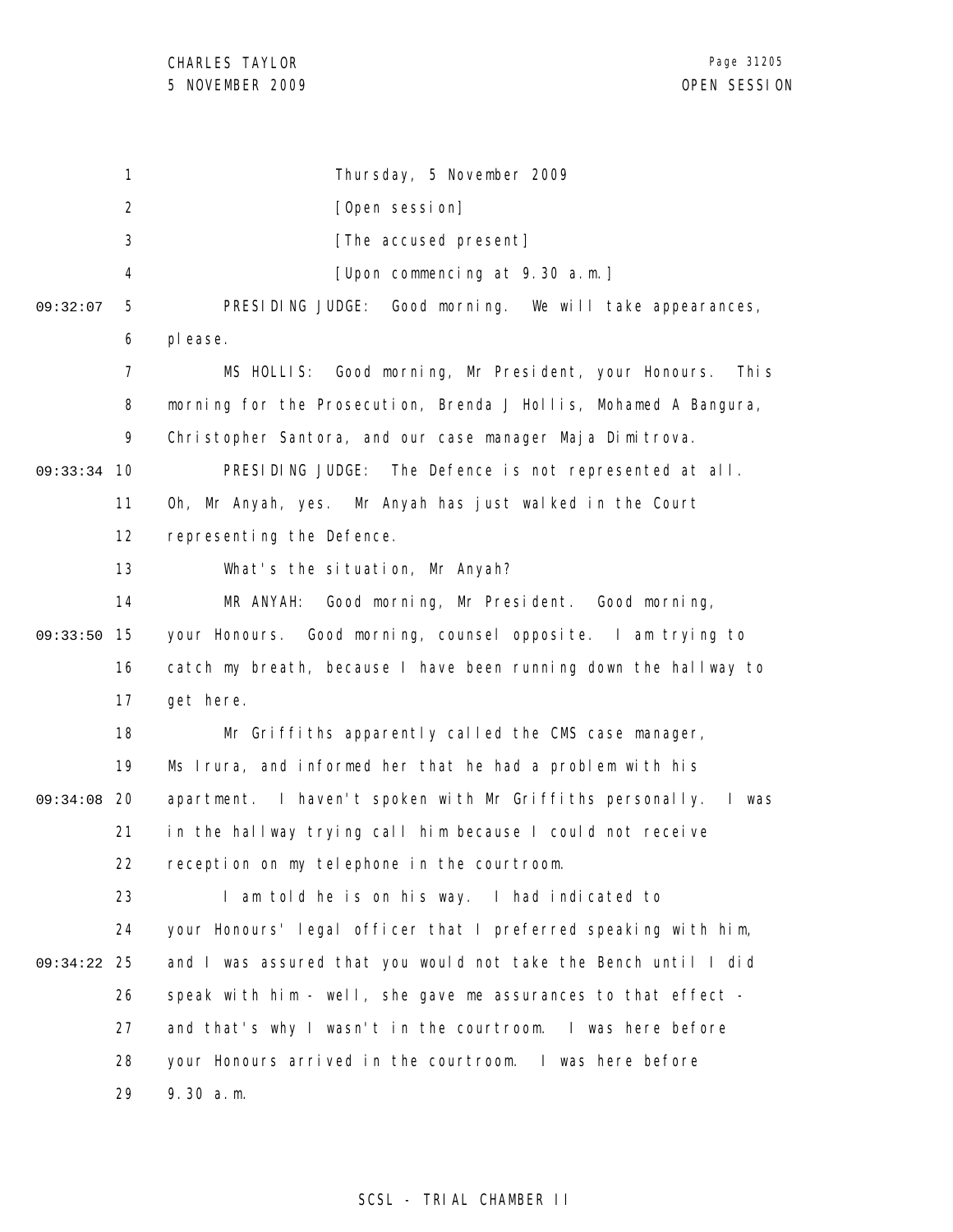1 2 3 4 5 6 7 8 9 09:35:15 10 11 12 13 14 15 09:35:32 16 17 18 19 09:35:52 20 21 22 23 24 25 09:36:14 26 27 28 29 09:34:53 In any event, Mr Griffiths is not here. I have not spoken to him. I would like to speak to him so that we can better apprise the Court about the possibility of proceeding, I suspect, within the next half hour or an hour. PRESIDING JUDGE: Firstly, Mr Anyah, the legal officer did convey to us what you said, but we didn't see any reason not to convene the Court at the same time of 9.30. And the proper approach is that having convened the Court, if there is any application to adjourn for any reason, it should be made to the Court, not to the legal officer. But, in any event, this is fate accompli. If we wanted to proceed we couldn't anyway; is that right, Mr Anyah? MR ANYAH: That is entirely right, Mr President. PRESIDING JUDGE: What's the situation? Are we going to wait until a plumber shows up at Mr Griffiths' place or -- MR ANYAH: Well, I do have an application to make in that regard, and the formal application would be this: Given what I had stated and the little bit of information I know, under the circumstances, I would respectfully ask for an adjournment of 15 minutes or less to contact Mr Griffiths and then I could be better placed to make a proper application, if necessary, and/or advise the Court about the possibility of proceeding today. PRESIDING JUDGE: All right. Thank you, Mr Anyah. Do you have anything to say on the application? MS HOLLIS: Mr President, I think we have no recourse but to go along with that until lead Defence Counsel appears. PRESIDING JUDGE: Thank you, Ms Hollis. Yes, we will grant that application, Mr Anyah. We are fully sympathetic with your own position in this issue. We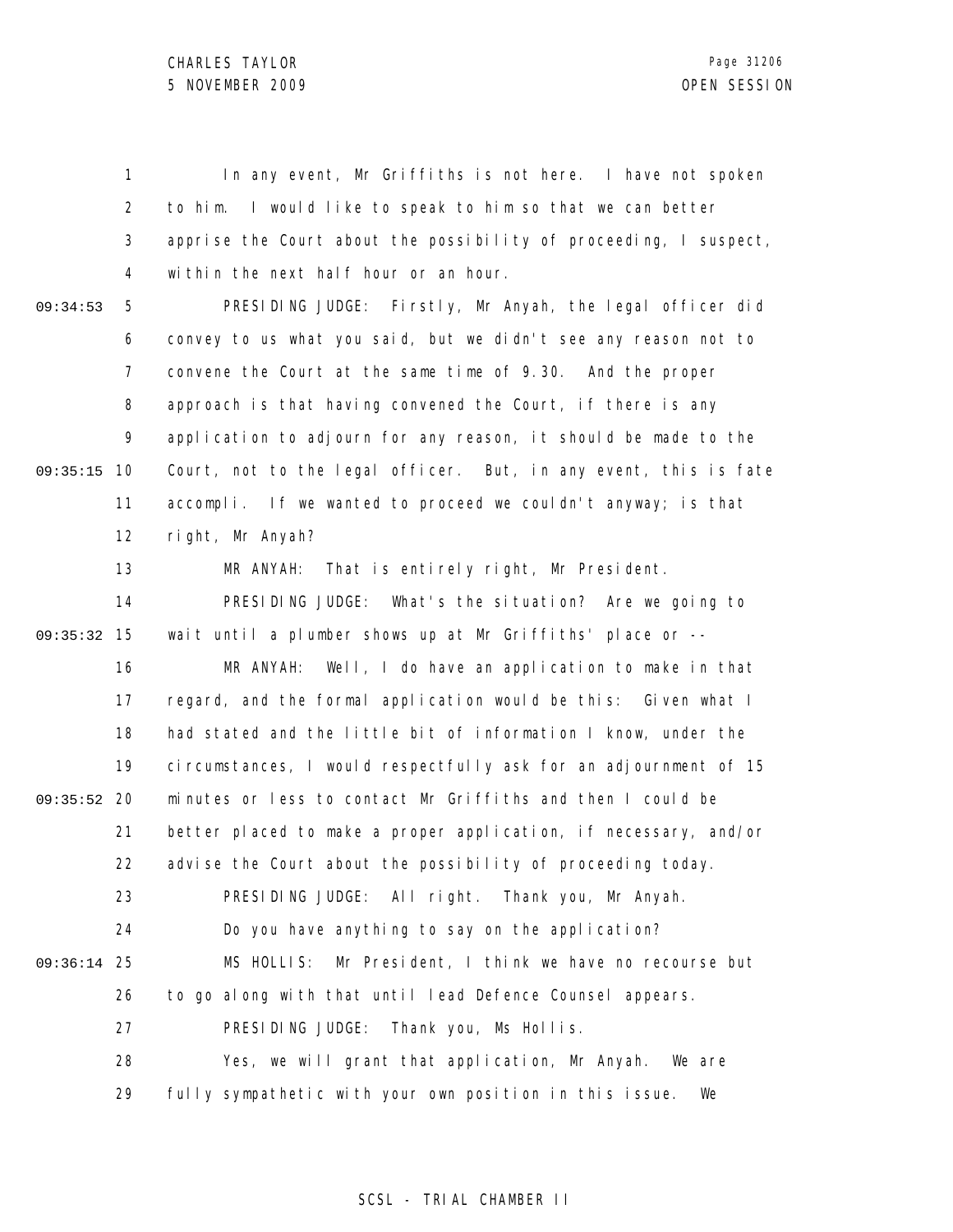|               | $\mathbf{1}$ | realise that none of this is of your making, but if you would be  |
|---------------|--------------|-------------------------------------------------------------------|
|               | 2            | good enough to find out what the situation is and we will         |
|               | 3            | reconvene at 10 to 10 unless we hear from you in the meantime.    |
|               | 4            | [Break taken at 9.35 a.m.]                                        |
| 09:42:48      | 5            | [Upon resuming at 10.15 a.m.]                                     |
|               | 6            | MR GRIFFITHS: Mr President, can I apologise to everyone           |
|               | 7            | for the delay in starting today. It was entirely my fault.        |
|               | 8            | PRESIDING JUDGE: Yes, Mr Griffiths, I understand you had          |
|               | 9            | some problems --                                                  |
| 10:16:07      | 10           | MR GRIFFITHS: A few domestic problems, but I am hopeful           |
|               | 11           | that they will be resolved even though I am not there.            |
|               | 12           | PRESIDING JUDGE: Well, I must say, Mr Griffiths, as               |
|               | 13           | somebody who's been in the same position as yourself, you've done |
|               | 14           | remarkably well to get any sort of service in this short amount   |
| 10:16:27      | 15           | of time.                                                          |
|               | 16           | MR GRIFFITHS: I managed to sort something out.                    |
|               | 17           | PRESIDING JUDGE: All right. We will continue.                     |
|               | 18           | Mr Taylor, I just remind you you are still on that                |
|               | 19           | affirmation you took to tell the truth.                           |
| $10:16:36$ 20 |              | DANKPANNAH DR CHARLES GHANKAY TAYLOR:                             |
|               | 21           | [On former affirmation]                                           |
|               | 22           | EXAMINATION-IN-CHIEF BY MR GRIFFITHS: [Continued]                 |
|               | 23           | MR GRIFFITHS:<br>Now, can I remind everyone that we were          |
|               | 24           | looking at the Sandline report, which is in volume 1 of 3,        |
| 10:16:49      | 25           | di sclosure for week 31:                                          |
|               | 26           | Now, Mr Taylor, you recall that yesterday when we adjourned<br>Q. |
|               | 27           | we were looking at this report - House of Commons report on the   |
|               | 28           | Sandline incident, yes?                                           |
|               | 29           | That is correct.<br>Α.                                            |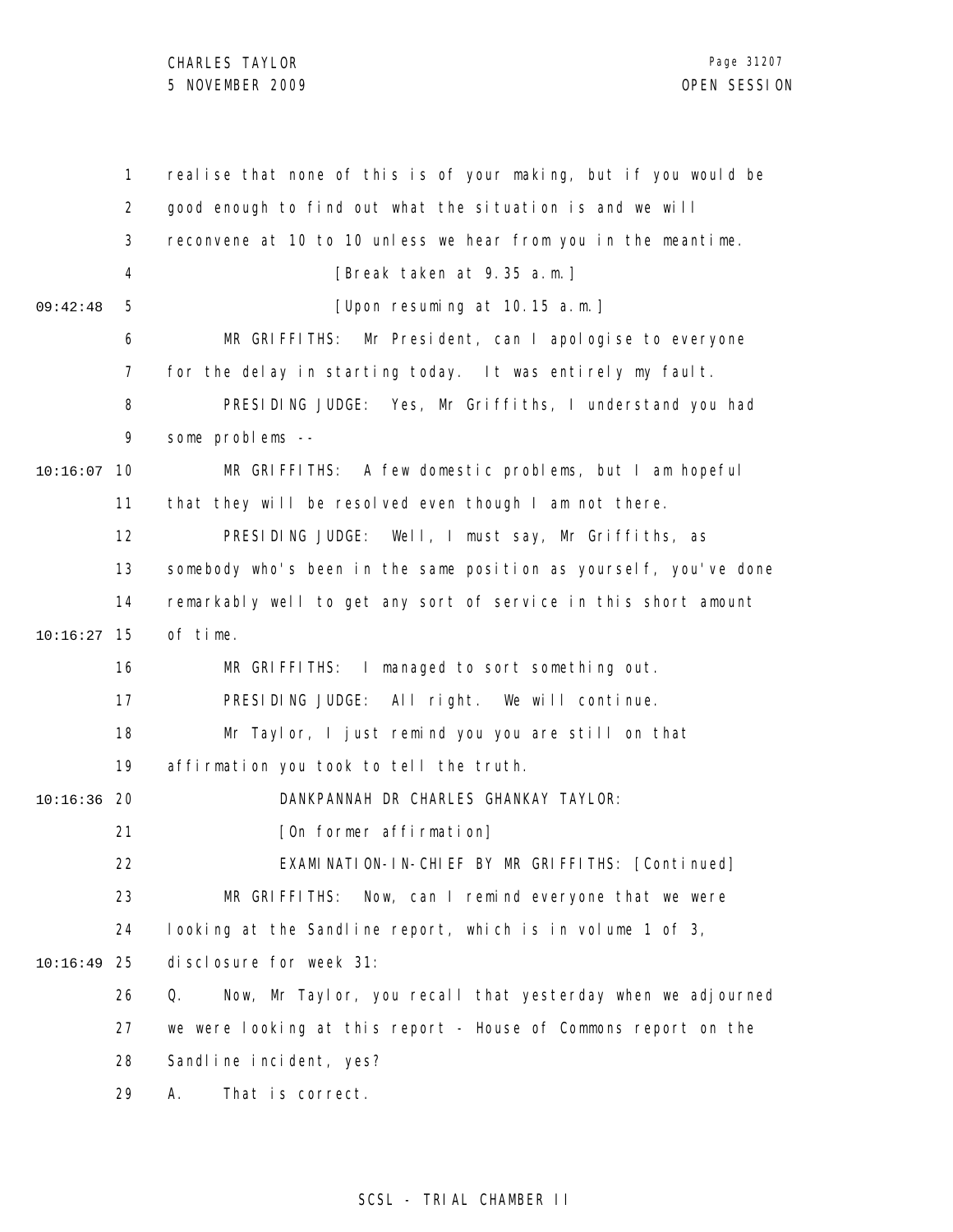|          | 1              | And we concluded yesterday having looked at, first the<br>Q.      |
|----------|----------------|-------------------------------------------------------------------|
|          | $\overline{2}$ | introduction, and then certain aspects of the summary, yes?       |
|          | 3              | Yes, we did.<br>А.                                                |
|          | 4              | Now, I would like us now, please, to go to page 11.<br>Q.<br>So   |
| 10:17:57 | 5              | it's behind divider 18, Mr Taylor, and can we go, please, to page |
|          | 6              | 11.                                                               |
|          | $\overline{7}$ | Yes.<br>А.                                                        |
|          | 8              | Page 11. There should be a subheading near the top of that<br>Q.  |
|          | 9              | page, "Intelligent Reports and Assessments"?                      |
| 10:18:40 | 10             | Α.<br>That is correct, yes.                                       |
|          | 11             | I would like us to begin, please, at paragraph 216:<br>Q.         |
|          | 12             | "We have seen 102 intelligence reports and assessments on         |
|          | 13             | Sierra Leone during the period May 1997 to May 1998.<br>They      |
|          | 14             | comprise 47 GCHQ reports "                                        |
| 10:19:05 | 15             | What is "GCHQ", Mr Taylor?                                        |
|          | 16             | That you look in paragraph 214, it says "Government<br>А.         |
|          | 17             | Communication Headquarters".                                      |
|          | 18             | Q.<br>Right.                                                      |
|          | 19             | " five SIS reports, 44 DIS reports and assessments,               |
| 10:19:23 | 20             | mostly extracts from weekly summaries, and six JIC assessments    |
|          | 21             | drawn from the foregoing. We have also seen 21 reports from the   |
|          | 22             | British military liaison officer and 47 reports from HMS          |
|          | 23             | Cornwall."                                                        |
|          | 24             | What do you understand by that, Mr Taylor: Reports from           |
| 10:19:48 | 25             | HMS Cornwall, the ship which we know was offshore at the time?    |
|          | 26             | My understanding of the capabilities of a ship like that<br>А.    |
|          | 27             | would be intercepts of communication, that is, radio, telephone,  |
|          | 28             | telegraph and that kind of stuff. Probably also they would look   |
|          | 29             | at movements within the area offshore and even maybe surveillance |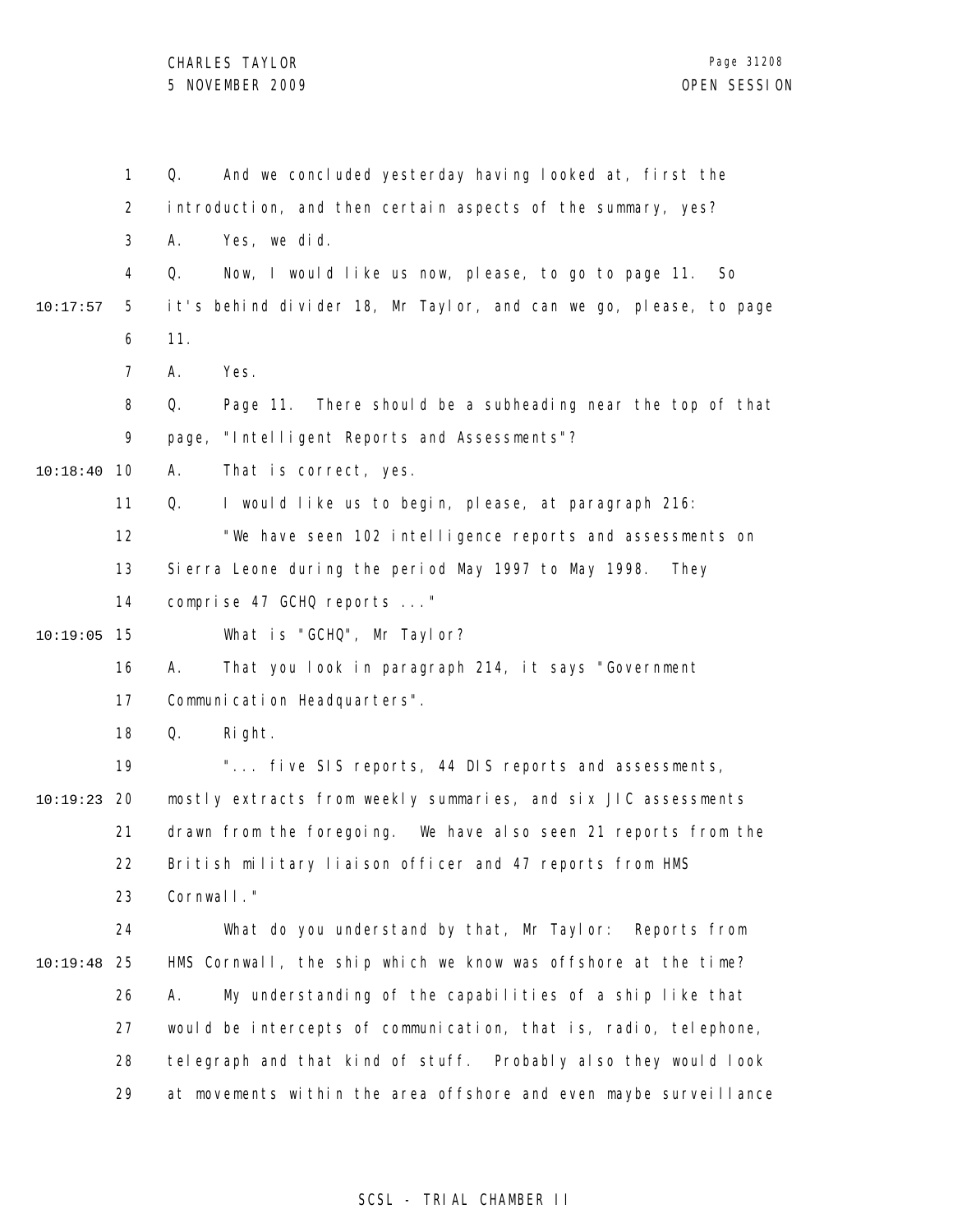1 2 3 4 5 6 7 8 9 10 10:21:07 11 12 13 14 15 10:21:47 16 17 18 19 20 10:22:10 21 22 23 24 25 10:22:36 26 27 28 29 10:20:41 of air traffic and different things within the region. They would - or may I say should - have such capabilities. Q. Thank you. "The GCHQ and SIS reports were copied to the Foreign and Commonwealth Office, as were most of the DIS reports. All the JIS assessments were copied to the FCO and other departments. These reports are secret and highly classified, and we cannot reproduce or specify them. However, we are satisfied that with only one exception, they contain nothing which bears significantly on our investigation and which is not also available from other official and less highly classified sources. The exception is the report mentioned in paragraph 6.53." Let us now, please, go to paragraph 6.53, which is on page 63. Now, it's the penultimate paragraph on that page: "On or about 19 February, AD(E) ..." And when one looks at the glossary at the back of this report, that stands for Africa Department Equatorial of the Foreign and Commonwealth Office which covers West Africa, including Sierra Leone. So that's what that stands for. "... received a copy of an intelligence report suggesting that President Kabbah had engaged Executive Outcomes/Sandline to prepare and lead a military force from bases in Liberia to oust the junta. Sandline was described as heavily involved in the plan, which was said to include the supply and training of troops and the provision of military helicopters and supplies. This report was marked for passing to Ms Drury. She does not recall whether she saw it herself. She had instructed her staff to be" - can't make it out - "in the intelligence reports they showed her; however, this particular report was seen by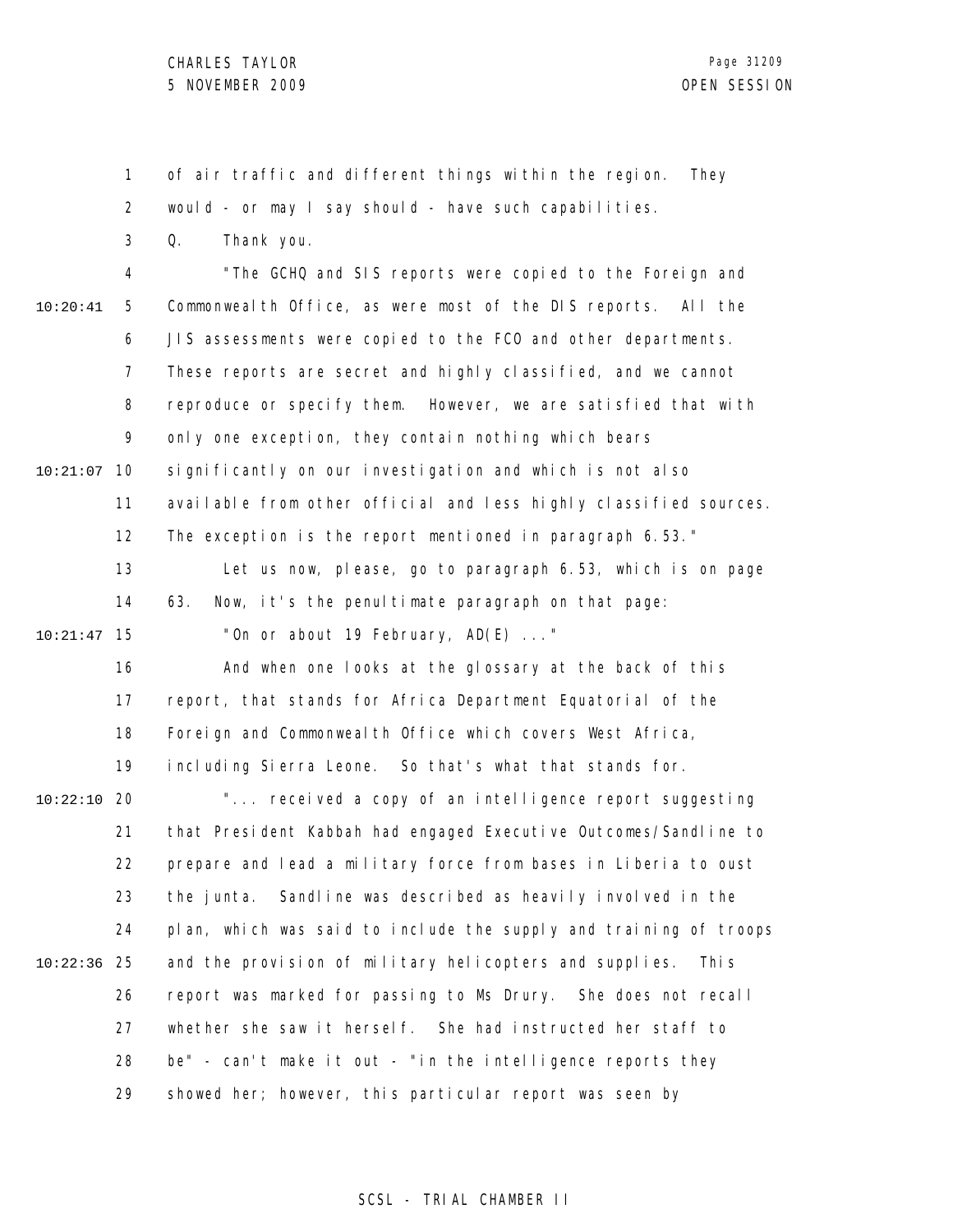1 2 3 4 Mr Murray. Foreign and Commonwealth Office officials have to make judgements about intelligence reports. Mr Murray discounted this one because, as he told us, it referred to arms and Kamajor in the unlikely location of Liberia."

10:23:21

5 6 7 8 9 10 10:23:51 11 12 13 14 15 10:24:16 What do you understand by that paragraph, Mr Taylor? A. Well, this is exactly what I told this Court before. I come to office in July 1997. There are Liberians that have been disarmed, whatever levels, from the civil war, from ULIMO, that are being ferried back - into Sierra Leone. They are operating from, I have told this Court, a base, Ricks Institute, just practically inside the city on the road going to Sierra Leone toward the Bo Waterside. I am all up in flames about this, and I am stating that I do not want anything to do with forces being armed from the Liberian civil war being taken into Liberia - I mean, into Sierra Leone.

16 17 18 19 20 10:24:38 21 22 23 24 25 10:24:58 26 27 28 29 Also, there is this report where ECOMOG flies combatants out of Roberts International Airport into Sierra Leone for this whole thing. All of this is going on throughout late 1997 that results to a conflict. So here we are, Sandlines - and I want to say no one can say this is not without the knowledge, because everything is happening here. All of these intelligence agencies, the secret intelligence agencies, HMS Cornwall, the collection of communication other things, all of these top agencies are aware, and this operation out of Liberia is a violation of our sovereignty, but I am not in control of the situation over there. They are doing this inside Liberia. So this simply is saying here that in fact, this whole operation that occurs in February begins, is planned, and operated out of Liberia, and this is beginning late 1997. And I made this point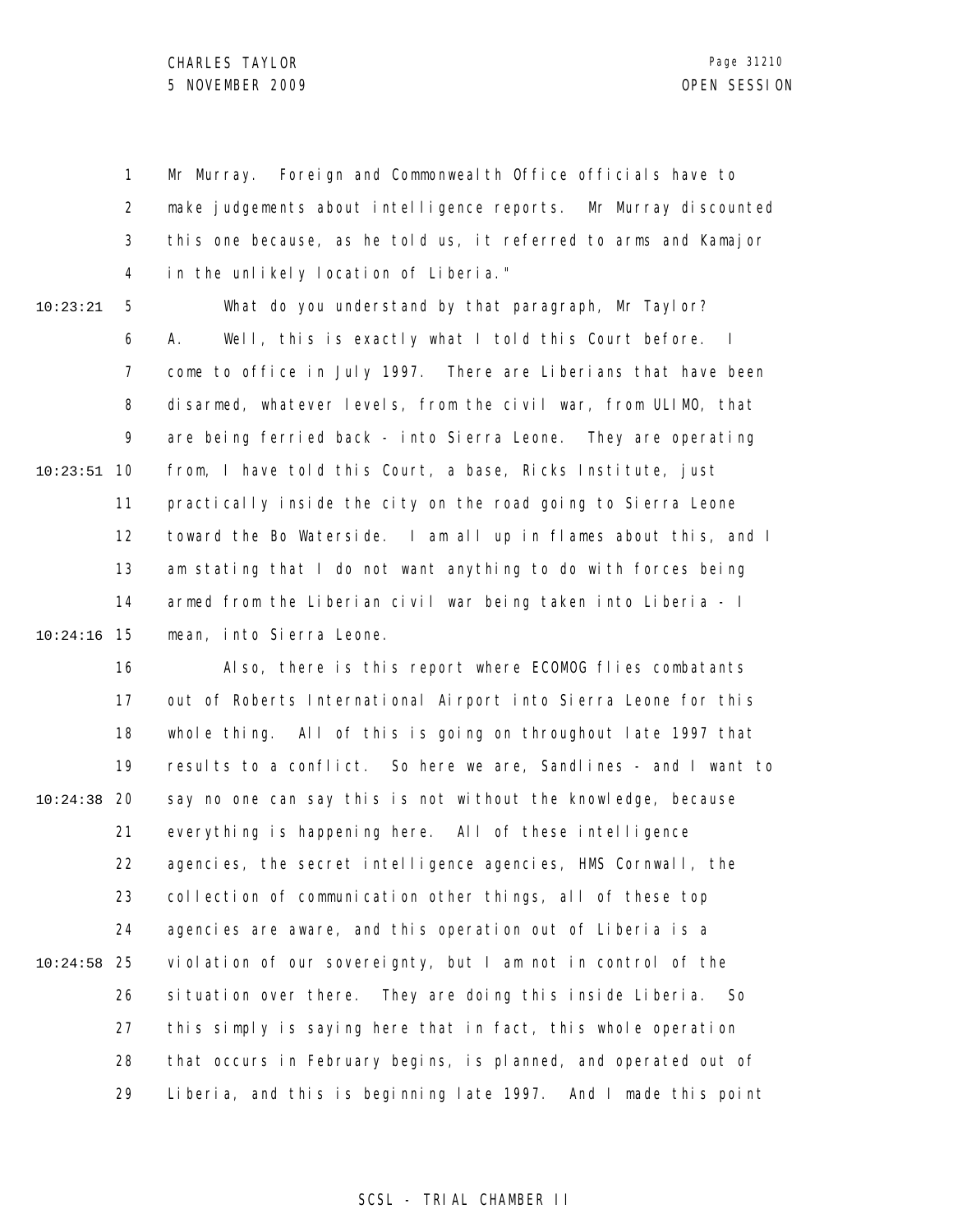1 to this Court before.

|          | $\overline{2}$ | So, Mr Taylor, when, in earlier testimony, you told us<br>Q.       |
|----------|----------------|--------------------------------------------------------------------|
|          | 3              | about Hinga Norman's association with ECOMOG, the recruitment of   |
|          | 4              | former Liberian combatants, and also the arming of the Kamajors,   |
| 10:25:43 | 5              | were you aware at the time that was linked to this British-based   |
|          | 6              | company Sandl i ne?                                                |
|          | 7              | А.<br>No, not at all. Not at all. I was not aware, no.             |
|          | 8              | JUDGE SEBUTINDE: Mr Griffiths, I am just seek a                    |
|          | 9              | clarification on time frame. In that paragraph they speak about    |
| 10:26:00 | 10             | the 19 February. Now, in view of what Mr Taylor has just said,     |
|          | 11             | should we mean that to read 1997?                                  |
|          | 12             | THE WITNESS: No, no, no, no, no.                                   |
|          | 13             | JUDGE SEBUTINDE:<br>' 96?                                          |
|          | 14             | THE WITNESS: This is 19 February 1998. But I am saying             |
| 10:26:12 | 15             | the commencement, your Honour, starts in late 1997 going into      |
|          | 16             | 1998, because I recall - they received - he says on or about 19    |
|          | 17             | February. This is 1998. But the origin of this is back in 1997,    |
|          | 18             | as I detailed to this Court, OF my concern with Liberians being    |
|          | 19             | armed, and it has its genesis in 1997.                             |
| 10:26:43 | 20             | MR GRIFFITHS: And can I say, your Honour, for future               |
|          | 21             | reference, if needed, there is a very helpful chronology which -   |
|          | 22             | appended to this report at annex B which begins at page 123,       |
|          | 23             | which sets out not only the chronology of the matters dealt with   |
|          | 24             | by this inquiry, but indeed other matters relevant to Sierra       |
| 10:27:11 | 25             | And if we could just glance at that, we will get an idea<br>Leone. |
|          | 26             | of what I am talking about. We see that it sets out when Sierra    |
|          | 27             | Leone gained independence in 1961; the ousting of Momoh, so on     |
|          | 28             | So that is available for future reference.<br>and so forth.        |
|          | 29             | Now, Mr Taylor, yesterday you told us that it was the<br>Q.        |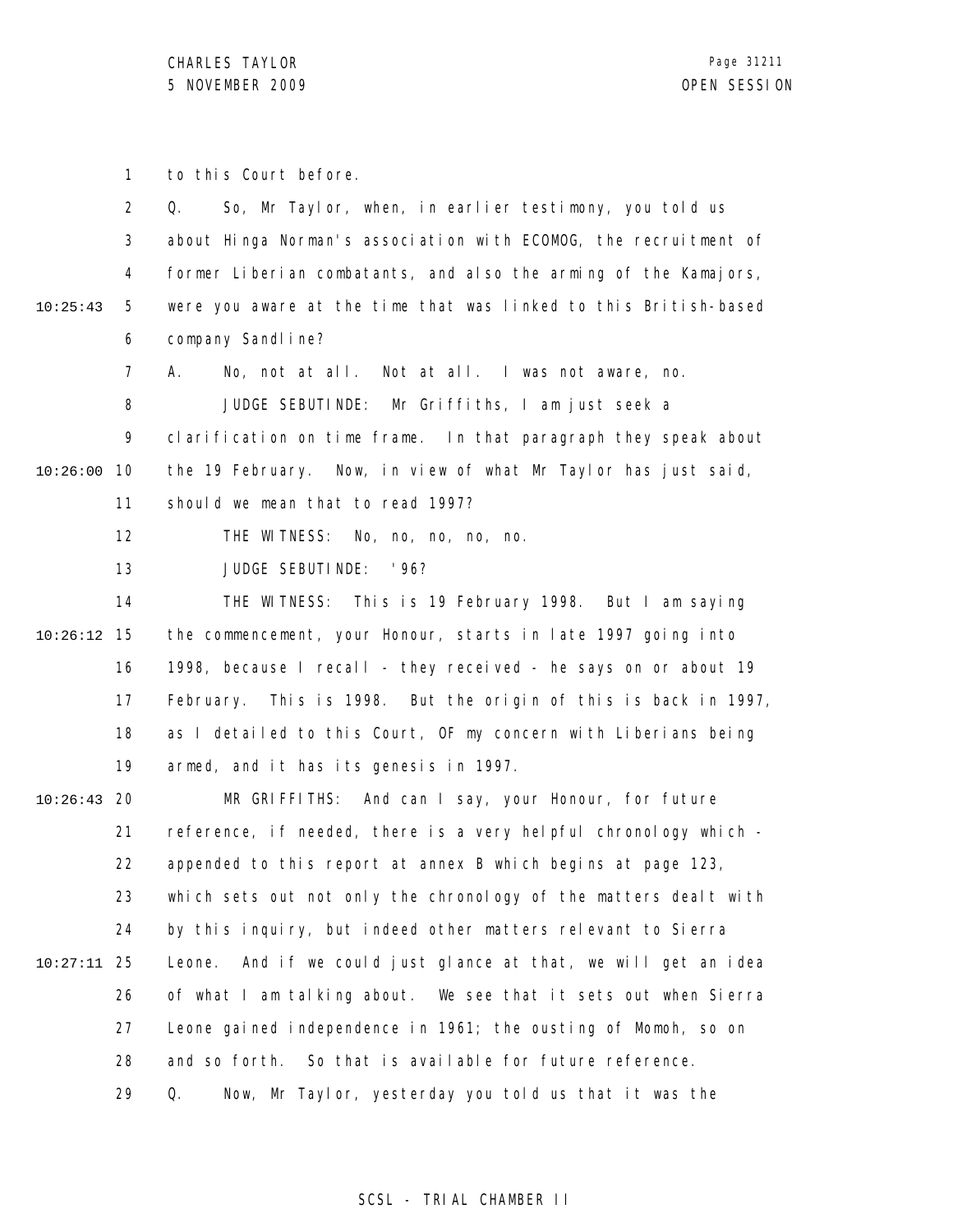CHARLES TAYLOR 5 NOVEMBER 2009 OPEN SESSION

1 2 3 4 5 6 7 8 9 10 10:28:33 11 12 13 14 15 10:28:59 16 17 18 19 20 10:29:22 21 22 23 24 25 10:29:49 26 27 28 29 10:28:15 United Kingdom who took the lead in passing this UN resolution to impose sanctions on Sierra Leone? A. Yes. Q. Can we go, please, to page 14. Do you have it? A. Yes, I do. Q. Paragraph 3.1 - 3.7: "The United Kingdom took the lead in promoting a resolution of the United Nation Security Council to strike further at the illegal junta. Following the ECOWAS call for sanctions, the United Nations department of the Foreign and Commonwealth Office convened a meeting in London on 14 July 1997." Over the page, last paragraph: "On 13 August, UKMIS" - that is the United Kingdom Mission in New York - "sent the Foreign and Commonwealth Office a first draft of the UN resolution incorporating an embargo on the sale or supply of arms and related materials of all types to the territory of Sierra Leone." Over the page, please: "In spite of the clear policy of a blanket ban, officials' grasp of its implications seems from the first to have been uncertain. For example, the minutes of a meeting of interested departments, held at the Cabinet office on 22 September 1997, after the blanket ban approach had been accepted, record as one of the points made in discussion that: 'It would be possible to provide arms and ammunition to Sierra Leone forces, but this incurred the risk that the arms and ammunition would reach the Kamajor forces which could possibly lead to an escalation of violence in the countryside and make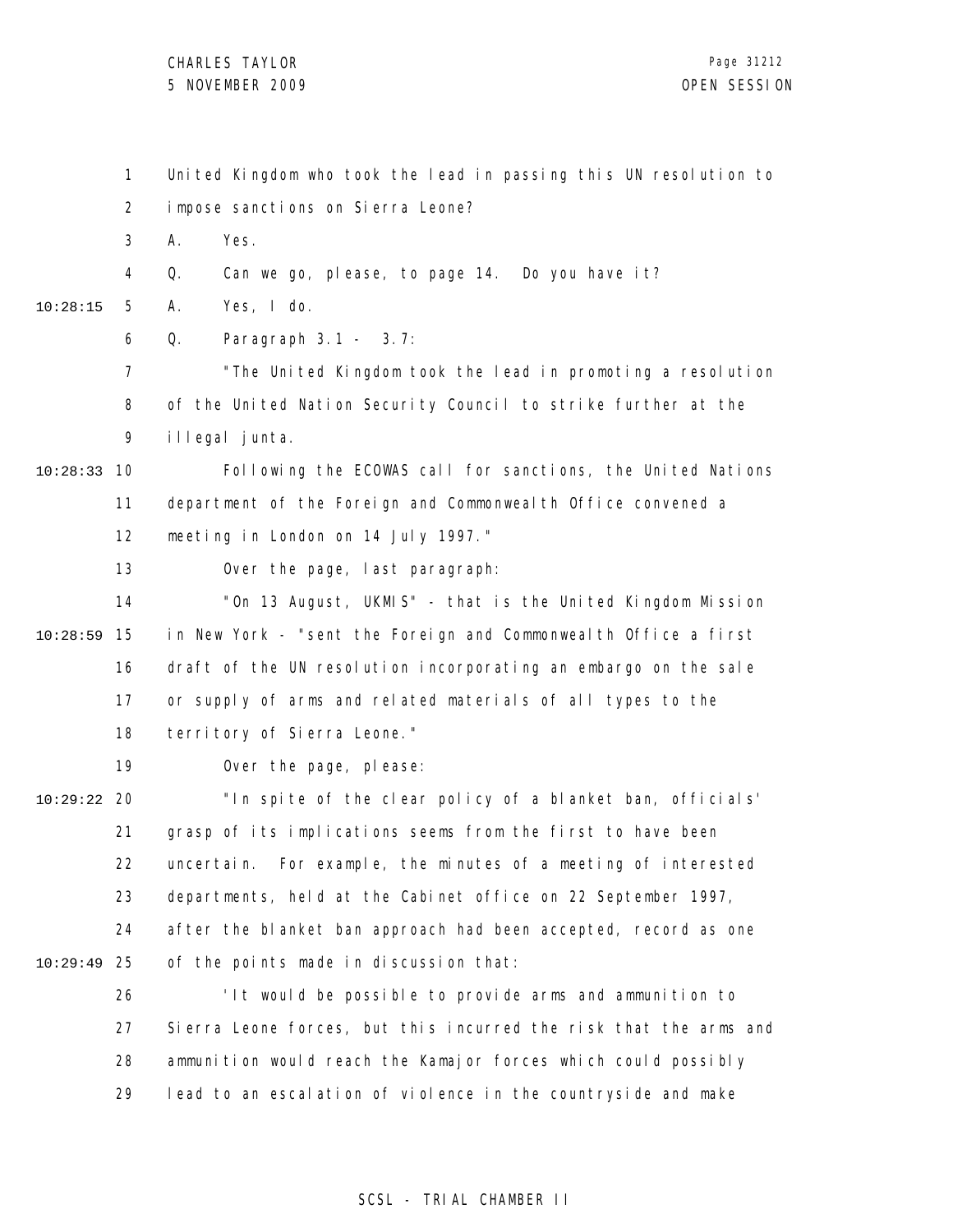1 civil war a greater possibility.'"

2 3 4 5 10:30:25 An then it goes on to explain that the Kamajors are traditional hunters used by the Kabbah government as irregular fighters under the title of civil defence militia or civil defence units.

> 6 7 And then finally when we go over the page we see at page  $17$ that on 10 September, top paragraph:

8 9 10 10:30:54 11 12 13 14 15 10:31:18 16 17 18 19 20 10:31:36 21 22 "The United Kingdom mission to the United Nations sent a further draft of the provision, decides that all states shall prevent the sale or supply to Sierra Leone, by their nationals or from their territories, or using their flag vessels or aircraft, of petroleum or petroleum products or arms and related material of all types, including weapons and ammunition, military vehicles and equipment, paramilitary equipment and spare parts for the aforementioned, whether or not originating in their territory." Now, Mr Taylor, do you have any difficulty with the language of that provision? A. Well, difficulty - I don't have any difficulty with the language. Q. Do you understand what it means? A. Yes, I understand what it means. They are trying to prevent arms, ammunition, others, but there is something that is

23 24 25 10:32:01 26 27 28 29 very - in a way I would say very deceptive about the whole - this whole scenario. And the dates here, I think the justice asked something earlier and I think we can - we are talking about 10 September. I think it's important to look at what time we are talk about. Obviously this is not 10 September 1998. If we are going back now, all this thing is going on and if we go back to what I said on yesterday, you see this language, we see who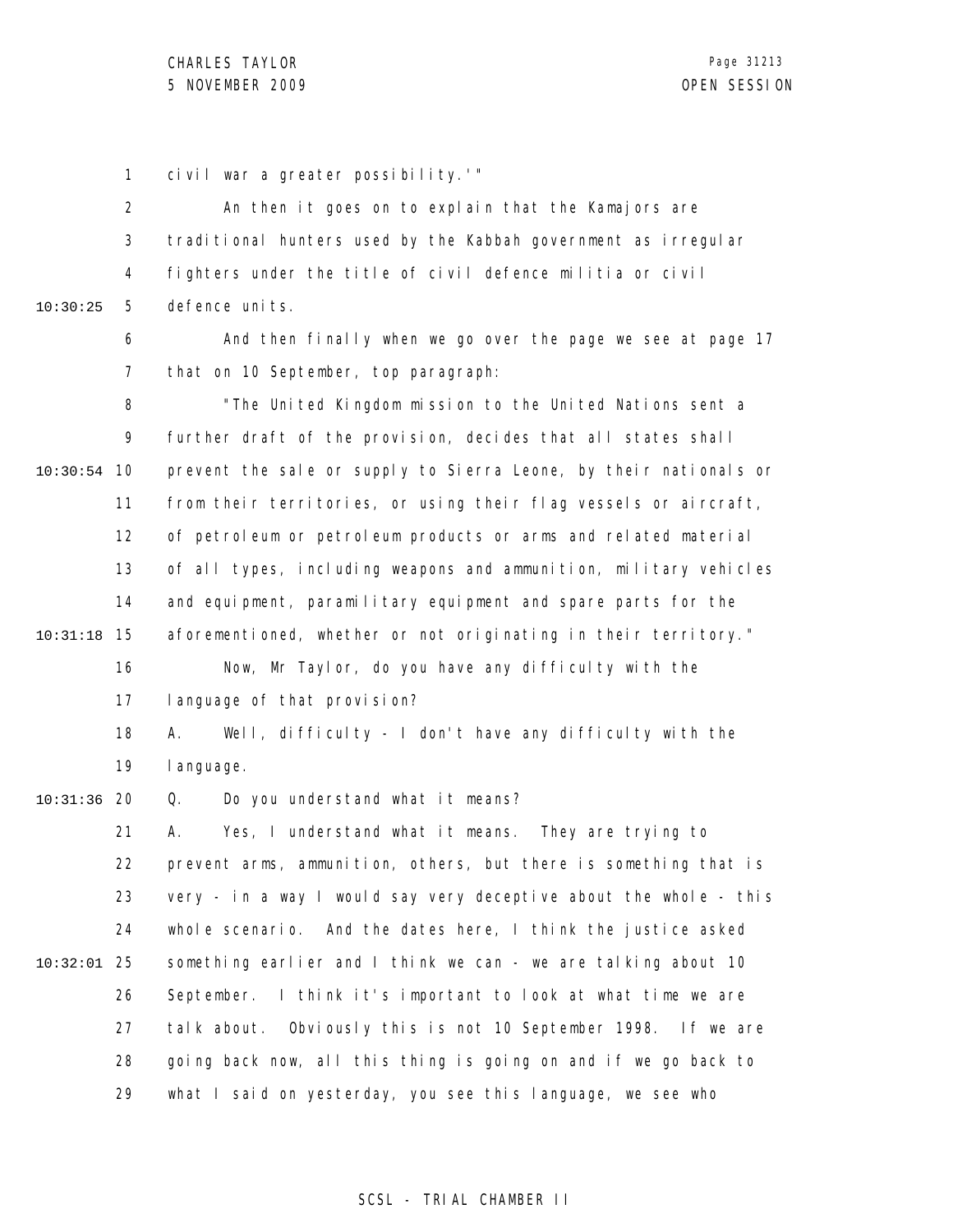1 drafts the resolution.

2 Q. Who drafts the resolution?

3 4 5 6 7 8 9 10 10:32:58 11 12 10:32:35 A. The British ministers in Whitehall draft the resolution. And this is the way that UN resolutions go. Resolutions are drafted and they are floated by governments, permanent members, they are floated and very rarely are there any real changes. But we see what the resolution is. But we get to know that arms get in there. But those arms are available for this operation as of February 1998, which means that if you look at the sequence and the truthfulness of what they are telling this Parliamentary committee, there is still some hidden parts of this because some things are still secret.

13 14 15 10:33:22 16 17 18 19 20 10:33:44 If the reports get there 19 February, they have already carried out the intervention earlier in February. So that means that arms are sent in there before February to carry out this thing. So this fact that people are saying, "Well, we didn't know that it was going to be in violation", it's all a bunch of hogwash. They knew, they approved it but that is still secret just as some part of this cannot be secret. That's the point I'm trying to make.

21 22 23 24 Q. Well, how do you explain this, Mr Taylor: That the British drafted the resolution and then turned around in this report and said they didn't understand what the resolution they drafted meant?

25 10:33:56 26 27 28 29 A. Well, that's what beats me too and, you know - but then again their argument would be that's a part of what you call deniability. That's pure denial because the operation is still secret and so what you are seeing here is a little strange. They would claim that they are not lying. They would claim that they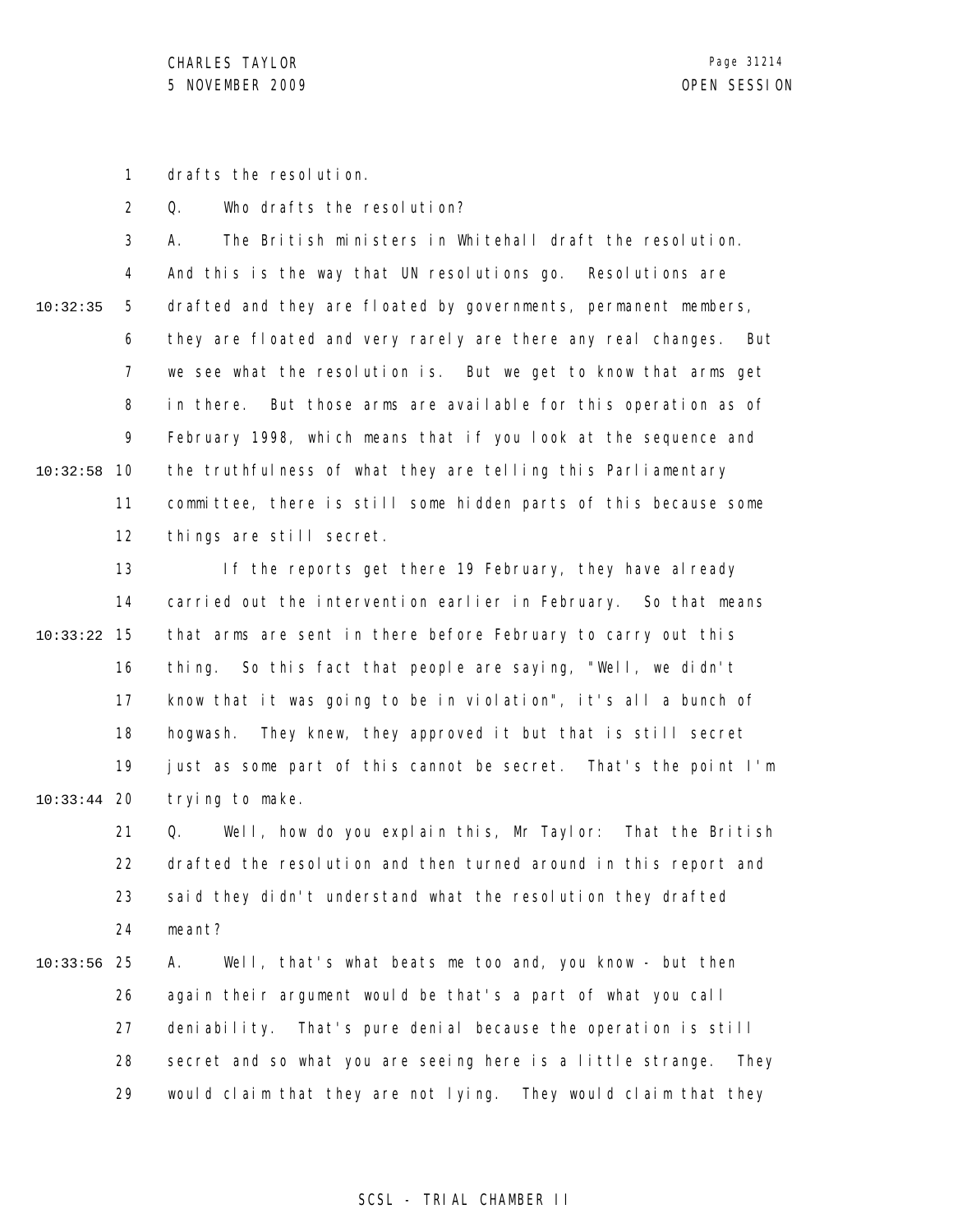|               | $\mathbf{1}$   | are not authorised to describe the information. This is purely    |
|---------------|----------------|-------------------------------------------------------------------|
|               | $\overline{2}$ | what you call, you know - I don't know what English word to use   |
|               | 3              | for it, but this is nonsensical that someone would say, "I        |
|               | 4              | drafted the law, I sent it forward and approved it, but, hey, I   |
| 10:34:43      | 5              | didn't know what it meant." Nonsense. That's begging the issue.   |
|               | 6              | So I'd say the British ministers that provided this information   |
|               | $\overline{7}$ | told the House of Commons delegation or committee, they lied. As  |
|               | 8              | clearly as that, they are lying because they have to hold certain |
|               | 9              | things still secret.                                              |
| 10:35:03      | 10             | JUDGE SEBUTINDE: So paragraph 3.14, 10 September refers to        |
|               | 11             | 1997?                                                             |
|               | 12             | THE WITNESS: Yes, because the resolution is passed before         |
|               | 13             | the 1998 operation. So to say that we don't know how the arms     |
|               | 14             | got there and we didn't know, when they have already passed the   |
| 10:35:30      | 15             | resolution that they drafted, I am saying that they were aware    |
|               | 16             | and they were supplying arms after the resolution which was in    |
|               | 17             | violation of the resolution and those arms were going in. But     |
|               | 18             | don't forget now they were accusing me in Liberia of sending arms |
|               | 19             | to Sierra Leone.                                                  |
| $10:35:46$ 20 |                | MR GRIFFITHS: And, your Honour, can I invite your Honour's        |
|               | 21             | attention back at page to paragraph 3.16 for confirmation that    |
|               | 22             | have year.                                                        |
|               | 23             | PRESIDING JUDGE: It's also in the chronology.                     |
|               | 24             | MR GRIFFITHS: It's also in the chronology. So it's 10             |
| 10:36:03      | 25             | September 1997 to which that paragraph refers:                    |
|               | 26             | Mr Taylor, let us just briefly look at, please, at who<br>Q.      |
|               | 27             | Sandline is or was. Page 23, please. Do you have it?              |
|               | 28             | Yes, I do.<br>Α.                                                  |
|               | 29             | Q.<br>Paragraph 4.3:                                              |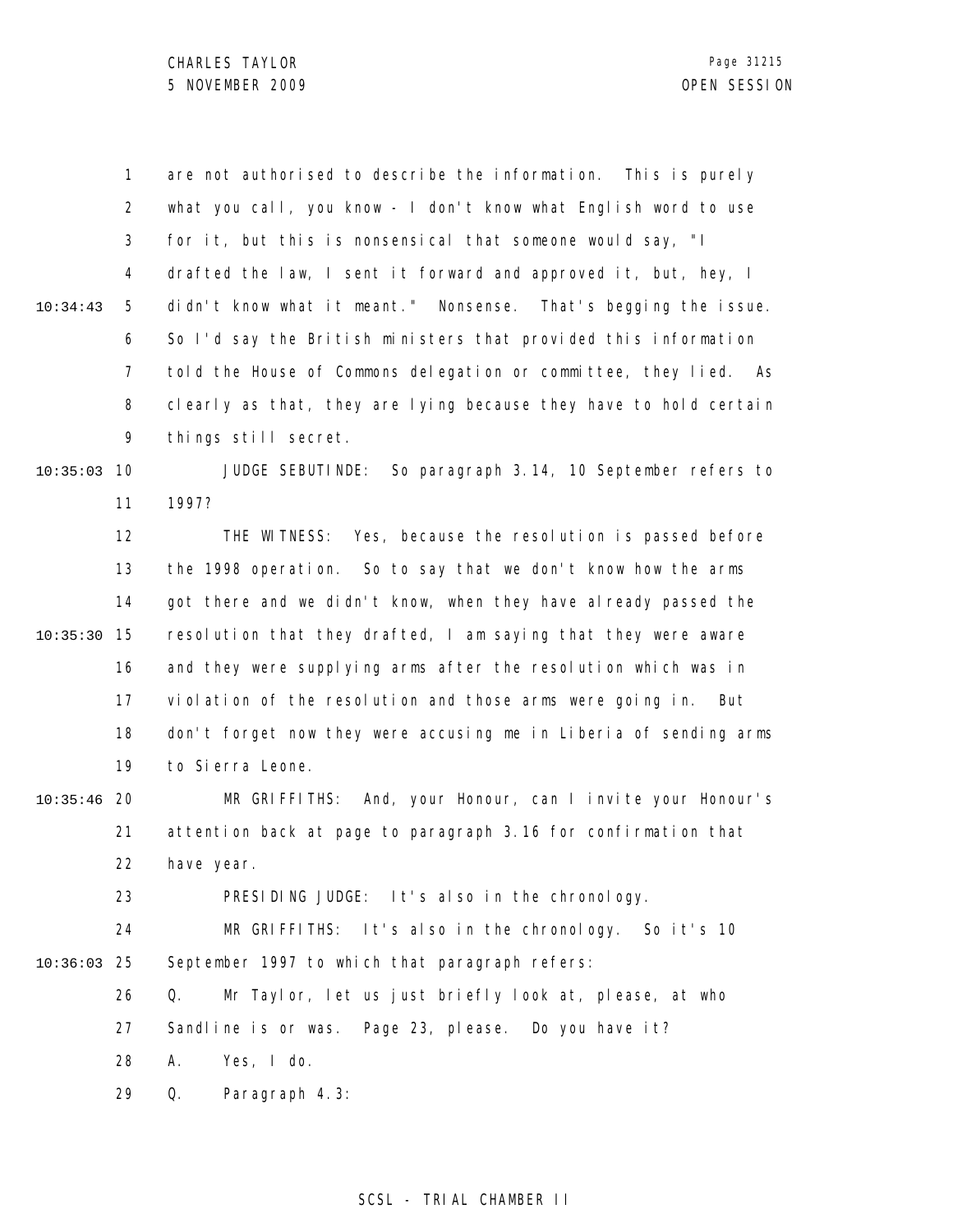1 2 3 4 5 6 7 8 9 10 10:37:22 11 12 13 14 15 10:37:57 16 17 18 19 20 10:38:20 21 22 23 24 25 10:38:52 26 27 28 29 10:36:52 "Sandline's senior employer is Mr Tim Spicer OBE, a professional soldier who retired from the army in 1995 as a lieutenant colonel in the Scots Guards. Sandline's UK base was, until recently, at 535 Kings Road, London, SW10. Other associates of Mr Spicer in this context include Mr Rupert Bowen, formerly of the Foreign and Commonwealth Office and now of Branch Energy, and brigadier Bert Sachse, formerly of the South African Defence Force and now of Lifeguard, which provides security services for various commercial enterprises, including diamond mines in Sierra Leone." Let's go to the next page, page 24, please. Paragraph 4.8, five lines from the bottom of the page: "Before Mr Penfold took up his appointment as High Commissioner for Sierra Leone in March 1997, he went on the Foreign and Commonwealth Office's advice to the Kings Road office to visit Branch Energy, as one of the leading British companies in Sierra Leone." So that before Penfold took up his job, he already had links with Sandline. Now, did you know this, Mr Taylor? A. No, I did not. I did not. Q. When we jump to page 32, we see that Penfold, at paragraph 5.2, took up his appointment as High Commissioner in March 1997. Paragraph 5.3: "Only a few weeks after Mr Penfold took up his appointment in Sierra Leone, the government to which he was accredited was overthrown by the coup of 25 May 1997." It then goes on at paragraph 5.5 to describe his transfer to Conakry. Let's jump to page 34, paragraph 5.8: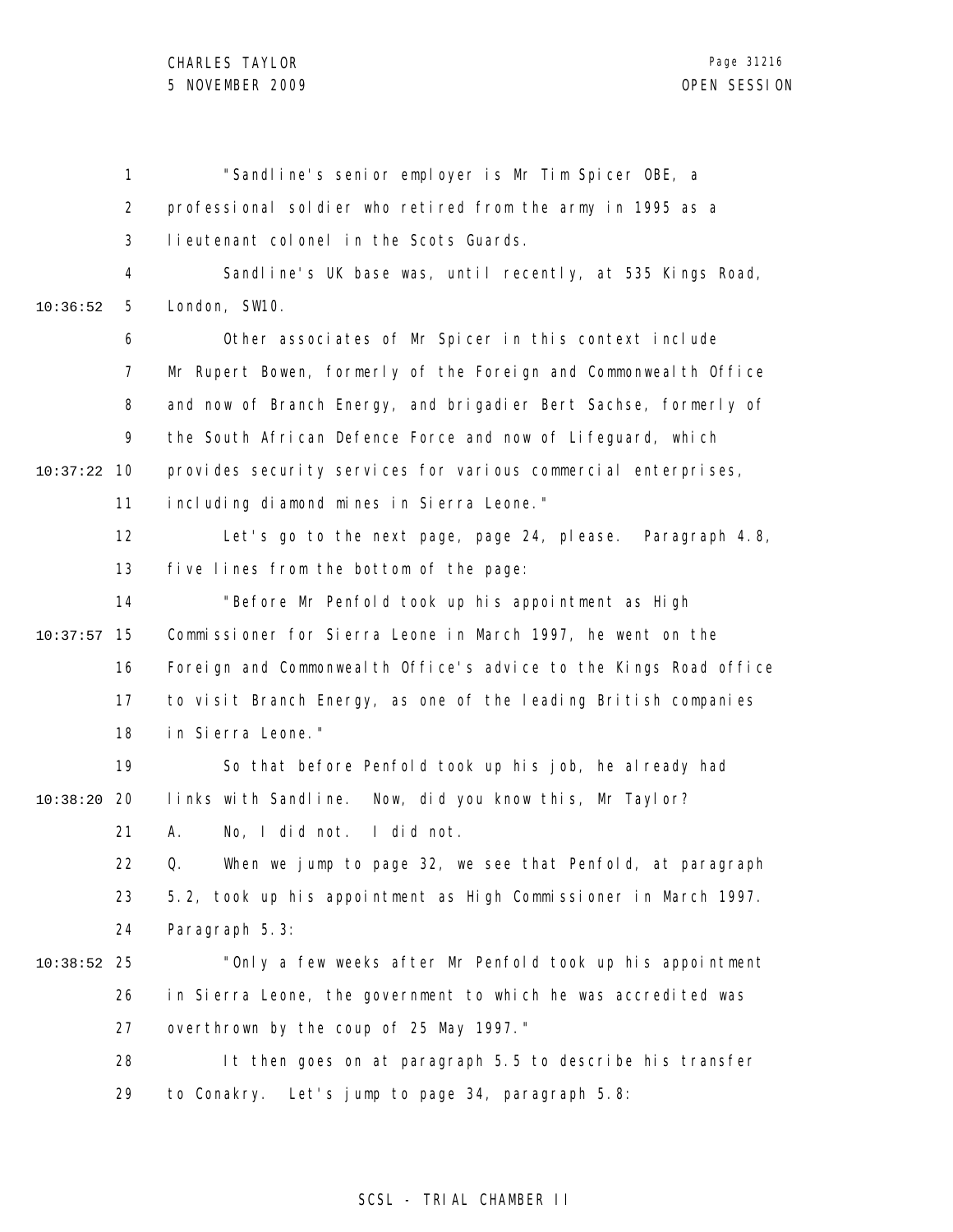|          | 1              | "Whilst he was in Conakry, Mr Penfold kept in close touch            |
|----------|----------------|----------------------------------------------------------------------|
|          | 2              | with President Kabbah and his government. He saw the President       |
|          | 3              | two or three times a week and enjoyed his confidence. In late        |
|          | 4              | October, Mr Penfold travelled with President Kabbah to London,       |
| 10:39:45 | 5              | where both took part in the conference on 'Restoring Sierra Leone    |
|          | 6              | to Democracy.' Mr Penfold then accompanied President Kabbah to       |
|          | $\overline{7}$ | the Commonweal th Heads of State conference in Edinburgh."           |
|          | 8              | Were you aware, Mr Taylor, that Mr President Kabbah                  |
|          | 9              | attended that?                                                       |
| 10:40:11 | 10             | In press reports, yes, I did hear about it.<br>А.                    |
|          | 11             | And then when we jump to page 43, just to complete the<br>Q.         |
|          | 12             | chronology of events:                                                |
|          | 13             | "On 1 March" - this is 1998 - "HMS Cornwall arrived at               |
|          | 14             | Freetown and on 5 March its helicopter picked up Mr Penfold from     |
| 10:40:51 | 15             | Conakry and took him on board. HMS Cornwall returned him to          |
|          | 16             | Freetown that day, together with the Sierra Leone Foreign            |
|          | 17             | Major Hicks, who was the new British military liaison<br>Mi ni ster. |
|          | 18             | officer, and two members of the royal military police protection     |
|          | 19             | team, also travelled with them. Mr Glass, the Deputy High            |
| 10:41:13 | 20             | Commissioner, had gone back some days before to prepare the High     |
|          | 21             | Commission for reopening. On 10 March, President Kabbah entered      |
|          | 22             | Freetown to a jubilant welcome, accompanied by President Abacha      |
|          | 23             | of Nigeria."                                                         |
|          | 24             | Now, Mr Taylor, during this whole episode, and we see that           |
| 10:41:38 | 25             | the British government was involved initially in the autumn of       |
|          | 26             | 1997 in drafting this resolution, that their High Commissioner       |
|          | 27             | was closely involved even whilst President Kabbah was in exile in    |
|          | 28             | Guinea with that President and, indeed, that Kabbah was present      |
|          | 29             | in the United Kingdom for the Commonweal th Heads of Government      |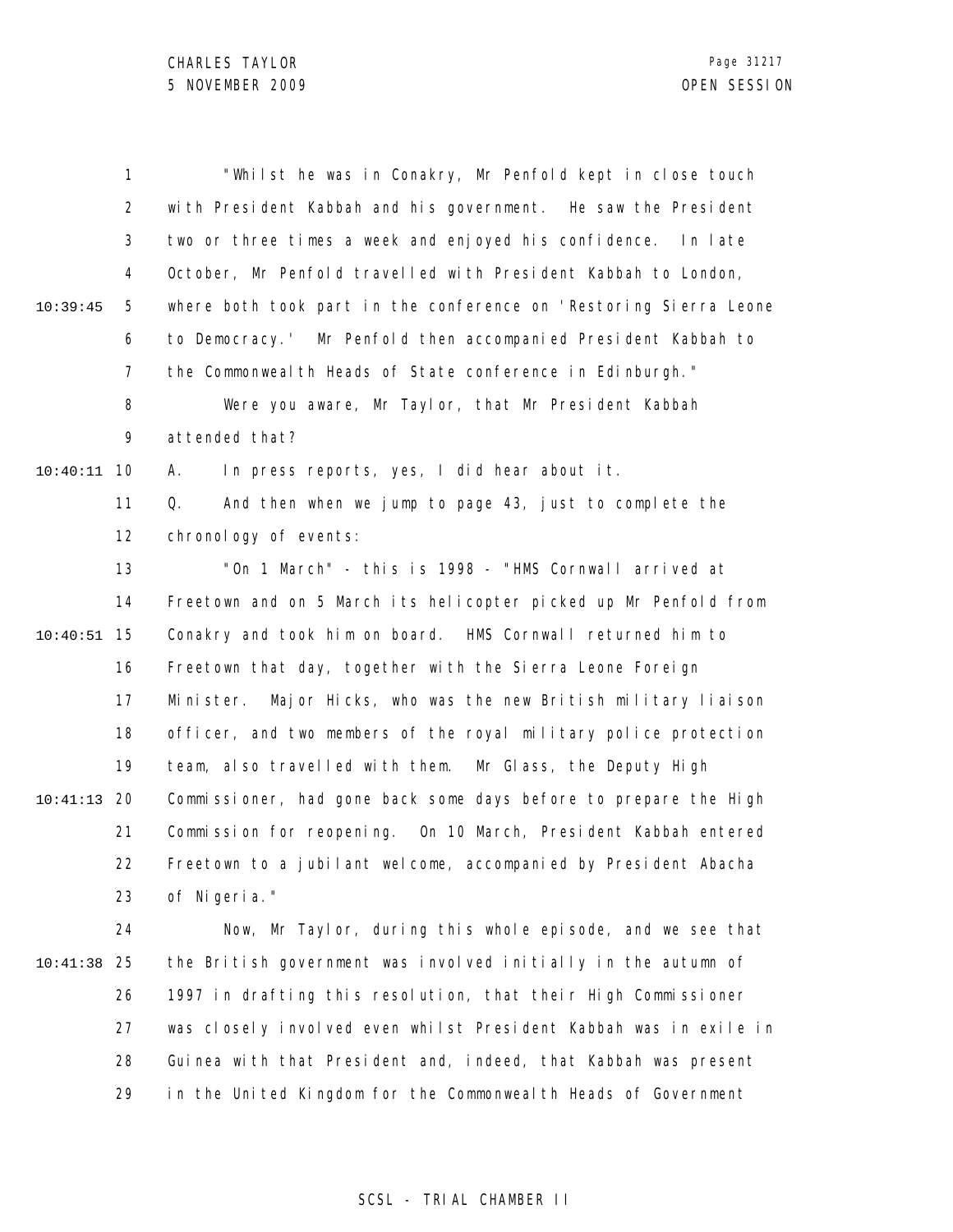1 2 3 conference. Now help us, through all of that, do you accept that the British government didn't know that they were breaching this resolution?

4 5 6 7 8 9 10 10:42:56 11 10:42:23 A. No, I don't. No, I don't. The British government - what cannot be lost in this whole scenario, your Honours - for me why is this important? I have no arms in Liberia following the disarmament and my election as President. There are arms flowing into Sierra Leone. The Kamajors are being armed and there is a point that we must remember, the Nigerians that want to carry out this major operation in Sierra Leone have an embargo of arms against them, so --

> 12 Q. Who do?

13 14 A. Nigeria. By this time Nigeria is embargoed so Nigeria cannot import arms. Nigeria has an arms embargo.

15 10:43:13

JUDGE SEBUTINDE: You mean ECOMOG?

16 17 18 19 20 10:43:32 21 22 23 24 25 10:43:56 26 27 28 29 THE WITNESS: No, Nigeria as a country. So because the majority of their people are there, Nigeria cannot bring in the extra supplies for this operation. It is stated further in this report also about that. But what is interesting about this, arrangements are made for the illegal transport of arms into Sierra Leone, thus breaking a United Nations Security Council resolution. But you need to find an alibi, so how are arms getting into Sierra Leone? So I am saying the British are involved in this lie that arms are coming from Liberia when they know very well that I do not have arms, because these arms that came into the Kamajors and for the Nigerians for the operation in Sierra Leone definitely did not stay in just the hands of the Kamajors and the Nigerians. Of course you are fighting a war, arms are intercepted, there are ambushes and different things,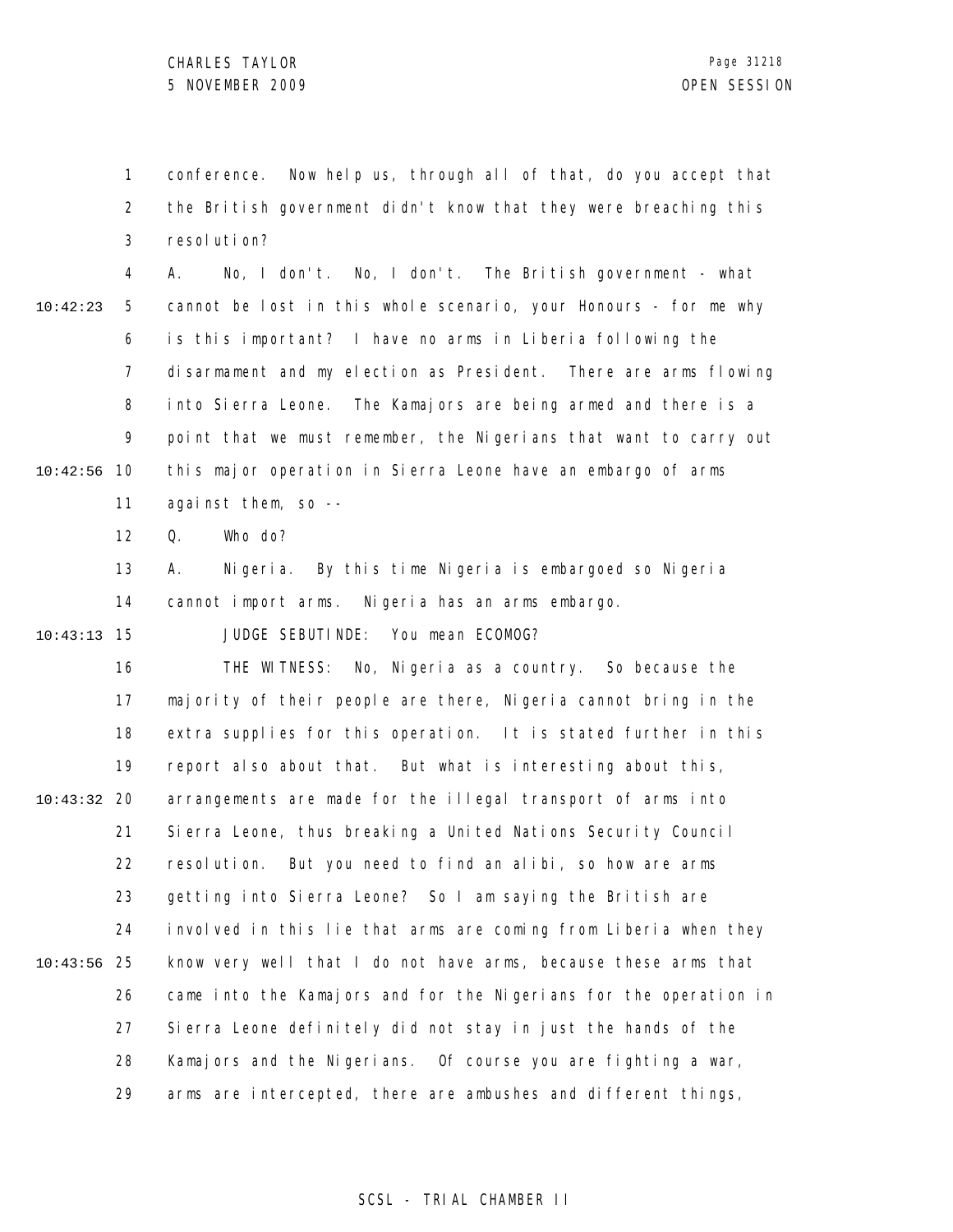1 2 3 4 5 6 7 8 9 10 10:44:55 11 12 13 14 15 10:45:11 16 17 18 19 20 10:45:34 21 22 23 24 25 10:45:55 26 27 28 29 10:44:37 but the explanation as to how are arms getting into Sierra Leone can only be made by saying it is coming from Liberia and Charles Taylor. This is for me the whole genesis, 1997 when I come into office, going on into 1998, they must show that arms are coming there. They must hide the fact that it is Sandline with the authorisation of and knowledge - and I want to say, even though they are denying it, with the knowledge and/or acquiescence of the British government, okay, with senior ministers, okay, that they would bring in these arms and build this lie that the only way that arms are getting into Sierra Leone is because they are coming from the Charles Taylor government when I do not have any arms in Liberia. For me, this is the situation. So this whole thing that the British say, "Well, we didn't know," it's impossible for them not to have known when they drafted the resolution; they pushed it through the Security Council; they got it accomplished; their ambassador is meeting with Sandlines people or people associated with Sandlines; their ambassador is in Guinea. They know what is going on, and so to put this whole thing on me is to really this whole thing makes me really a victim of this whole intelligence set-up. All of the agencies involved here, all intelligence agencies, every one are from the British government, all of them. So I do not accept that they did not know, and I think they were aware. But to hide that fact, they put the blame on Taylor. And I keep telling the world: How can I supply arms to Sierra Leone in 1998, 1999 when I do not have arms in Liberia? So to account for the arms in Sierra Leone, that's where - they brought it into that country, and we still don't know the number of shipments because that is still secret. But there had to be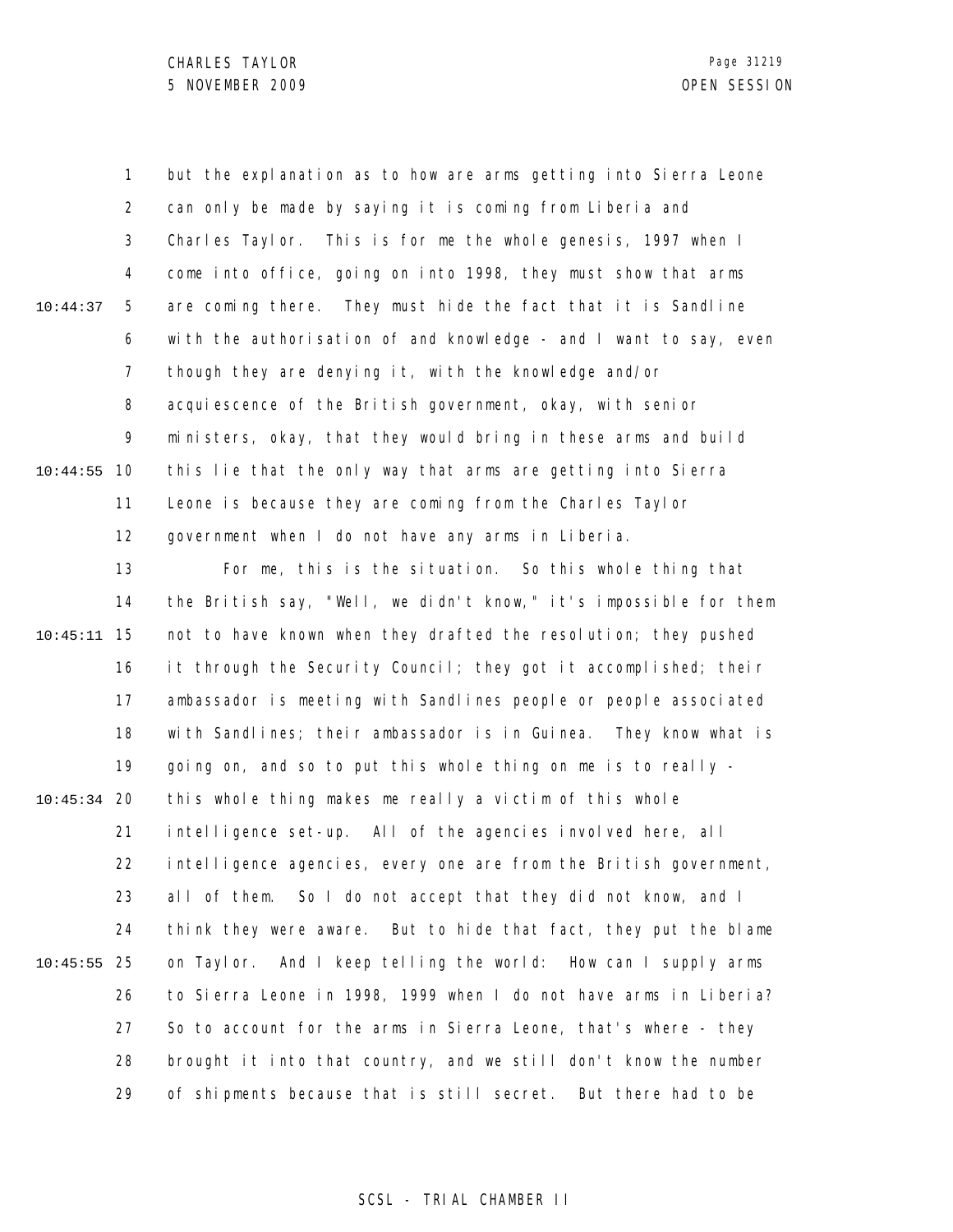1 many shipments. That's my statement on that.

2 MR GRIFFITHS:

|          | 3              | Now, is there anything else that you want to tell us about<br>Q.  |
|----------|----------------|-------------------------------------------------------------------|
|          | 4              | this report, Mr Taylor, before I move on?                         |
| 10:46:29 | 5              | Well, you know, I guess I have - just a little.<br>А.             |
|          | 6              | That - when we look at even this report, I do not think we read   |
|          | $\overline{7}$ | that portion, but Sandlines - I think we touched it - is also     |
|          | 8              | providing, through Executive Outcome, protection of diamond       |
|          | 9              | fields in Sierra Leone. So the whole issue of diamonds is of a    |
| 10:47:02 | 10             | greater scope. It is not just about arms, but it is about the     |
|          | 11             | protection of this company that has its interest - the name of    |
|          | 12             | the company was just read - in Sierra Leone. So this whole thing  |
|          | 13             | - and how does Kabbah get the weapons paid for? He promises that  |
|          | 14             | that company, through the working diamond, would pay for arms.    |
| 10:47:24 | 15             | So this whole thing about the RUF mining diamonds, which I do not |
|          | 16             | dispute, but that it had to be controlled by an external force    |
|          | 17             | and it is through the diamonds, okay, that arms are supplied by   |
|          | 18             | Taylor, is based on this intelligence plot. And how they do       |
|          | 19             | these intelligence things, they write them just like a movie      |
| 10:47:46 | 20             | script. It's written out, it is played out. And this is why we    |
|          | 21             | see - everything that is being played out for your Honours in     |
|          | 22             | this case is all based on an intelligence plot with key players,  |
|          | 23             | major senior officials in governments and intelligence agencies   |
|          | 24             | to find a fall guy, and Charles Taylor had to be that fall guy.   |
| 10:48:10 | 25             | That's what this report, for me, shows how arms got in; the       |
|          | 26             | diamond interest that Sandline was protecting; Robin Cook, the    |
|          | 27             | British Foreign Secretary's own knowledge of this and denial,     |
|          | 28             | even to this Congressional committee - I keep saying              |
|          | 29             | "Congressional" because of the American background - of the --    |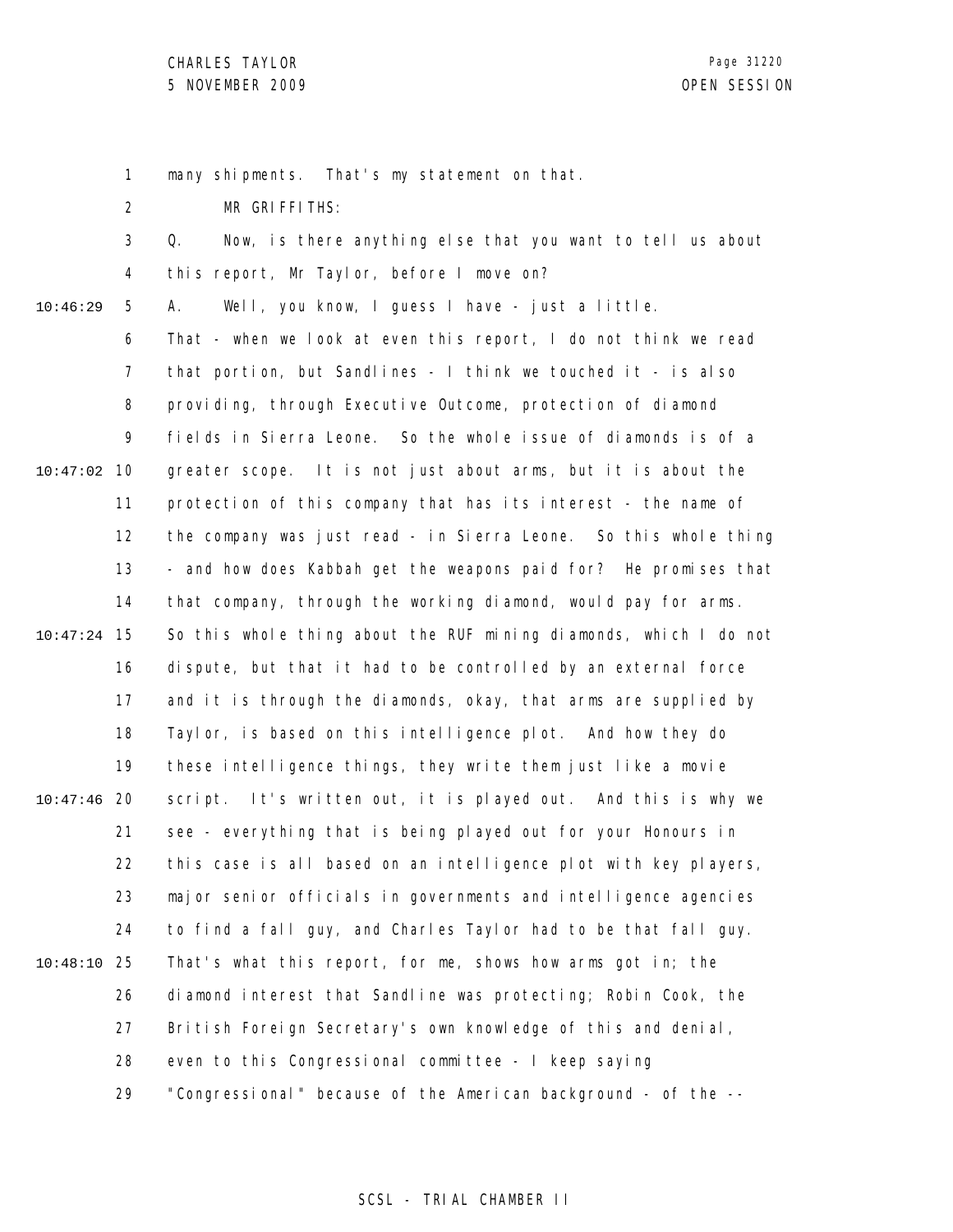1 2 3 4 5 6 7 8 9 10 10:49:06 11 12 13 14 15 10:49:41 16 17 18 19 20 10:50:10 21 22 23 24 25 10:50:25 26 27 28 29 10:48:46 Q. The House of Commons? A. The House of Commons committee, all of this is a careful orchestration for my destruction, and it continued from '98, '99, 2000, and on. That's all I have to say about this. Q. Well, I want to move on from -- JUDGE SEBUTINDE: I am not sure I caught the name of the company that was supposed to benefit from the diamonds. It's important. We need to get that name. THE WITNESS: You read it out here. When Mr Penfold went to the offices, that was read by you. MR GRIFFITHS: Q. This is page 23; yes, Mr Taylor? A. Let me just see it, counsel, for just one minute. Q. Have a look at paragraph 4.5. A. Okay. Let's - I think 4.2 and 4.5 would set out the -- Q. Have a look also at the other paragraph to which I drew your attention, 4.8, over the page. A. Okay. So one of these companies associated with Sandline is involved in diamond operation. That's the whole point. So Sandlines is not just supplying weapons to the Government of Sierra Leone, but they are also protecting an interest. That's the point. Q. And we see at paragraph -- JUDGE SEBUTINDE: For the record, it's Lifeguard and Diamond Works and Branch Energy. THE WITNESS: Yes. JUDGE SEBUTINDE: Yes. MR GRIFFITHS: 4.2. THE WITNESS: That is correct, your Honour.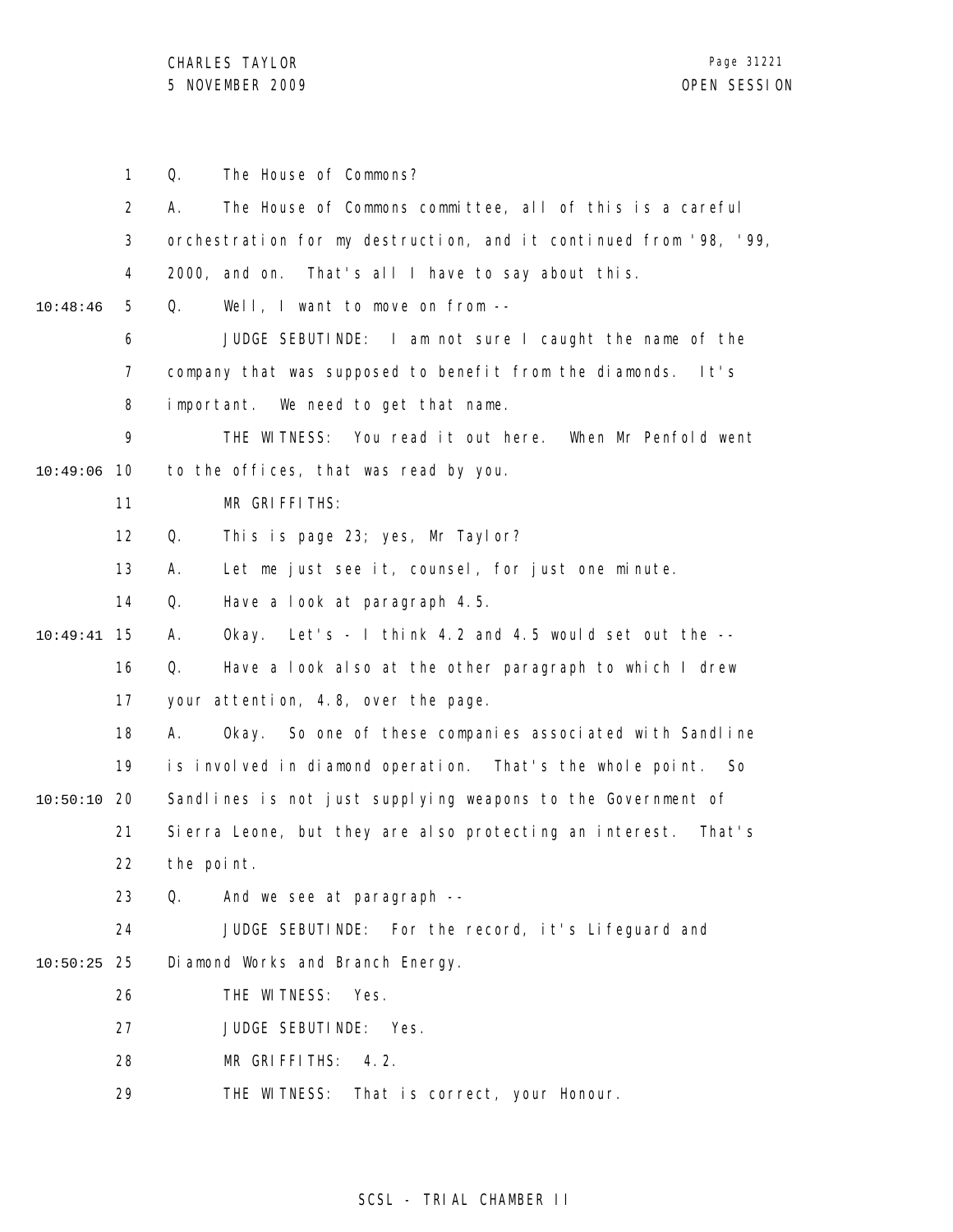1 MR GRIFFITHS:

|          | $\overline{2}$ | Right. Well, Mr Taylor, $I -$ unless there is anything<br>Q.        |
|----------|----------------|---------------------------------------------------------------------|
|          | 3              | further that you would like to direct our attention to, I           |
|          | 4              | appropriate that we leave this report behind now.                   |
| 10:50:56 | 5              | Α.<br>Yes.                                                          |
|          | 6              | So let's put that away. Right. Now, the other matter,<br>Q.         |
|          | $\overline{7}$ | Mr Taylor, which you told us you wanted to look at yesterday was    |
|          | 8              | di amonds, okay?                                                    |
|          | 9              | That is correct.<br>А.                                              |
| 10:51:38 | 10             | And what I would like us to do, please, is to carefully<br>Q.       |
|          | 11             | trace the history of this issue of diamonds. Do you follow me?      |
|          | 12             | Yes.<br>Α.                                                          |
|          | 13             | Now, where I would like to start, please, is exhibit D-15,<br>Q.    |
|          | 14             | please. I wonder if we could have that one up on the screen.<br>Do. |
| 10:52:46 | 15             | we have it now?                                                     |
|          | 16             | Yes.<br>А.                                                          |
|          | 17             | Sorry, I am having difficulty bringing it up on my screen.<br>Q.    |
|          | 18             | Now, do you recall, Mr Taylor, us looking at this Mohamed Talibi    |
|          | 19             | letter before?                                                      |
| 10:53:17 | 20             | Yes, I do.<br>А.                                                    |
|          | 21             | I just want us, please, to quickly remind ourselves of its<br>Q.    |
|          | 22             | You see it's dated 26 June 1996, yes?<br>contents.                  |
|          | 23             | Α.<br>Yes.                                                          |
|          | 24             | Q.<br>Where is Foday Sankoh at this time?                           |
| 10:53:35 | 25             | June 1996, Foday Sankoh should be in la Cote d'Ivoire.<br>А.<br>He  |
|          | 26             | is in la Cote d'Ivoire.                                             |
|          | 27             | "I want to thank you and the other brothers back home again<br>Q.   |
|          | 28             | very much for the \$500,000 US which I received through you for     |
|          | 29             | the purchase of needed material to pursue the military mission.     |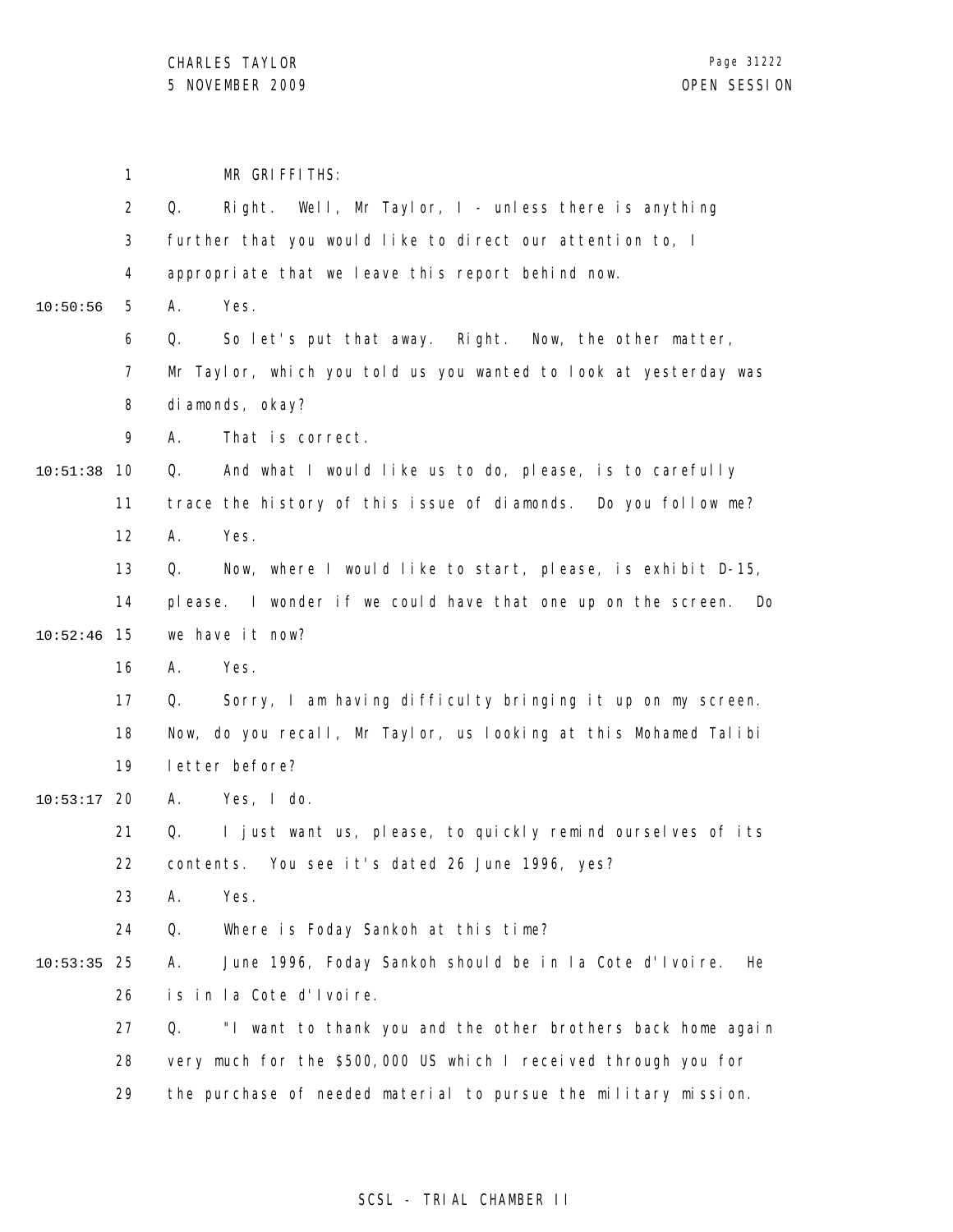1 2 3 4 5 6 7 10:54:16 However, I wish to let you all be informed that my business partners for these materials are here with me, and we have had extensive discussions on this subject. Attached to this letter, you will find a list of materials and their costs for your serious and urgent attention. I now need \$1.5 million US in order to purchase twice the listed materials for effective and smooth operation.

8 9 10 10:54:39 11 12 13 14 15 10:55:06 My representative, Captain Phillip Palmer, will elaborate on this all-important and urgent mission as he is expected to travel, along with my business partners somewhere for these materials if, and only if, the above mentioned amount is available. These materials will be given to me at discount rates and of the requested amount, plus the one already to hand, will cover, in addition, all transportation costs for airlifting these materials.

16 17 18 19 20 10:55:24 21 22 23 24 25 10:55:54 The airlifting of these materials to our controlled territory will be done before any payment for this mission is done by me. This is why I am urgently appealing to you and the other brothers back home for your usual cooperation in providing this time the \$1.5 million US to be at hand with me so that my business partners and my representative can proceed for these materials very quickly for fast and smooth operation." Can we just go back to the title on the first page, please. Now, we see it's addressed to "Brother Mohamed Talibi, Libyan Arab Peoples Jamahiriya, Accra, Ghana".

26 27 28 29 Now, Mr Taylor, do you recall yesterday when we were looking at the testimony of Moses Blah, Blah expressing the view that Gaddafi was not particularly impressed with Foday Sankoh. Do you recall that?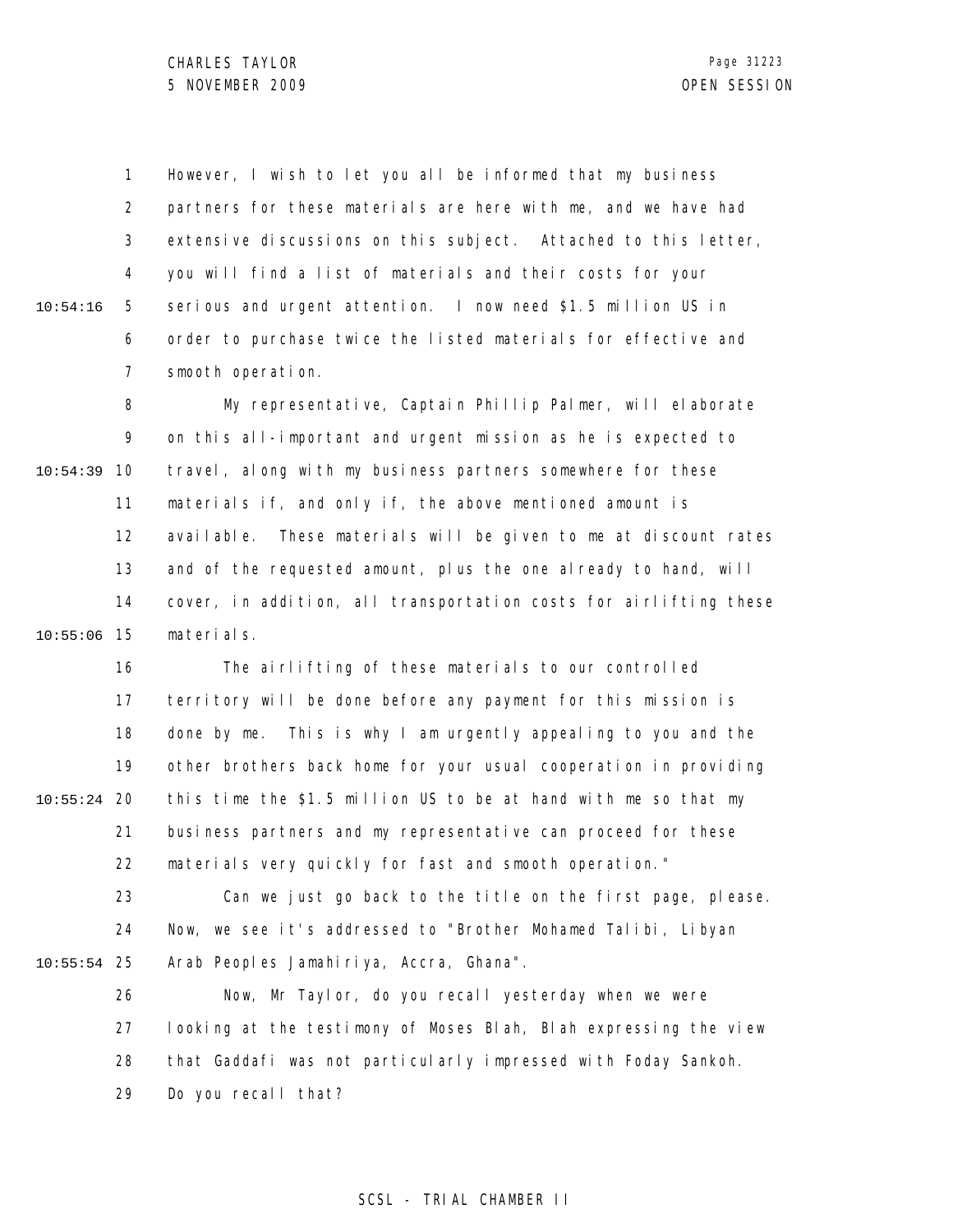1 A. Yes, I do.

2 Q. Now, were you aware of that?

3 4 A. No. Gaddafi and I never discussed Foday Sankoh. I was not aware.

10:56:21

5 6 Q. Did you ever discuss the Sierra Leone situation of Foday Sankoh with Gaddafi?

7 8 9 10 10:56:48 A. Yes. Later years when I become President, what Gaddafi states is that he really felt that Sankoh did not have any revolutionary credentials and that, you know, I was right for staying far away from him.

> 11 12 13 Q. Now, the other thing that we need to note about this letter, Mr Taylor is this: This is a request to the Libyans for money and not arms.

14 A. Yes.

15 10:57:05 16 17 18 19 Q. Because if you look, "I wish to let you all be informed that my business partners for these materials are here with me." So the letter is a request for money, but the persons who the materials are coming from are there with him in Cote d'Ivoire. Do you see that?

20 10:57:31 A. Yes, I do.

21 22 23 24 25 10:58:29 26 27 28 29 Q. Now, can we now, please, have a look at exhibit P-272, which is the second of the Talibi letters. Now, we see now this letter is dated 4 December 1996. So this is a week after the Abidjan Peace Accord signed on 30 November, yes, Mr Taylor? A. That is correct, yes. Q. We see it's addressed to the same individual: "I received the \$29,000 US through Mr Daniel Kallon, for which I am very grateful to you and the other brothers back home. We have signed the peace accord on November 29, 1996, just so as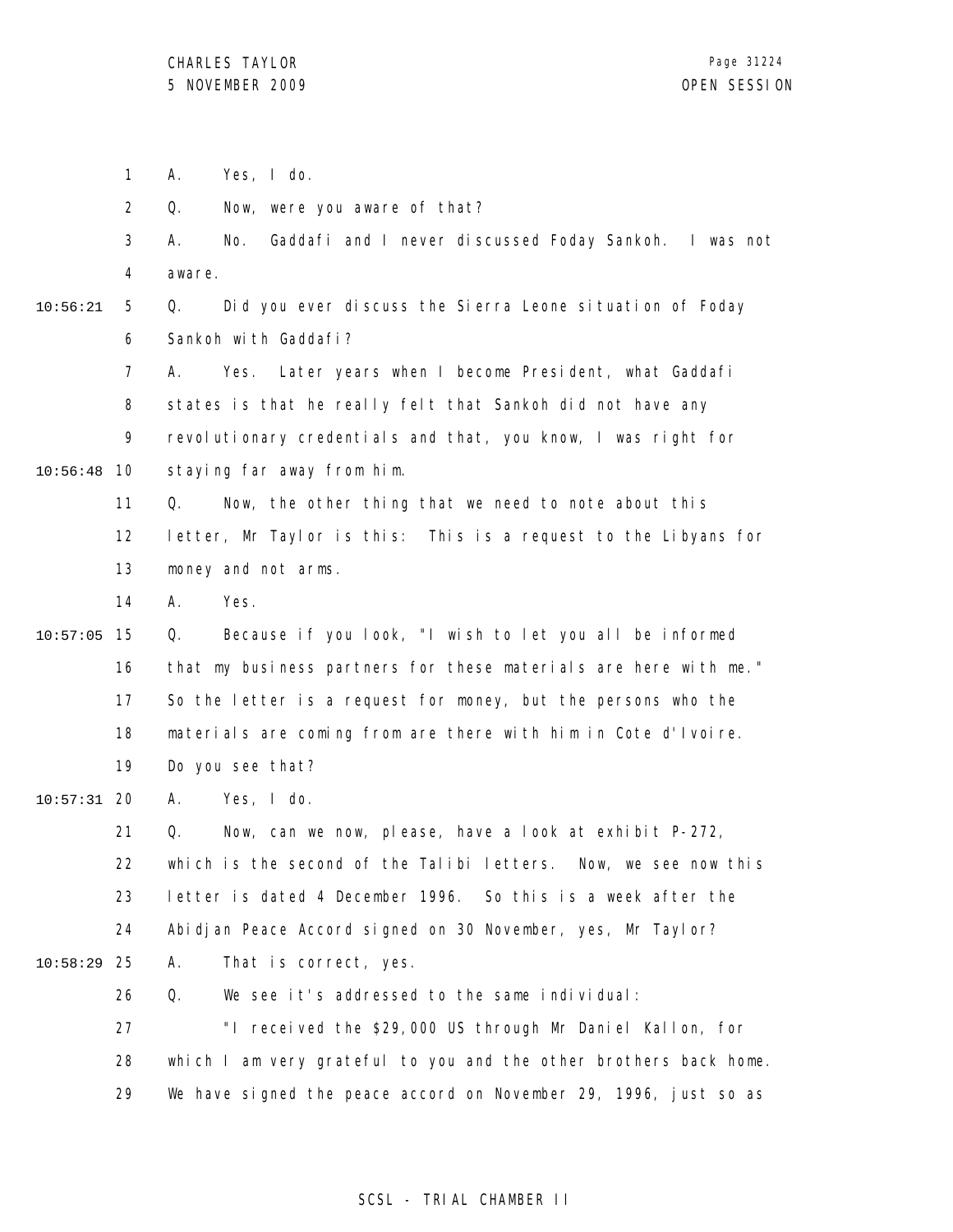1 2 3 4 to relieve our movement of the enormous pressure from the international community while I will use this opportunity to transact my business in getting our fighting materials freely and easily.

5 6 7 8 9 10 10:59:42 10:59:08 I have already finished negotiations with my business partners, and I have so far paid \$300,000 US. Our agreement is that they should receive \$700,000 US from me in Sierra Leone upon their arrival with the materials into my controlled territory. The total cost of the material is \$2 million US. The balance amount will be paid when the operation is completed.

11 12 13 14 15 11:00:11 16 17 18 19 20 11:00:37 I am therefore asking you and your brothers to urgently provide the needed US \$700,000 so that I will be in a position to live up to my commitment to my business partners, who will be coming very soon with these materials. As I have always learnt from you people, there is some money with the Burkinabe government for the provision for our needed materials. But as you might have known by now, that government have really not shown that keen interest in assisting us as a movement. I even had conversation with Commandant Diendere these few days, but with no positive results.

21 22 23 24 25 11:00:55 I would therefore suggest that you prepare a letter for me to meet President Compaore on this issue, as we never received anything from them, and even my delegates at Ouagadougou have returned ever since to my location here. Please advise on this i ssue.

26 27 28 29 When I went in last week, I was able to organise serious mining operations in precious minerals which I believe will help us to generate the needed foreign exchange for our mission." Now, pause there. Mr Taylor, do you recall after Abidjan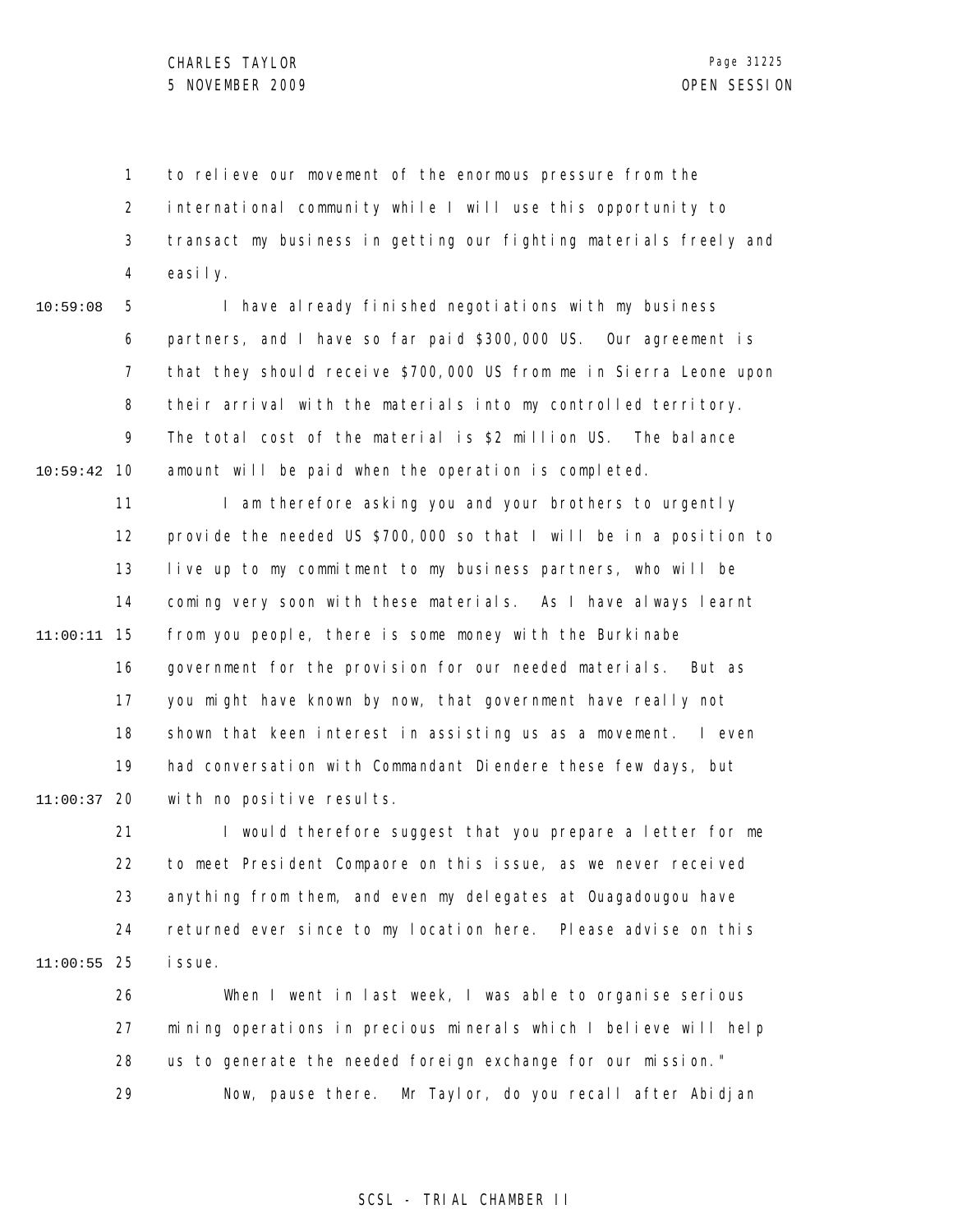1 2 Sankoh made a helicopter visit to RUF held territories in Sierra Leone. Do you recall that?

3 A. Yes, I do. Yes.

4 5 6 7 8 9 10 11:02:01 11 11:01:36 Q. "When I went in last week, I was able to organise serious mining operations in precious minerals which I believe will help us to generate the needed foreign exchange for our mission. For now I am highly in need of this \$700,000 US in order to go in and be waiting for the arrival of my business partners. Please help me in this great hour of need and I promise not to let you down. Palmer will give you the rest of my message. My best regard to you and your family."

12 13 14 15 11:02:32 16 Let's just go back to the first page, please, and remind ourselves of the date of this letter. We see the letter is dated 4 December 1996, so this is the end of 1996. Now, just jumping forward briefly, Mr Taylor, what happens to Foday Sankoh in March 1997?

> 17 A. In March 1997, Foday Sankoh is arrested.

- 18 Q. Where?
- 19 A. In Nigeria.

20 11:02:47 Q. In Nigeria?

> 21 A. That is correct.

22 Q. So a couple of months after this letter, Sankoh is

23 arrested, yes?

24 A. Yes.

25 11:02:55 26 27 28 Q. Now, let's bear in mind, please let's go back to the last paragraph, in December he is saying, "I was able to organise serious mining operations in precious minerals last week." So that's the end of November, yes?

> 29 A. Yes.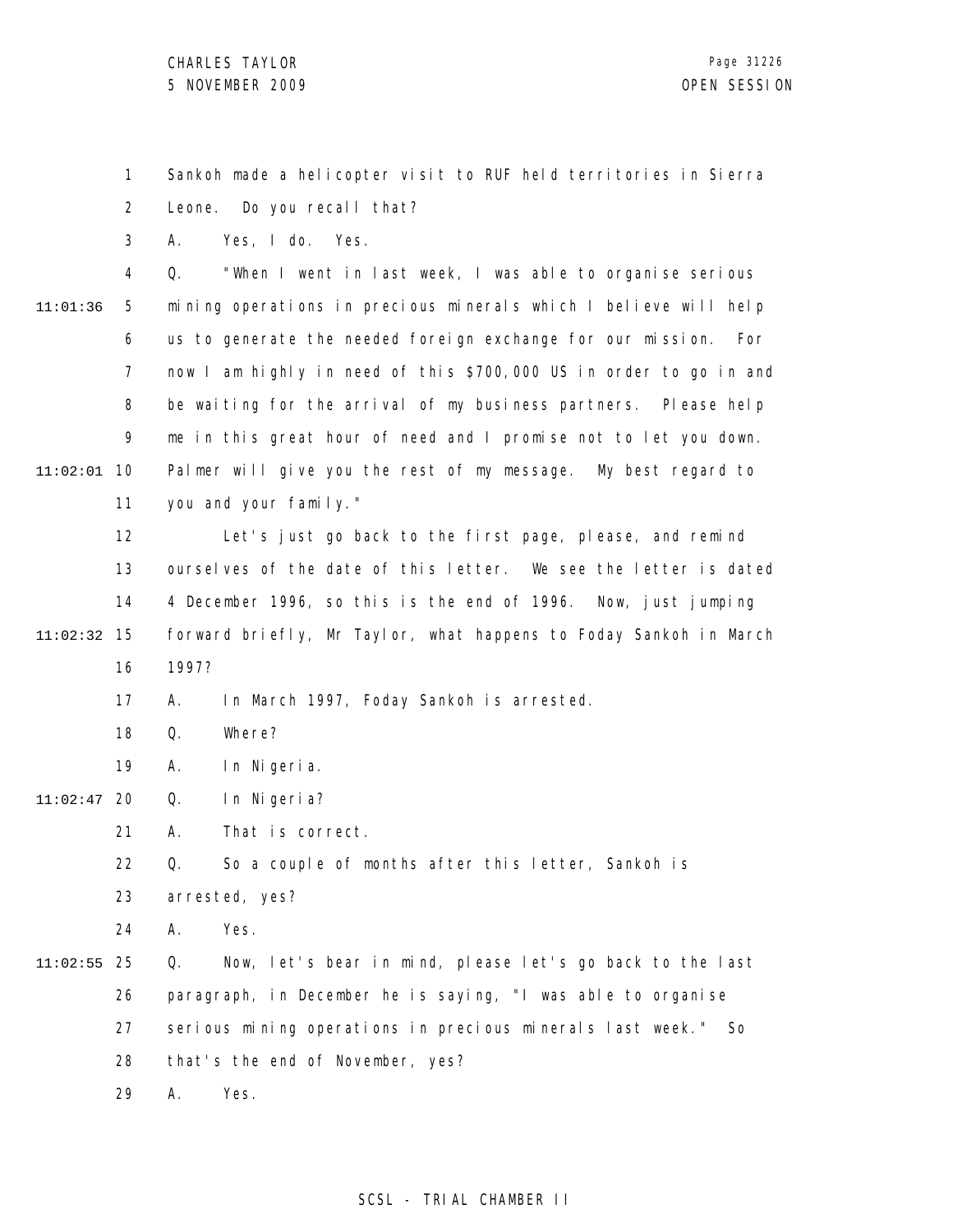1 2 3 4 5 6 7 8 9 10 11:04:27 11 12 13 14 15 11:04:54 16 17 18 19 20 11:05:24 21 22 23 24 25 11:05:38 26 27 28 29 11:04:02 Q. The next document I want us to look at, please, is Prosecution exhibit 18, which is the panel of experts report. I would like us to look at page 16 of that report, please, paragraph 67: "The Revolutionary United Front initiated the war in 1991. Until 1995, RUF diamond mining and digging was probably done on a sporadic and individual basis." So that's the first four years of the conflict, it's sporadic and individual. "By 1995, however, the RUF and its patrons were clearly taking a much greater interest in the diamond fields of Kono District, and had to be removed forcefully at that time by the private military company, Executive Outcomes. From then on, the RUF interest in diamonds became more focused, especially with the 1997 imprisonment of Foday Sankoh in Nigeria. During his imprisonment and subsequently, the diamond areas of Kono and Tongo Field became a primary military focus of the RUF, and diamond mining became a major fundraising exercise." Let's put it together. The letter to Mohamed Talibi is December 1996, yes? A. Yes. Q. When he had gone in, as he said in the letter, to put the diamond mining business on a more organised business, yes, Mr Taylor? A. That is correct, yes. Q. Now we have the report saying that by the time of his arrest in 1997, concentration of the RUF on diamond mining has become more focused. Yes? A. Yes.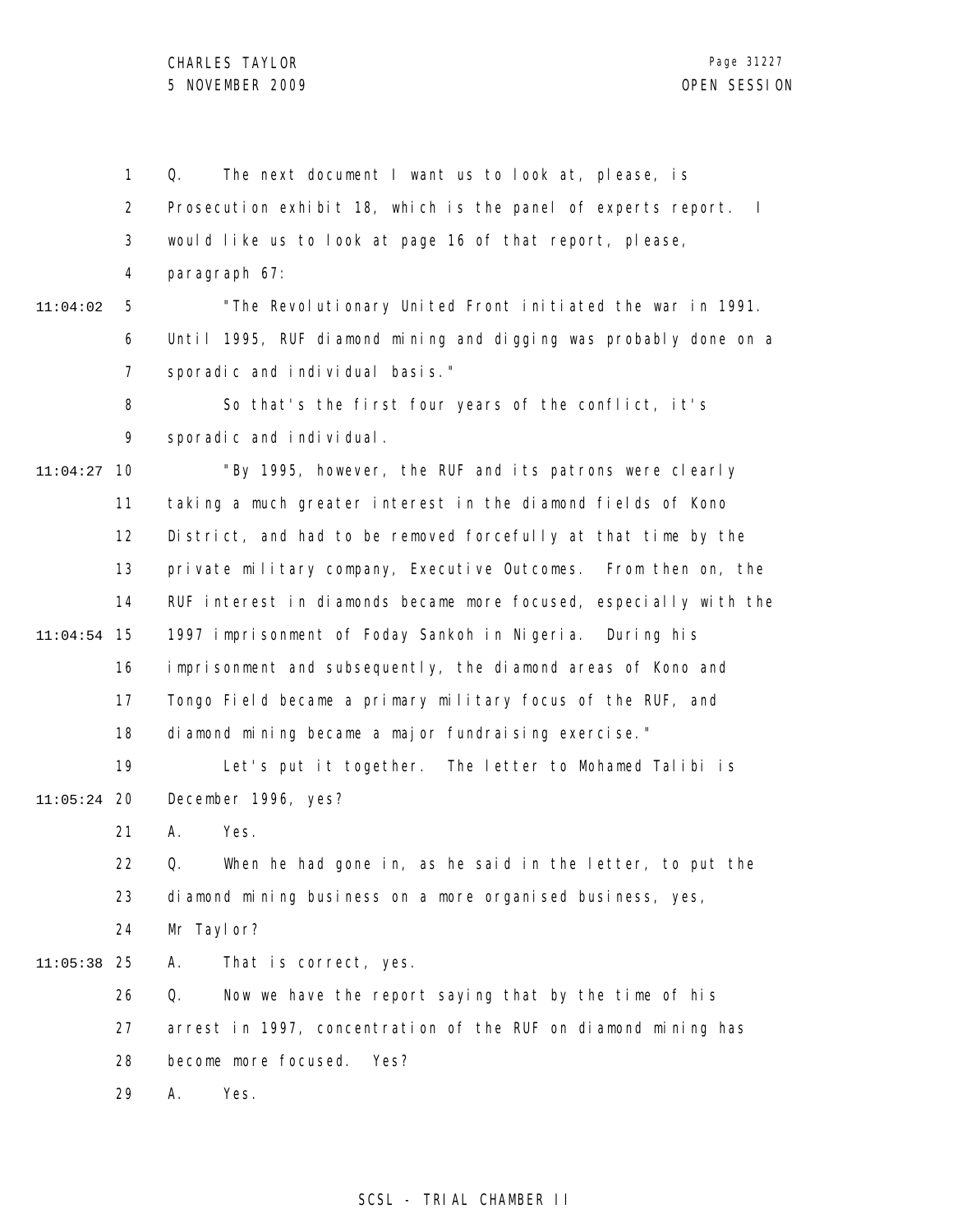1 2 3 4 5 6 7 8 9 10 11:06:46 11 12 13 14 15 11:07:09 16 17 18 19 20 11:07:29 21 22 23 24 25 11:07:49 26 27 28 29 11:06:19 Q. At the time of his arrest in March 1997, Mr Taylor, where were you? A. March 1997, I am in Liberia. I am working very, very hard on my campaign to be elected as President. Q. Now, bearing in mind what is said here about the period 1991 to 1995, mining is sporadic and on an individual basis. Help us, Mr Taylor, during that period, did you have anything to do with diamonds in Sierra Leone? Let's just limit it to '91 to '95 to begin with? A. I had nothing to do with Sierra Leone. No contacts with diamonds. Nothing. I had no contacts up to the period in question here of 1995. Q. Right. Let's extend it is a little further. In 1997, when, according to this report, diamond mining becomes more focused, at or about the time of Sankoh's arrest and imprisonment, at that stage, Mr Taylor, did you have any links with the RUF? A. None whatsoever. Q. Were you aware that diamond mining in RUF held territories had become more focused by that time? A. I had no idea whatsoever. No. Q. Did you have any hand in causing it to become more focused, as the report suggests? A. No. I had nothing to do with it and I would suggest in adding to my "no" that if there were any connections whatsoever, and looking back at the nature of the hypothesis as produced by the Prosecution, at least Foday Sankoh in one or both of those letters that he wrote to Mohamed Talibi would have alluded to the fact that - some allusion would have been made to the fact that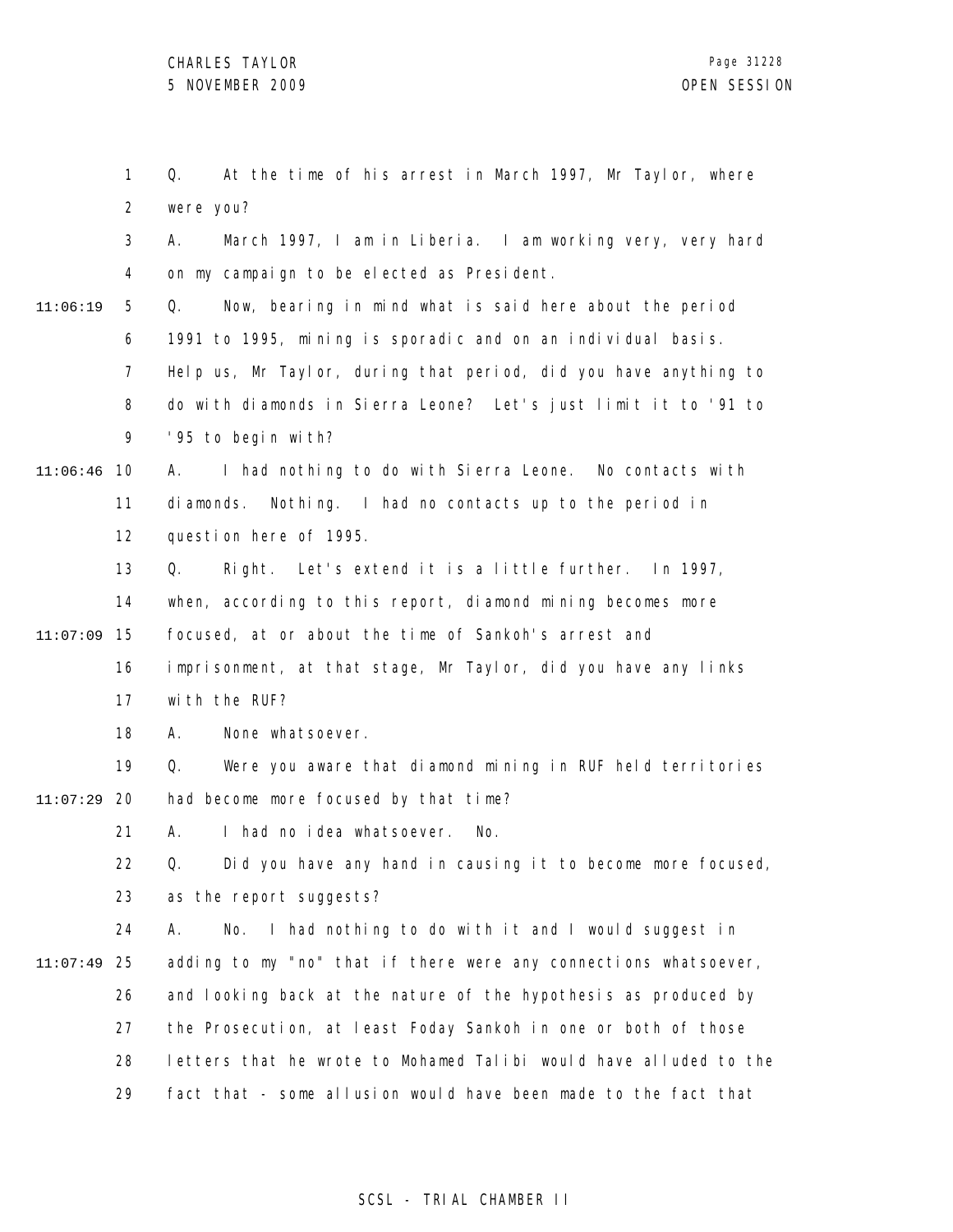1 2 3 4 5 6 7 8 9 10 11:09:14 11 12 13 14 15 11:10:04 16 17 18 19 20 11:10:40 21 22 23 24 25 11:11:14 26 27 28 29 11:08:41 my friend or my brother or someone I know, Mr Taylor in Liberia, you know, is helping me to do this or would do this or that. I would think that by this time Sankoh, like I say, would have mentioned it in one or both of his letters. My answer is no, there was no contact whatsoever. Q. Now moving forward. So now we have reached 1997. A. Yes. Q. Let's jump a couple of years and go to 1999. Can I ask, please, that MFI-82, which your Honours will find behind divider 19 in disclosure for week 32 - now, Mr Taylor, do you recall this Downes-Thomas code cable that we looked at some time earlier? A. Yes, I do. Q. Now, you recall, this was Downes-Thomas's somewhat critical report to Prendergast at the United Nations about the behaviour of his counterpart in Sierra Leone, Mr Okelo, yes? A. Yes. Q. And when we look at the second page of the code cable, yes, paragraph 3: "It was wrong and improper for special envoy Okelo to have sent a junior officer to, in effect, snoop around Monrovia." Let's go to the next page, please, paragraph 8: "With regard to your request for comments on the officer's note, I should state that I found it reckless and somewhat amateurish. My suspicion is that he could have benefitted from proper instruction and sound guidance. It is therefore not surprising that he failed to confine himself to strictly Sierra Leone-Liberia matters. By and large, his note is an amalgam of chatty cocktail gossip, gratuitous observations and dangerous subjective speculations. Special envoy Okelo's view that his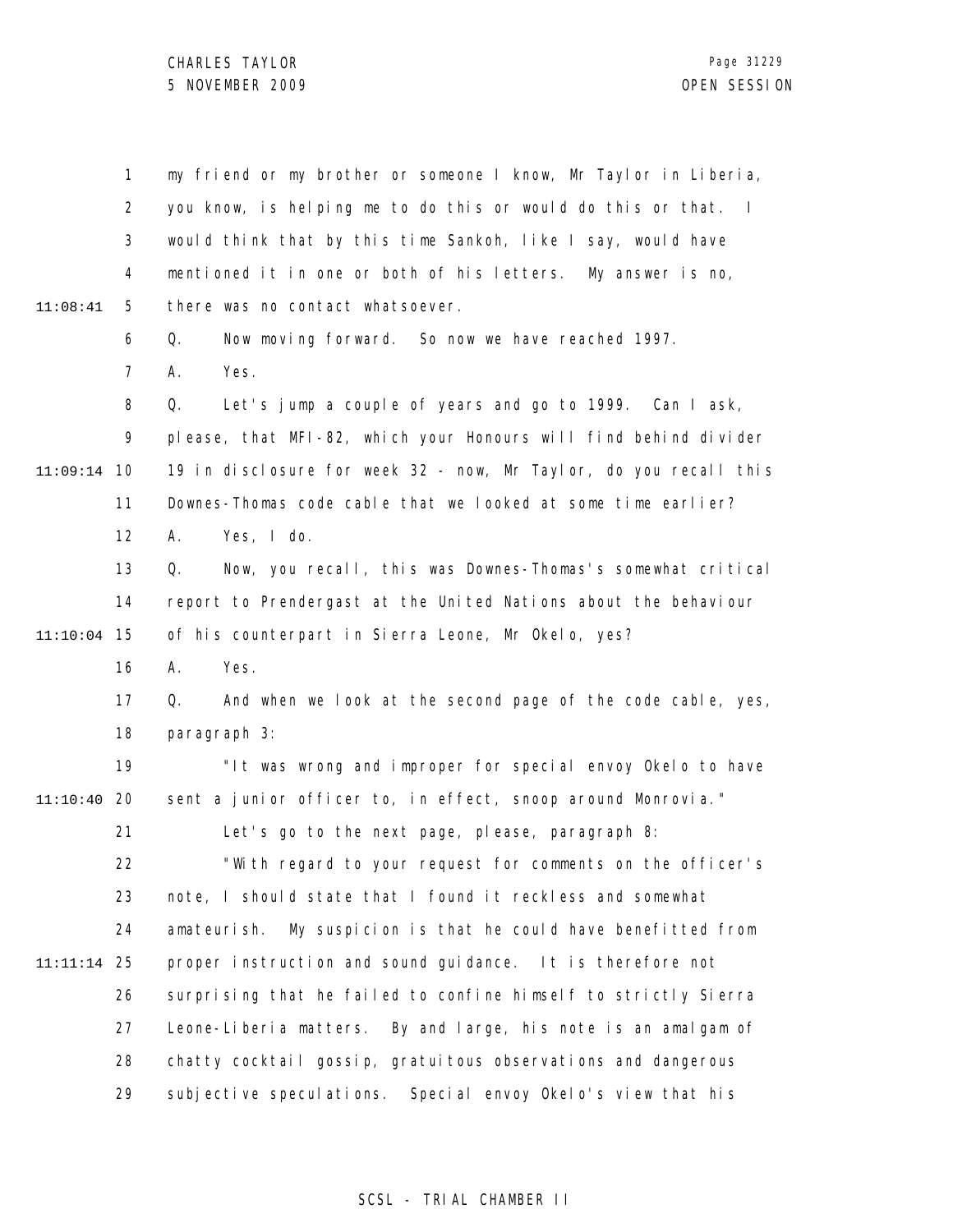1 2 3 4 5 6 7 8 9 10 11:12:18 11 12 13 14 15 11:12:38 16 17 18 19 20 11:13:00 21 22 23 24 25 11:13:24 26 27 28 29 11:11:54 officer makes perceptive observations on the Liberian situation and the leadership of President Taylor is probably a result of him being stationed in Sierra Leone. From my vantage point, however, there is a degree of irresponsibility on the part of special envoy Okelo in forwarding and widely distributing the note officially. That note, albeit journalistic in nature, contains dangerous and in my view unverified pieces of information. Be that as it may, the somewhat inconvenient truth is that the note now officially advises the United Nations that one of its staff members has confirmation that President Taylor is a business partner to Mr Radcliff, a British diamond dealer believed to be one of the many diamond dealers with connections in Sierra Leone." Mr Taylor, did you have any connection with that man? A. No. In fact, Mr Radcliff is the very individual that was arrested and deported from Liberia back to, what do they call this, Down Under, what they refer to as Down Under. Q. Australia? A. Australia. How a partner of mine would be arrested. We had - the Liberian security arrested Mr Radcliff, confiscated a military uniform and other things he had at his office. He was expelled from Liberia. But there is a greater context here and I think I need to note it here. We are now talking about 1999. Q. March? A. March 1999. But let's look back '98 and probably a little bit of 1997, what do I mean? Mr Okelo has written a report in 1998 following the February intervention. We already know now that the operations that brought the intervention in Sierra Leone were carried out, we know they were carried out now by Sandlines,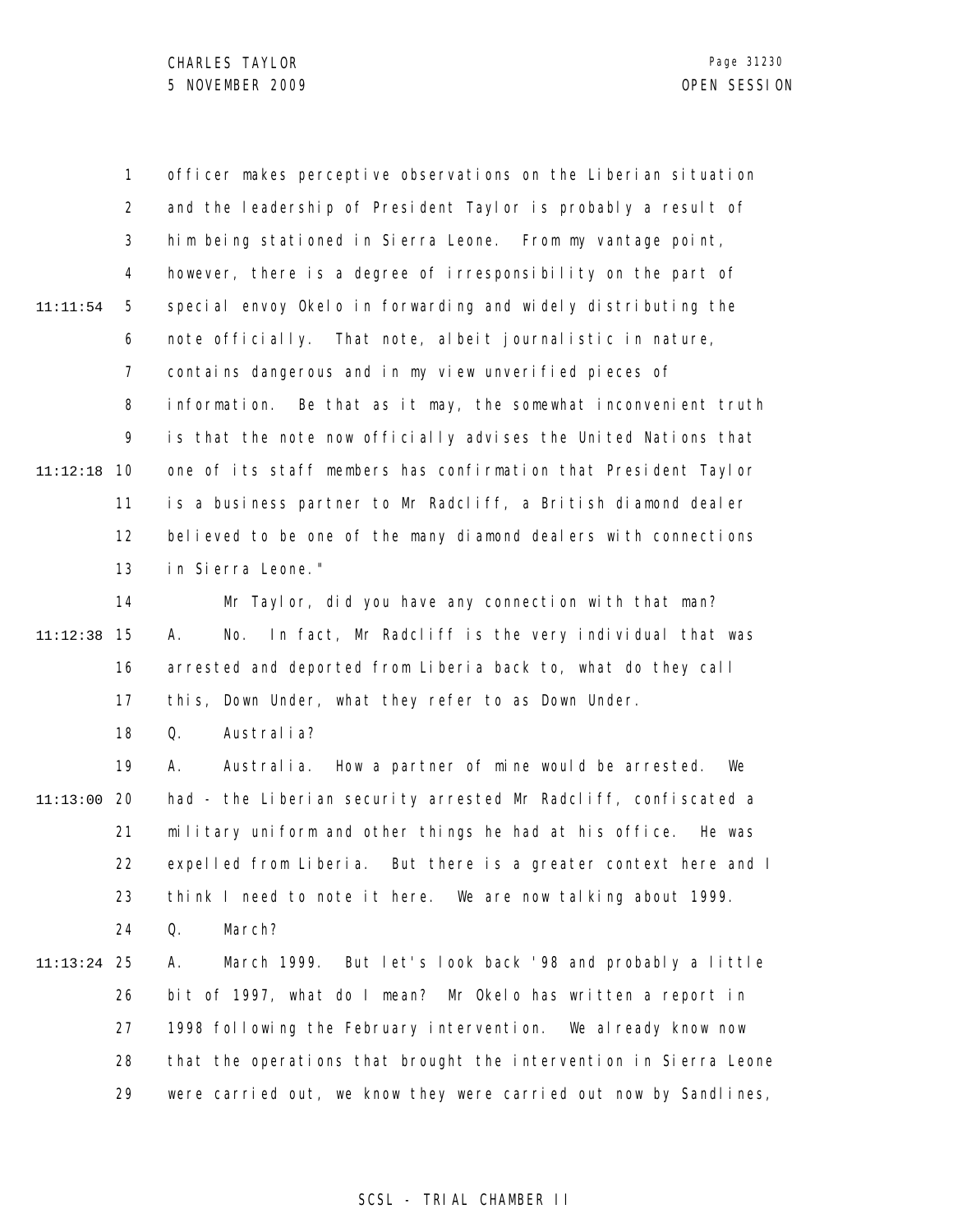|          | $\mathbf{1}$   | we know Executive Outcome is involved and we know that there is   |
|----------|----------------|-------------------------------------------------------------------|
|          | $\overline{2}$ | the protection of commercial interest which is diamonds. So for   |
|          | 3              | me to bring in a British citizen that is supposed to be in        |
|          | 4              | Monrovia - and in fact the reason why we expelled Mr Radcliff,    |
| 11:14:19 | 5              | because we considered him a British intelligence officer. So I    |
|          | 6              | see this as another little piece of that plot.                    |
|          | 7              | Here you have diamond interest in Sierra Leone that's being       |
|          | 8              | protected through the Sandlines operation which Kabbah promises   |
|          | 9              | that these materials are going to be paid for. Now we have Okelo  |
| 11:14:41 | 10             | having written the first note saying that there are Liberians     |
|          | 11             | fi ghti ng.                                                       |
|          | 12             | JUDGE SEBUTINDE: It's not Kabbah promising. Oh, Kabbah.           |
|          | 13             | Okay, yes, you're right. Beg your pardon.                         |
|          | 14             | THE WITNESS: I beg your pardon. I didn't hear you, your           |
| 11:14:50 | 15             | Honour.                                                           |
|          | 16             | JUDGE SEBUTINDE: Just ignore the comment. I was mistaken.         |
|          | 17             | I gnore the comment, please.                                      |
|          | 18             | THE WITNESS:<br>Okay.                                             |
|          | 19             | MR GRIFFITHS:                                                     |
| 11:15:05 | 20             | What were you saying, Mr Taylor?<br>Q.                            |
|          | 21             | I got thrown off a little but, well, the point I am trying<br>А.  |
|          | 22             | to make and I guess the justice caught it even though the justice |
|          | 23             | withdrew her statement, but the point is when you look at         |
|          | 24             | the - there are other documents in that House of Commons report   |
| 11:15:22 | 25             | that talks about how Tejani Kabbah will pay for the operations as |
|          | 26             | conducted by Sandlines. It involves diamonds.<br>That's also a    |
|          | 27             | part of that report, that's why I made the reference to it.       |
|          | 28             | So this is the second report now, the second action.<br>Fi rst    |
|          | 29             | action by Okelo is to say that Liberians are involved in fighting |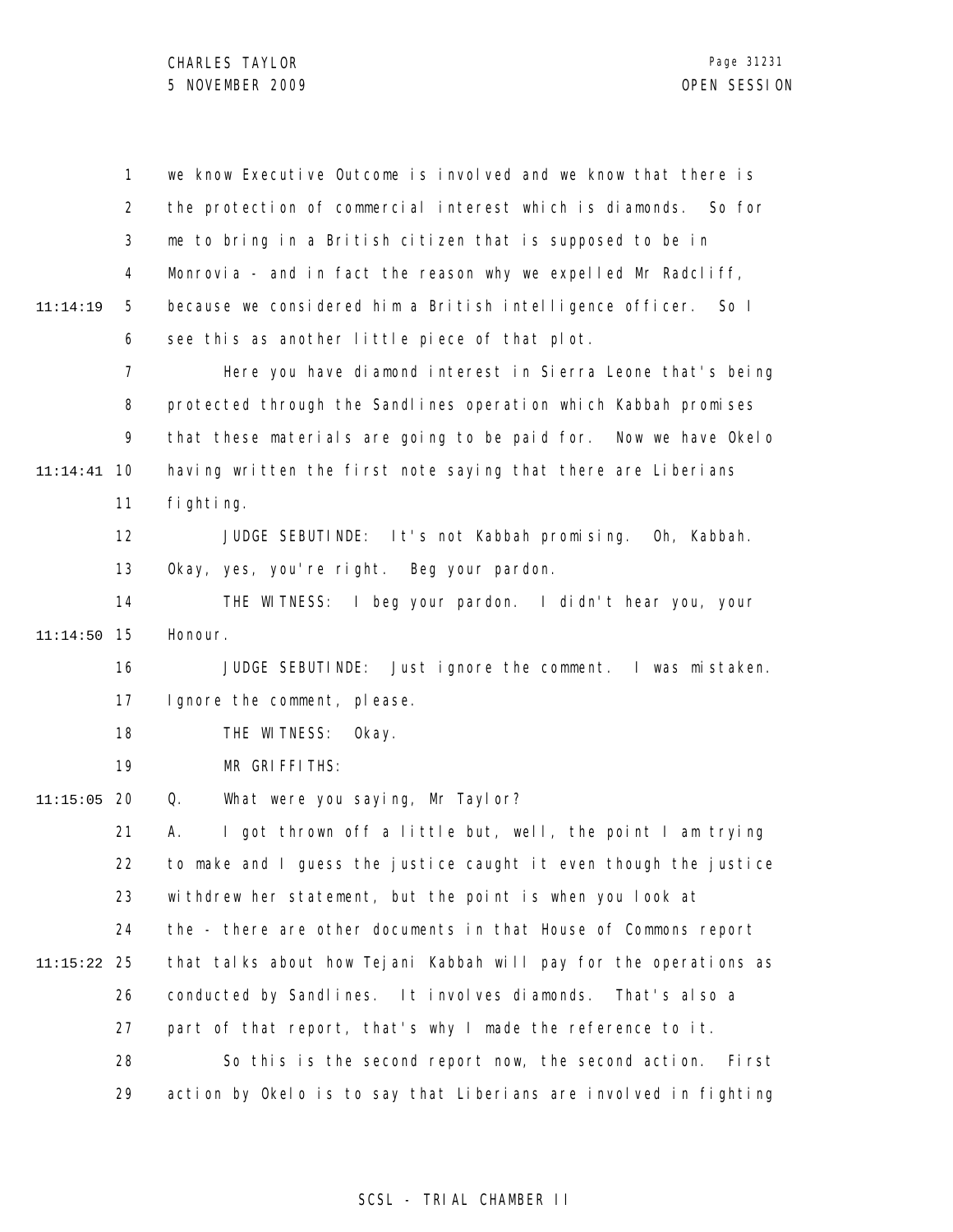CHARLES TAYLOR 5 NOVEMBER 2009 OPEN SESSION

Page 31232

|          | 1              | in Sierra Leone. Second memo now is going - is that there           |
|----------|----------------|---------------------------------------------------------------------|
|          | $\overline{2}$ | is - he sends someone to Monrovia to supposedly to identify         |
|          | 3              | someone that is involved in diamonds. This is strike number two     |
|          | 4              | from Okelo and I think Okelo is being guided. I wanted to just      |
| 11:16:07 | 5              | raise it's the second attack from Okelo. It's not the first.        |
|          | 6              | Now, it goes on, looking at this document:<br>Q.                    |
|          | 7              | "Sam Bockarie resided in Monrovia at the house of Liberian          |
|          | 8              | senator Kpoto."                                                     |
|          | 9              | Did you know that senator, Mr Taylor?                               |
| 11:16:34 | 10             | Oh, very well. Yes.<br>А.                                           |
|          | 11             | Senator for what part of Liberia?<br>Q.                             |
|          | 12             | He is a senator from Lofa County.<br>А.                             |
|          | 13             | Q.<br>To your knowledge, was Sam Bockarie living at his address?    |
|          | 14             | Never.<br>Never lived there.<br>Never.<br>А.                        |
| 11:16:54 | 15             | Did the senator have a home in Monrovia, to your knowledge?<br>Q.   |
|          | 16             | Oh, yes, he had a home in Monrovia and Senator Kpoto was<br>А.      |
|          | 17             | President pro tempore of the Liberian Senate.                       |
|          | 18             | To your knowledge, did Sam Bockarie ever reside with him?<br>Q.     |
|          | 19             | Never. And mind you we are talking about 1999. When does<br>А.      |
| 11:17:17 | 20             | Sam Bockarie get into Liberia? Late December 1999. Every            |
|          | 21             | witness that has come before this Court has said where he lived,    |
|          | 22             | he lived at the ELWA Junction, what they call Four Houses.<br>Never |
|          | 23             | lived with - Senator Kpoto had his wife and children and family,    |
|          | 24             | how would he house Sam Bockarie? Sam Bockarie was given a house     |
| 11:17:37 | 25             | by the Liberian government. He arrives in Liberia the last week     |
|          | 26             | of 1999 December. So he could not have lived with him prior to      |
|          | 27             | that, at the period in question here of 1999. That's blatantly      |
|          | 28             | i ncredi bl e.                                                      |
|          | 29             | Can we put that document away now, please.<br>Now still on<br>Q.    |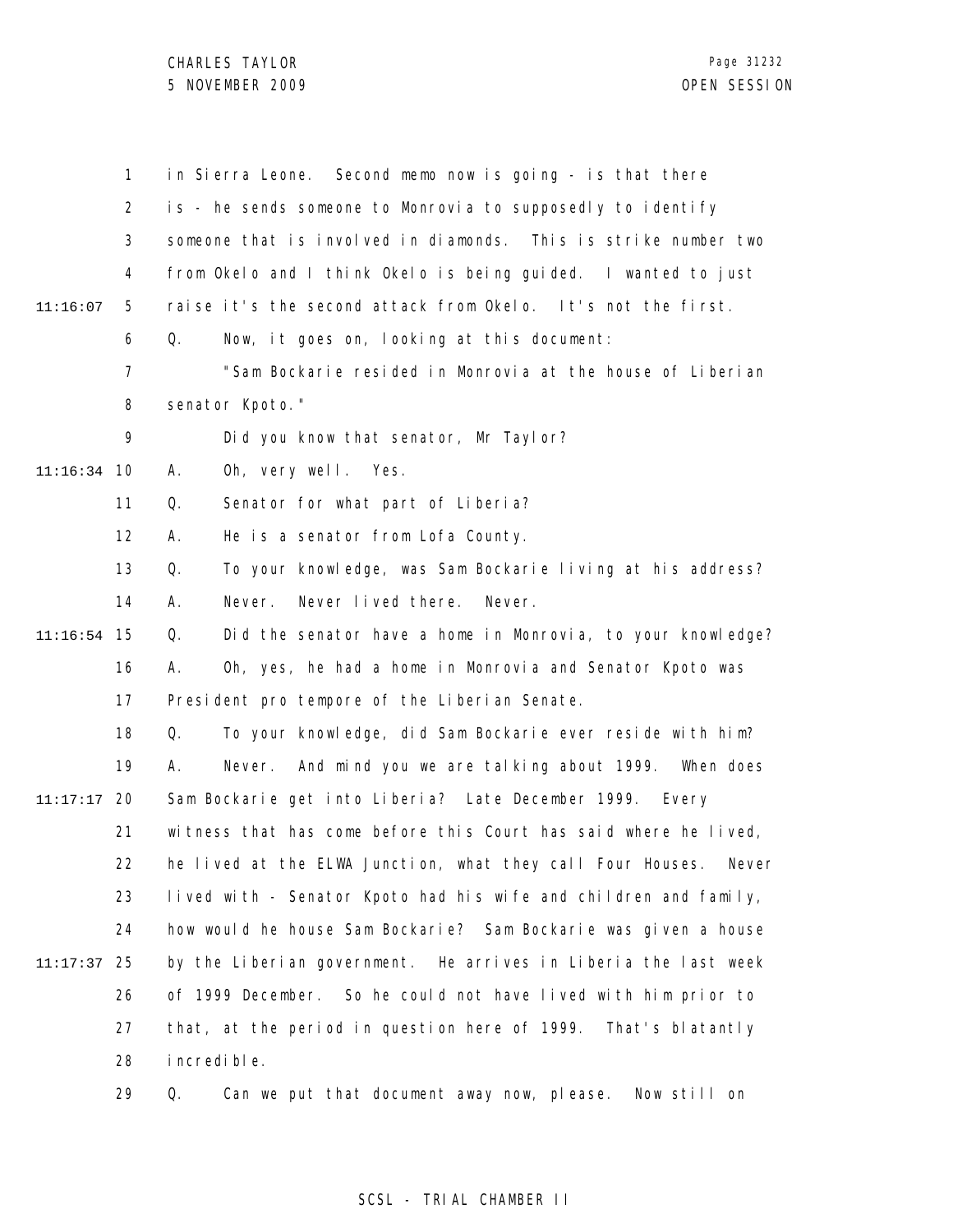1 2 3 4 5 6 7 8 9 11:19:08 10 11 12 13 14 15 11:19:29 16 17 18 19 20 11:19:47 21 22 23 24 25 11:20:09 26 27 11:18:52 this issue of diamonds, Mr Taylor, the next thing I would like us to look at, please, is to remind ourselves of the contents of General Jetley's report, MFI-131, week 33, behind divider 43. PRESIDING JUDGE: Yes, Ms Hollis. MR GRIFFITHS: Thank you, Mr President. Mr President, I know you have given great leeway to the examination of this witness, but it appears for the last several documents we have in fact been engaged in closing argument about this. These documents have been read into the record. They are again being read into the record. So in terms of - and the accused is being asked to say yes or no to things. So in relation to the real questioning of this witness, we would suggest it's not questioning, it's basically a continuation of an ongoing theme of closing argument and we would object to it and we think it's also a waste of time in that these documents have been read word for word into this record. PRESIDING JUDGE: Yes, what's your reply, Mr Griffiths? MR GRIFFITHS: Very simple, Mr President, and it's this: I am setting the foundations for further documents that we will be looking at in due course which this Court has not yet looked at and in order to properly appreciate the significance of the documents I am coming to, we need to lay the historical foundation to remind ourselves of what the factual matrix is within which certain events which I am directly coming to now occurred. It's simply that. PRESIDING JUDGE: All right. Well, on the basis that you are laying the foundation for further documents, I will allow the

> 28 question.

29 MR GRIFFITHS: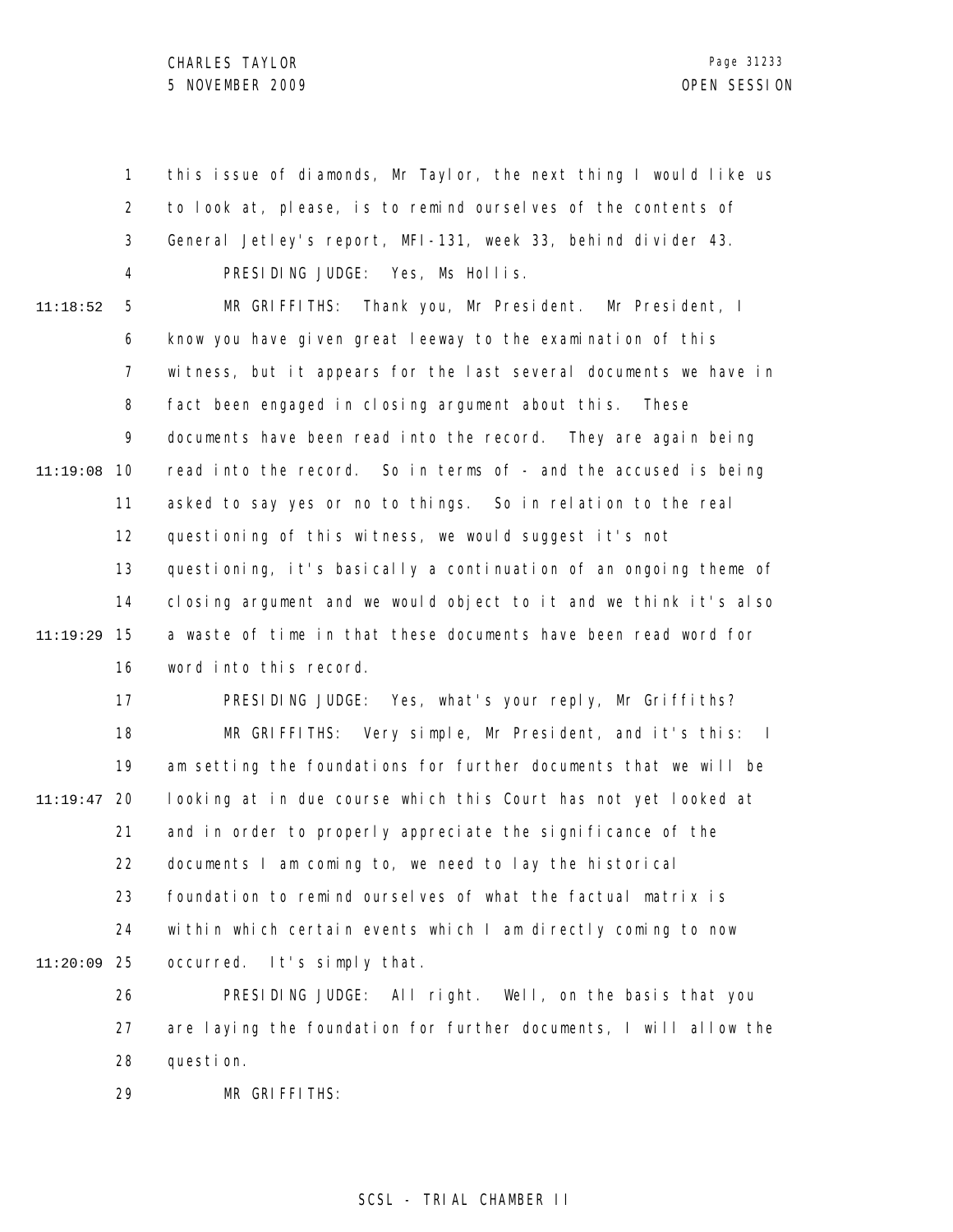1 2 3 4 5 6 7 8 9 10 11:21:09 11 12 13 14 15 11:21:30 16 17 18 19 20 11:21:50 21 22 23 24 25 11:22:04 26 27 28 29 11:20:43 Q. Now, do you recall, Mr Taylor, in the Jetley report, reference being made to Nigerian involvement in diamond mining in Sierra Leone? Do you recall that? A. That is correct, yes. I recall their involvement in diamonds, yes. Q. And let us just remind ourselves, please, page 1 of that report. Let's just have a look at paragraph 3. Do you have it? A. Yes, do I. Q. "It is well known that public opinion in Nigeria was against the continued deployment of Nigerian troops as part of ECOMOG in Sierra Leone, however the Nigerian army was interested in staying in Sierra Leone due to the massive benefits they were getting from the illegal diamond mining. Brigadier General Maxwell Khobe was commonly known as Ten Million Dollar Man. It is alleged that he received up to ten million dollars to permit the activities of the RUF. The ECOMOG force commander Major General Kpamber was also involved in the illegal diamond mining in connivance with RUF leader Foday Sankoh." Let's put that away. Okay? A. Yes. Q. Now, Mr Taylor, remember the overall topic we are looking at is diamonds, yes, and your answer to this allegation, yes? A. That is correct. Q. Now, help me, were you sharing the proceeds of diamond mining with the Nigerians? A. No. Q. Were you involved in diamond mining with the RUF? A. No. Q. Now, Mr Taylor, we know that Foday Sankoh was arrested on 8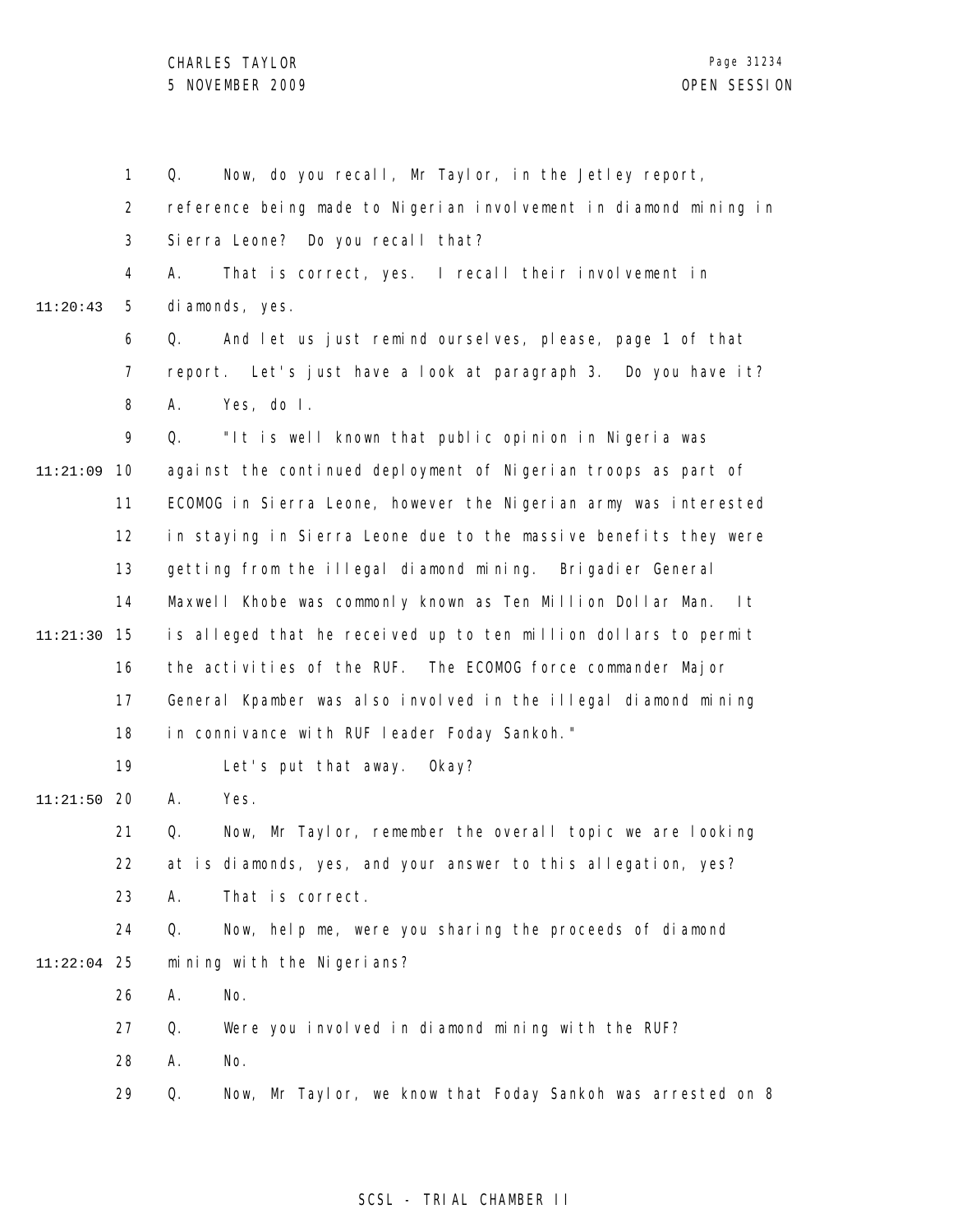1 2 3 4 5 6 7 8 9 10 11:23:30 11 12 13 14 15 11:24:36 16 17 18 19 20 11:24:49 21 22 23 24 25 11:25:18 26 27 28 29 11:23:13 May 2000, yes? A. That is correct. Q. Now, Mr Taylor, this issue of diamonds and Sierra Leone, to your knowledge, did it attract the interests of the Wall Street Journal? A. Yes, it did. Q. What do you recall now? A. Well, there was a publication in the Wall Street Journal that linked the trade of diamonds with me in Liberia. Q. I would like us, please - and this is what we were coming to - to look in week 33, binder 2 of 4, behind divider 69. Do we have it? A. No, not yet. Just a minute. Q. Do you have it now, Mr Taylor? A. Just one minute. Q. It might be easier to remove it from the file so you can turn it the right way round. Is this the article you are talking about, Mr Taylor? A. Oh, yes, this is it here. Q. Now this is from the Wall Street Journal for 3 August 2000: "De Beers announced with great fanfare in July that it was abandoning its policy of buying diamonds in African conflict zones, occasioning both applause and predictions of De Beers' demise, but the diamond cartel, whilst modifying its tactics, has not changed its basic strategy. Almost since its inception at the end of the 19th century, the diamond cartel has had a singular strategy: Stifling by any means necessary the flow of gem diamonds from sources not under its ownership or control. The problem with diamonds isn't their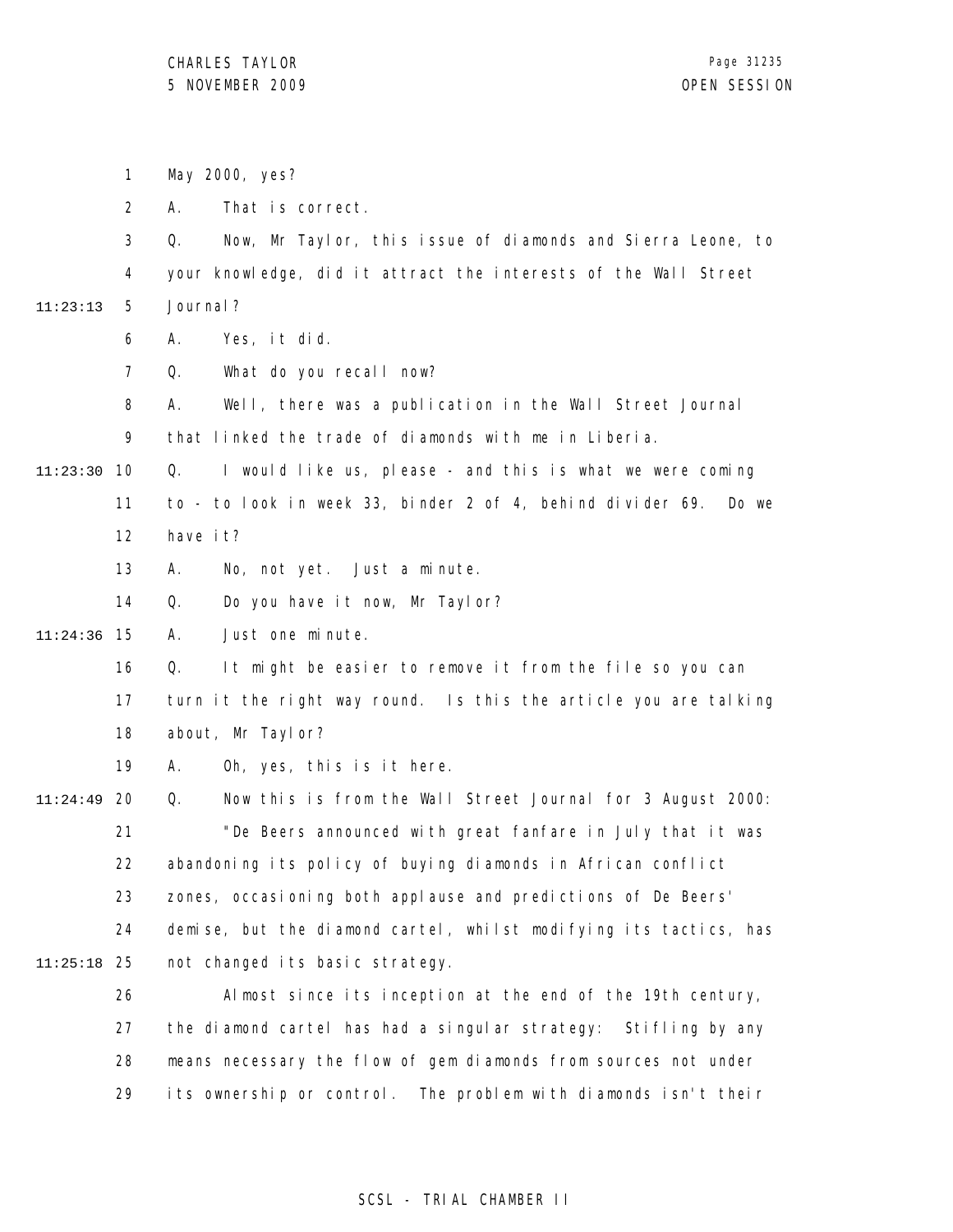1 2 3 4 scarcity but their abundance. They are found not only in geological formations like volcanic pipes that can be fenced off and mined, but also in vast alluvial areas like riverbeds or beaches, places that can't be restricted.

5 6 7 8 9 10 11:26:26 11:26:00 When Europe ruled Africa, the cartel had little problem making arrangements with colonial administrators to police or close down freelance diamond gathering. After African colonies got their independence, the cartel came to terms with dictators like Mobutu Sese Seko, whose police kept out - and occasionally massacred - suspected smugglers.

11 12 13 14 15 11:26:53 16 17 18 19 20 11:27:19 Where governments were less cooperative or capable, the cartel commissioned mercenaries to suppress, often by maiming or killing, prospective diamond hunters. At one point in 1965, the cartel gave bounties to remnants of the Katanga gendarmerie to hunt down smugglers in Angola. It also paid a Lebanese mercenary named Fred Kamil in Sierra Leone to arrange ambushes that would persuade Mandingo tribesmen to quit the diamond trade. Since these measures didn't fully eliminate the leakage to diamond cutting centres in Belgium, Israel and India, it also acted as a buyer of last resort to keep prices from falling.

21 22 23 24 25 11:27:43 26 27 But that is history. The cartel now has found an ingenious new mechanism for achieving its ends: the United Nations, after spending months laying the conceptual groundwork in the media, as well as working through the Clinton administration and human rights communities, it has convinced the UN Security Council to impose a global ban on undocumented gem diamonds from conflict zones.

> 28 29 Undocumented diamonds are of course just those diamonds picked out of riverbeds that De Beers wants eliminated. The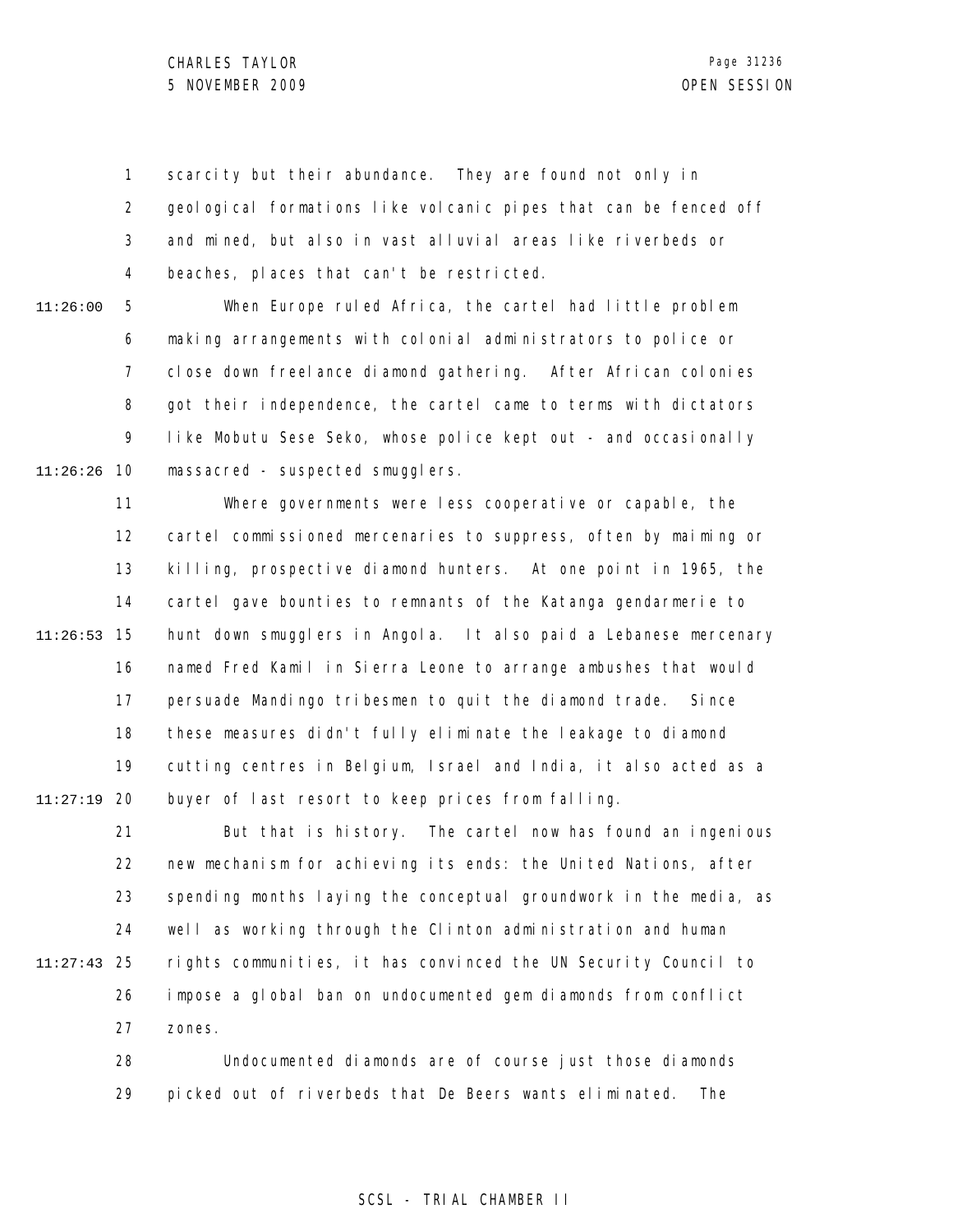1 2 3 4 5 6 7 11:28:30 conflict zones, Angola and Sierra Leone, are the alluvial areas in which De Beers previously depended on paid gems. Instead of using colonial administrations, dictators or mercenary gangs to stop Africans from gathering and selling stones, the United Nations will use its resources (backed, no doubt, by the cartel's own contingent of lawyers and detectives) to accomplish that task.

8 9 10 11:28:49 11 12 13 14 15 11:29:13 16 The cartel managed this favourable outcome by playing on the guilt of the West. The idea that blood diamonds were responsible for ferocious civil wars in Africa was too much for altruists and activists in developed nations. Mr Clinton, meanwhile, saw diamonds as an opportunity to enhance his own standing among these groups. On 21 July he called for an international conference to consider practical approaches to breaking the link between the illicit trade in diamonds and armed conflict.

17 18 19 20 11:29:34 21 Mr Clinton's press release made no secret of the liaison with the diamond cartel, noting that at a May conference in South Africa, the United States, Britain and Belgium, among others, had agreed with De Beers upon the importance of establishing a global certification scheme for diamonds.

22 23 24 25 11:29:57 26 27 28 29 Like all persuasive ideas, the concept of blood diamonds is not without a basis in reality. Diamonds, like any resource, can be converted to money. Money can be used to buy arms and ammunition. What the concept neglects, however, is that governments are the principle means by which warriors get funded and armed. Countries such as the Sudan, Ethiopia, Somali, Rwanda, Burundi and Liberia have managed to sustain ferocious civil wars for years without having or selling diamonds.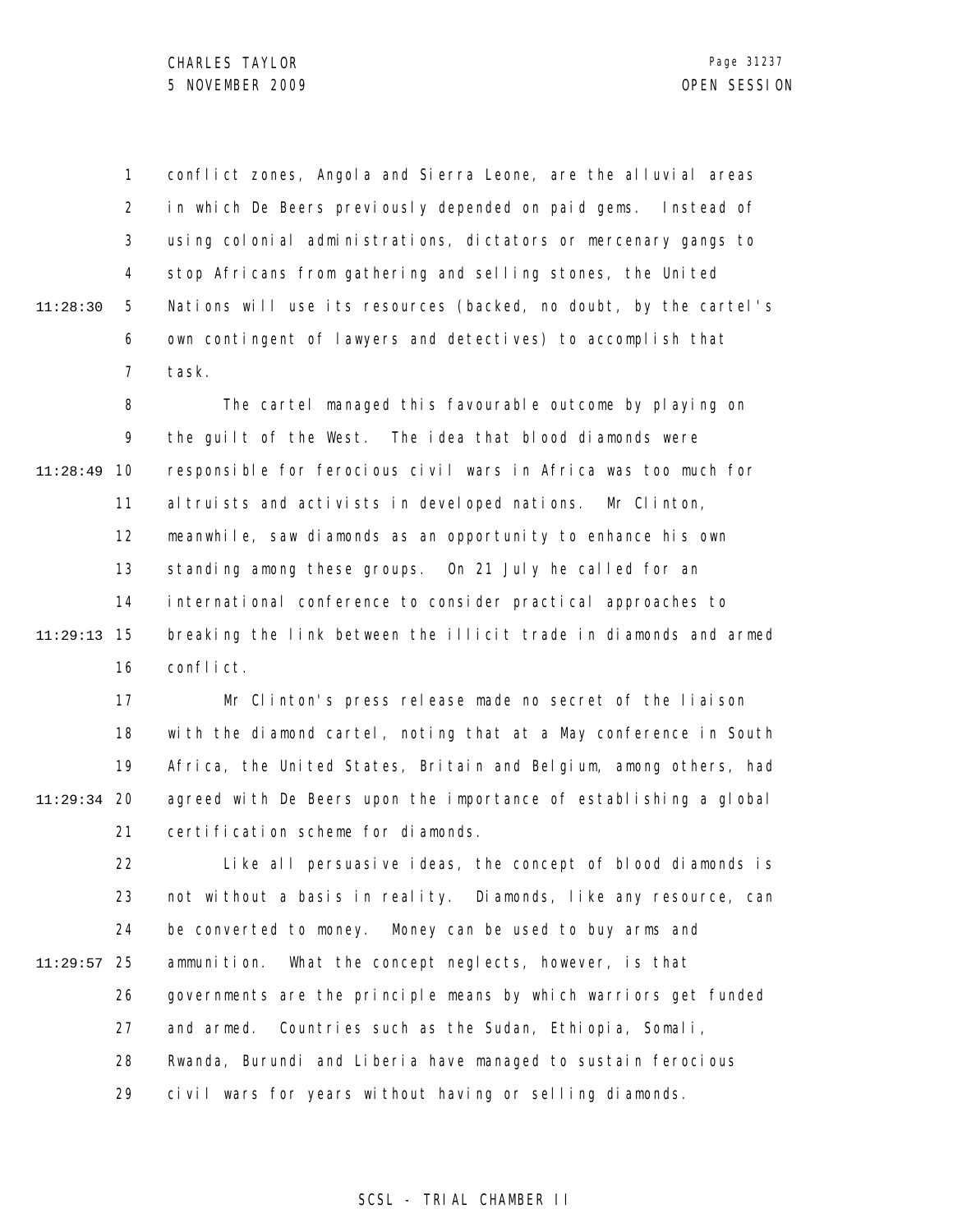|          | 1              | Even countries rich in diamonds have found alternative ways      |
|----------|----------------|------------------------------------------------------------------|
|          | 2              | to finance their warfare. In Angola, UNITA rebels were armed by  |
|          | 3              | the Central Intelligence Agency, South Africa's intelligence     |
|          | 4              | service and Zaire. In the Congo, at least seven African          |
| 11:30:46 | 5              | governments are presently intervening in the civil war with arms |
|          | 6              | and troops.                                                      |
|          | $\overline{7}$ | A regime backed by the United Nations and the United States      |
|          | 8              | that inhibits the sale of uncertified diamonds, diamonds that in |
|          | 9              | practice come from fields the cartel doesn't control, probably   |
| 11:31:06 | 10             | won't stop civil wars, then. It will, however, make it far less  |
|          | 11             | costly for De Beers to control the diamond market.<br>Another    |
|          | 12             | brilliant coup for the cartel."                                  |
|          | 13             | PRESIDING JUDGE: Mr Griffiths, despite the delayed start I       |
|          | 14             | won't interpret our normal schedule.                             |
| 11:31:25 | 15             | MR GRIFFITHS: Very well.                                         |
|          | 16             | PRESIDING JUDGE: We will have the short break now and            |
|          | 17             | resume at 12 o'clock.                                            |
|          | 18             | [Break taken at 11.31 a.m.]                                      |
|          | 19             | [Upon resuming at 12.00 p.m.]                                    |
| 12:02:55 | 20             | MR GRIFFITHS:                                                    |
|          | 21             | Mr Taylor, just before the break we looked at that Wall<br>Q.    |
|          | 22             | Street Journal article. What do you say about that article       |
|          | 23             | Mr Taylor?                                                       |
|          | 24             | Well, I would say that this is a very important article.<br>А.   |
| 12:03:24 | 25             | The author of this, Mr Epstein, has written, apparently,         |
|          | 26             | extensively in dealing with the issues of diamonds.<br>He is the |
|          | 27             | author, as is suggested at the bottom of the page, of a book:    |
|          | 28             | The Rise and Fall of Diamonds. He is knowledgeable of the        |
|          | 29             | trading in diamonds and what not, so I take what he said here    |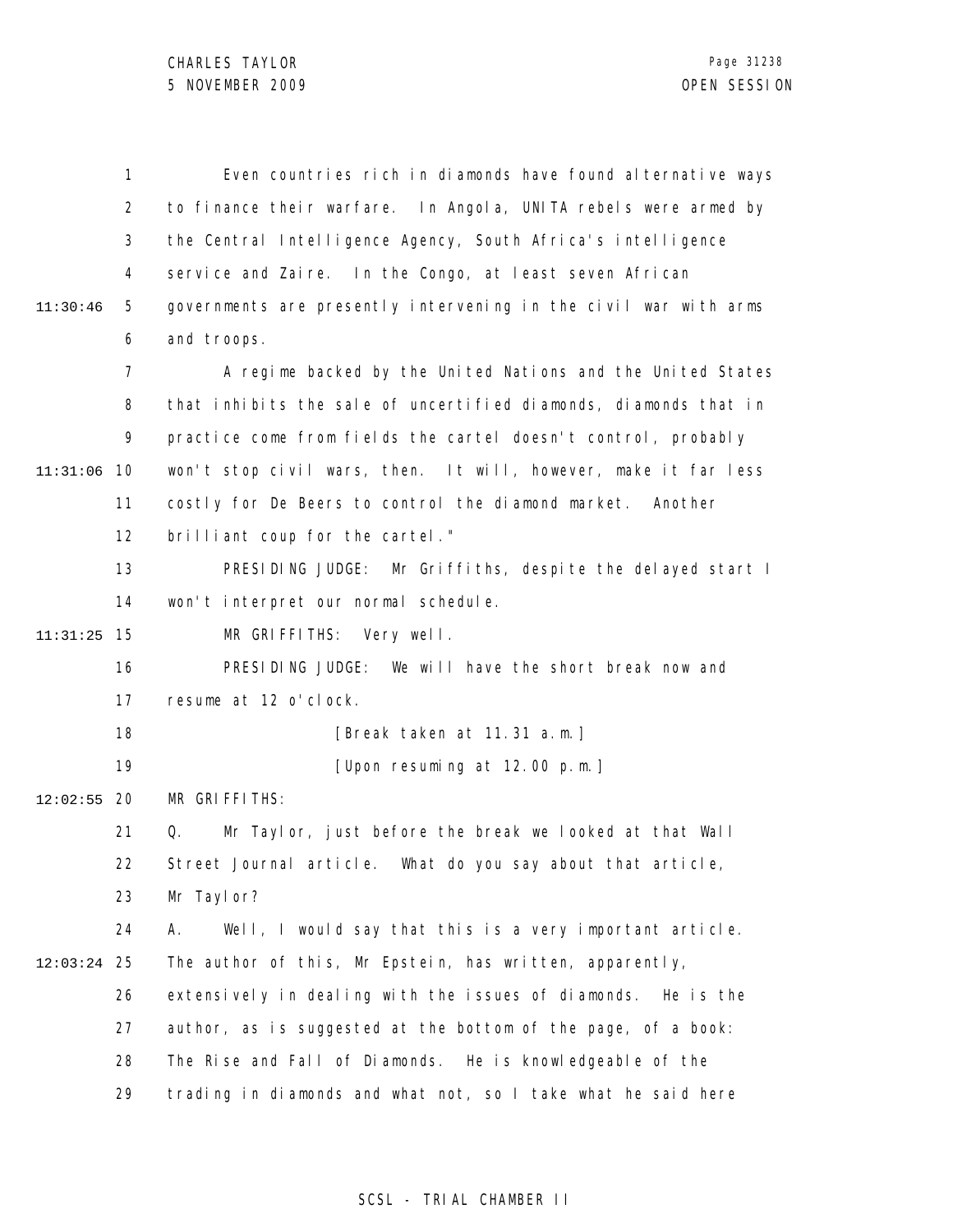1 very seriously.

2 3 4 5 6 7 8 9 10 12:04:45 11 12 13 14 15 12:05:05 16 17 12:04:12 But I would like to draw the Court's attention to what Mr Epstein is talking about here, and I believe in the beginning of this trial when I talk about a conspiracy and lies and deceit, I think Epstein's explanation here regarding diamonds must be looked at very seriously. This whole issue of diamonds beginning seriously at this particular time comes as a result, really, of De Beers losing ground in the international diamond activities because they are no longer having their so-called - as I say, when these governments control African countries, they no longer have their boys out there working for them. And so this whole thing that - of causing this change and raising all these red flags that all these conflicts are because of blood diamonds, when we know we do not have blood oil - and we've seen this around the world, where countries have been invaded that have oil - is because De Beers is trying to protect her business interests. As simple as that.

18 19 12:05:24 20 21 22 23 24 25 12:05:45 Let's look at the connection. De Beers, we see Sandline, we see Executive Outcome, the companies that were just named in the transcript a few minutes ago and read out by - well, we were assisted by the Honourable Justice Sebutinde. You look at South African connection, British connection, this is protecting De Beers's commercial and financial interests. This is what all of this is about, but they need a fall guy, Charles Taylor and diamonds in Liberia.

26 27 28 29 And I say this for the following reasons: If we look very carefully at a document that we've read through here, we see a report coming out, paid for by NGO. The heart of the matter, Ian Smiley. At the search of Foday Sankoh's house in May 2000, a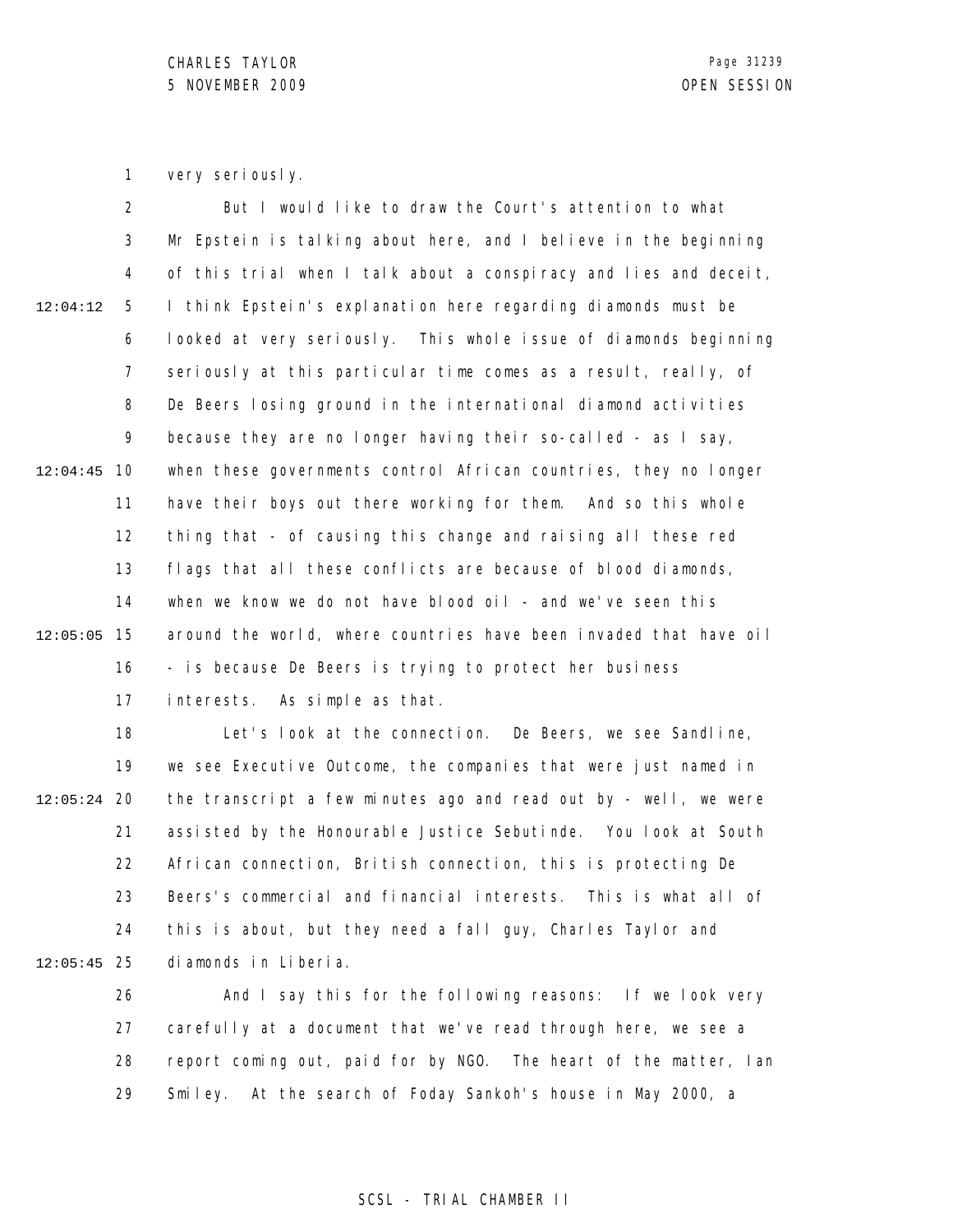1 2 3 4 5 6 7 8 9 10 12:06:45 11 12 13 14 15 12:07:04 16 17 18 19 20 12:07:41 21 22 23 24 25 12:07:53 26 27 28 29 12:06:32 document is supposed to be found. There's a Charles mentioned that is explained who Charles is, not Charles Taylor. But by June 2000, Douglas Farah, a journalist at the Washington Post, writes an elaborate article in the Washington Post saying that the documents found at Foday Sankoh's house in May 2000 with Charles show that Charles Taylor was receiving 90 per cent of --Q. Mr Taylor, can I interrupt you there. We will come to that in a moment. A. But I'm trying just to draw the connection of what Mr Epstein is talking about. This is a conspiracy. This is this whole fall guy Taylor and is linked to all of these things that are being shown here right now, the final fall guy. MR GRIFFITHS: Mr President, can I just pause for a moment because I was helpfully reminded during the break that I hadn't asked for the Sandline report, if I can style it such, to be marked for identification. So could I ask then, please, that the report of the Sierra Leone arms investigation - the House of Commons report of the Sierra Leone arms investigation/Sandline, can I ask that that be marked for identification MFI-277. PRESIDING JUDGE: I had that already marked in my records as 277. Perhaps I've gotten ahead of myself. MR GRIFFITHS: I don't think I had formally asked for it to be. PRESIDING JUDGE: The House of Commons report is marked for identification 277. MR GRIFFITHS: I'm grateful: Q. Now, Mr Taylor, a moment ago you mentioned the Charles letter. Now, I would like us, please, to remind ourselves of what the Charles letter said.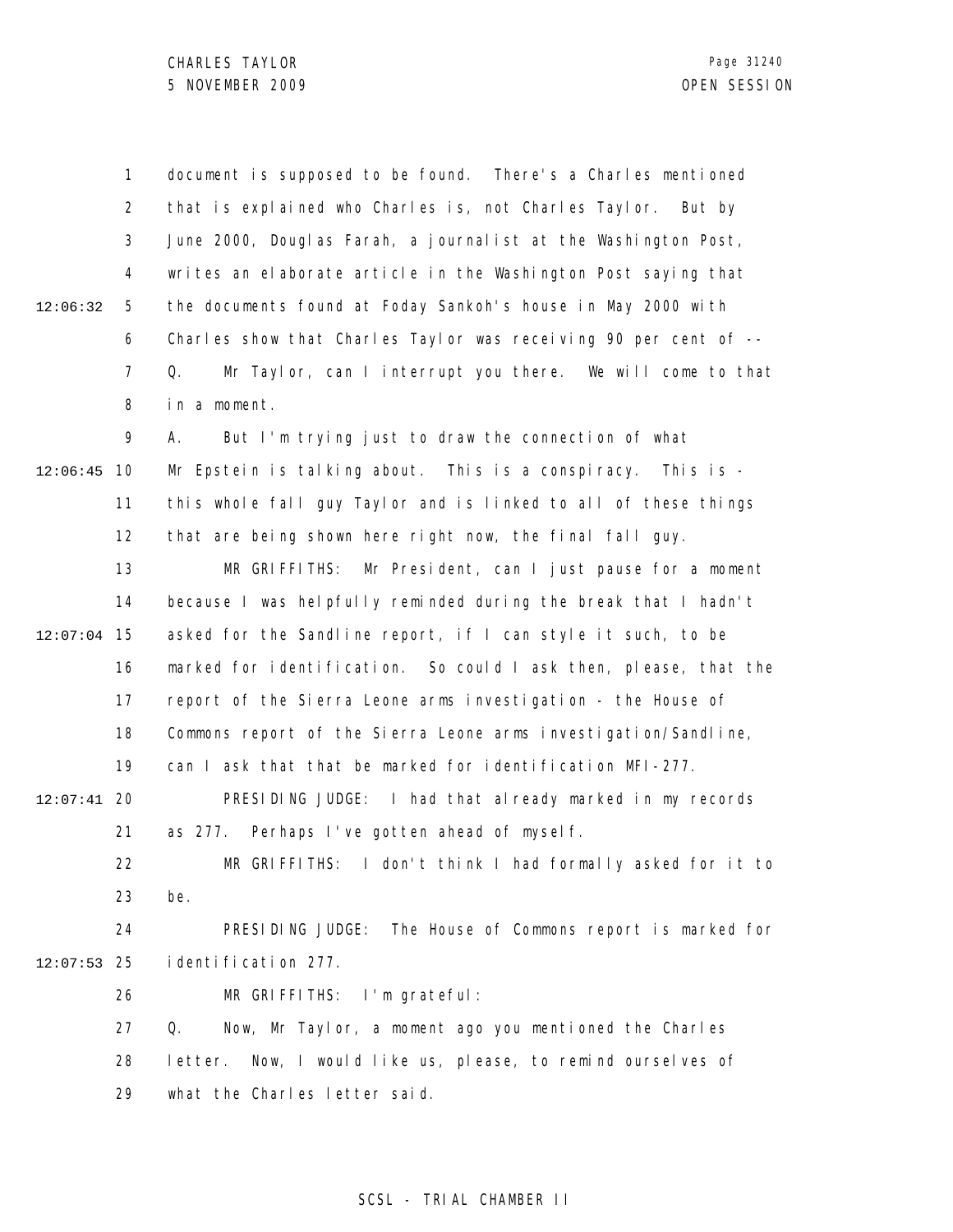1 PRESIDING JUDGE: Yes, Ms Hollis.

2 3 4 5 6 7 8 9 10 12:09:12 11 12 13 14 15 12:09:27 16 17 18 19 12:09:47 20 21 22 23 24 12:08:49 MS HOLLIS: Yes. I don't believe there's been a foundation established for reading this, which would be leading the witness. Nor do I believe, based on Mr Taylor's comments yesterday, if it's the same Charles letter, that the connection that your Honours have indicated must be made before an exhibit can come in under 89C can be made. This is not, as I understand it, a letter that was directed to the accused, directed to be written by the accused. The fact that there may be a name in there that is the same first name as the accused does not create a connection, a link, a personal relationship between this accused and this document. And we're not talking about hearsay, so that I'm very clear. We're talking about the requirement that your Honours have imposed of a connection. Nor do we believe that this is a connection, in the very liberal sense, of it having been part of his archive and having been read by him. So we would object to this document being put to him until a sufficient foundation can be laid. PRESIDING JUDGE: Yes. Mr Griffiths. MR GRIFFITHS: Mr President, this is a document which has already been put in evidence. It is MFI - one moment. It is the Charles letter - I can't put - I can't put my hand on the MFI number at present. But, Mr President, the point is this:

25 12:10:31 26 27 28 29 Mr Taylor has made quite clear both yesterday and today of a link between the finding of this particular letter, a reference in it to a Charles, and a later Washington Post article in June 2000 in which the Charles referred to in the letter is said to be Mr Taylor. And we say this is germane to the link between - the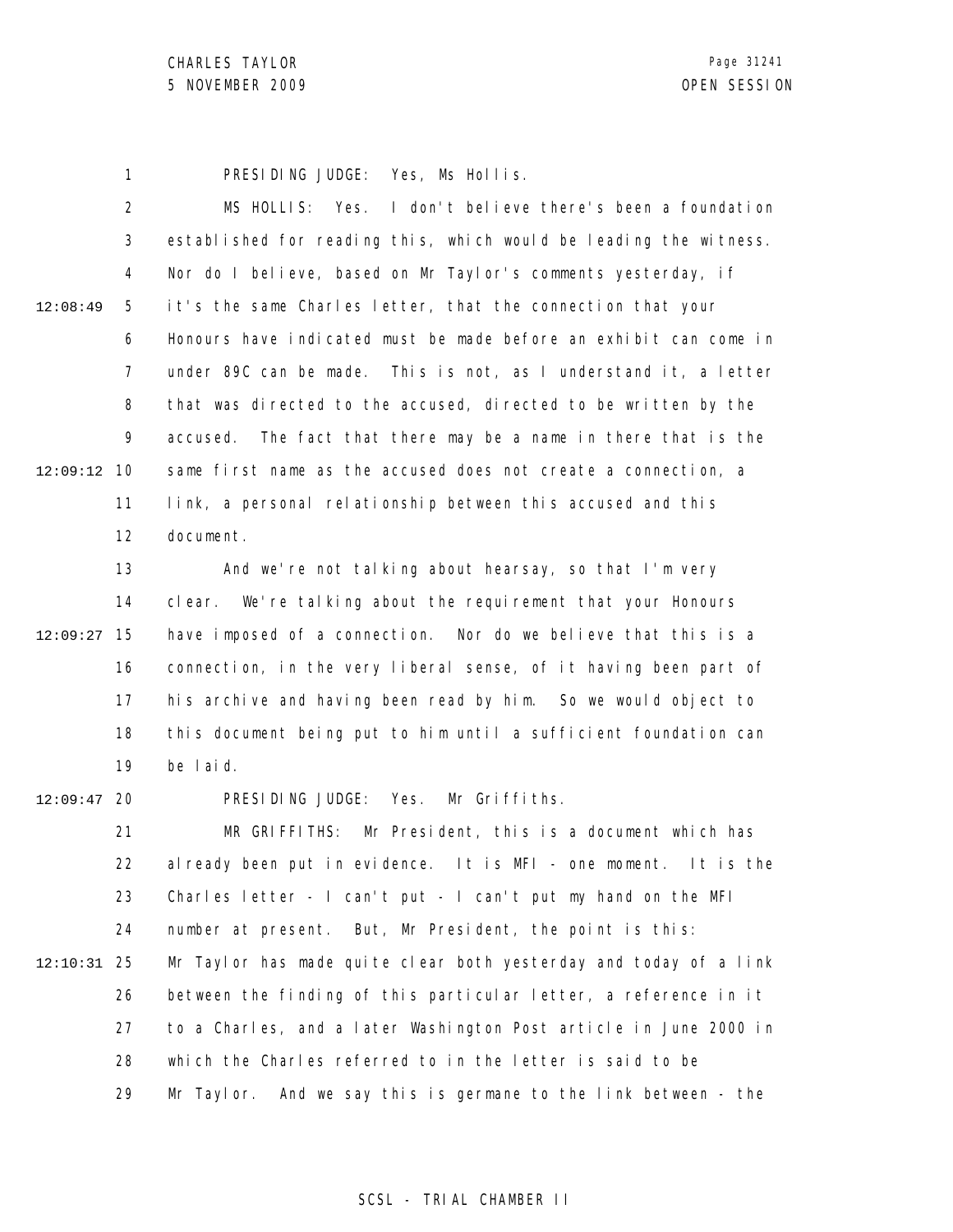1 2 3 4 5 6 7 8 9 10 12:11:37 11 12 13 14 15 12:12:02 16 17 18 19 20 12:12:18 21 22 23 24 25 12:12:30 26 27 28 29 12:11:15 alleged link between Taylor and diamonds and, consequently, it's a matter relevant to the issues raised on the indictment. PRESIDING JUDGE: Has Mr Taylor ever seen that document or, better still, read it? MR GRIFFITHS: Q. Well, Mr Taylor, have you read the Michel letter? A. Yes. Your Honour, the document that I refer to is a document from Michel to the leader disclosed to the Defence by the Prosecution, a document found at Foday Sankoh's house during the search in May 2000, that it goes from Michel to the leader that describes the whole issue of diamonds. It deals with the fact that they are having problems with Charles who is receiving 90 per cent of the profit. It goes further to even state who Charles is. It was disclosed by the Prosecution, stamped by the Prosecution. It is a Prosecution document. PRESIDING JUDGE: Just to make that clear, in answer to my question -- THE WITNESS: I have read it. PRESIDING JUDGE: -- did you read the document or not? THE WITNESS: That's the detail, your Honour, yes. I have given you the - I have read it and that's the detail of the letter, verbatim - well, I can't say verbatim - as I have summarised it. PRESIDING JUDGE: I think Mr Taylor's established a foundation for that document. He's able it describe it and give evidence as to its relevance, and therefore I'll allow you to question him on it, Mr Griffiths. MR GRIFFITHS: I'm grateful: Q. But before we do that, Mr Taylor, it's my fault, I'm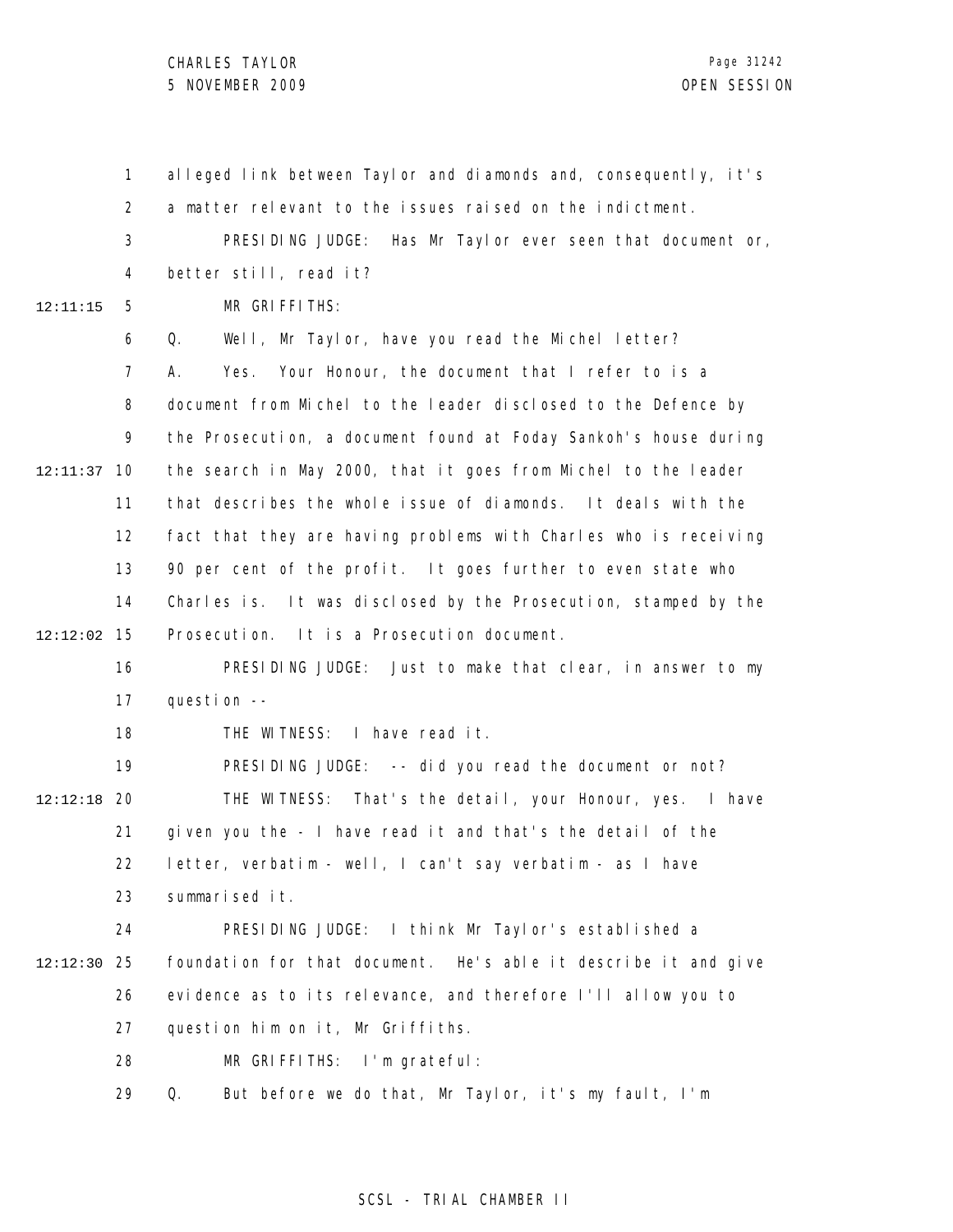CHARLES TAYLOR 5 NOVEMBER 2009 OPEN SESSION

1 2 3 4 5 12:13:07 getting ahead of myself. In that Wall Street Journal article, it said, amongst other things, this: "Like all persuasive ideas, the concept of blood diamonds is not without a basis in reality. Diamonds, like any resource, can be converted to money. Money can be used to buy arms and

6 7 8 9 10 12:13:32 ammunition. What the concept neglects, however, is that governments are the principal means by which warriors get funded and armed. Countries such as Liberi have managed to sustain ferocious civil wars for years without having or selling diamonds."

11 12 13 Now, help me, Mr Taylor. Did you at any stage during the Liberian conflict rely on the sales of diamonds to fund the activities of the NPFL.

14 A. Not at all. No.

15 12:13:55 16 17 18 MR GRIFFITHS: Again, Mr President, before I get ahead of myself can I ask, please, that that Wall Street Journal article on diamonds dated 3 August 2000 be marked for identification MFI-278, please.

19 20 12:14:20 PRESIDING JUDGE: Yes, that document is marked MFI-278 for identification.

> 21 MR GRIFFITHS:

22 23 Q. Mr Taylor, let us now then go to the letter. Your Honours have this letter behind divider 142, disclosure for week 33.

24 This is the letter that was disclosed to us by the Prosecution.

25 12:16:05 Is that right, Mr Taylor?

> 26 A. This is the document, yes.

27 28 29 Q. It is a document allegedly found at Foday Sankoh's address in Spur Road following his arrest on 8 May 2000. Is that right? A. That is correct.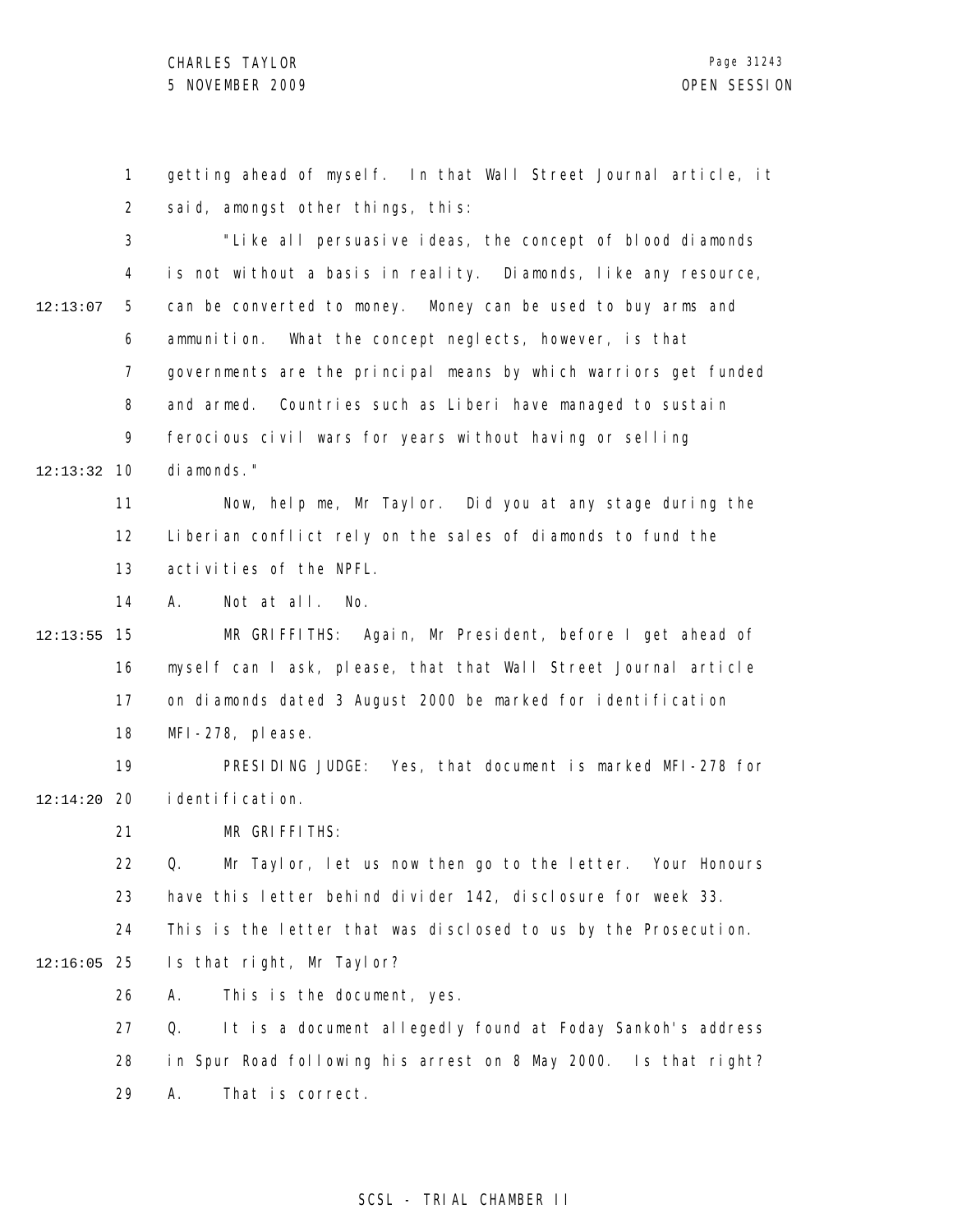1 2 3 4 5 12:16:36 Q. Now just to remind ourselves, from Michel to The Leader: "Good morning. I'm back in Washington. I got your fax on Thursday and I will go to the embassy of Sierra Leone this Monday morning for this visa. As soon as I will get the visa I will fly to Freetown to meet you.

6 7 8 9 10 12:16:57 11 Let me take a few minutes of your time to explain to you what last week in Antwerp. As you already know I met my partner, you met his employee in Freetown ten days ago. My partner has now decided to work with us without any restriction. As I told you already, with him involved in the picture money is not an issue any more.

12 13 14 Important: The American during the meetings in Freetown offered him to open a buying office in Sierra Leone. They would like to see three buying offices working in Sierra Leone.

15 12:17:13 16 17 18 However, as my partner told me last week, all of this could take X weeks or months. You do not have any time to waste any more, neither do I. This is what we suggest, he will come with me to see you next week, we will bring with us what you know.

19 12:17:37 20 21 22 Dear Foday, this meeting is very important if Charles (my partner) meets you and gets the confirmation of what I told him already, based on our agreement, he will be ahead full speed immediately.

23 24 25 12:17:56 26 27 28 29 The problem: At this time, and after one year of efforts, I did not get anything, yet you and I know it. But, what is done is done. Let's forget it and move forward. With Charles we can buy, I am not talking about receive for free, the 10 per cent going to Freetown but also the remaining 90 per cent in Kono. In short, if we put together what we have, yourself, Charles and myself, we can start immediately what we were supposed to start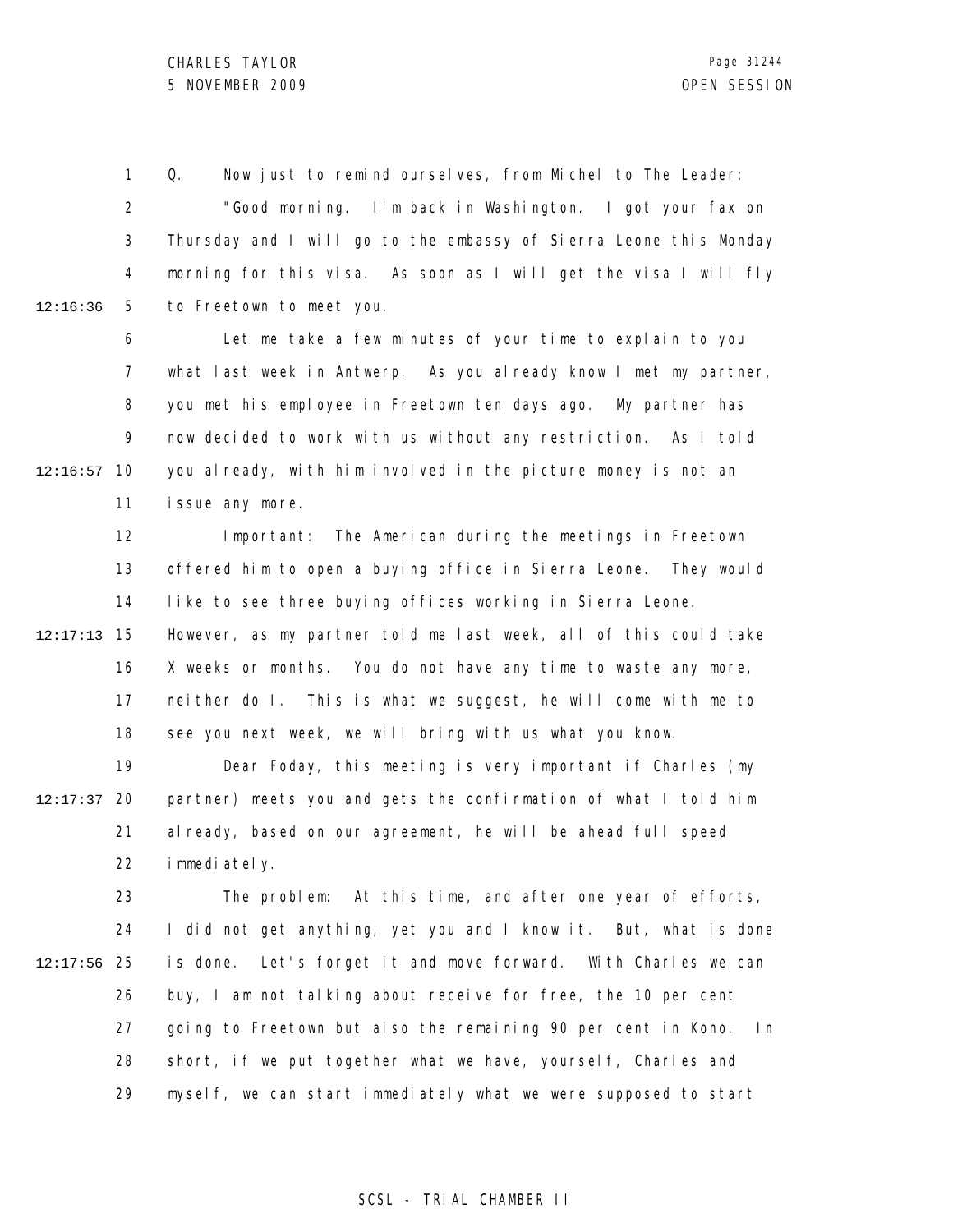1 2 3 4 months ago and all of us would finally make money instead of losing money every day. At this time, you and I are the big losers. I don't know about you, but as far as I'm concerned I'm tired of it.

5 6 7 8 9 12:18:36 What we have to solve: 1. How will you convince the people in charge in Kono to bring everything to you instead of 10 per cent and it is not possible how are you going to convince them to sell those 90 per cent to us instead of keeping it or selling it to the Lebanese or whoever?

10 12:18:57 11 12 13 2. The other point, if we can buy it how are we going to ship it outside? Through Freetown is probably out of the question, through Monrovia is not safe either, we cannot trust those people.

14 15 12:19:15 16 17 Charles has the financial ability to do anything, a private jet from Belgium to Kono or to Monrovia or to Freetown or any other solution. With Charles we can do whatever is possible. It is now up to you and me to find the solution.

18 19 12:19:37 20 21 22 23 24 25 12:20:02 26 27 28 29 Foday, what I am saying is this: The money if finally on the table, you make sure that the merchandise is available one way or another and all of us will be okay. At the minute the commission will be in place and we will have the final contract, everything will be easier for all us but please let's do something in the meantime. The ambassador of Sierra Leone went to see Charles's father in Antwerp yesterday. Don't forget he is the president of the association for all the diamond buyers in Antwerp. Following our advice, Charles's father told the ambassador that Antwerp was not ready to do anything until the commission is in place. Charles is already preparing the equipment you requested last week."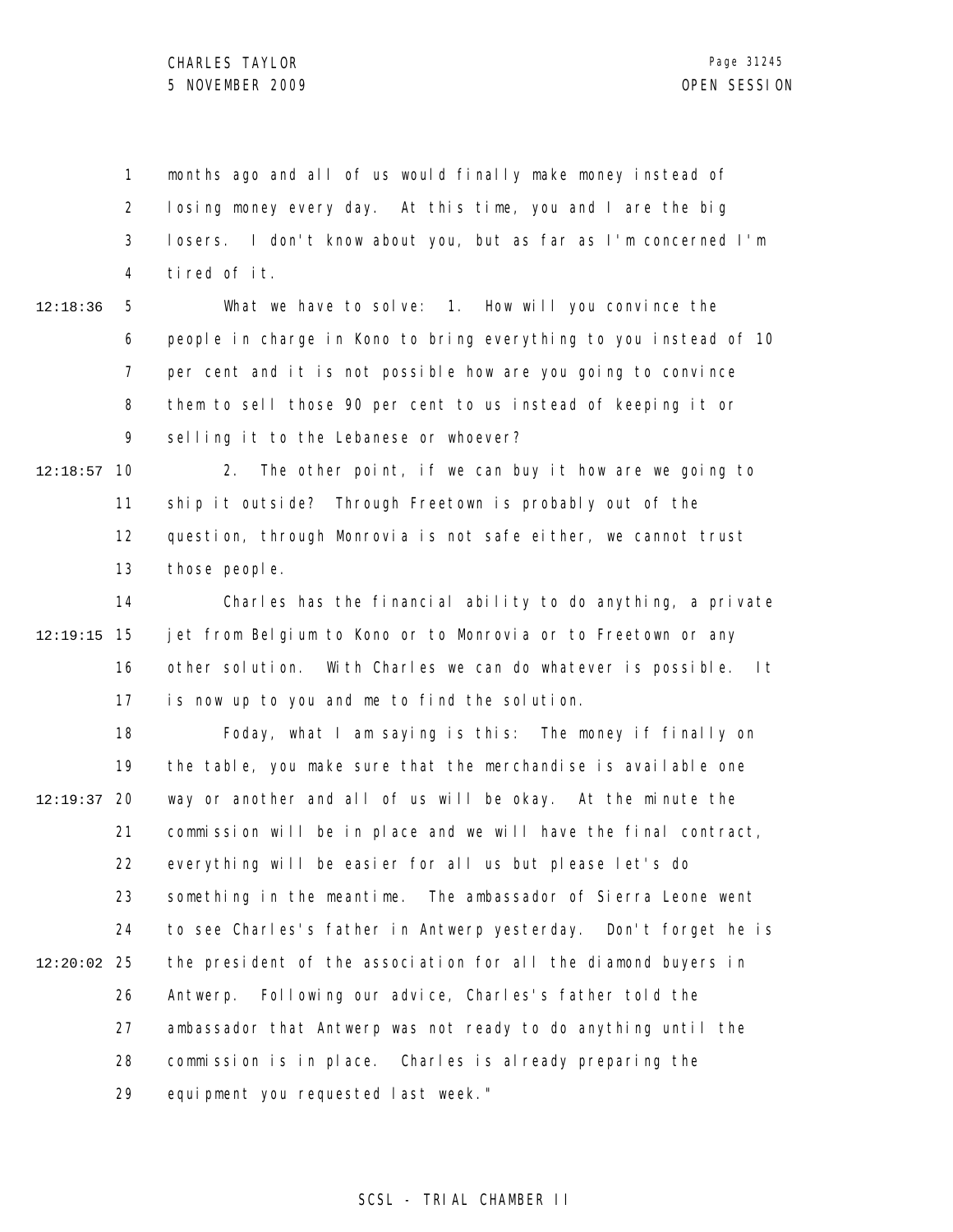|          | $\mathbf{1}$   | Mr Taylor, are you the Charles referred to in this                  |
|----------|----------------|---------------------------------------------------------------------|
|          | $\overline{2}$ | document?                                                           |
|          | 3              | No, I'm not.<br>А.                                                  |
|          | 4              | You said that later the Washington Post published an<br>Q.          |
| 12:20:34 | 5              | article, yes?                                                       |
|          | 6              | That is correct.<br>А.                                              |
|          | $\overline{7}$ | On what was that article based?<br>Q.                               |
|          | 8              | That article was based in - I would say at most to this<br>А.       |
|          | 9              | document. In June - a month later, this is in May. In June          |
| 12:20:53 | 10             | Douglas Farah of the Washington Post writes an elaborate piece      |
|          | 11             | quoting this letter - this document found at Foday Sankoh's house   |
|          | 12             | as stating that Charles Taylor is involved in diamond operations    |
|          | 13             | in Sierra Leone and is demanding 90 per cent of the profits.<br>l n |
|          | 14             | June 2000, written by Douglas Farah, published by the Washington    |
| 12:21:25 | 15             | Post.                                                               |
|          | 16             | MR GRIFFITHS: Mr President, can I seek some assistance              |
|          | 17             | here? I'm not sure, and it's entirely my fault, whether when we     |
|          | 18             | first looked at this letter I asked for it to be marked for         |
|          | 19             | i denti fi cati on.                                                 |
| 12:21:41 | 20             | Madam Court Manager, could you help us on<br>PRESIDING JUDGE:       |
|          | 21             | that? Has that been marked for identification?                      |
|          | 22             | MS IRURA: Your Honour, it appears not to have been marked.          |
|          | 23             | MR GRIFFITHS: Very well. Could I ask then, please,                  |
|          | 24             | Mr President, that this letter from Michel to The Leader,           |
| 12:22:06 | 25             | Foday Sankoh, recovered from Foday Sankoh's address following his   |
|          | 26             | arrest be marked for identification MFI-278, please.                |
|          | 27             | That's MFI-279.<br>PRESIDING JUDGE:                                 |
|          | 28             | MR GRIFFITHS: 279.<br>My faul t.                                    |
|          | 29             | PRESIDING JUDGE: That document is marked for                        |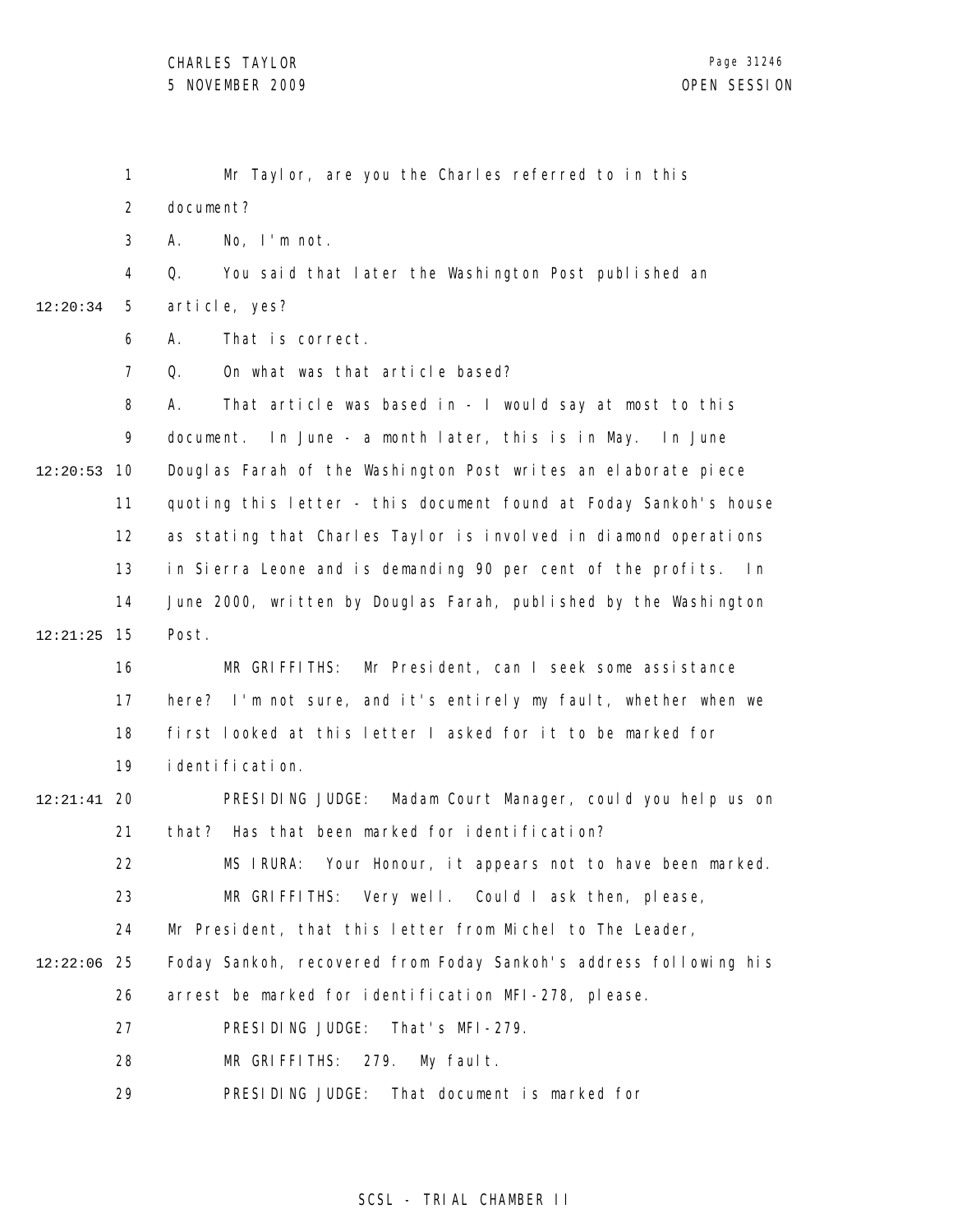CHARLES TAYLOR 5 NOVEMBER 2009 OPEN SESSION

1 identification MFI-279.

|          | 2  | MS HOLLIS: Mr President, there appear to be memoranda that       |
|----------|----|------------------------------------------------------------------|
|          | 3  | are attached or are on the same pages here that do not indicate  |
|          | 4  | they are part of the letter. So I'm not sure what to do. Those   |
| 12:22:56 | 5  | haven't been referred to, they are not part of the letter.       |
|          | 6  | PRESIDING JUDGE: Yes, thank you for that, Ms Hollis. Yes,        |
|          | 7  | that's quite correct. There's some additional documents on the   |
|          | 8  | tail end of that letter.                                         |
|          | 9  | MR GRIFFITHS: Mr President, yes, and when I first referred       |
| 12:23:09 | 10 | to this letter we did go through those additional - the two      |
|          | 11 | additional messages. We went through them on the first occasion  |
|          | 12 | and I would like the whole document to be marked for             |
|          | 13 | i denti fi cati on, please.                                      |
|          | 14 | PRESIDING JUDGE: I see. There's some evidence al ready           |
| 12:23:26 | 15 | regarding the tail end document?                                 |
|          | 16 | MR GRIFFITHS: Yes, there is.                                     |
|          | 17 | PRESIDING JUDGE: That document then is marked MFI-279.           |
|          | 18 | MR GRIFFITHS: I'm grateful:                                      |
|          | 19 | Now let's come then, Mr Taylor, to the next stage which<br>Q.    |
| 12:23:45 | 20 | you've already alerted us to which is the Douglas Farah article, |
|          | 21 | yes?                                                             |
|          | 22 | А.<br>That is correct.                                           |
|          | 23 | MR GRIFFITHS: Can I invite everyone's attention, please,         |
|          | 24 | to disclosure for week 37 behind divider 1:                      |
| 12:24:36 | 25 | Mr Taylor, do you have it?<br>Q.                                 |
|          | 26 | Yes, I do.<br>Α.                                                 |
|          | 27 | Q.<br>Who is Douglas Farah?                                      |
|          | 28 | Douglas Farah is a reporter for the Washington Post in<br>А.     |
|          | 29 | Washington, DC, that served also as I think the bureau chief in  |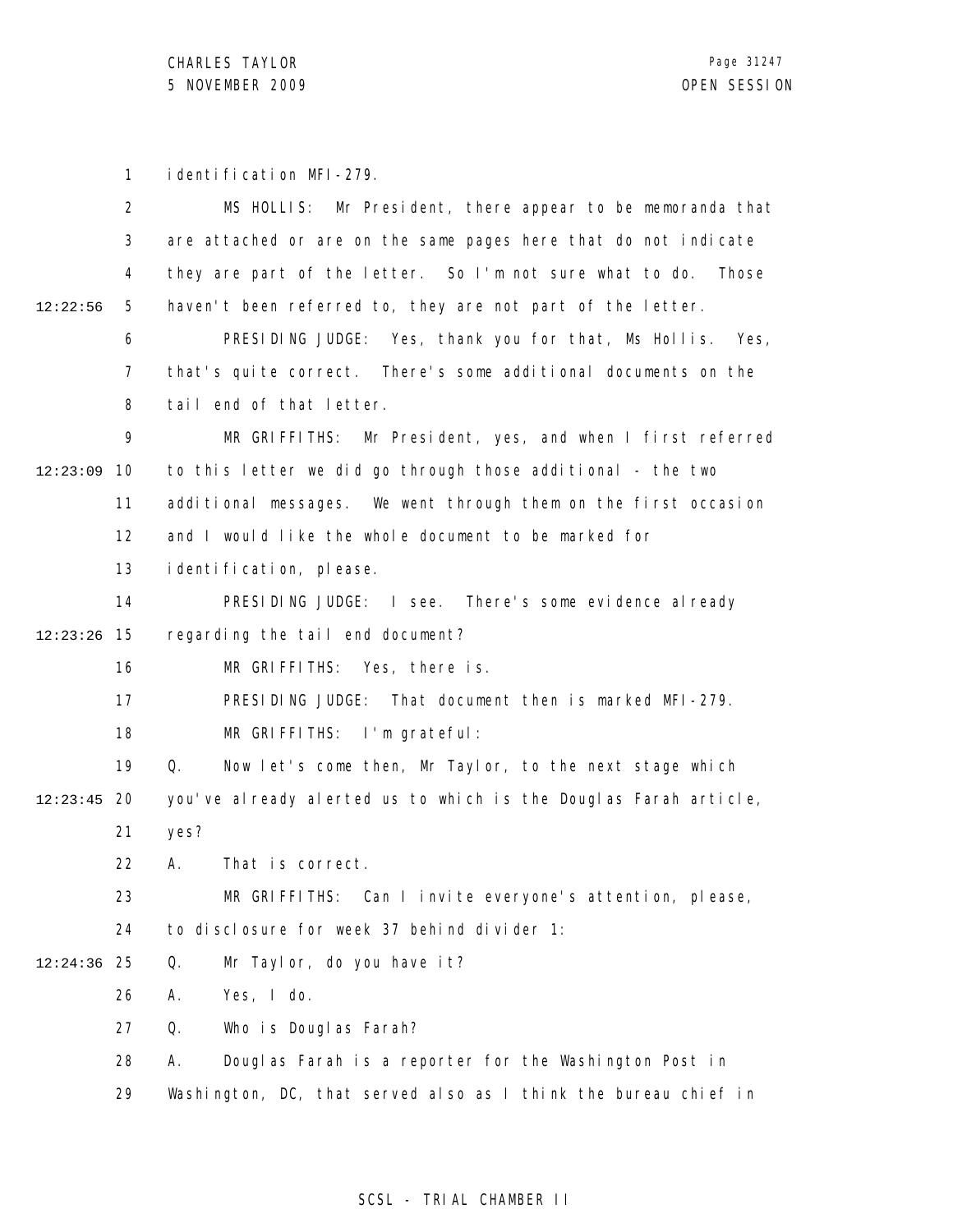1 2 Abidjan sometime in the period up to I would say about 2000, 2001.

3 4 5 6 12:25:21 Q. Is he still working for the Washington Post, Mr Taylor? A. No, to the best of my - what limited information I have is that Douglas Farah no longer works for the Washington Post. He now runs his private web page or something like that.

> 7 8 Q. Let's look at this article, bearing in mind the contents of that Michel letter:

9 10 12:25:42 11 12 13 "Sierra Leone's rebels have been freshly reinforced by Liberia with arms and recruits and are preparing to fight rather than let UN peacekeeping forces take over their diamond mining strongholds, say Western intelligence officials and West African sources with direct knowledge of the events.

14 15 12:26:06 16 17 18 In the past two weeks, Liberian President Charles Taylor has sent several convoys of trucks loaded with weapons, food and medicine across the border to the rebels of the Revolutionary United Front (RUF) in the Kono region of north eastern Sierra Leone according to the sources."

19 20 12:26:31 Now, Mr Taylor, did you in late May/June in 2000 do that? A. Never. No. No.

21 22 23 24 25 12:26:54 26 27 28 29 Q. "Taylor has also sponsored military training for several hundred RUF fighters at his own security force's main camp, they said. Most of the reinforced RUF units are led by Sam Bockarie, a long time rebel leader, better known as Mosquito, who is now living in Monrovia under Taylor's protection. For months Western military and intelligence officials have reported Taylor's tacit support for the rebels and friendship with their leaders. But in recent days intelligence officials, diplomats and sources with direct knowledge of RUF activities say his support has become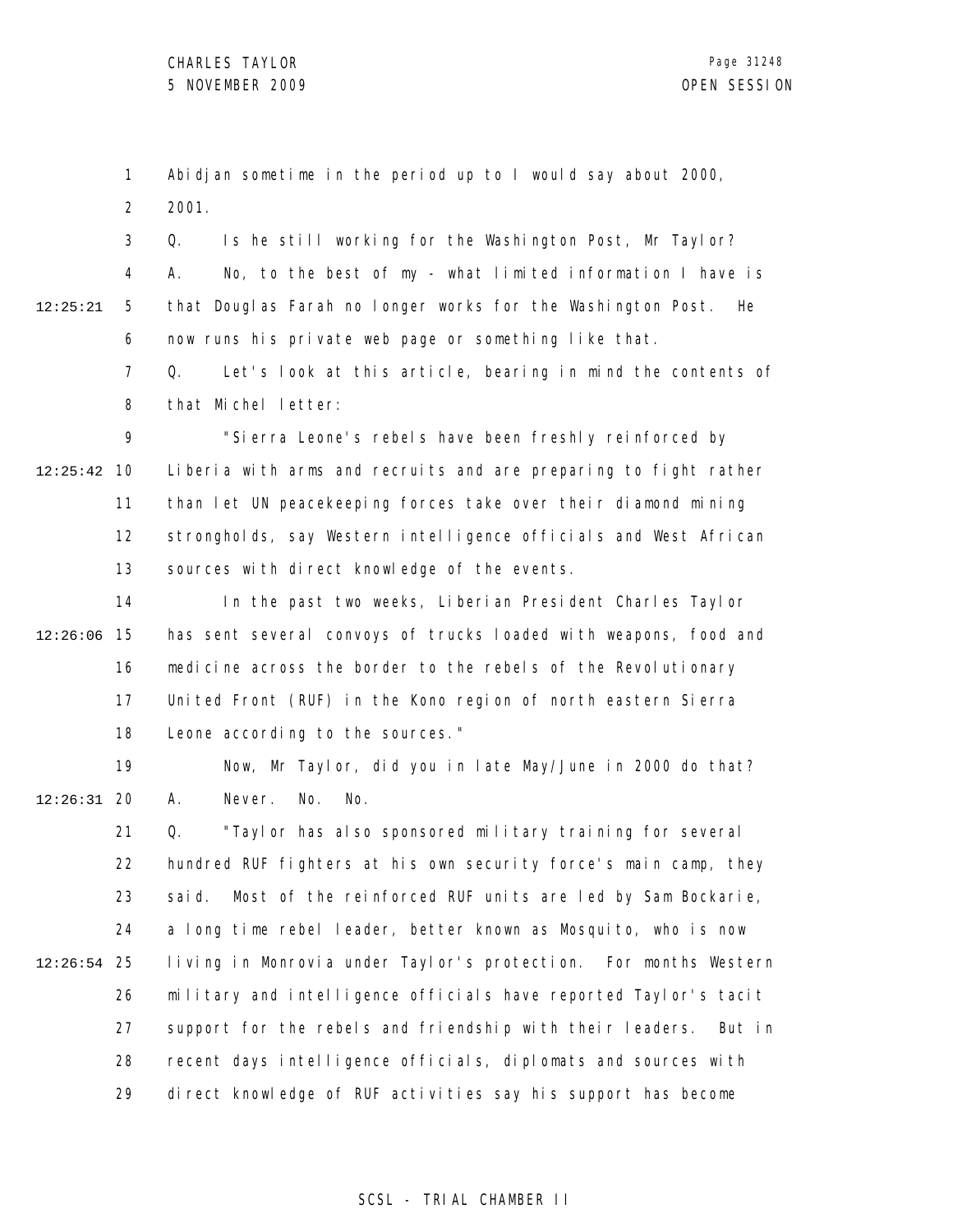1 2 3 4 5 6 7 12:27:40 more active and the threat of a wider regional war is growing. These sources say Taylor's recent reinforcement of the rebels is due to his determination to either maintain RUF control over the bulk of Sierra Leone's diamond fields, or back a new RUF escalation of the war. While Taylor acknowledges a friendship and historical ties with RUF leaders, he denies that he is arming the rebels now.

8 9 10 12:28:02 11 12 13 14 15 12:28:30 16 17 18 19 12:29:04 20 21 22 23 24 25 12:29:25 26 27 28 29 The rebels' support from Taylor and from the President of nearby Burkina Faso is the latest turn in nearly two decades of intertwined West African wars-conflicts that, at their inception, pitted brutal, corrupt US-backed governments against revolutionaries trained and armed by Libyan leader Muammar Gaddafi. In the 1980s and 90s Gaddafi backed the rise of Taylor, RUF leader Foday Sankoh and the President of Burkina Faso, Blaise Compaore. While Libya's influence has waned in recent years, its proteges still cooperate closely, intelligence analysts said. The current crisis arose last month when Sankoh refused to disarm the RUF as called for in a July 1999 peace agreement. The situation deteriorated when the rebels kidnapped about 500 UN peacekeepers and Sankoh fled the capital. Taylor, under international pressure, secured the peacekeepers' release. Sankoh was arrested by government troops and remains in prison. Last week, British Foreign Secretary Robin Cook told Parliament that 'there is continuing evidence establishing close links between the rebels in Sierra Leone and supporters in Liberia.' The European Union suspended \$48 million in aid to Liberia to pressure it to halt what another British foreign office minister Keith Vaz called 'the flow of illicit weapons to the rebels from outside.'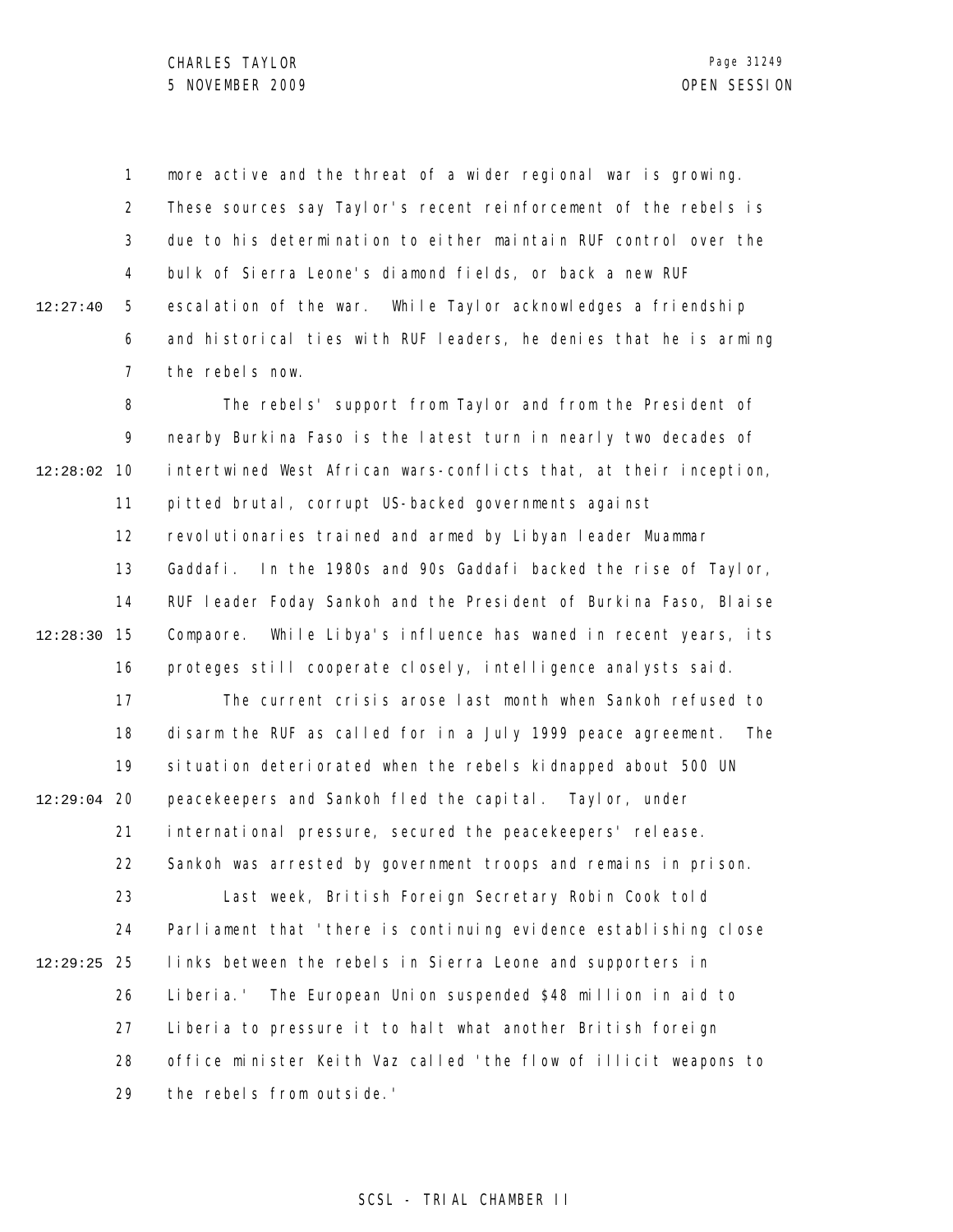|          | 1              | Scholars and diplomats say Taylor backs the RUF because he        |
|----------|----------------|-------------------------------------------------------------------|
|          | $\overline{2}$ | profits from the sale of diamonds they mine, and because the      |
|          | 3              | rebels employ many of Taylor's impoverished former militia        |
|          | 4              | fighters who otherwise would be a threat to his regime. 'If you   |
| 12:30:15 | 5              | can't give Taylor what he gets from Sierra Leone you can't give   |
|          | 6              | him anything and he won't stop,' said Ibrahim Abdullah, a         |
|          | $\overline{7}$ | historian at South Africa's University of the Western Cape who    |
|          | 8              | studies the RUF and Liberia. 'What he is getting from Sierra      |
|          | 9              | Leone is jobs for his boys around diamonds?'                      |
| 12:30:34 | 10             | Confidential RUF documents found in Sankoh's house after he       |
|          | 11             | fled show he was shipping diamonds out of Sierra Leone through    |
|          | 12             | Liberia with Taylor's knowledge. The documents also show that     |
|          | 13             | Sankoh was growing increasingly angry at Taylor because Taylor    |
|          | 14             | was taking 90 per cent of the profit."                            |
| 12:30:58 | 15             | Where does that figure of 90 per cent come from Mr Taylor?        |
|          | 16             | In the letter from Michel to the leader.<br>А.                    |
|          | 17             | Now, were you the Charles referred to in that letter?<br>Q.       |
|          | 18             | No.<br>А.                                                         |
|          | 19             | Q.<br>So were you, as this journalist in the United States in the |
| 12:31:15 | 20             | Washington Post was claiming, that important newspaper, were you  |
|          | 21             | getting 90 per cent of the profits, Mr Taylor?                    |
|          | 22             | A. No. No.                                                        |
|          | 23             | Q.<br>Now, Mr Taylor, help us. As a former President, what kind   |
|          | 24             | of influence does the Washington Post newspaper have worldwide?   |
| 12:31:36 | 25             | Extraordinary influence. The Washington<br>Α.<br>Extraordinary.   |
|          | 26             | Post, extraordinary.                                              |
|          | 27             | Now, the Charles referred to in the Michel letter,<br>Q.          |
|          | 28             | Mr Taylor, the one who is receiving 90 per cent, according to     |
|          | 29             | that document, do you now know who that Charles is?               |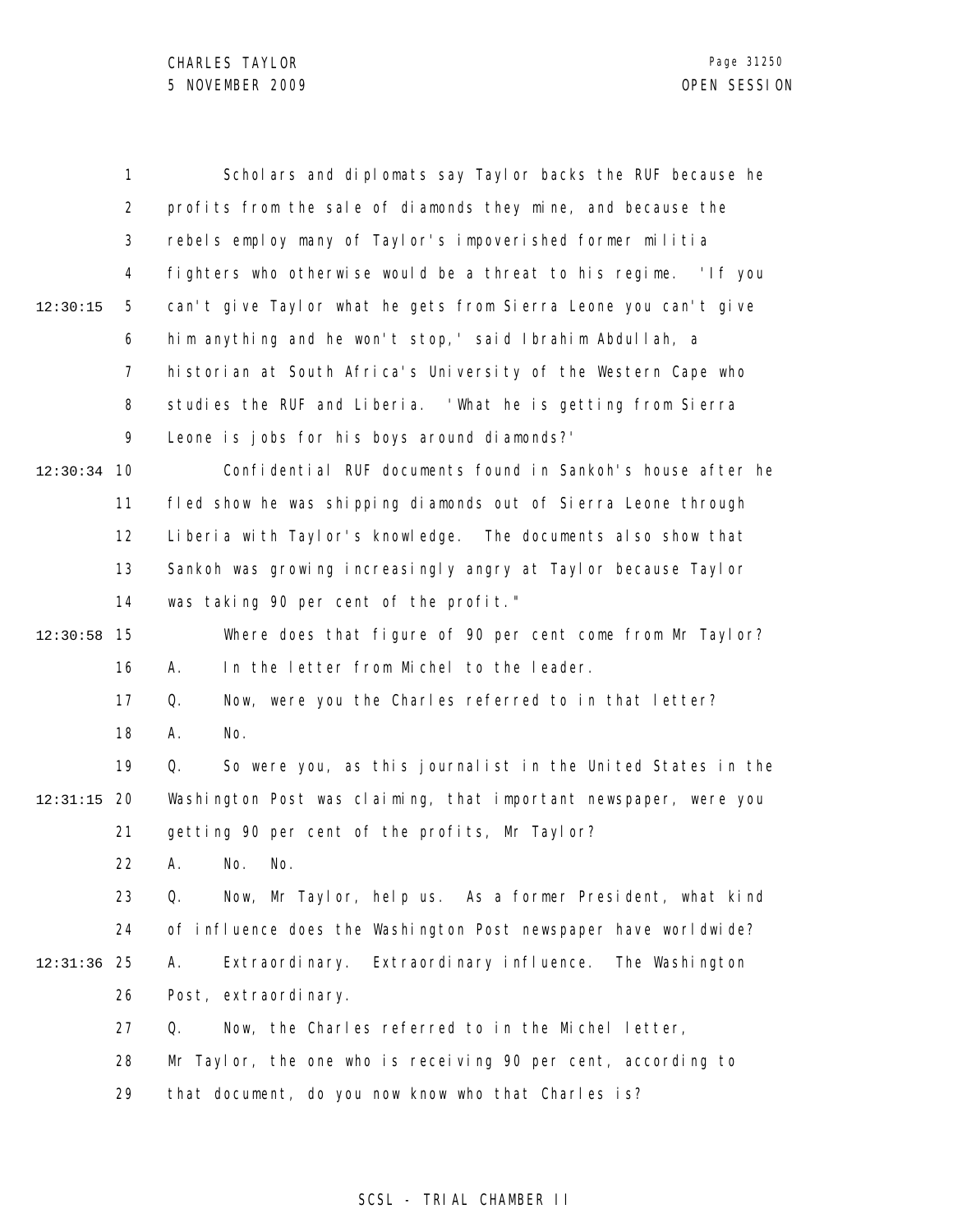1 2 3 4 5 6 7 8 9 10 12:32:41 11 12 13 14 15 12:32:55 16 17 18 19 20 12:33:21 21 22 23 24 25 12:33:40 26 27 28 29 12:32:18 A. It is explained in the letter. He is the son of the head of the diamond buyers' association in Antwerp, and I have to assume he is Caucasian. PRESIDING JUDGE: Yes, Ms Hollis. MS HOLLIS: Thank you, Mr President. That is a mischaracterisation of what has been marked MFI-279. Nowhere in this letter does it say that a person named Charles is getting 90 per cent of the profits of diamonds. In fact, it says that Charles is the partner of Michel and that Charles and Michel and others can try to get the 90 per cent that is not coming to them from Kono. So that is a mischaracterisation of the plain language of this letter. PRESIDING JUDGE: Yes, that seems to accord with my memory of the document too, Mr Griffiths. MR GRIFFITHS: Mr President, this Washington Post article makes quite clear that the source of that reference to 90 per cent is confidential RUF documents found in Sankoh's house. Of the documents recovered from Sankoh's house, the only document which refers to 90 per cent is that Michel letter. So the source of that reference to 90 per cent could only have come from that document and from nowhere else. If my learned friend can point to a single document recovered from that Spur Road address which makes a different reference to 90 per cent, then I would like to see it. So that's the clear connection between the two, in our submission. PRESIDING JUDGE: I think you are saying, Ms Hollis, that if that's the reference to 90 per cent, then the Washington Post author has got it wrong. MS HOLLIS: Not at all, Mr President. What I'm saying is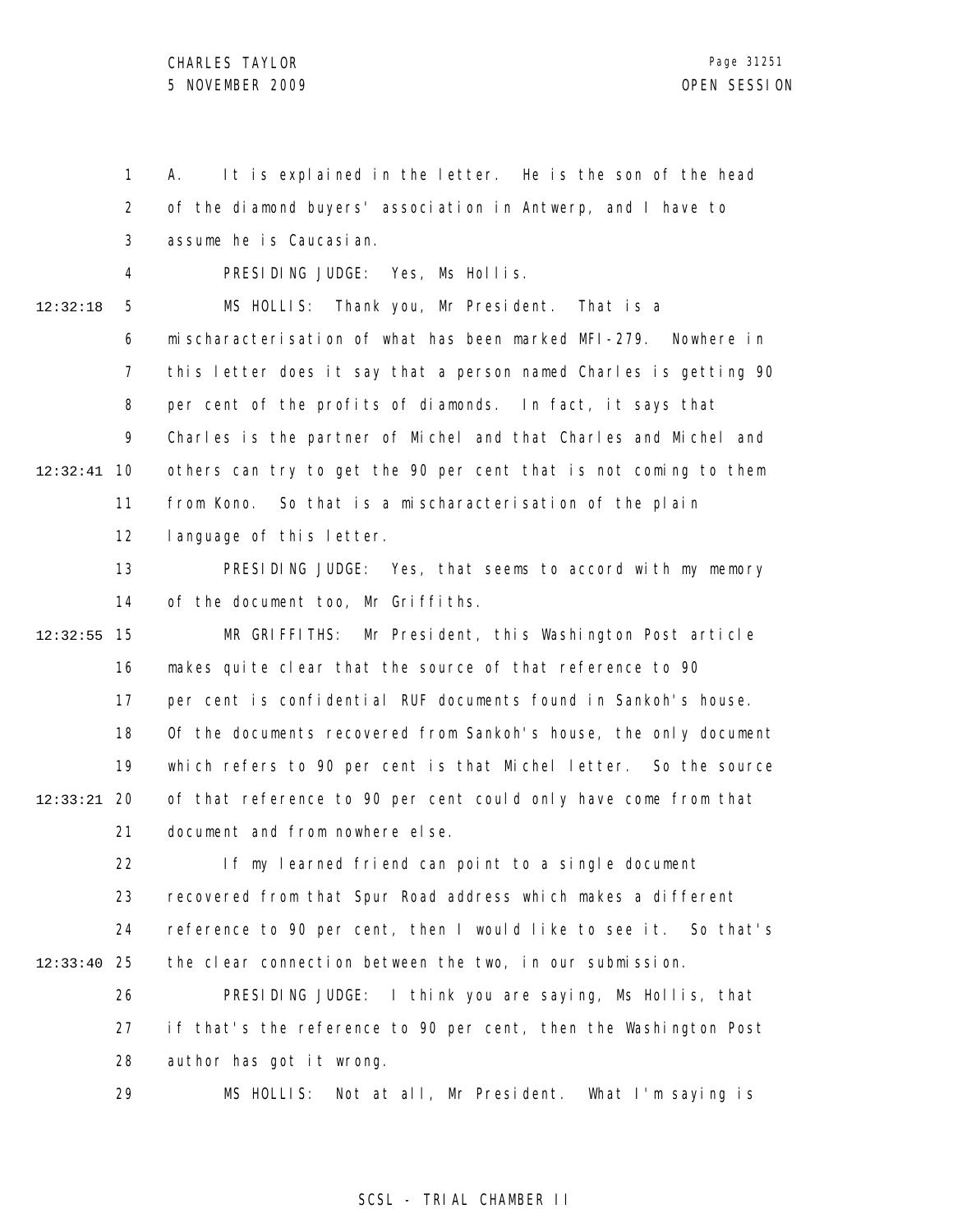1 2 3 4 5 6 7 8 12:34:15 this: Defence counsel is taking 90 per cent, which is in this letter, and he is attributing that to being given to Charles. The letter doesn't say anything about Charles receiving 90 per cent. The letter says, "Charles is my partner, and if we get together with Charles, we can all get the 90 per cent that now, Mr Sankoh, you're not getting from Kono." So there's nothing in that letter that says a Charles is getting the 90 per cent. That's the mischaracterisation of the letter.

9 10 12:34:31 11 12 13 14 15 12:34:52 The letter does contain 90 per cent, but it does not say this person Charles, whoever that is, is getting 90 per cent. Instead it says, Charles is the partner of the one writing the letter and so is one with Michel and Foday Sankoh to try to rectify the situation so the 90 per cent they are not now getting they can find a way to get. That's the mischaracterisation. PRESIDING JUDGE: I understand.

16 17 18 19 12:35:19 20 21 Just to put this in context, Mr Griffiths, I'm correct, am I not, in saying that the question objected was this one: "Q. Now, the Charles referred to in the Michel letter, Mr Taylor, the one who is receiving 90 per cent, according to that document, do you know who he is?" Or do you know who that Charles is? That's the question objected to, isn't it?

22 23 24 MS HOLLIS: And it's the linkage of the Charles and receiving the 90 per cent that is the basis of the objection and the mischaracterisation.

25 12:35:36 26 27 28 29 PRESIDING JUDGE: Yes, that's what's objected to. MR GRIFFITHS: Very well. I'll rephrase the question: Q. Mr Taylor, this reference in the Douglas Farah article linking you to Taylor and 90 per cent - I'm looking at the Washington Post article, the paragraph we've just read, linking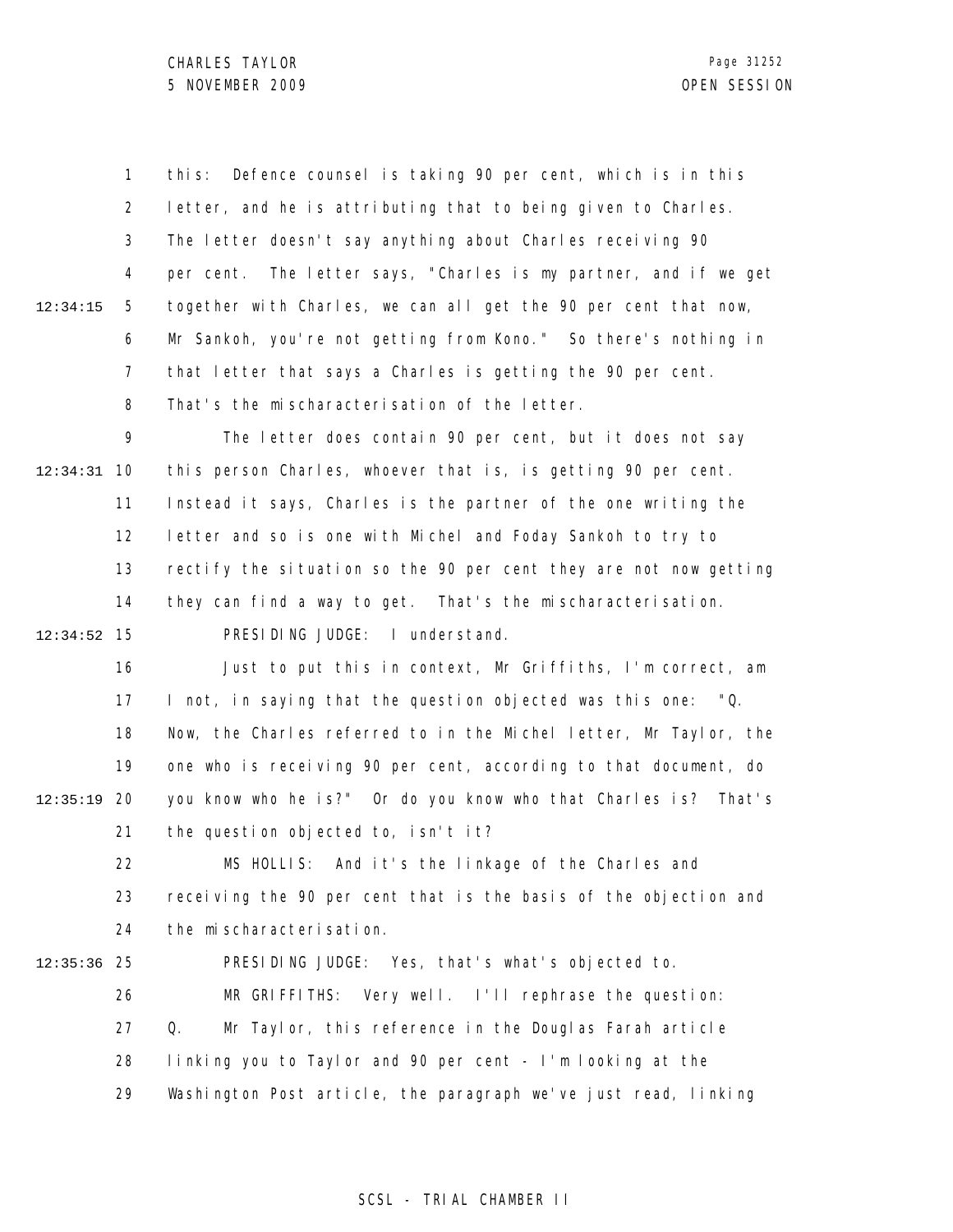1 2 3 4 5 6 7 8 9 10 12:36:40 11 12 13 14 15 12:37:14 16 17 18 19 12:37:44 20 21 22 23 24 25 12:38:09 26 27 28 29 12:36:20 the name Taylor with taking 90 per cent of the profits, yes? A. Yes. Q. Mr Taylor, help us. First of all, that reference to 90 per cent, where, other than in this article, have you seen such a reference in a document -- A. I have not seen it in any other document. Q. -- apart -- A. Apart from the Michel letter that was obtained from Sankoh's residence in May 2000. Q. Now, bearing in mind my learned friend's objection to the link, Mr Taylor, can you help us - can you help us, to your mind, as to where this linkage of you and 90 per cent comes from? A. My understanding, counsel, your Honours, of the allegations made here - well, the allegation made here by the writer, Mr Farah, links directly to his misunderstanding or deliberate attempt to smear my name by deliberately misunderstanding the linkage between Charles as stated in the May document versus Charles Taylor of Liberia. I think this is deliberate and I think it is mischievous, because, in fact, that letter does not say that Charles Taylor is receiving 90 per cent, but I think this is due to the conspiracy that I talk about and the del i berate mischief of Douglas Farah, who subsequently I understand the Washington Post had to get rid of - by deliberately trying to malign my name by associating Charles Taylor with the Charles that is mentioned in the May document taken from Foday Sankoh, which is misleading in the first instance. So to the extent of what the Prosecution is talking about, the Prosecution has a point that it does not say Charles Taylor.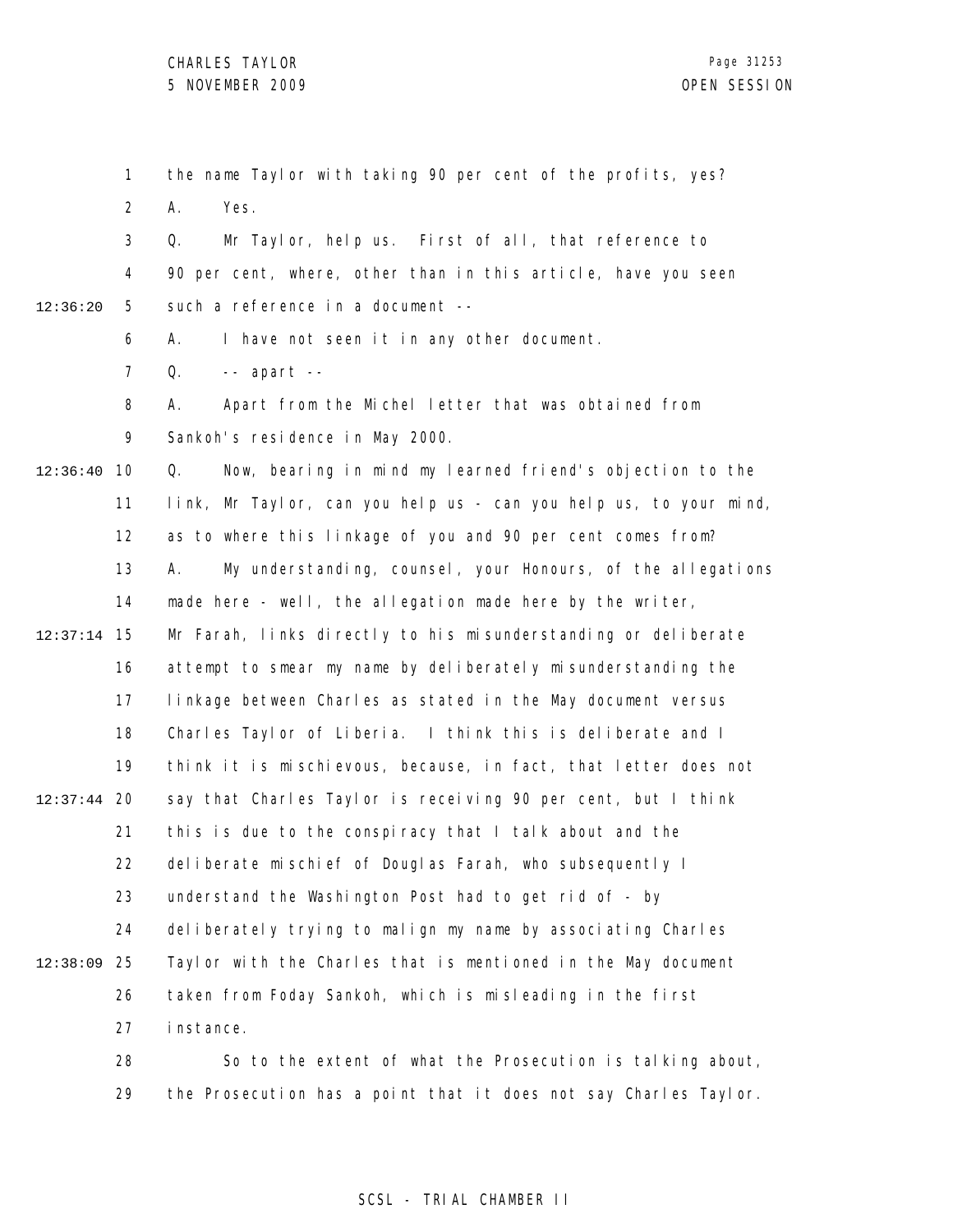1 2 3 4 5 6 7 8 9 12:39:09 10 11 12 13 14 15 12:39:37 16 17 18 19 12:40:03 20 21 22 23 24 25 12:40:25 26 27 28 29 12:38:47 But this link of referring to the May document as what he calls it confidential, I think is deliberate, it's mischievous and it does misstate what the Michel document says and I think he is trying to smear my name. So the link here is the deliberate smear of my name linking me to the document and Foday Sankoh mischievously. Q. Now, let's go back to this article, shall we: "In an effort to protect his interests without escalating the war, Taylor, with Compaore's backing, has pushed for a truce in Sierra Leone that would leave the rebels in charge of the main diamond fields. That has been rejected by Sierra Leone and the region's major power, Nigeria and tensions are growing." Now, Mr Taylor, bearing in mind the date of this article, which is June 2000, at that stage were you pushing for a truce in Sierra Leone? A. Well, yes. ECOWAS is pushing by June 2000. We have a situation where we've just gotten the UN hostages released. Theirs chaos in Sierra Leone. We are all pushing for some stability in Sierra Leone by June 2000. Q. "Last week senior officials in both Liberia and Sierra Leone warned that the war could spill into Liberia. Sierra Leone deputy Defence Minter Hinga Norman said his troops would take on Taylor if necessary to finish off the rebels. Daniel Chea, Liberia's Defence Minister, responded by warning Sierra Leone not to 'threaten this country with war, especially one that you can cannot win ... stop blaming your war on Liberia.' Intelligence analysts and sources close to Taylor said he cannot allow the rebels to lose the war, in part because he has taken millions of dollars from foreign investors in the form of licensing fees to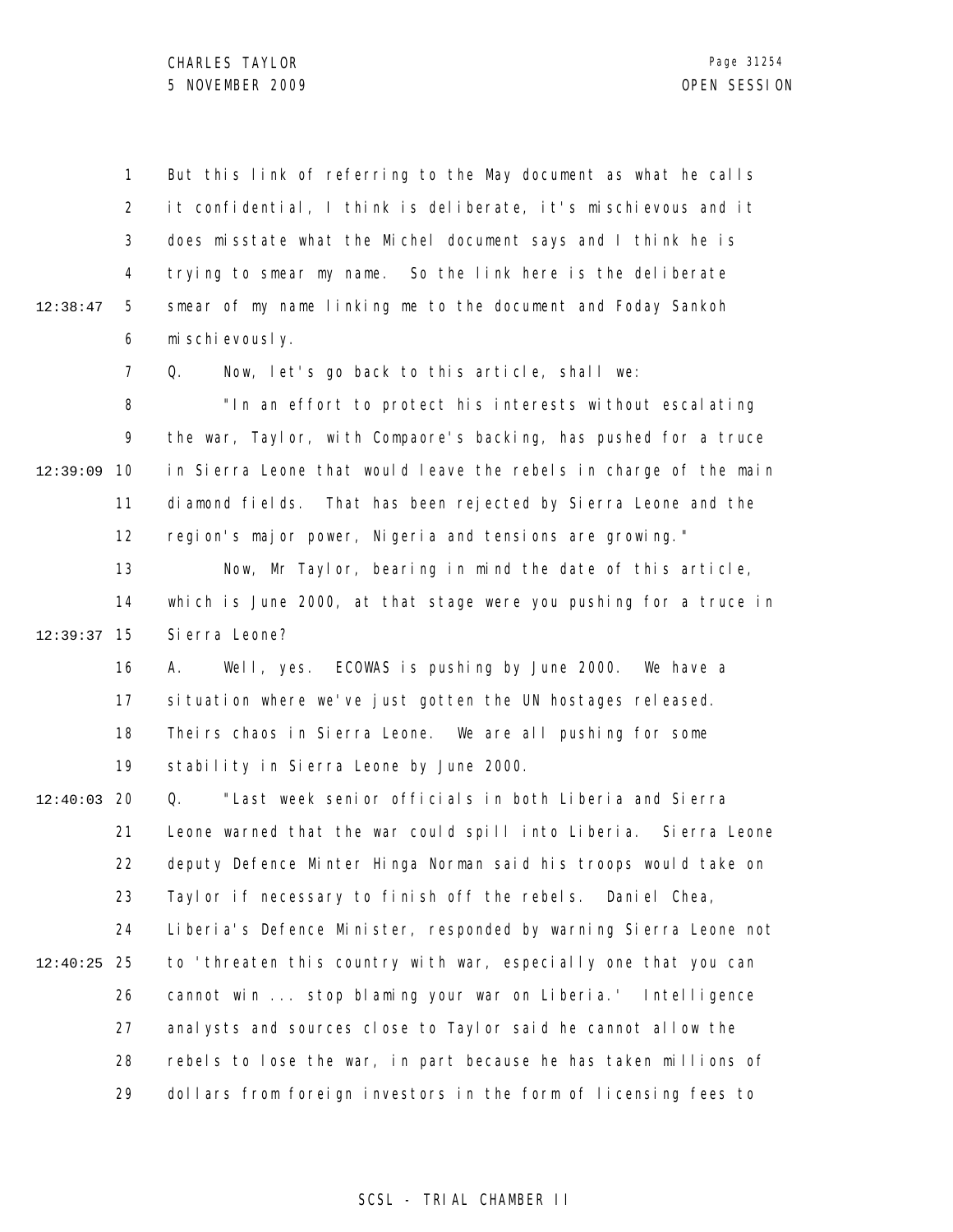1 2 3 4 allow them to mine Sierra Leone diamonds. 'That is why he is pressing for a cease-fire, where the rebels control the mines, or there will be all-out war,' said one source familiar with RUF operations."

5 6 7 8 9 10 12:41:29 11 12 13 14 15 12:41:59 16 12:41:07 Now, Mr Taylor, where are these millions that you obtained from foreign investors for licensing fees? Where are they? A. There are no millions. There are no millions. And this is why - there are no millions, there are no diamonds, but this is why this report by the Washington Post must be looked at in a greater context of what is going on in what I describe as this conspiracy, okay. There are no - we have phantom accounts, phantom bank accounts. And Douglas Farah, I wonder, at the beginning of this letter in 2000 - and it may have escaped us - Sam Bockarie is supposed to be training a rebel force in Liberia. False. He is not there. Now we're seeing monies, bank account all a part of a mischievous plan.

17 18 19 20 12:42:21 21 22 23 24 25 12:42:47 26 27 28 29 And the fact that this writer states even in the paragraph that I explained very carefully here the confidential nature and Taylor receiving 90 per cent, it is not in isolation. It is all part of a plan, and this is another link of that deliberate attempt to spread disinformation to destroy me, okay. So this is deliberate and it is - it does not exist as he explains it. Q. "Liberian Information Minister Joe Mulbah denies the allegations telling the BBC recently that his government 'has never sanctioned the traffic of diamonds or guns. We are not involved (in Sierra Leone) ... and I challenge anyone to prove us wrong when we say we have nothing to do with diamond deals in Sierra Leone.' Sources with direct knowledge said mercenaries from South Africa and Burkina Faso who are working for Taylor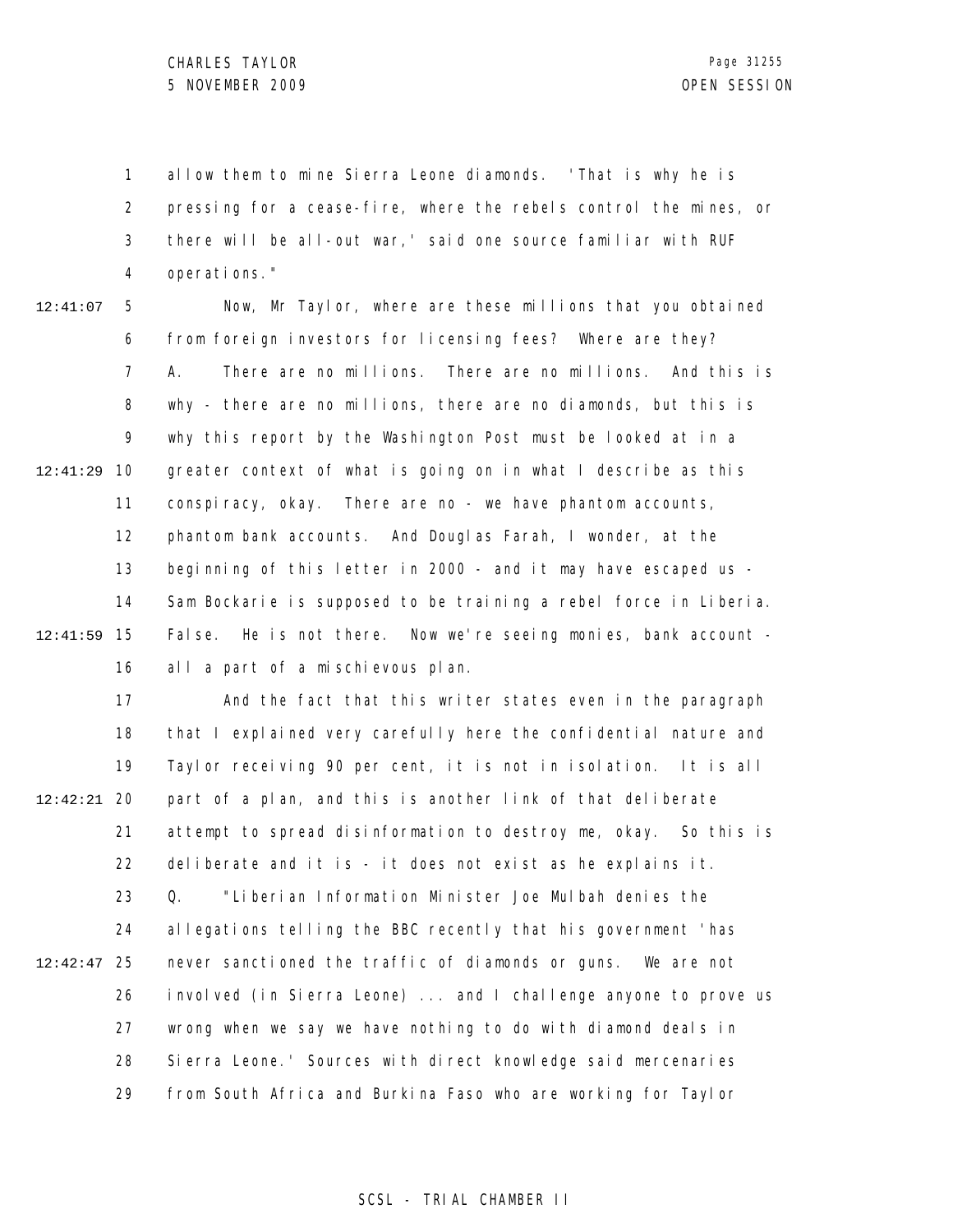|               | $\mathbf 1$    | have trained fighters under rebel leader Mosquito's command at   |
|---------------|----------------|------------------------------------------------------------------|
|               | $\overline{2}$ | Taylor's training camp at Gbatala, 90 miles northeast of         |
|               | 3              | They said Mosquito's men are equipped with<br>Monrovia.          |
|               | 4              | surface-to-air missiles, assault rifles, anti-tank weapons, and  |
| 12:43:37      | 5              | other arms from a 66-tonne shipment that moved through Burkina   |
|               | 6              | Faso."                                                           |
|               | $\overline{7}$ | Now, Mr Taylor, who are these South Africans and Burkinabes      |
|               | 8              | who are training Mosquito's fighters?                            |
|               | 9              | There are no one training Mosquito's fighters. All<br>А.         |
| 12:44:00      | 10             | evidence led in this Court, including one of those that trained, |
|               | 11             | testified here there was a South African general hired by the    |
|               | 12             | Liberian government in 2000 to train the ATU of the Republic of  |
|               | 13             | Liberia, and all of this stuff is just all a makeup using real   |
|               | 14             | situation with disinformation. There's no one training any Sam   |
| 12:44:26      | 15             | Bockarie forces.                                                 |
|               | 16             | Now, who are these Burkinabes who are involved, Mr Taylor?<br>Q. |
|               | 17             | There are no Burkinabes whatsoever.<br>А.                        |
|               | 18             | Q.<br>And where did you get the surface-to-air missiles from and |
|               | 19             | the anti-tank weapons to equip these soldiers?                   |
| $12:44:44$ 20 |                | There was no such thing. There was no surface-to-air or<br>А.    |
|               | 21             | anti-tank.<br>None of that.                                      |
|               | 22.            | Q. What about the 66-tonne arms shipment from Burkina Faso,      |
|               | 23             | how did that enter Liberia? Help us?                             |
|               | 24             | There was none of such. There was no amount of 66 tons or<br>А.  |
| 12:45:00      | 25             | any other ton from Burkina Faso that entered Liberia.<br>No.     |
|               | 26             | Page 3:<br>Q.                                                    |
|               | 27             | "In Burkina Faso earlier this month Compaore played host to      |
|               | 28             | senior RUF commanders to plan military and political strategy,   |
|               | 29             | diplomats and intelligence analysts said. In return for their    |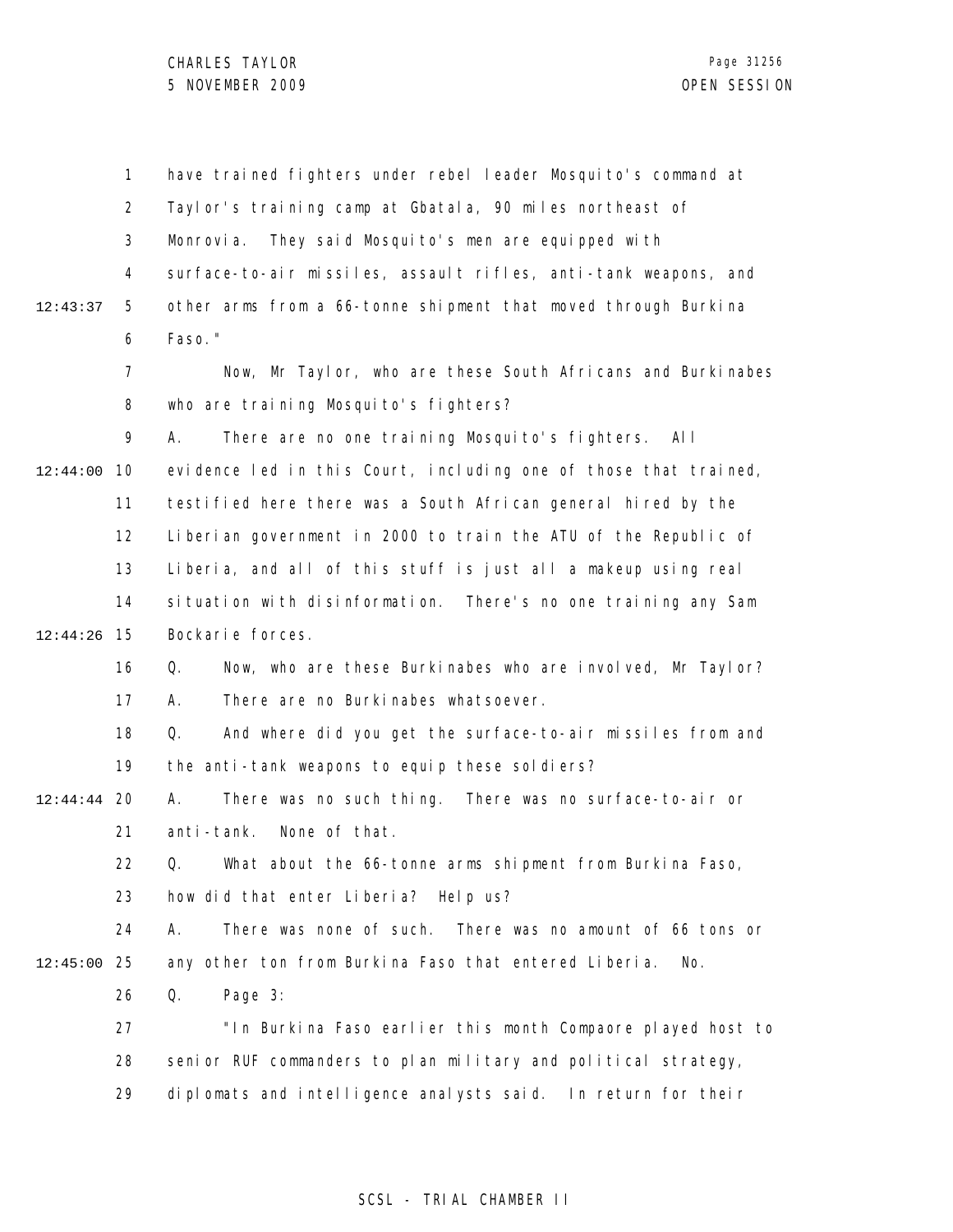1 2 3 4 5 6 7 8 9 12:46:07 10 11 12 13 14 15 12:46:33 16 17 18 19 12:46:57 20 21 22 23 24 25 12:47:17 26 27 28 29 12:45:46 support, Taylor and Compaore received diamonds from the RUF, which are then sold on the international diamond market, intelligence sources and UN investigators said." Now help us. In June 2000, Mr Taylor, who were the RUF commanders who went to Burkina Faso to plan military and political strategy? A. None that I know. In June 2000 we know what is going on in Sierra Leone. There is no such, that I know of, of commanders. Foday Sankoh is in jail. We know that. We know that the UN hostages are released and we know that Sam Bockarie - excuse me, Issa Sesay is the most senior commander and he surely is not in Burkina Faso. There's no such thing. It's a lie. Q. "Taylor, Sankoh and Compaore have been linked since the mid 1980s, according to academics, intelligence analysts and participants in the early days of the revolutionary fervour that swept the region. Liberia's US-backed dictator, Samuel Doe, accused Taylor, then a senior Liberian bureaucrat, of stealing government funds. When Taylor fled to the United States, he was arrested at Doe's request but escaped to Burkina Faso." Did you? A. I did not escape to Burkina Faso. That's not true. Q. "According to historians and regional experts, Compaore enlisted Liberian aid in the killing of then President Thomas Sankara, after which Compaore seized power in Burkina Faso." What Liberian aid was there in the killing of Thomas Sankara, Mr Taylor? A. Have no I idea. When Thomas Sankara died I was in prison in Accra, Ghana, being held by the then government of Jerry Rawlings when Thomas Sankara was killed.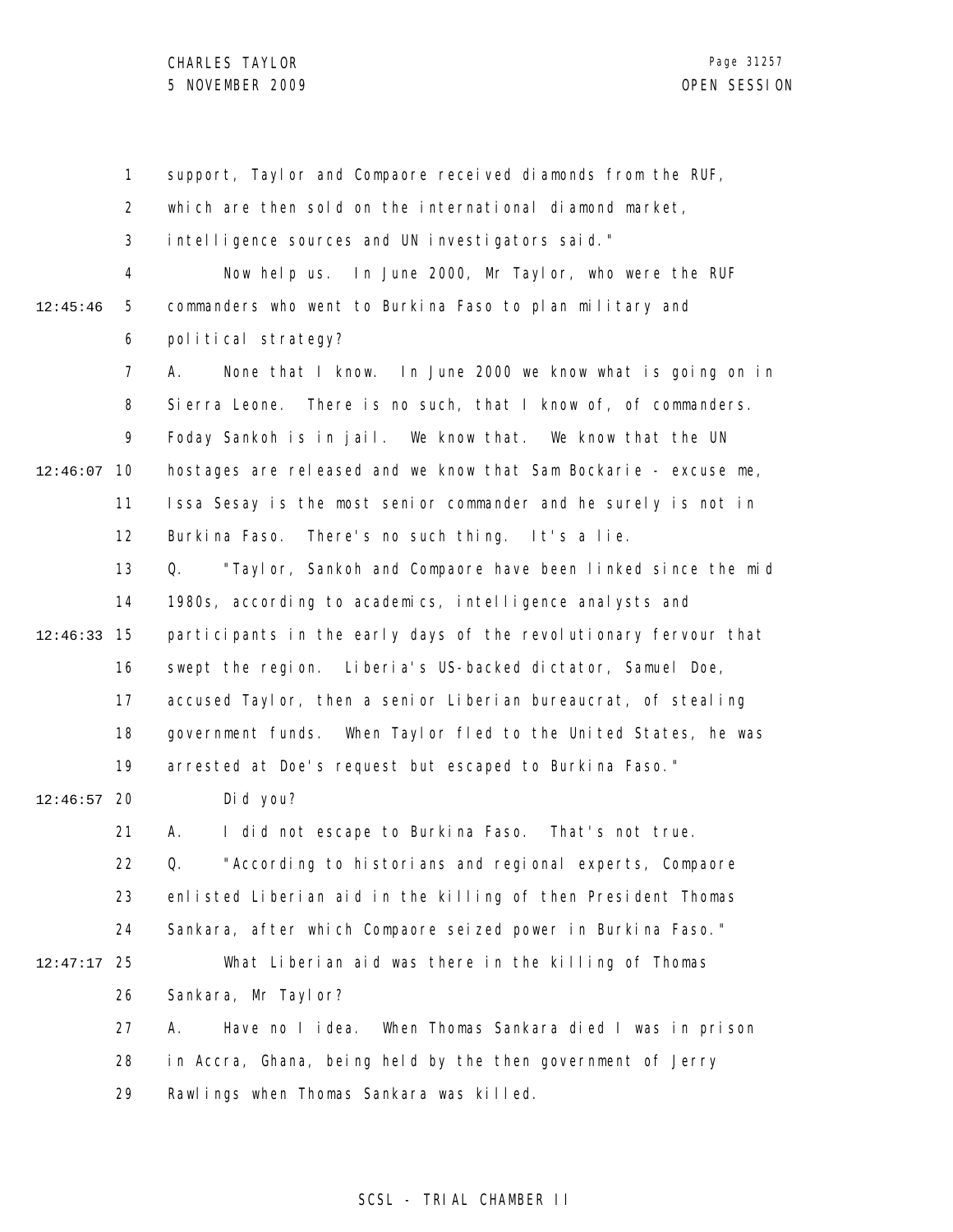|          | $\mathbf{1}$   | "Taylor launched his revolt against Doe in 1989 then helped<br>Q. |
|----------|----------------|-------------------------------------------------------------------|
|          | $\overline{2}$ | Sankoh found the RUF in 1991. Compaore, Taylor and Sankoh, as     |
|          | 3              | well as many of their senior commanders, trained at Libya's World |
|          | 4              | Revolutionary Headquarters in the 1980s. The Reagan               |
| 12:47:57 | 5              | administration regarded Libya as a primary sponsor of             |
|          | 6              | international terrorism and saw Doe as a reliable ally.<br>l t    |
|          | 7              | poured \$500 million in aid into Doe's Liberia and pressured      |
|          | 8              | Nigeria and other pro-Western governments to intervene militarily |
|          | 9              | using Sierra Leone as a base to fight Taylor. But Taylor          |
| 12:48:22 | 10             | ultimately fought to a draw, signed a ceasefire and won a         |
|          | 11             | presidential election in 1997.                                    |
|          | 12             | Troops sent by Taylor and Compaore fought alongside the RUF       |
|          | 13             | in Sierra Leone, and the RUF helped Taylor's troops, while        |
|          | 14             | Compaore supplied both with a secure arms pipeline, according to  |
| 12:48:44 | 15             | i nvesti gators."                                                 |
|          | 16             | Now, Mr Taylor, what's your knowledge of Burkina Faso             |
|          | 17             | sending troops to fight alongside the RUF?                        |
|          | 18             | I have no knowledge of that. And I don't think there are<br>А.    |
|          | 19             | any reports anywhere that showed that there were any Burkinabes.  |
| 12:49:08 | 20             | The more I listen to this I'm convinced that Douglas Farah was    |
|          | 21             | put up to this and that's why he doesn't work for the Washington  |
|          | 22             | Post any more, but it bears all of the trappings of an            |
|          | 23             | intelligence plot. Every bit of it. Real situations and lies.     |
|          | 24             | There was no such thing. You go through the truth commission      |
| 12:49:29 | 25             | report in Sierra Leone. I don't recall as I've read that report   |
|          | 26             | the presence of any Burkinabe troops in Sierra Leone. All lies    |
|          | 27             | he was put up to.                                                 |
|          | 28             | And then we come to this, the penul timate paragraph:<br>Q.       |

29 "'The deal was that the RUF would help Taylor liberate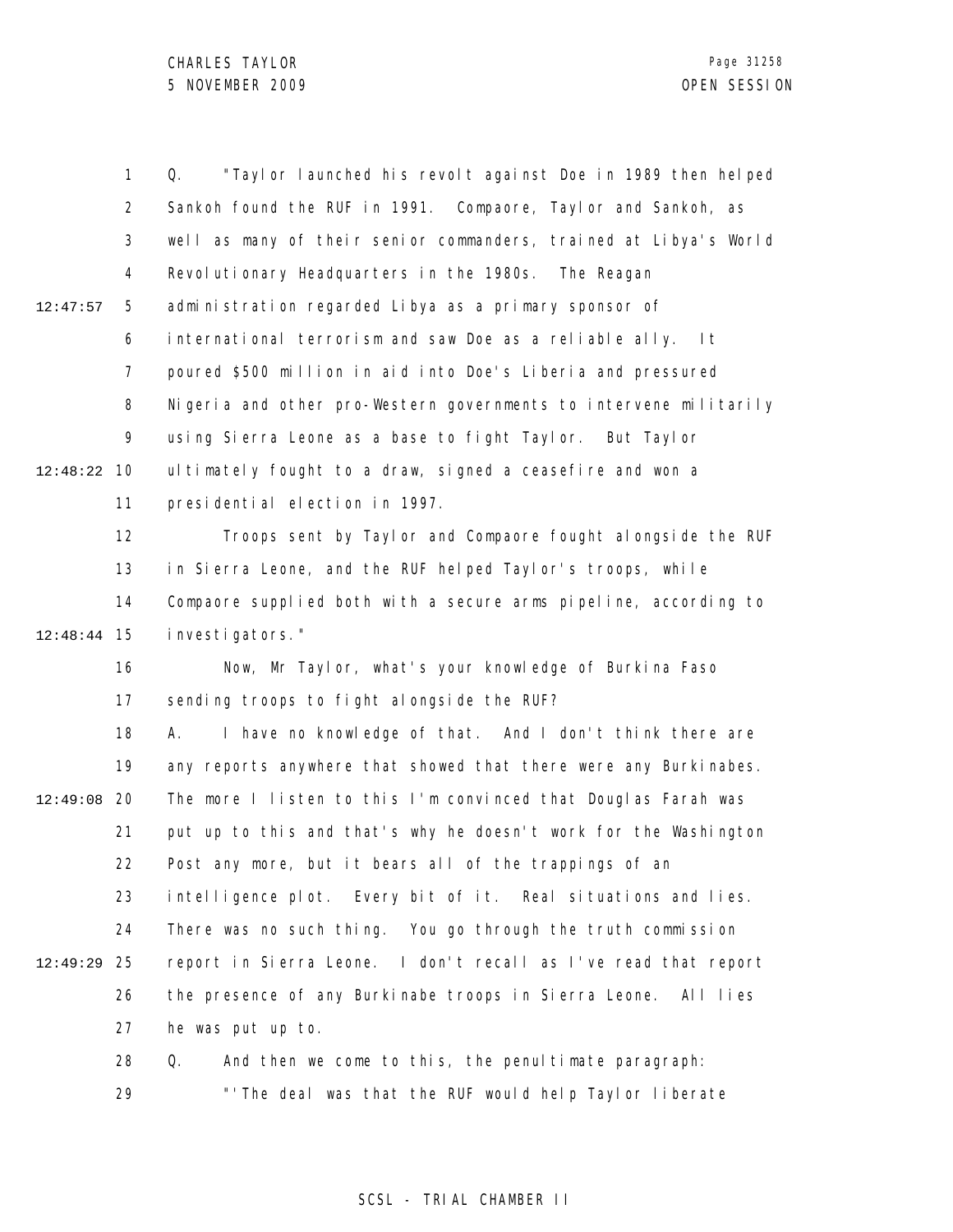## CHARLES TAYLOR 5 NOVEMBER 2009 OPEN SESSION

1 2 3 4 5 6 7 8 9 10 12:50:17 11 12 13 14 15 12:50:37 16 17 18 19 12:50:53 20 21 22 23 24 25 12:51:16 26 27 28 29 12:50:04 Liberia and afterward would provide a base for the RUF to enter Sierra Leone,' said Abdullah. 'When the RUF entered Sierra Leone there was a Burkinabe force under their command that Taylor arranged to send in.'" Who were they, Mr Taylor? A. There was no such thing. All of the Prosecution witnesses have never said there was one Burkinabe. All a lie. No such thing. Q. '"All the arms for Taylor and the RUF came from Burkina Faso and were bought in Ukraine. The payment for all this was diamonds that went through Liberia, Burkina Faso and the Ivory Coast.' That basic route still works, intelligence officials said." What's the position on that, Mr Taylor? A. Total, total lie. Q. Now that part "the deal was that the RUF would help Taylor liberate Liberia and afterward provide a base for the RUF to enter Sierra Leone", that sounds a bit like the Prosecution allegation against you, Mr Taylor, in the indictment? A. Well, except that - yes, it sounds like it but except that there is no evidence of any RUF army fighting in Liberia, so that would fall flat on its face. That would just be just what it is, maybe a hypothesis or something where these cases are developed. All of their witnesses, no one has come here and said that we were fighting in Liberia and after we got through fighting we were helped. There's no evidence of any Sierra Leonean force fighting in Liberia to help liberate Liberia, so that wouldn't work. So again, Abdullah, you check from now until hell freezes, you would never find an Abdullah. When you see according to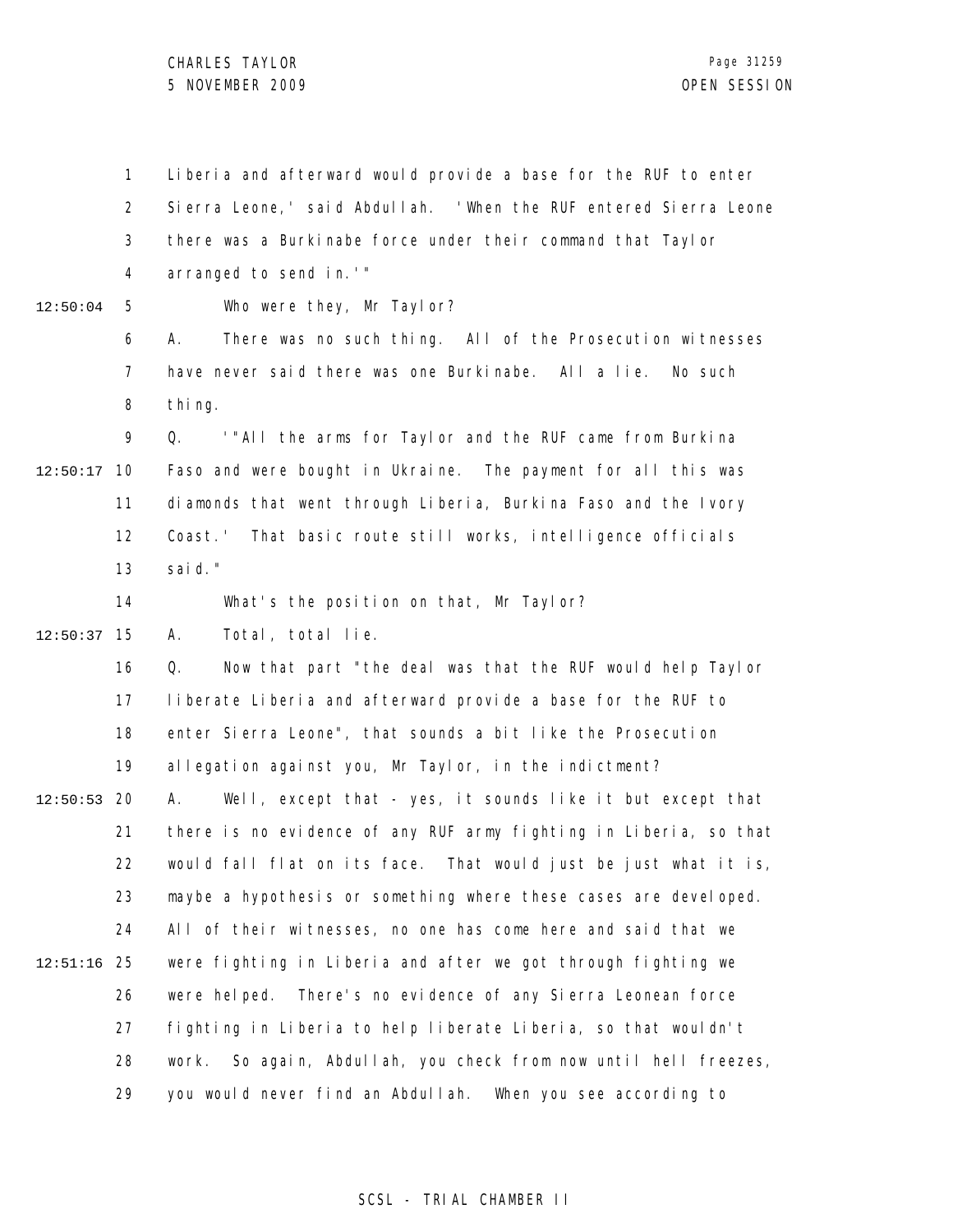|          | $\mathbf{1}$   | intelligence sources, according to diplomats without names, this  |
|----------|----------------|-------------------------------------------------------------------|
|          | $\overline{2}$ | is all some intelligence write-up. That's all it is. Designed     |
|          | 3              | to cause confusion and stir up things when they want to smear     |
|          | 4              | You never get the source because they do not exist.<br>someone.   |
| 12:52:00 | 5              | They use some real situations. All lies, this Douglas Farah.      |
|          | 6              | "'Until that iron triangle is broken there will be turmoil"<br>Q. |
|          | 7              | in the region, 'said one intelligence official. 'There is too     |
|          | 8              | much history, too much money and too much blood for them to stop  |
|          | 9              | now and they view losing the RUF as the beginning of the end. "   |
| 12:52:26 | 10             | Now, Mr Taylor, this is June 2000, 18 June.                       |
|          | 11             | Yes.<br>А.                                                        |
|          | 12             | On the following day, 19 June 2000, did anyone contact you?<br>Q. |
|          | 13             | 0n 19 June 2000?<br>А.                                            |
|          | 14             | The day after this article was published?<br>Q.                   |
| 12:53:05 | 15             | I can't quite recall.<br>Α.                                       |
|          | 16             | Q.<br>Did anyone contact you in relation to this article?         |
|          | 17             | Well, yes, there were several individuals but they were<br>А.     |
|          | 18             | internal to Liberia that I recall.                                |
|          | 19             | At this time were you in contact with President Tejan<br>Q.       |
| 12:53:20 | 20             | Kabbah?                                                           |
|          | 21             | Yes, in June of 2000 Kabbah and I are working very closely.<br>А. |
|          | 22             | In fact, to give the Court an idea of June 2000, we're still - up |
|          | 23             | until June 2000 we're still arranging for the rest of the UN      |
|          | 24             | hostages that are taken, so I'm in communication with Kabbah and  |
| 12:53:50 | 25             | everybody el se.                                                  |
|          | 26             | MR GRIFFITHS:<br>Before I forget, could I ask, please, that       |
|          | 27             | that Washington Post article by Douglas Farah dated 18 June 2000  |
|          | 28             | be marked for identification, please, MFI-280.                    |
|          | 29             | PRESIDING JUDGE:<br>Yes, that document is marked MFI-280 for      |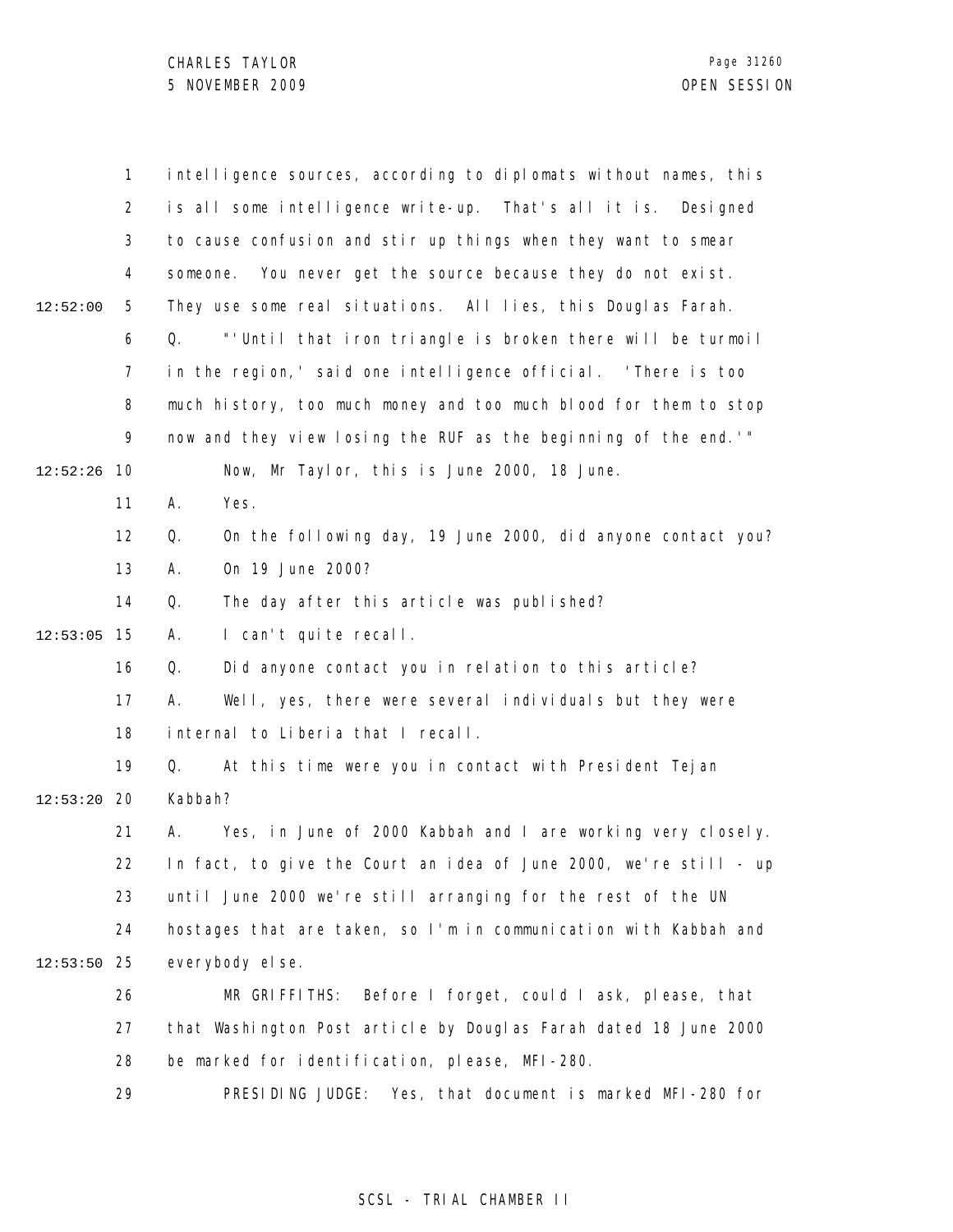identification.

1

|          | $\overline{2}$ | MR GRIFFITHS:                                                           |
|----------|----------------|-------------------------------------------------------------------------|
|          | 3              | Mr Taylor --<br>Q.                                                      |
|          | 4              | Counsel, the question you just asked me, there's a letter<br>А.         |
| 12:54:23 | 5              | later from Tejan Kabbah asking me if I read the Washington Post         |
|          | 6              | document now. So, I mean, I do not know if that's the direction         |
|          | 7              | of your question, but the question is asked by Kabbah as to             |
|          | 8              | whether I saw the Washington Post document and he was trying to         |
|          | 9              | alert me of it.                                                         |
| 12:54:41 | 10             | Right. If we go to week 33 behind divider 59. Mr Taylor,<br>Q.          |
|          | 11             | this is a document disclosed to us by the Prosecution. It is a          |
|          | 12             | letter from President Ahmad Tejan Kabbah to you and we were only        |
|          | 13             | disclosed this one page of the letter, but if we look we see that       |
|          | 14             | the letter is dated 19 June 2000. Is that right?                        |
| 12:55:50 | 15             | That is correct.<br>А.                                                  |
|          | 16             | So it's the day after the Douglas Farah letter was<br>Q.                |
|          | 17             | published in the Washington Post?                                       |
|          | 18             | Yes.<br>А.                                                              |
|          | 19             | You see that it's addressed to you, yes?<br>Q.                          |
| 12:55:59 | 20             | That is correct.<br>Α.                                                  |
|          | 21             | Q.<br>First paragraph:                                                  |
|          | 22             | "Mr President and dear brother, I thought I should, in                  |
|          | 23             | accordance with the agreement between us, share with you                |
|          | 24             | information contained in the attached documents reflecting recent       |
| 12:56:18 | 25             | reports carried by the Washington Post. My main interest in the         |
|          | 26             | report relates to the alleged movement of arms into Sierra Leone        |
|          | 27             | territory which our intelligence agencies have been noticing.<br>$\sim$ |
|          | 28             | should reiterate that I have full confidence in your                    |
|          | 29             | determination to continue to work for a speedy and peaceful             |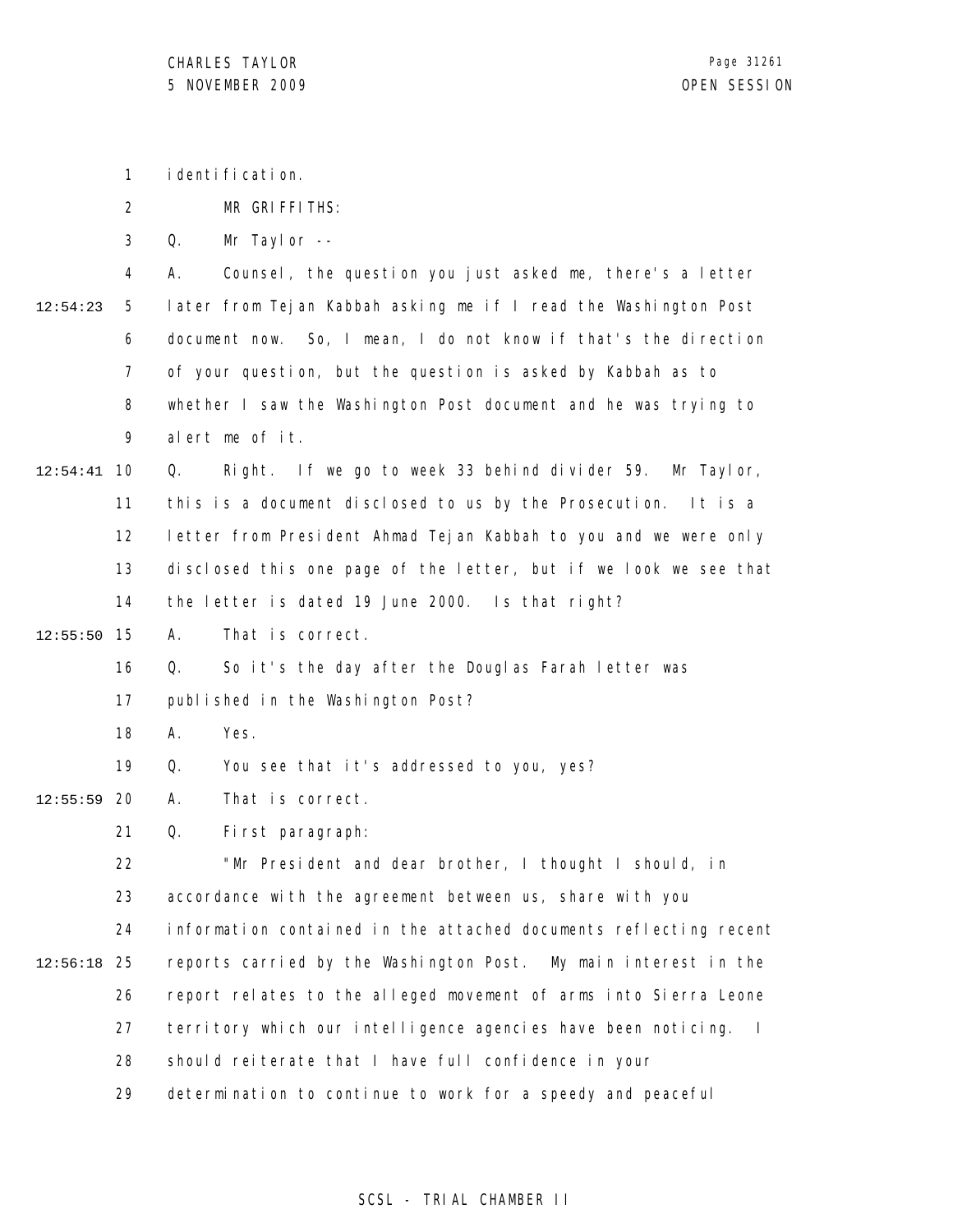1 settlement of the Sierra Leone conflict.

|          | $\overline{2}$ | On my part, I want to reassure you of my firm commitment to         |
|----------|----------------|---------------------------------------------------------------------|
|          | 3              | furthering the close, peaceful relations between our two            |
|          | 4              | countries and peoples, particularly in the context of the 2000      |
| 12:56:55 | 5              | Mano River declaration we recently adopted in Conakry.              |
|          | 6              | Thank you for the video cassette. I have seen it and                |
|          | 7              | discussed it with the Deputy Defence Minister, Chief Hinga          |
|          | 8              | Norman, who has assured me that he has no intention of either       |
|          | 9              | inciting the Liberian people or casting aspersions on your          |
| 12:57:17 | 10             | He has further assured me that he will avoid making such<br>person. |
|          | 11             | statements again. I regret this situation and will see to it        |
|          | 12             | that there is no repetition in the future."                         |
|          | 13             | What video cassette was that, Mr Taylor?                            |
|          | 14             | Of a press conference - or at least a statement made to the<br>А.   |
| 12:57:37 | 15             | press in which Chief Norman made some bellicose remarks and I       |
|          | 16             | sent him a copy that had come from our mission down there,          |
|          | 17             | telling him that I did not feel it was proper what he had said in   |
|          | 18             | that particular press conference about threatening to - as          |
|          | 19             | mentioned, to deal with the Liberian situation. Even if he had      |
| 12:58:02 | 20             | to move on Liberia, he would do and that kind of stuff.             |
|          | 21             | Now, Mr Taylor, what was the effect on you of receiving<br>Q.       |
|          | 22             | this letter from your brother President, President Kabbah,          |
|          | 23             | mentioning this report in the Washington Post?                      |
|          | 24             | Quite frankly, I'm not sure as to whether I should describe<br>А.   |
| 12:58:38 | 25             | it as being angry. I just felt it was foolish. Because Kabbah       |
|          | 26             | and I were working together and he is going to ask me about a       |
|          | 27             | Washington Post article published by Douglas Farah. And what I      |
|          | 28             | gathered from this was a type of - well, like, you know, there      |
|          | 29             | you are, there appears to be some proof. You are on the ground,     |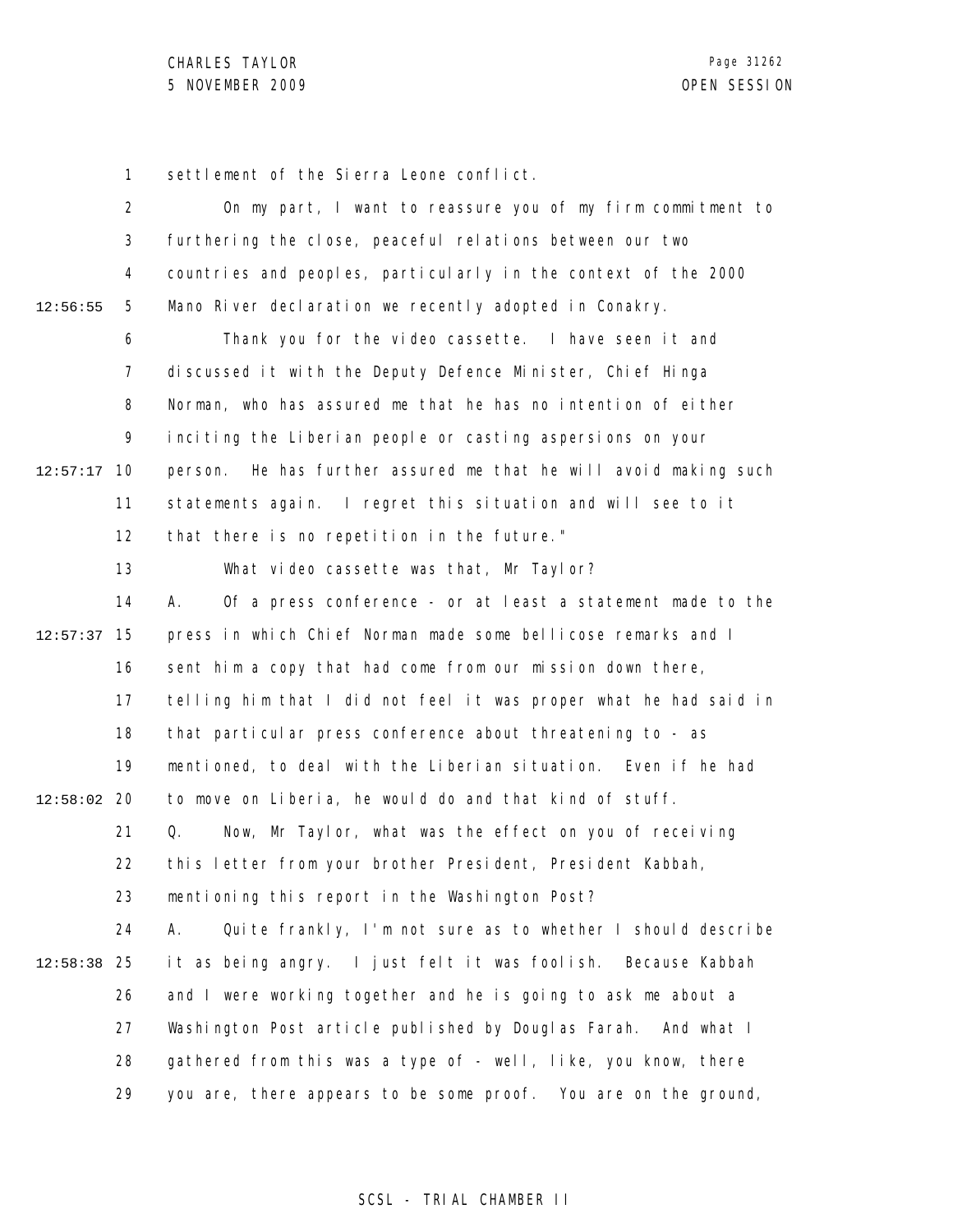1 2 3 4 5 6 7 8 9 10 12:59:57 11 12 13 14 15 13:00:20 16 17 18 19 20 13:00:43 21 22 23 24 25 13:01:15 26 27 28 29 12:59:22 you're President of Sierra Leone, you know how closely we are working together. If he did not mean anything negative in regards to Douglas Farah's lie, he would have said, you know, "My brother, I have seen this document in the Washington Post. I do not agree with it" and maybe suggest what should be done. But I look at it with a degree of disdain that Kabbah would in some, I would say, low level inference try to give this report any credence. So I was a little bit I would say upset. Q. Now, Mr Taylor, did you take any steps to address what was said in this report by Farah? A. Oh, yes. The press offices, we did whatever we could. Douglas Farah, we complained about this. Because, in fact, I can remember, we also raised this issue with the Washington Post because we had - I had refused, at least on three or four occasions, to grant Douglas Farah an interview when he came to Liberia several times after being stationed at la Cote d'Ivoire, and so I just felt that this was a part of his mischief and I complained to even the Post about it. And if I can recall properly, I think the Ministry of Information dealt with it as we would deal with any other innuendo coming from the press. MR GRIFFITHS: Mr President, can I ask, please, that the one-page letter from President Kabbah to Charles Taylor, dated 19 June 2000, be marked for identification, please, MFI-281. PRESIDING JUDGE: Yes, that document is so marked. MR GRIFFITHS: Q. Now, Mr Taylor, in the summer of the year 2000, bearing in mind the date of this Douglas Farah Washington Post article, was there any other further reports linking - in the international media linking you as an individual and Liberia to diamond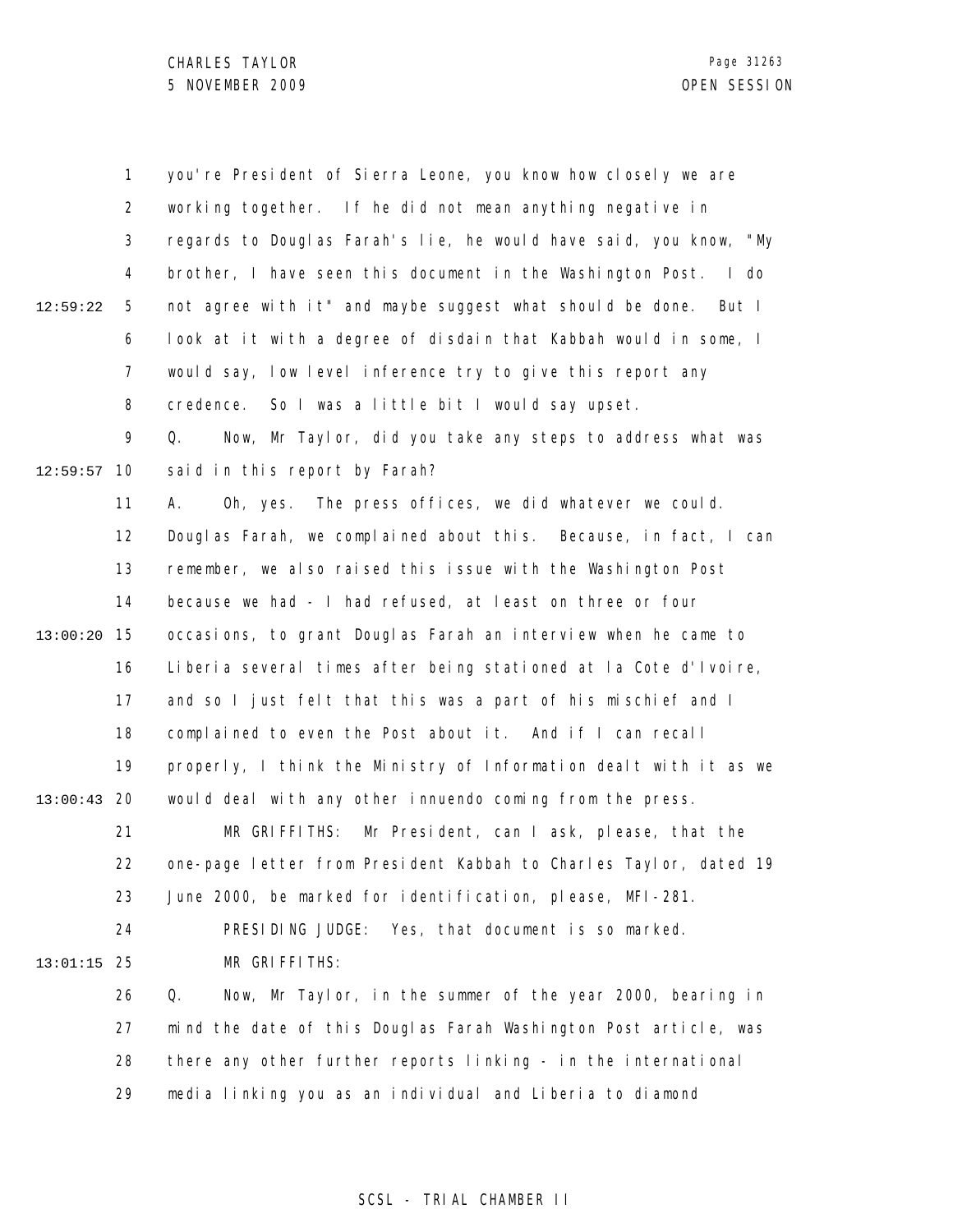1 smuggling in Sierra Leone?

2 A. Yes.

3 Q. And what was that?

4 5 6 7 8 9 10 13:02:38 11 12 13 13:02:03 A. There was a BBC report done by Mark Doyle. Mark Doyle wrote an extensive piece, some three, four pages, in - detailing diamonds and my involvement with diamonds. He makes reference to what Kabbah makes reference to in his letter. There are supposed to be two reports that are done by the so-called Sierra Leonean Special Branch. Mark Doyle makes a reference to those reports. He ties it all in. Mark Doyle even states in that particular written report, he even goes to Monrovia and interviews a senior official of the United States embassy accredited near Monrovia to ascertain the authenticity of these accusations.

14 15 13:03:05 16 17 18 19 20 13:03:23 21 22 23 24 25 13:03:49 26 27 28 In fact, he reports in that document that the senior United States government official says, "Well, look, we never said that Taylor was directly involved in diamonds or diamond smuggling, but it's up to Mr Taylor to clear it up." And this is where they put it, so it's like, "Hey, you know, it's up to him to clear up whatever is being said. We've never said it directly or accused him directly, but it's up for him to clear it up." So - but Mark Doyle ends with a general picture that there appears to be some truth to this thing because all of these reports are coming out and we know the sequence of these reports that are coming out. This is about his writing now constitutes the third or fourth document in what I call the whole conspiratorial move, and this is the document that Mark publishes in July 2000. Q. Right. Can we have a look, please, behind divider 64, disclosure for week 33, please. Is this the article, Mr Taylor?

> 29 A. Yes, this is the article by Mark Doyle. This is it, yes.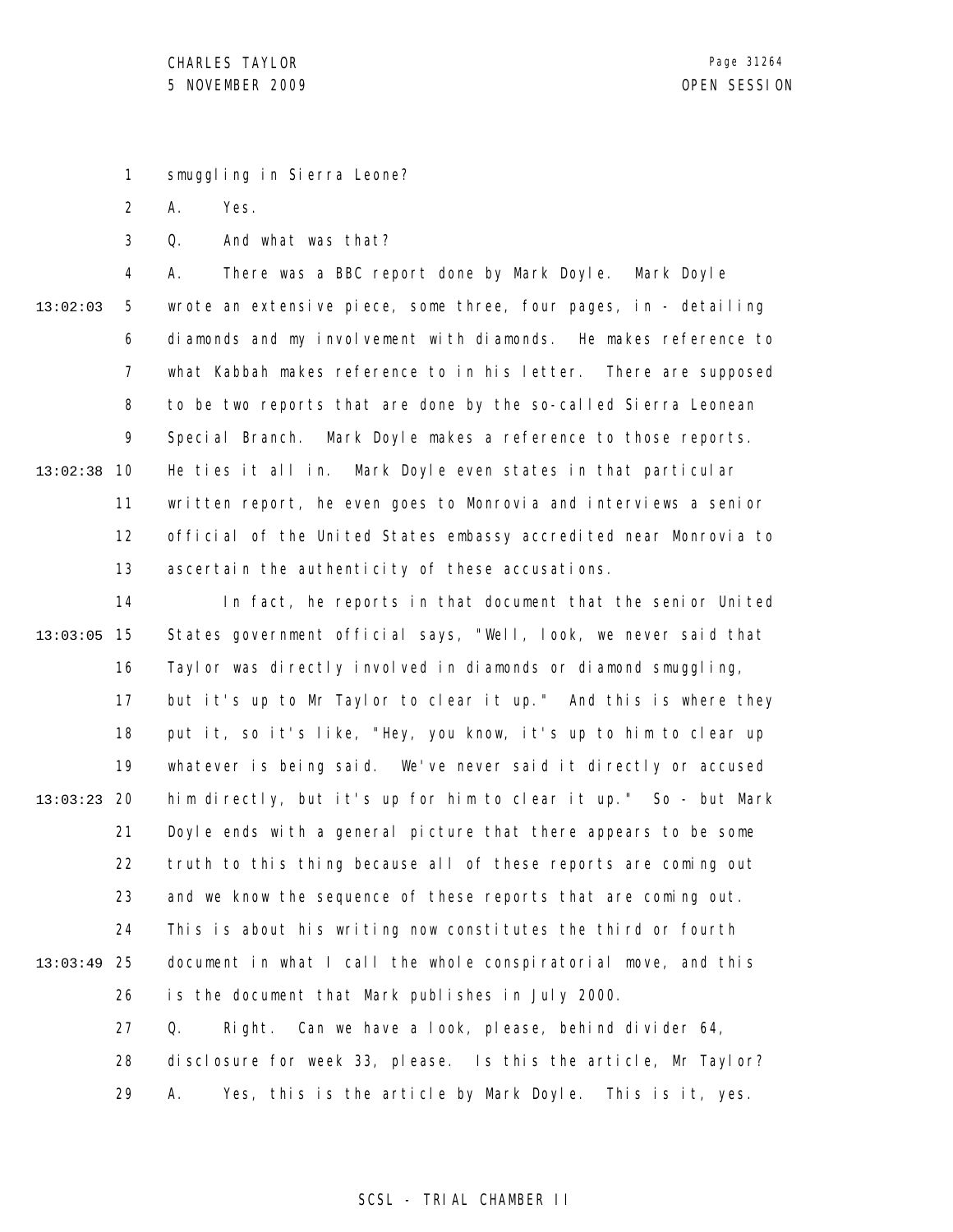1

2 3 4 5 6 7 8 9 10 13:05:46 11 12 13 14 15 13:06:16 16 17 18 19 20 13:06:56 21 22 23 24 25 13:07:20 26 27 28 29 13:05:18 the Washington Post article by Douglas Farah, yes? A. That is correct. Q. "BBC West Africa correspondent Mark Doyle reports from Monrovia on the links between diamond smuggling and Liberia's backing of Sierra Leone rebels. Liberia has close relations with rebels in neighbouring Sierra Leone trying to overthrow the internationally-recognise government in Freetown. The British government has roundly and publicly condemned Liberia for smuggling Sierra Leonean diamonds out of the rebel held areas and using the proceeds to supply the rebels with arms. So if Liberia is smuggling diamonds and running guns to the Sierra Leone rebels, a diamond dealer seemed a good place to start looking. Riad Shour is a fully licensed legal trader in Liberian diamonds. He believes that if Sierra Leonean gems are being smuggled they are leaving via Sierra Leone's other neighbour Guinea. 'In Sierra Leone, most of the diamonds from there are white,' says Mr Shour. 'In Liberia, they are all greenish, yellowish diamonds. However there is a problem. The world's main importer of diamonds is Belgium, and the trade body there, the Diamond High Council, says Liberia exports millions of dollars worth of diamond every year, stones which experts say it could not possibly produce and must, logically, come from neighbouring Sierra Leone.'" Mr Taylor, have you ever denied that Sierra Leonean diamonds may have passed through Liberia? A. I've never denied that. Q. "I met, in Liberia, with one of the main figures in the Sierra Leone rebel movement, Major General Sam Bockarie.

Q. Now, we see it's dated 18 July 2000, so it's a month after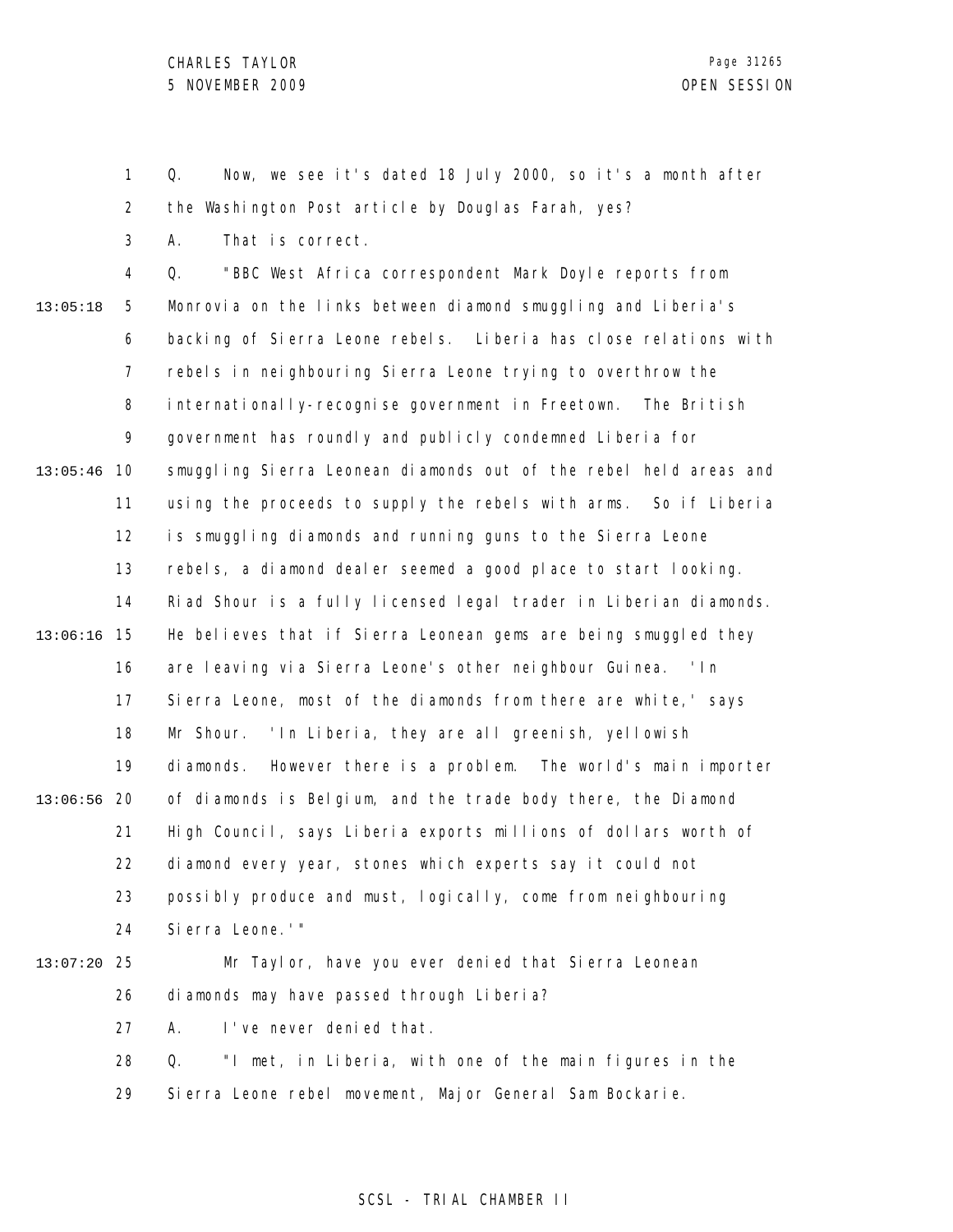1 Mr Bockarie lives in Liberia and says he has retired from

2 fighting."

3 4 Now, pausing there. Of course, bear in mind this article is dated 18 July 2000.

5 13:07:58 A. That is correct.

> 6 7 Q. Bockarie would have been in Liberia since December '99. Is that right?

8 A. That is right.

9 13:08:07 10 Q. And whilst in Liberia, Mr Taylor, was he prohibited from meeting with the international media?

> 11 A. No, he was not.

12 13 14 15 13:08:29 16 17 18 19 20 13:08:51 21 22 23 24 25 13:09:20 26 27 28 29 Q. "Mr Bockarie lives in Liberia and says he has retired from fighting. Coincidentally, he was listening to the British Foreign Office Minister, Peter Hain, speaking on the BBC World Service Radio about his campaign to ban blood diamonds. I asked Mr Bockarie about illegal diamond mining during his time as the rebels' military commander. 'That is wrong because I was in charge up to the moment that they became convinced that Liberia was receiving diamonds selling them for arms and ammunition, ' he said. I asked him to confirm that his men were not digging for diamonds. 'We were restricting it because the leadership had believed that if that happens then everybody would concentrate on mining and would not concentrate on war,' he said. 'It would be difficult for us to gain military victory over the enemy.' I watched a helicopter fly into Monrovia from the Sierra Leone border. This particular flight was uncontroversial, but Liberia's critics, including the British government, say the border is regularly breached by air and by land for diamond smuggling and gun running."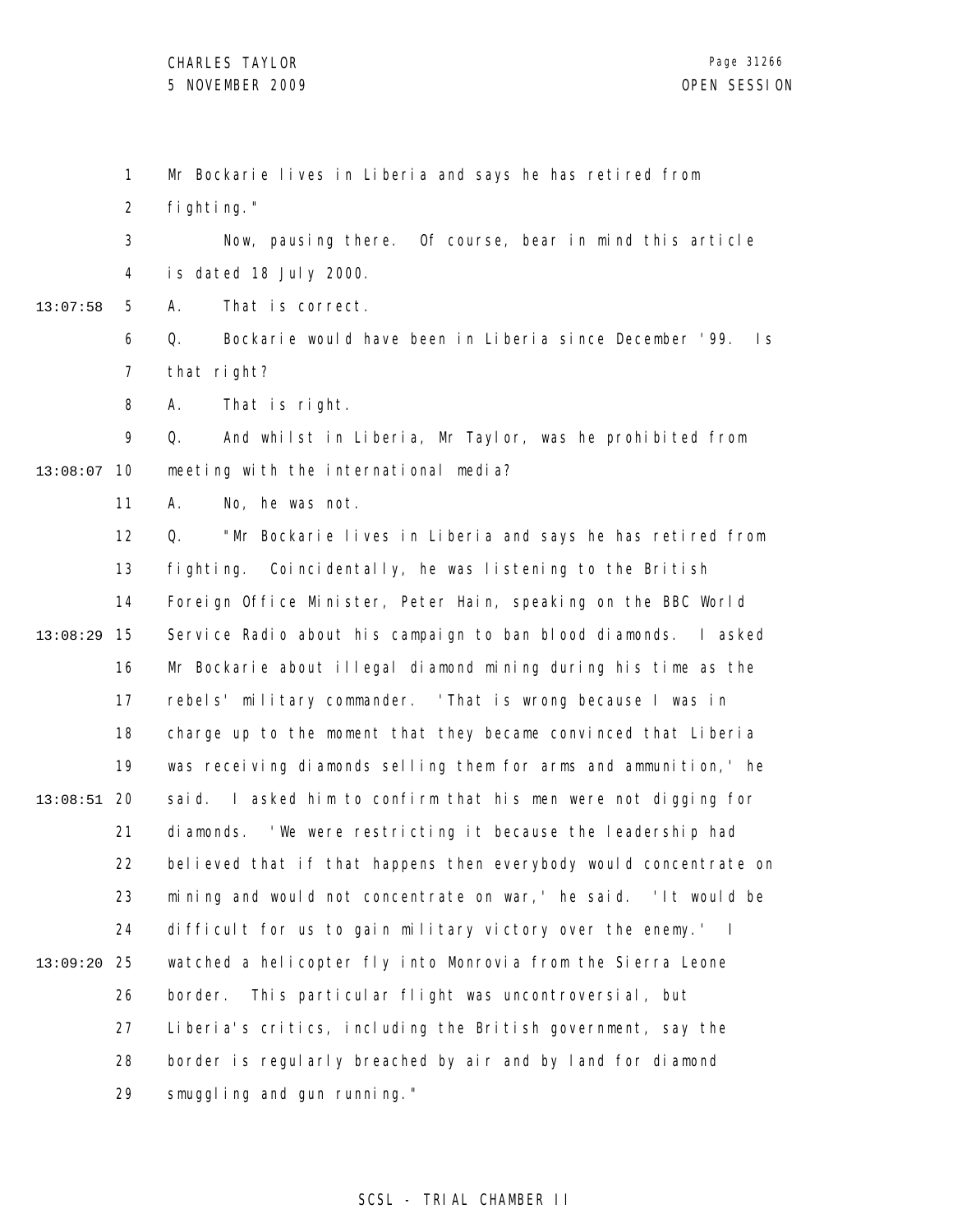1 2 3 4 5 6 7 8 9 10 13:10:31 11 12 13 14 15 13:10:56 16 17 18 19 20 13:11:15 21 22 23 24 25 13:11:31 26 27 28 29 13:10:06 Pause. Mr Taylor, breached by air and by land. Were you sending air shipments into Sierra Leone? A. No, we were not. I don't know what Mark means by - if he says the flight was uncontroversial in 2000, he is talking about normal helicopters. The only helicopters that are going across that border are UN helicopters. Maybe that's what he means by uncontroversial. Q. "Proof is hard to get. However, I have obtained secret Sierra Leonean police files which record detailed allegations of the movement of guns and diamonds between Liberia and Sierra Leone. The files were obtained directly from Sierra Leonean police intelligence officers and did not appear to be part of any political propaganda effort against Liberia." Pause. Mr Taylor, has any such report ever been brought to your attention? A. No, it has not been brought to my attention, no. Q. Have you seen any document disclosed by the Prosecution in this case which purports, as this - firstly, to come from Sierra Leonean police intelligence? A. No, I haven't seen any disclosed. Q. Or any police files as alleged by this journalist detailing allegations of the movement of guns and diamonds, have you seen any? A. No. If it exists, I haven't seen it. Q. "However, these interesting documents remain allegations, not proof. What is curious is that if Britain or the United States do have evidence to prove Liberia's involvement, why do they not publish it?" Mr Taylor, have you ever seen any evidence published by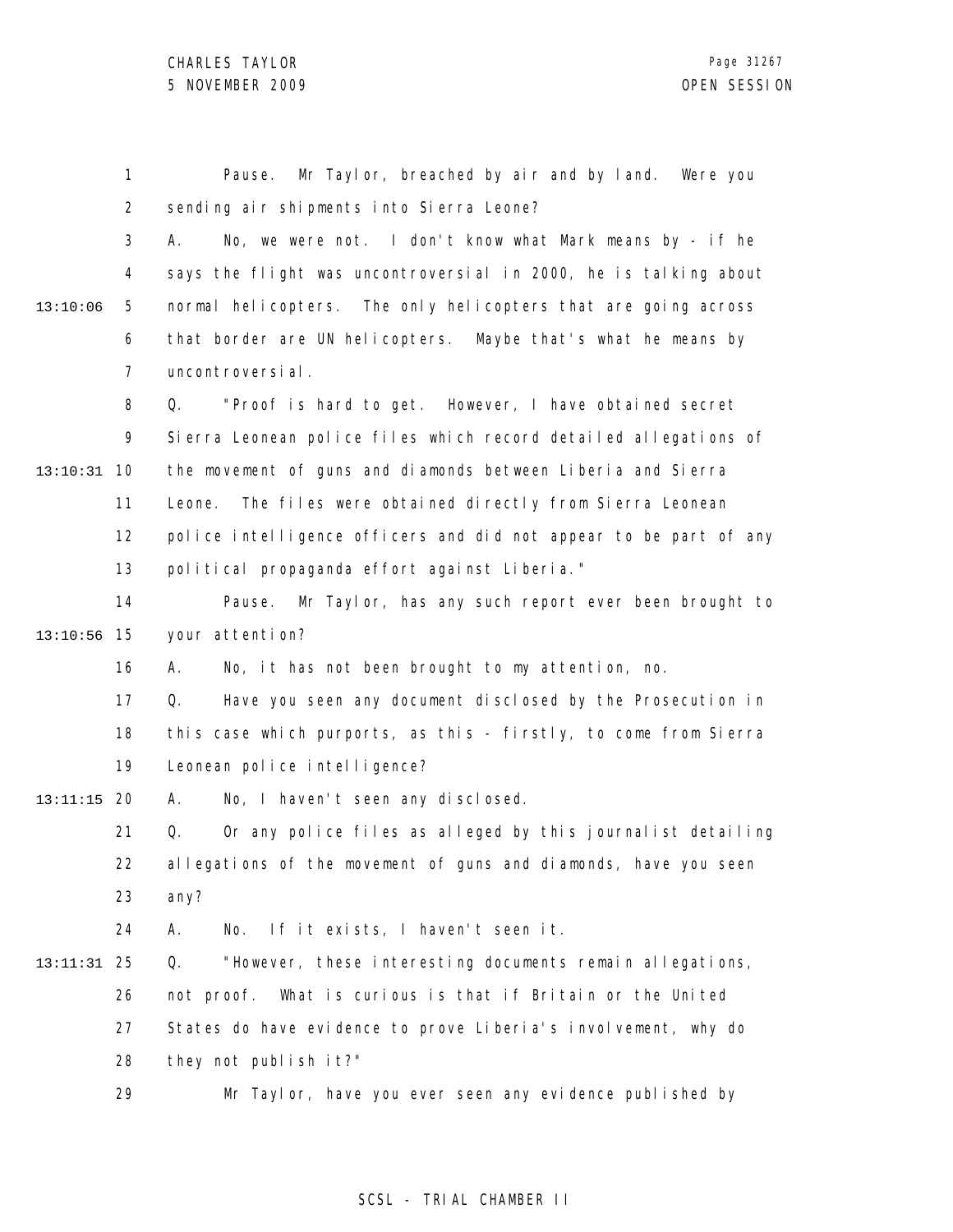1 2 3 4 5 6 7 8 9 10 13:12:50 11 12 13 14 15 13:13:16 16 17 18 19 20 13:13:39 21 22 23 24 25 13:14:09 26 27 28 29 13:12:34 either the United States or Britain proving your alleged complicity in diamonds and arms smuggling? A. None. I not seen any published, neither with all of the meetings that I met with British and American officials did they ever give me any evidence. Neither. No. I haven't seen any published, no. Q. "A question I have put to Walter Greenfield, the charge d'affaires of the United States embassy in Liberia." Do you know him, Mr Taylor? A. Not personally, but I have heard the name, yes. Q. "'What we have said is that there are many reports out there that allege that the Government of Liberia is involved through illicit diamonds and the flow of weapons and were concerned by them,' he says. 'We think that if they are not involved in this activity they have a real public relations problem on their hands because they have to dispel that notion.' Some powerful countries believe that Liberia may be gun running and smuggling diamonds. However, the Liberian President, Charles Taylor, remains his usual, confident self, challenging the West to publish evidence of any arms or diamond convoys crossing the border. 'When someone gets up and says that Liberia is involved in diamond smuggling and gun running like a movie, you've got to be joking,' he says. 'But what we have said is, with all of the western intelligence - for God's sake. These people have satellites focused on Sierra Leone.' 'Could somebody please bring me one photograph of a convoy going.' The Liberian President may well be doing what Britain says, but on the current available evidence, he may well get away with it." Now, Mr Taylor, have you ever seen a satellite photograph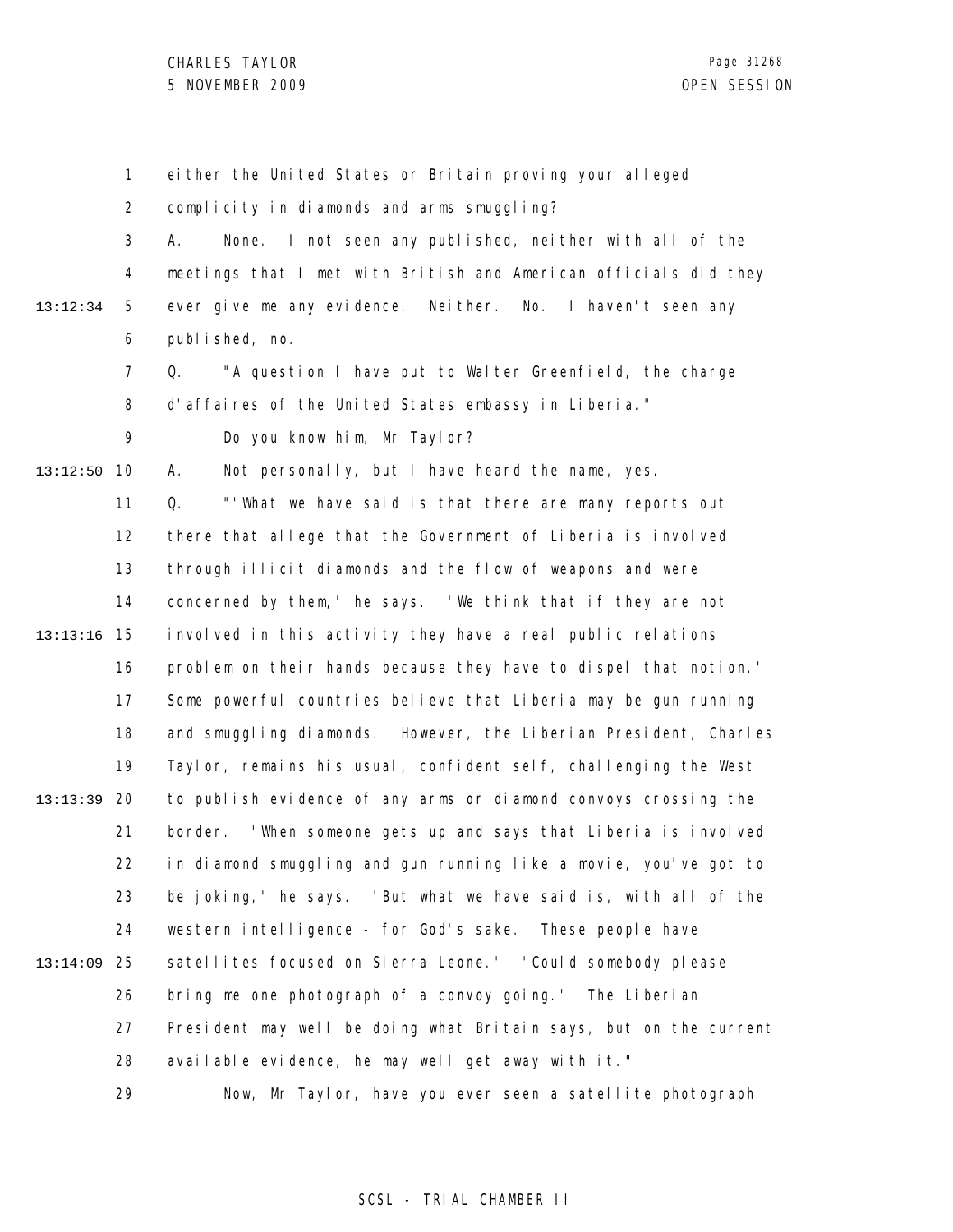1 of a convoy either then or now?

|          | $\overline{2}$ | None. And this is the whole problem.<br>None whatsoever.<br>А.       |
|----------|----------------|----------------------------------------------------------------------|
|          | 3              | This is the whole problem. I am in jail and here is a US             |
|          | 4              | official saying, "They've got a public relations problem." They      |
| 13:14:56 | 5              | joke with people's lives and they published these things since       |
|          | 6              | 2000, 2001, 2002, 2003, diamond smuggling, gun running, and what     |
|          | $\overline{7}$ | do we have, we have a host of witnesses coming up here now           |
|          | 8              | saying, "We took diamonds to - we heard that diamonds were           |
|          | 9              | going." How do you play with somebody's life like this on a          |
| 13:15:15 | 10             | public relations problem that the person has? There's been no        |
|          | 11             | such thing.<br>None.                                                 |
|          | 12             | Now, Mr Taylor, we've looked at that article by Douglas<br>Q.        |
|          | 13             | Farah in the Washington Post. Was that the only occasion that        |
|          | 14             | Mr Farah touched this topic of diamonds?                             |
| 13:15:38 | 15             | Mr Farah went further. Upon being - and I may be<br>$0h$ , no.<br>А. |
|          | 16             | describing it in a way that may not be 100 per cent correct.         |
|          | 17             | Upon being thrown out of the Washington Post, because I              |
|          | 18             | understand that he was asked to leave because of several             |
|          | 19             | controversial reports that he did linking me with more than          |
| 13:16:10 | 20             | di amonds --                                                         |
|          | 21             | Linking you with what?<br>Q.                                         |
|          | 22             | Douglas Farah did publications linking me with Al-Qaeda.<br>А.       |
|          | 23             | With AI-Qaeda?<br>Q.                                                 |
|          | 24             | Oh, yes, he did publications. But Douglas Farah, in your<br>А.       |
| 13:16:23 | 25             | question, published a document under an organisation Coalition       |
|          | 26             | For International Justice where he goes even deeper in detailing     |
|          | 27             | movements of arms, diamonds, bank accounts, billions and millions    |
|          | 28             | Oh, all kinds of things. So he doesn't stop there.<br>of dollars.    |
|          | 29             | He goes further.                                                     |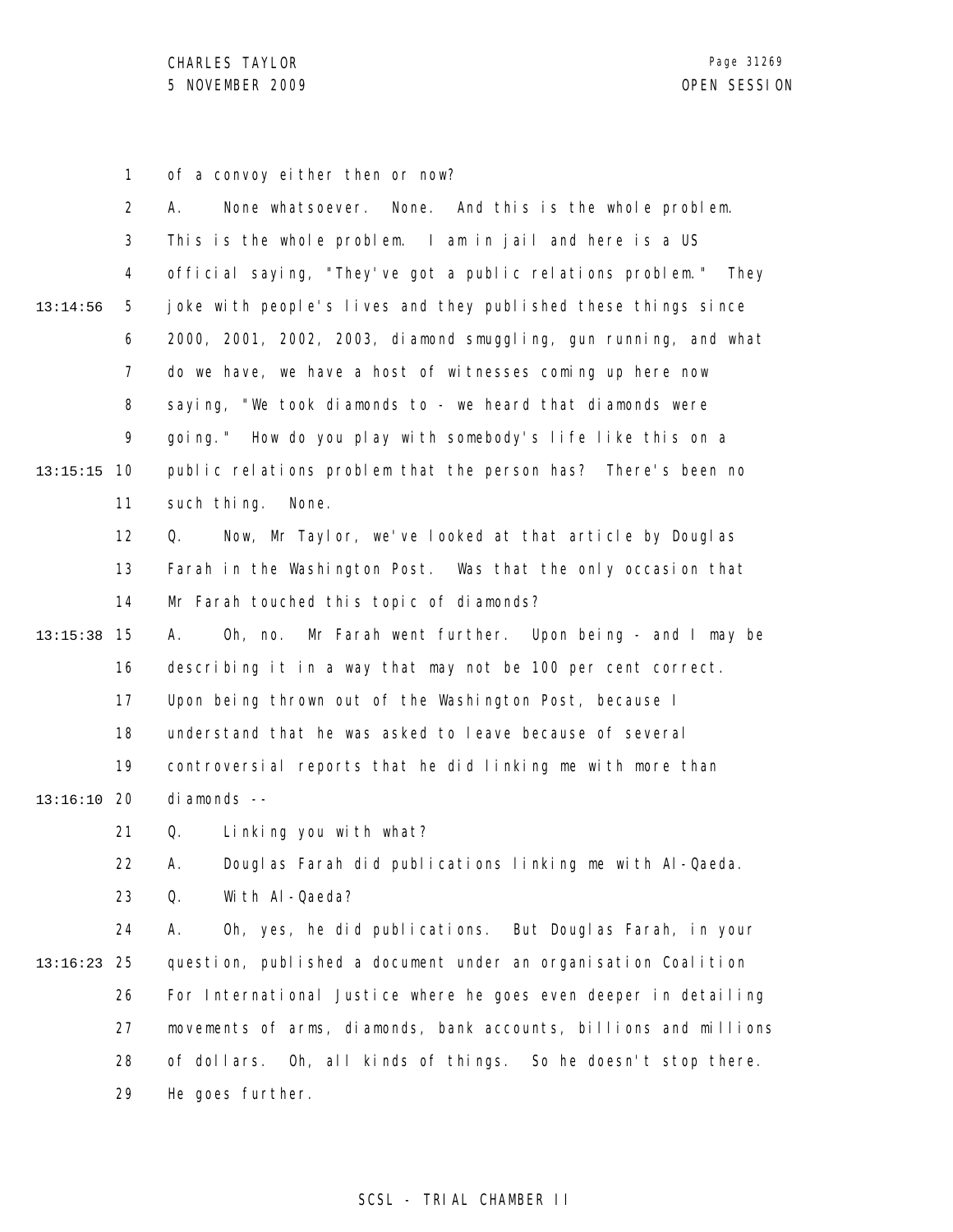|          | 1              | MR GRIFFITHS: Now before we go any further, could I ask,          |
|----------|----------------|-------------------------------------------------------------------|
|          | $\overline{2}$ | please, that the BBC article by Mark Doyle dated 18 July 2000 be  |
|          | 3              | marked for identification MFI-282, please.                        |
|          | 4              | PRESIDING JUDGE: Yes, that document is so marked.                 |
| 13:17:06 | 5              | MR GRIFFITHS:                                                     |
|          | 6              | Mr Taylor, you made mention of Douglas Farah linking you<br>Q.    |
|          | 7              | with Al-Qaeda, yes?                                               |
|          | 8              | That is correct.<br>Α.                                            |
|          | 9              | Q.<br>And did he do that in a publication?                        |
| 13:17:16 | 10             | Yes.<br>А.                                                        |
|          | 11             | MR GRIFFITHS: Could I invite attention to disclosure for          |
|          | 12             | week 33, binder 4 of 4 behind divider 148:                        |
|          | 13             | Do you have it, Mr Taylor?<br>Q.                                  |
|          | 14             | Yes, I do.<br>А.                                                  |
| 13:18:33 | 15             | Now, we see that this article is a bit later. It's 24<br>Q.       |
|          | 16             | October 2003.<br>Yes?                                             |
|          | 17             | That is correct.<br>А.                                            |
|          | 18             | And we see it's by Douglas Farah entitled "The role of<br>Q.      |
|          | 19             | conflict diamonds and failed states in the terrorist financial    |
| 13:18:53 | 20             | structure."                                                       |
|          | 21             | "In 1998, following the Al-Qaeda attacks on the US                |
|          | 22             | embassies in Nairobi, Kenya, and Dar es Salaam, Tanzania, the     |
|          | 23             | Clinton administration froze some \$240 million in assets         |
|          | 24             | belonging to Afghanistan's Taliban government and Osama bin       |
| 13:19:18 | 25             | Laden, the rogue regime's guest. They caught both the Taliban     |
|          | 26             | and AI-Qaeda by surprise because they apparently did not realise  |
|          | 27             | the money, mostly held as gold reserves in the United States,     |
|          | 28             | could be targeted. Because it was so costly a miscal culation and |
|          | 29             | because AI-Qaeda constantly reviews both successful and failed    |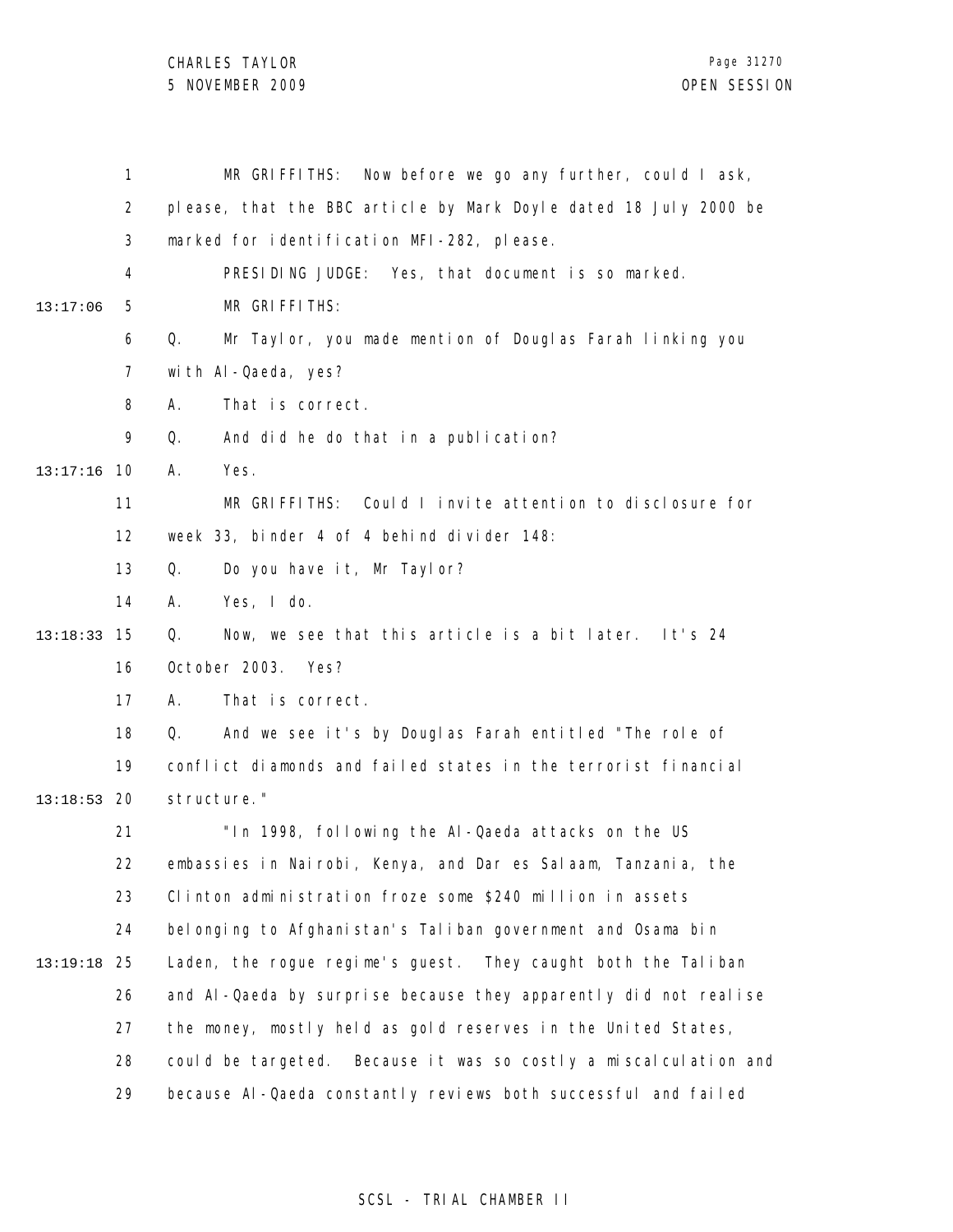1 2 3 operations to find and correct their own vulnerabilities, a far-reaching review of the terrorist financial structure was undertaken.

4 5 6 7 8 9 10 13:20:19 13:19:57 Adapting to the US response and determined not to be caught in the same position again, Al-Qaeda began a systematic withdrawal of its funds from the formal banking sector, where its assets were vulnerable and traceable. Instead, the decision was made to begin shifting money into commodities that would hold their value over time. Chief among these were diamonds and tanzani te.

11 12 13 14 15 13:20:41 16 17 18 19 20 13:21:07 21 22 23 24 25 13:21:32 26 Diamonds and tanzanite offered an additional advantage for terrorists. The infrastructure needed to acquire and trade in the gemstones was easy to set up because the commodities were available in states that exercised little control over much of their national territory. Tanzanite is only found in a small corner of Tanzania where the government has virtually no presence and the diamond trade Al-Qaeda tapped into in West Africa was centred in Liberia, where the corrupt regime of Charles Taylor also controlled diamonds mined by his allies in neighbouring Sierra Leone. In Sierra Leone the diamond fields were under the control of the notoriously brutal rebels of the Revolutionary United Front. The RUF earned international notoriety for its signature atrocities of hacking off the arms, legs and ears of civilians, including children as young as two years old; mass rape; and the abduction of thousands of children who were forced to become fighters.

> 27 28 29 Al-Qaeda had long-standing ties to the gemstone trade. Documents and testimony presented during 2000 the trials of Wadih el Hage and Mohamed Sadeek Odeh show that Al-Qaeda even before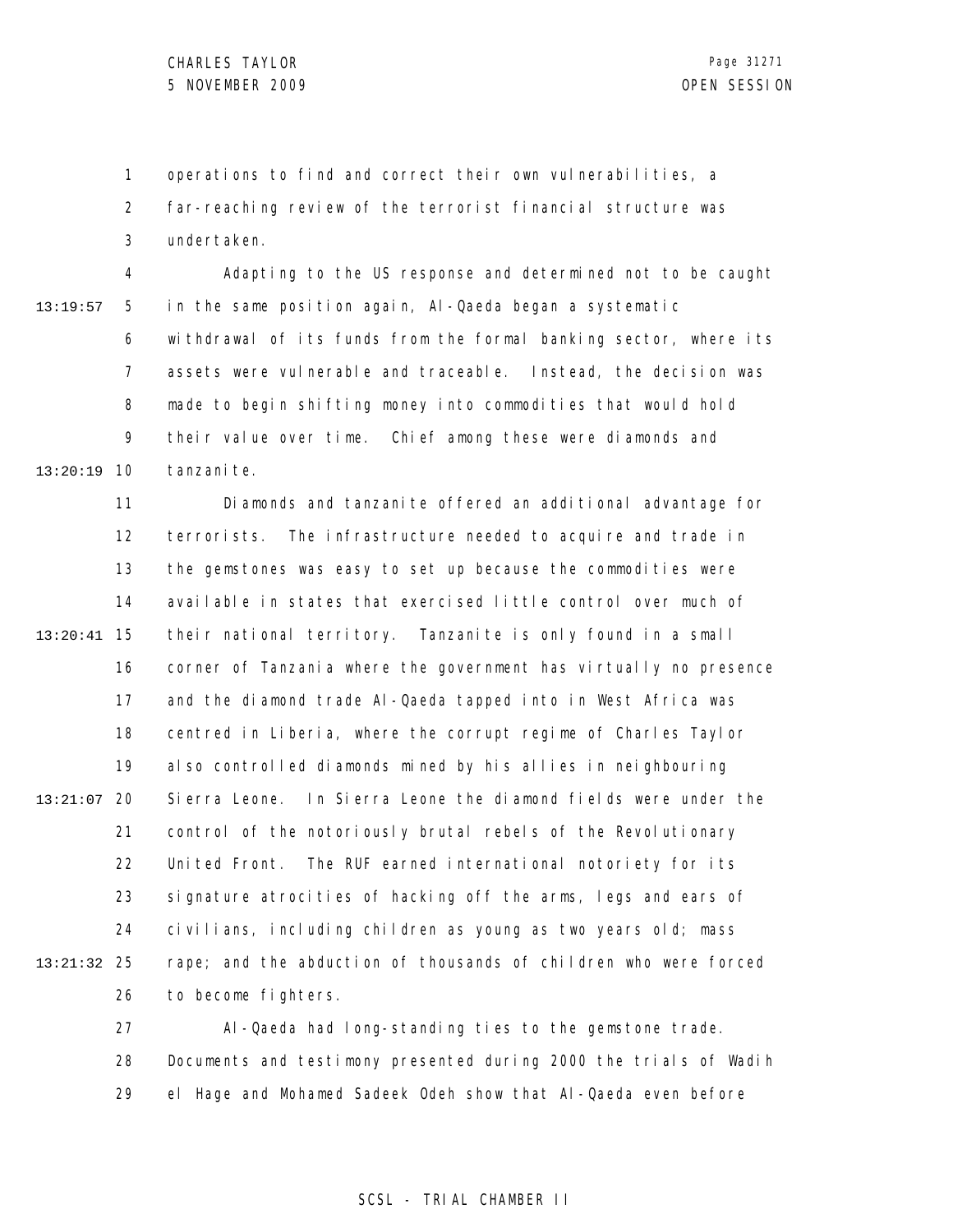1 the US embassy bombings was dealing extensively in diamonds,

2 3 4 5 6 13:22:26 tanzanite, amethyst, rubies and sapphires, mostly as money making ventures. According the trial transcripts, senior Al-Qaeda leaders were deeply concerned about the possibility that Al-Qaeda operative was carrying a large quantity of stones when he drowned while crossing a lake.

7 8 9 10 13:22:45 11 12 13 14 After the embassy bombings the use of gemstones accelerated rapidly but with an added purpose. Rather than being viewed solely as a business venture, gemstones and diamonds in particular were used as a way to store the value of Al-Qaeda's financial resources outside the formal financial sector. A premium was no longer placed on turning a profit, but rather acquiring as many stones as possible with money that was being siphoned out of banks and businesses.

15 13:23:03 16 17 18 19 20 13:23:33 21 22 23 24 25 13:23:58 26 27 28 29 The Al-Qaeda leadership through Mohammed Ahmed Mohammed, one of its senior financial operators, contacted an old Al-Qaeda friend who had fought with the mujahideen and now ran most of the illicit or blood diamond trade for West Africa, Ibrahim Bah. Bah is a Senegalese who trained in Libya under Muammar Gaddafi, then went to fight in Afghanistan in the early 1980s. After about two years there, he briefly returned to Libya before joining Hezbollah fighters combating Israeli forces. Finally he returned to Libya in the late 1980s, just in time to train and become friends with the long list of Libyan-backed leaders who would wreak havoc on West Africa: Charles Taylor of Liberia; Foday Sankoh, founder of the RUF in neighbouring Sierra Leone; Blaise Compaore, now President of Burkina Faso, who assassinated his best friend, Thomas Sankara, in order to assume the presidency."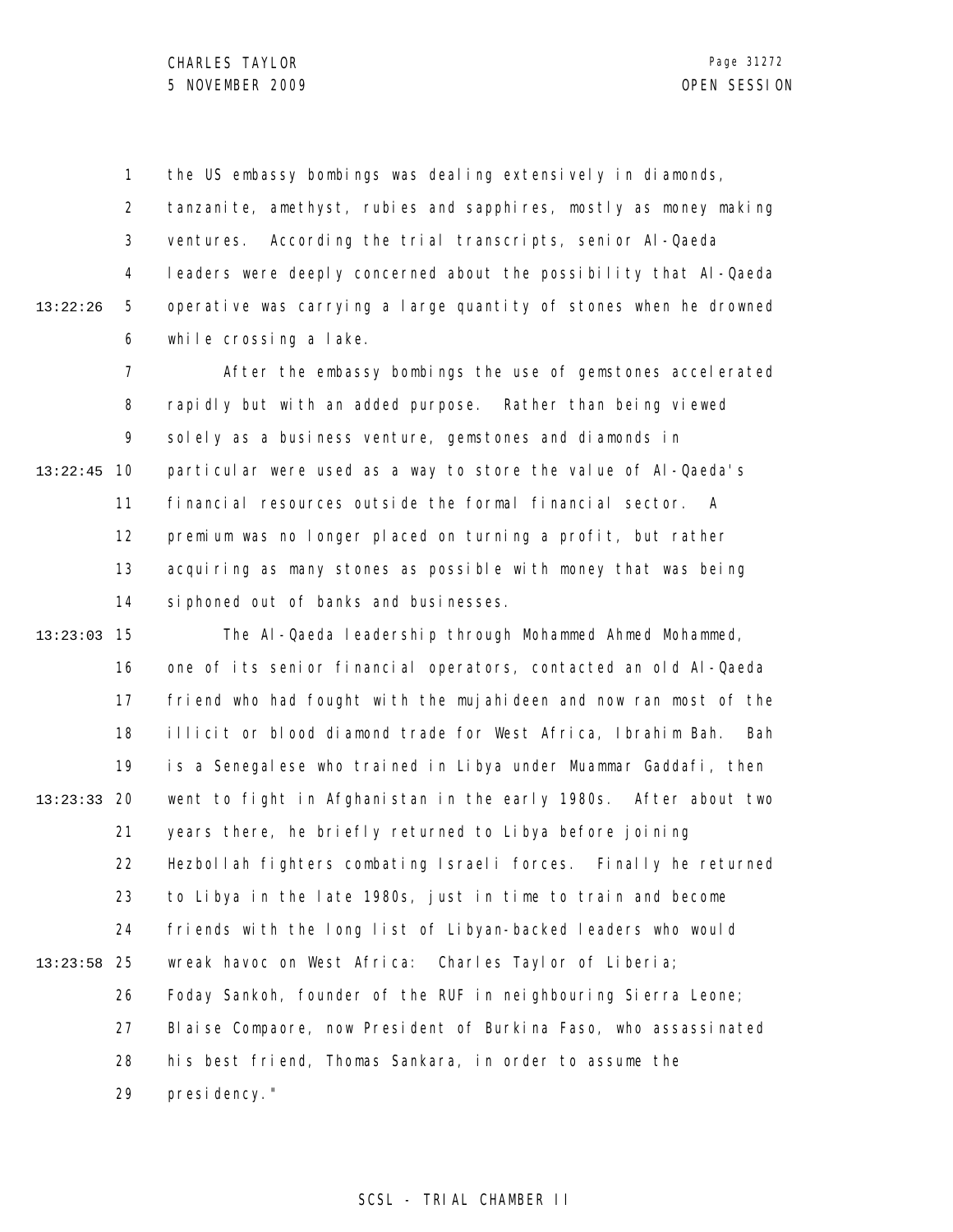1 2 3 4 5 6 7 8 9 10 13:25:03 11 12 13 14 15 13:25:28 16 17 18 19 20 13:25:47 21 22 23 24 25 13:26:14 26 27 28 29 13:24:34 Pause there. Mr Taylor, did you know about Ibrahim Bah's connection to the mujahideen in Afghanistan? A. Not at all. Never. I don't even think he did. Q. Mmm? A. Never knew of it, but I say I don't even think he did. That's a far right lie. Q. Do you know about Bah fighting with the Hezbollah fighters in the Middle East? A. No. No, I do not know and when it comes to the Hezbollah activities, Liberian intelligence did a lot with working to - if anybody had known that Bah was connected to Hezbollah he never would have gone to Liberia. No, don't know. Q. Why not? A. Because the Liberian intelligence agency is wholly and solely connected and assisted by all of the major the Western intelligence you can talk about, whether we're talking about the CIA or you're talking about Mossad which is Israeli - and my government got a lot of assistance in terms of security training, we had good relationship with Israel. Hezbollah would have never entered Liberia ever. And so Bah would not have been able to stay around Liberia, no. Q. "The contacts between Bah and Al-Qaeda began in 1998 just weeks after the embassy bombing and continued until after 9/11." Now I want to pause there, Mr Taylor. What's your knowledge of the relationship between Gaddafi and Al-Qaeda? A. To the best of my understanding or my knowledge of Gaddafi, I think Gaddafi would have dealt in a harsher manner with Al-Qaeda than even the United States of the West. From all of my knowing of Gaddafi and the ideological leaning of Al-Qaeda,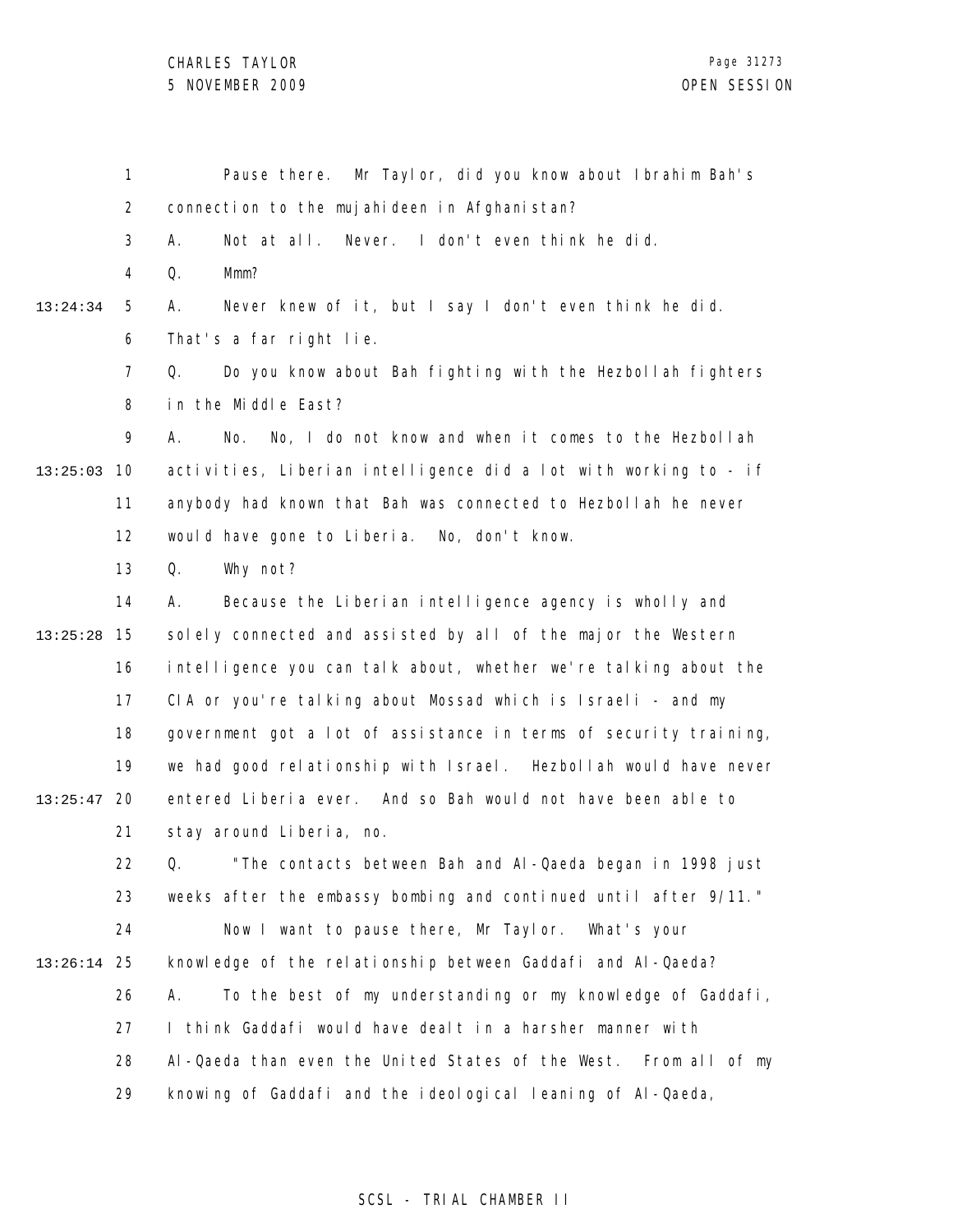CHARLES TAYLOR 5 NOVEMBER 2009 OPEN SESSION

|          | $\mathbf{1}$   | Gaddafi hated that line of ideology, from my discussion with him, |
|----------|----------------|-------------------------------------------------------------------|
|          | $\overline{2}$ | and knowing him, he would have dealt even harsher with Al-Qaeda   |
|          | 3              | than even the United States. So this is a lie.                    |
|          | 4              | The reason I'm asking, you see, Mr Taylor, is this:<br>Q.<br>The  |
| 13:27:01 | 5              | contacts between Bah an Al-Qaeda began in 1998.<br>Now, you       |
|          | 6              | remember we looked at two letters from Foday Sankoh to Mohamed    |
|          | $\overline{7}$ | Talibi this morning, did we not?                                  |
|          | 8              | That is correct.<br>А.                                            |
|          | 9              | Dated June and December respectively 1996?<br>Q.                  |
| 13:27:24 | 10             | That is correct.<br>А.                                            |
|          | 11             | And we thereafter looked at the UN panel of experts report<br>Q.  |
|          | 12             | which mentioned diamond mining becoming more focused in Sierra    |
|          | 13             | Leone in 1997, yes?                                               |
|          | 14             | That is correct.<br>А.                                            |
| 13:27:37 | 15             | Now, here what is being suggested is that by '98 Ibrahim<br>Q.    |
|          | 16             | Bah has established this link with Al-Qaeda. Now what do you say  |
|          | 17             | about that?                                                       |
|          | 18             | I say it's got to be a lie. I mean, I wouldn't know the<br>А.     |
|          | 19             | details, but I can tell you the Americans would not have missed   |
| 13:27:58 | -20            | it and they would have never - Bah would be linked to Al-Qaeda as |
|          | 21             | explained here beginning 1998 and he would not be in custody of   |
|          | 22             | the Americans after they investigated and this whole thing and    |
|          | 23             | even talked to Bah and interrogated Bah about this matter, this   |
|          | 24             | is Douglas Farah's lie. It is not true. I doubt it very much.     |
| 13:28:25 | 25             | "But what is important and instructive are the conditions<br>Q.   |
|          | 26             | ideal for terrorists that allowed the relationship to prosper.    |
|          | 27             | Bah had access to diamonds mined by the RUF, among the most       |
|          | 28             | prized in the world. He was also a key player in Liberia."        |
|          | 29             | Was he?                                                           |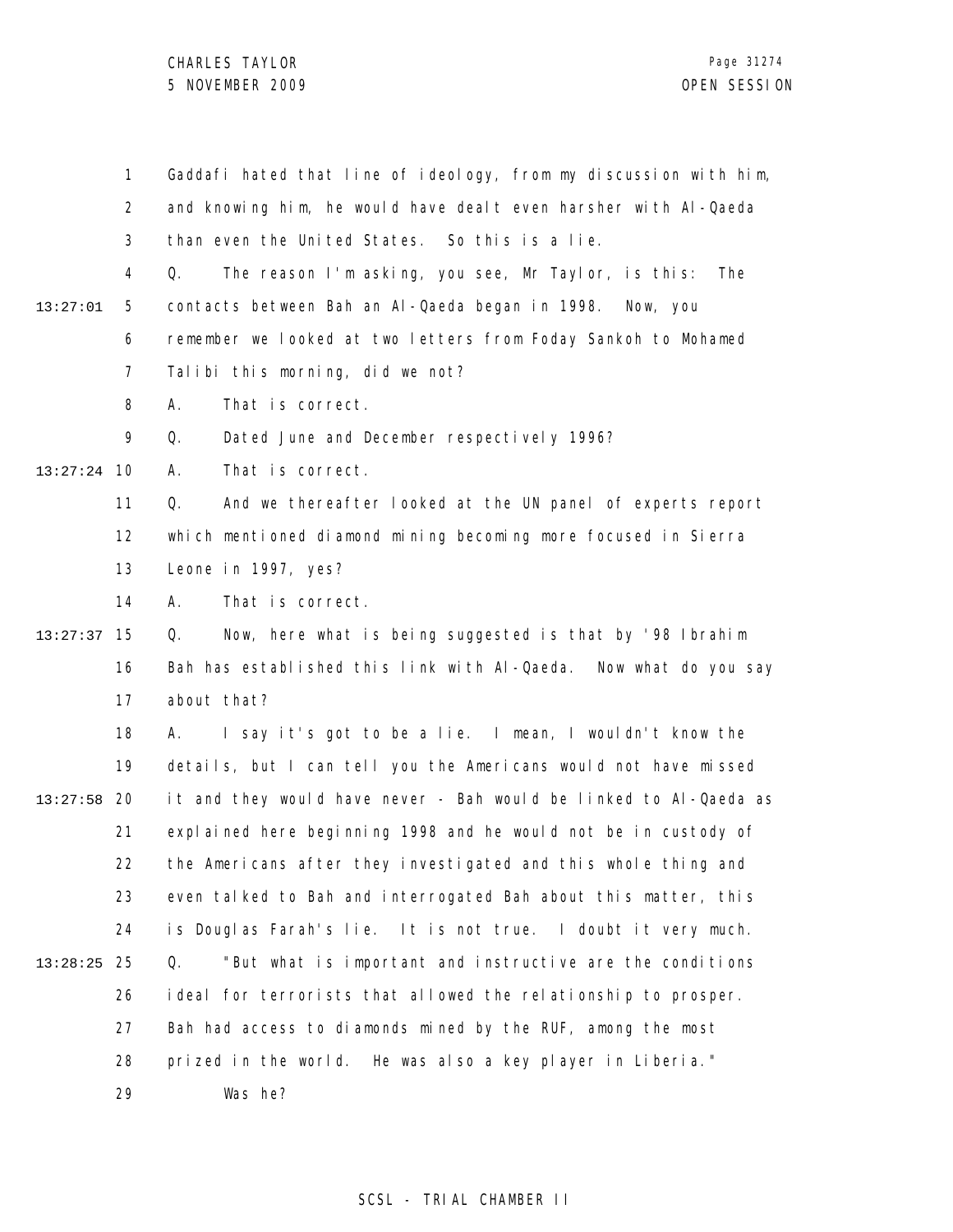1 A. No. No. Never.

2 3 4 Q. "A corrupt state that, while retaining the valuable trappings of nationhood, was in fact a functioning criminal enterprise."

13:29:04

5 6 7 You were the head of a criminal state, Mr Taylor, according to Farah, and no doubt as President you were the arch criminal, weren't you?

8 A. Definitely not. Definitely not.

9 10 13:29:25 11 12 13 14 Q. "Among the benefits accrued to the Taylor regime, despite its criminal status, were the right to issue internationally recognised diplomatic passports, the ability to register aircrafts and ships, control of the formal entry points, and access to a central bank. Bah's close relationship with Taylor" - did he have such a relationship with you, Mr Taylor?

15 13:29:48 A. No, he did not.

> 16 17 18 19 Q. "And the Liberian security apparatus guaranteed that his guests, while wanted as terrorists elsewhere in the world, could come and go unmolested to Monrovia." Was that the case? A. That was never the case. Never the case.

20 13:30:26 21 22 23 24 25 13:30:55 Q. "Armed thugs from the presidential guard escorted Mohamed and later Al-Qaeda visitors to and from the airport, allowing them to circumvent immigration formalities and lessening the paper trail. As long as Taylor was apprised of the situation and was able to take" - there you go again - "his percentage of each deal neither Bah nor his guests had anything to fear."

26 27 28 Now, Mr Taylor, who are these armed thugs who were from your presidential guard? A. I have no idea who this boy is working for and who paid

29 this Douglas Farah. There are no armed thugs escorting any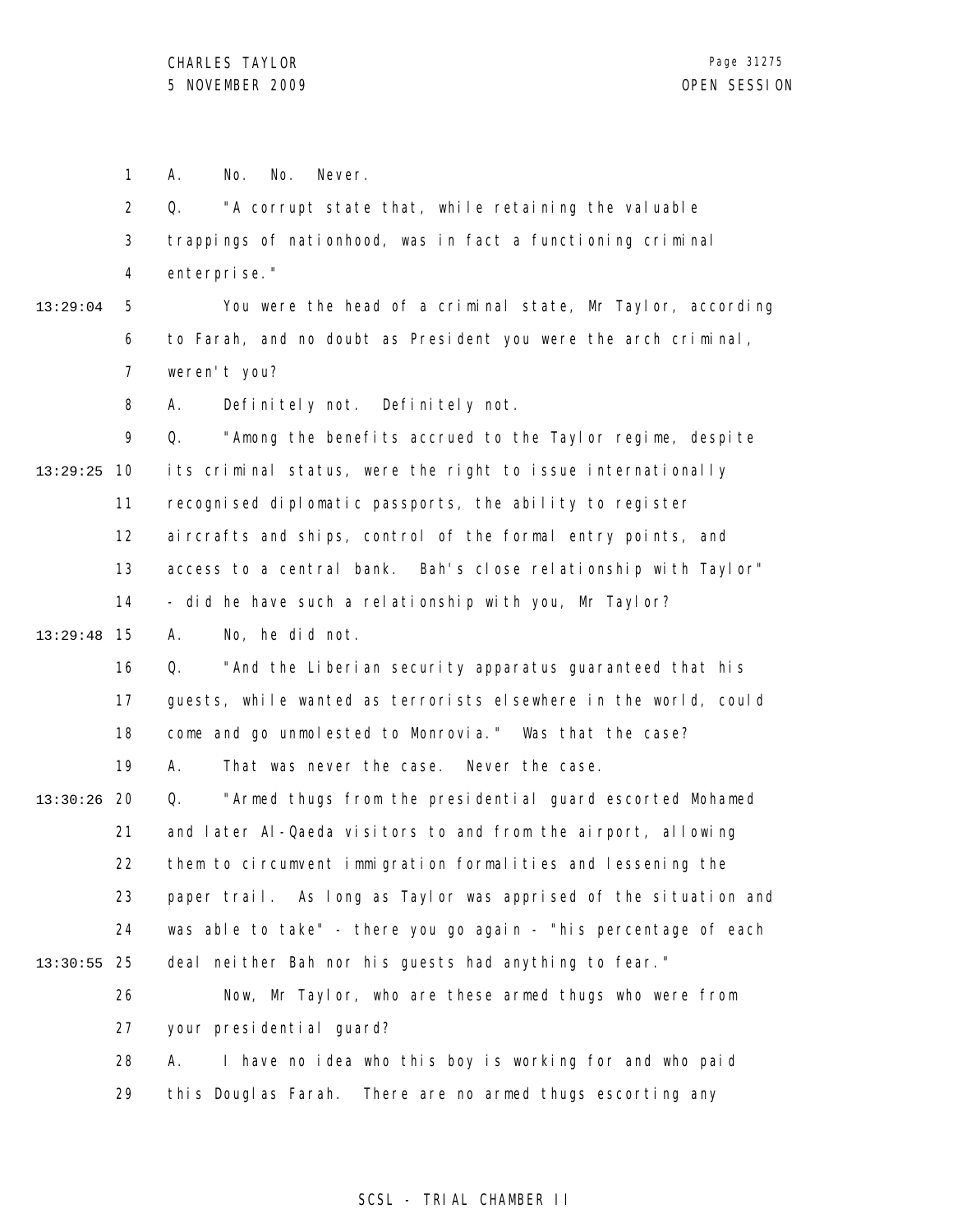# CHARLES TAYLOR

1 2 3 4 5 6 7 8 9 10 14:32:12 11 12 13 14 15 14:32:43 16 17 18 19 20 14:33:11 21 22 23 24 25 14:33:25 26 27 28 29 13:31:24 Al-Qaeda or anything. That's not true. No armed thugs. PRESIDING JUDGE: I think we'll take our lunch break now. It's almost right on 1.30. MR GRIFFITHS: Very well. PRESIDING JUDGE: We'll adjourn until 2.30. [Lunch break taken at 1.30 p.m.] [Upon resuming at 2.30 p.m.] MR GRIFFITHS: Q. All right, Mr Taylor. Can we pick up, please, where we left off on that Douglas Farah article. A. Yes. Q. "Bah also had access to the official state apparatus of neighbouring Burkina Faso, due to his long-standing personal and business relationships with President Blaise Compaore. Compaore also had close ties to Taylor. Compaore and Burkina Faso offered a valuable asset that Liberia, under a United Nations-mandated arms embargo could not: The ability to produce internationally recognised end-user certificates for the purchase of large quantities of weapons from around the world. For many years Bah, with Compaore's knowledge and blessing, coordinated arms shipments for Taylor and the RUF through Burkina Faso's capital, Ouagadougou." Is that true, Mr Taylor? A. Totally false. That's not true. Q. "Al-Qaeda was not the only terrorist or criminal group to operate under the protection of Taylor, Compaore and Bah. Victor Bout, one of the world's largest illicit weapons dealers, registered his fleet of aircraft in Liberia ..." Is that true, Mr Taylor?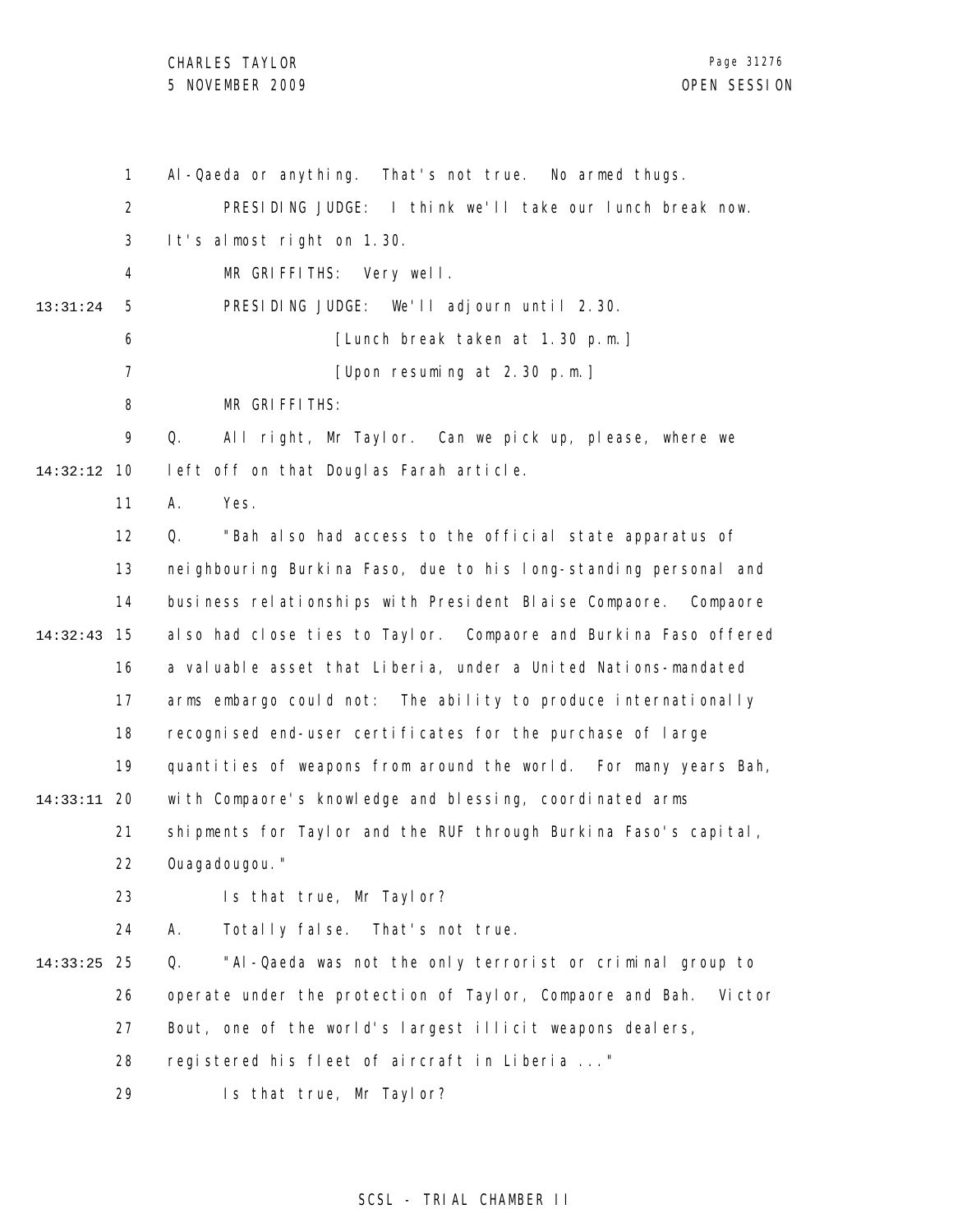1 2 3 4 5 6 7 8 9 10 14:34:18 11 12 13 14 15 14:34:36 16 17 18 19 20 14:34:58 21 22 23 24 25 14:35:17 26 27 28 29 14:33:59 A. That is not true. Victor Bout, from what I understand, his aircrafts were registered in Niger. Q. "... because he could so with no questions asked and no inspections required. With those aircraft, he shipped tons of weapons, including combat helicopters, surface-to-air missiles and anti-aircraft guns to Taylor ..." Did he? A. No, he did not. Q. "... and the RUF through Burkina Faso." Did he? A. No, he did not. No. Q. "At the same time, Bout was supplying UNITA rebels in Angola and several sides of the civil war that was shattering the Democratic Republic of Congo. He often accepted diamonds as payment for his weapons. There is an intriguing link between Bout and Al-Qaeda. US and UN investigators found that while supplying African wars with weapons, Bout was also providing goods and services to the Taliban and Al-Qaeda. From his base in the United Arab Emirates, Bout and a partner, a member of the royal family, flew weapons, medicines and other commodities to the outlaw regime and its supporters. Another world-class criminal, Lenoid Menin of an important Russian organised crime family, also set up shop in Monrovia ..." Did he? A. Lenoid Menin did have a business in Monrovia, yes. Q. Doing what? A. He was doing timber business in Liberia. Q. "... buying diamonds and exploiting timber. Protected by the Taylor's son Chucky ..."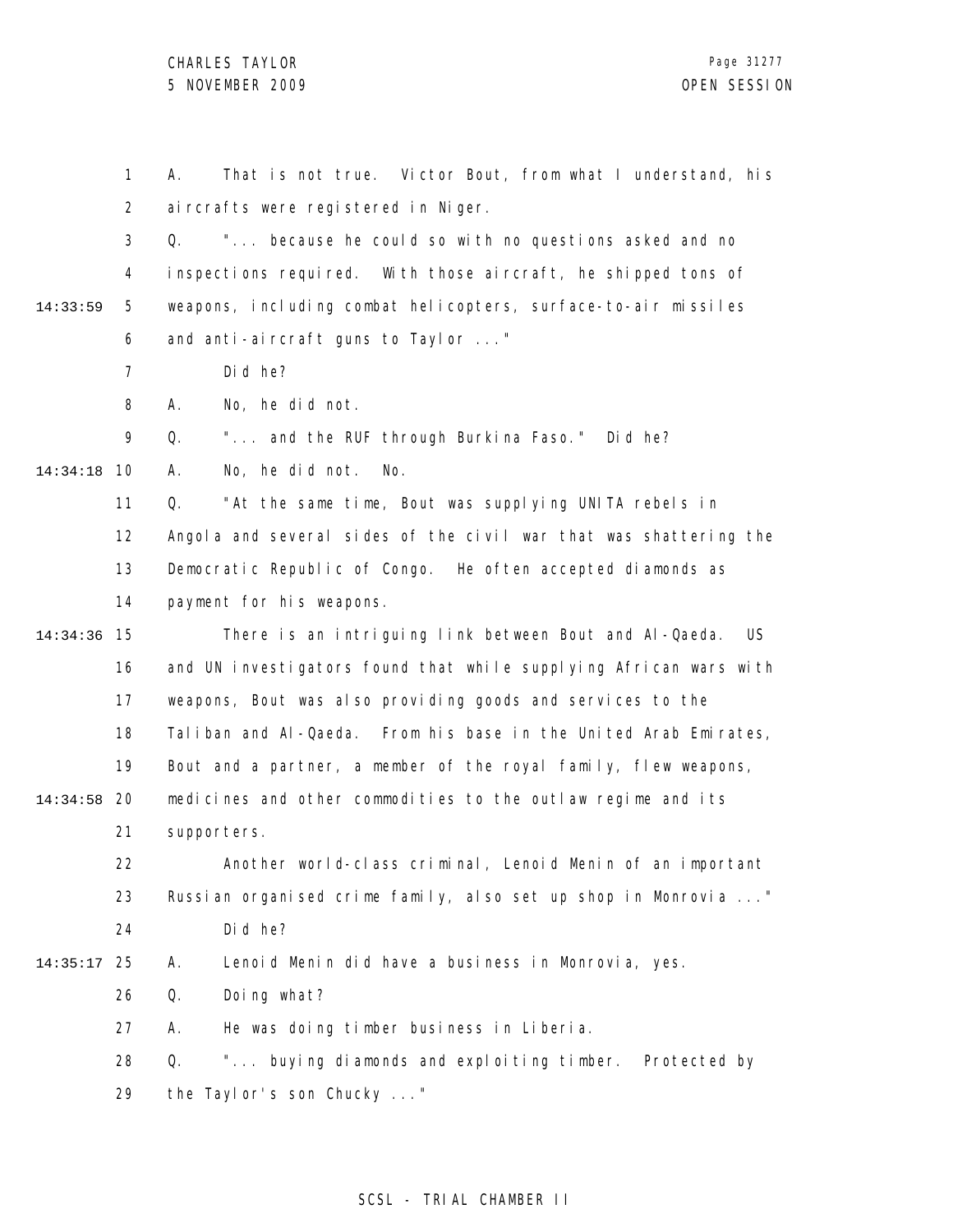1 Is that true?

|          | $\overline{2}$ | That is not true. Lenoid Menin registered a business in<br>А.     |
|----------|----------------|-------------------------------------------------------------------|
|          | 3              | Liberia doing timber. He did. He's never been arrested. He's      |
|          | 4              | in Israel. And I'm sure if Douglas Farah had any - if there was   |
| 14:35:48 | 5              | any important thing about Menin, it's easy to get him. He's an    |
|          | 6              | Israeli citizen. He lives openly in Israel. That's a lie.         |
|          | $\overline{7}$ | " Menin also delivered weapons in exchange for the<br>Q.          |
|          | 8              | chance to reap millions of dollars in illegal profits. Despite    |
|          | 9              | an international arrest warrant, Bout lives peacefully in Moscow. |
| 14:36:11 | -10            | Minin also remains free.                                          |
|          | 11             | Terrorists and criminals chose their commodity well.              |
|          | 12             | Diamonds, like tanzanite and other gemstones, carry a high value  |
|          | 13             | in small bulk, yet are easily convertible to cash in an industry  |
|          | 14             | that is largely willing to ignore the origin of the stone. The    |
| 14:36:30 | 15             | stones cannot be detected by dogs and set off no metal detectors  |
|          | 16             | at airports, making them easy to transport. Sales of small        |
|          | 17             | amounts are impossible to detect on the world market. They cause  |
|          | 18             | no undue fluctuations. For years, Bah and others made extensive   |
|          | 19             | use of grey market networks in Antwerp and elsewhere to sell      |

20 14:36:59 21 22 millions of dollars worth of diamonds, with part of the proceeds going to personal enrichment and part going to keep the RUF and Taylor armed and at war."

> 23 Is that true, Mr Taylor?

24 A. That is not true.

25 14:37:15 26 27 28 29 Q. "By early 2001, Al-Qaeda was moving more aggressively into the diamond trade with the clear intent of putting their assets beyond the reach of international investigators. Two top Al-Qaeda operatives who were believed to have been heavily involved in the US embassy bombs and other high profile attacks,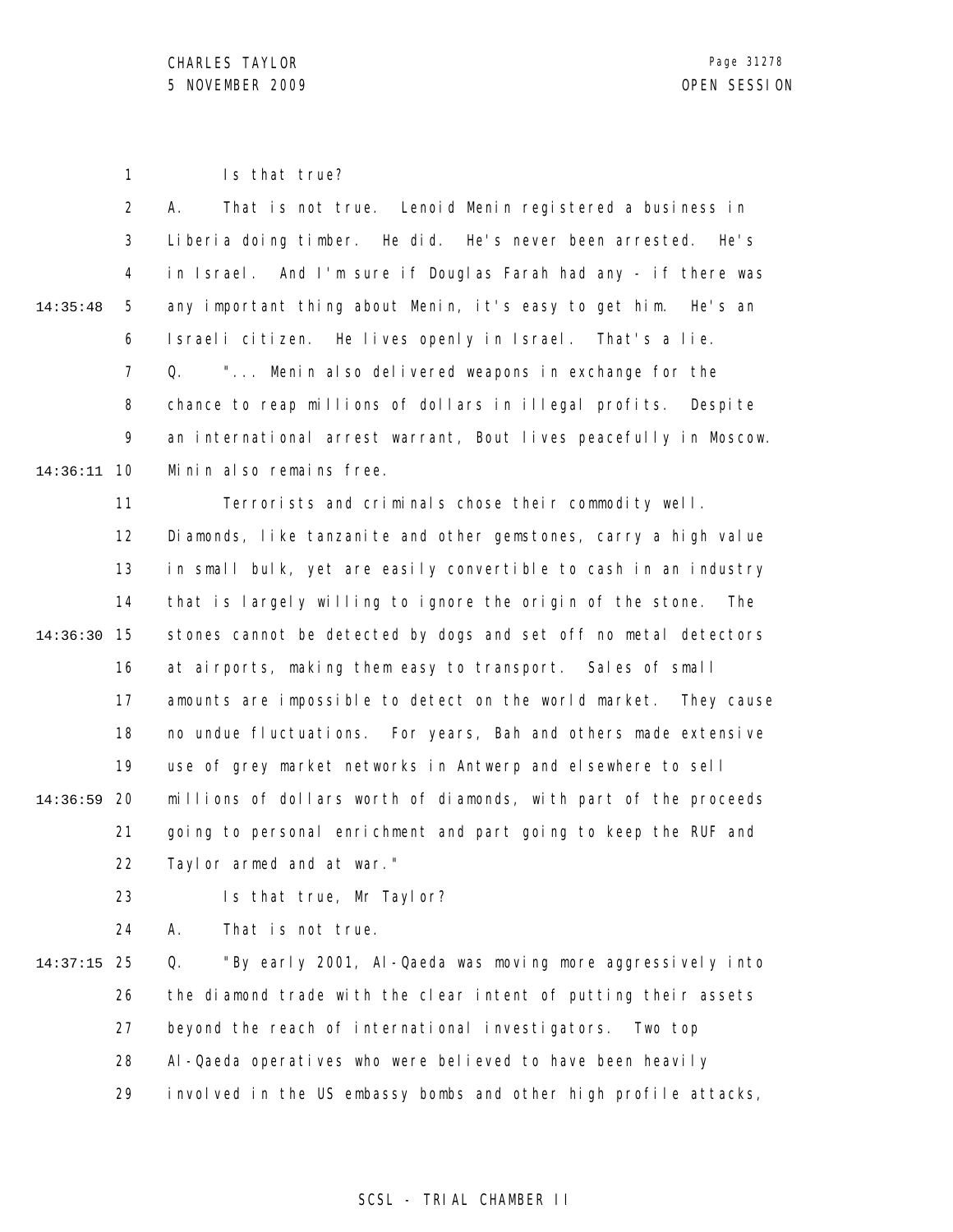1 2 3 4 5 6 14:38:00 - Ahmed Khalfan Ghailani and Fazul Abdullah Mohammed - were dispatched to Monrovia to set up greatly expedited mining operations, offering to buy all the diamonds the RUF could produce. They lived in a safe house tucked between buildings housing Libyan diplomats and security forces in downtown Monrovia."

> 7 Is that true, Mr Taylor?

8 9 10 14:38:19 11 12 13 14 15 14:38:41 16 A. That is not true. You know, that is so much a lie. These are the - in fact, in 2003 - these kinds of lies - the Liberian government, in cooperation with the United States government, had consignments of FBI and everything, my government, before I left office, with these kinds of lies, cooperated fully with the United States government. All these matters were cleared up. There were no such thing. This is why it never went any further. My government working with the United States government in 2003 went through a thorough, thorough investigation.

> 17 Q. Investigation of what?

18 19 20 14:38:57 21 A. Of these lies that there were these people from Al-Qaeda that had been going through Liberia, had been living in hotels and had been moving diamonds. The FBI of the United States spent months in Liberia investigating this. All lies.

> 22 Q. And what was the outcome of the investigation?

23 24 25 14:39:16 26 A. All lies. The same - all these issues contained in here were also subject of the 9/11 commission that investigated this in Washington DC. All lies. All. The 9/11 commission set up by the United States government looked into all of these lies.

> 27 Lies, lies, all of them.

28 29 Q. Now, you said that your government cooperated with the FBI before you left office, Mr Taylor.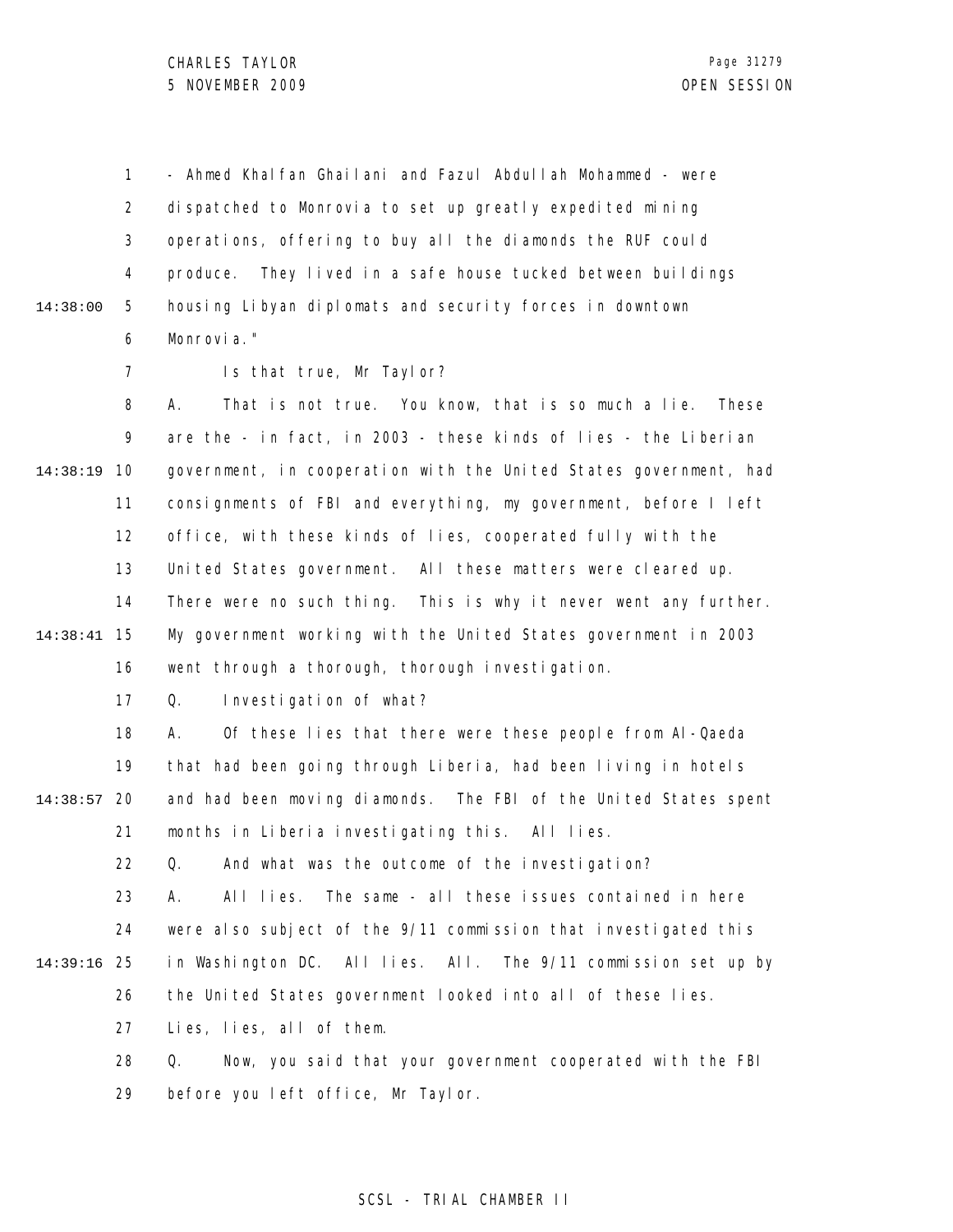- 1 A. Yes.
- 2 Q. Now, just remind us, when did you leave office?
- 3 A. I left office in August 2003.

4 5 14:39:43 Q. This article is published October 2003, after you left office.

- 6 A. After I left office.
- 7 Q. By October 2003, had this alleged Al-Qaeda link been
- 8 properly investigated by the American authorities?

9 A. Properly investigated by the American authorities, yes.

- 10 14:39:58 Q. And dismissed?
	- 11 A. And dismissed.

12 Q. So let's go back to this October article, shall we:

13 14 15 14:40:29 16 17 18 19 "In this effort, Al-Qaeda leaders, while devoutly Sunni Muslims, showed their willingness and ability to work across religious divides. In order to move the diamonds quickly, the Al-Qaeda operatives turned to Aziz Nassour, a Lebanese diamond merchant with decades of experience in the blood diamond trade. Nassour is a devout Shi'ite Muslim and a supporter of Lebanon's Amal militia.

20 14:40:50 21 22 23 24 25 14:41:11 Nassour, who was a close business associate of Mobutu Sese Seko in the former Zaire and owner of a host of diamond companies in Antwerp with overlapping directorates, met with the RUF high command in Monrovia in July 2001, promising to buy all the diamonds they could produce. The rebels promised to step up production to the maximum."

- 26 27 28 Mr Taylor, do you know about such a meeting in July 2001? A. No, I don't know. Q. Behind the RUF high command and this man Nassour?
	- 29 A. No, I do not. And if we look at the dates, and this draws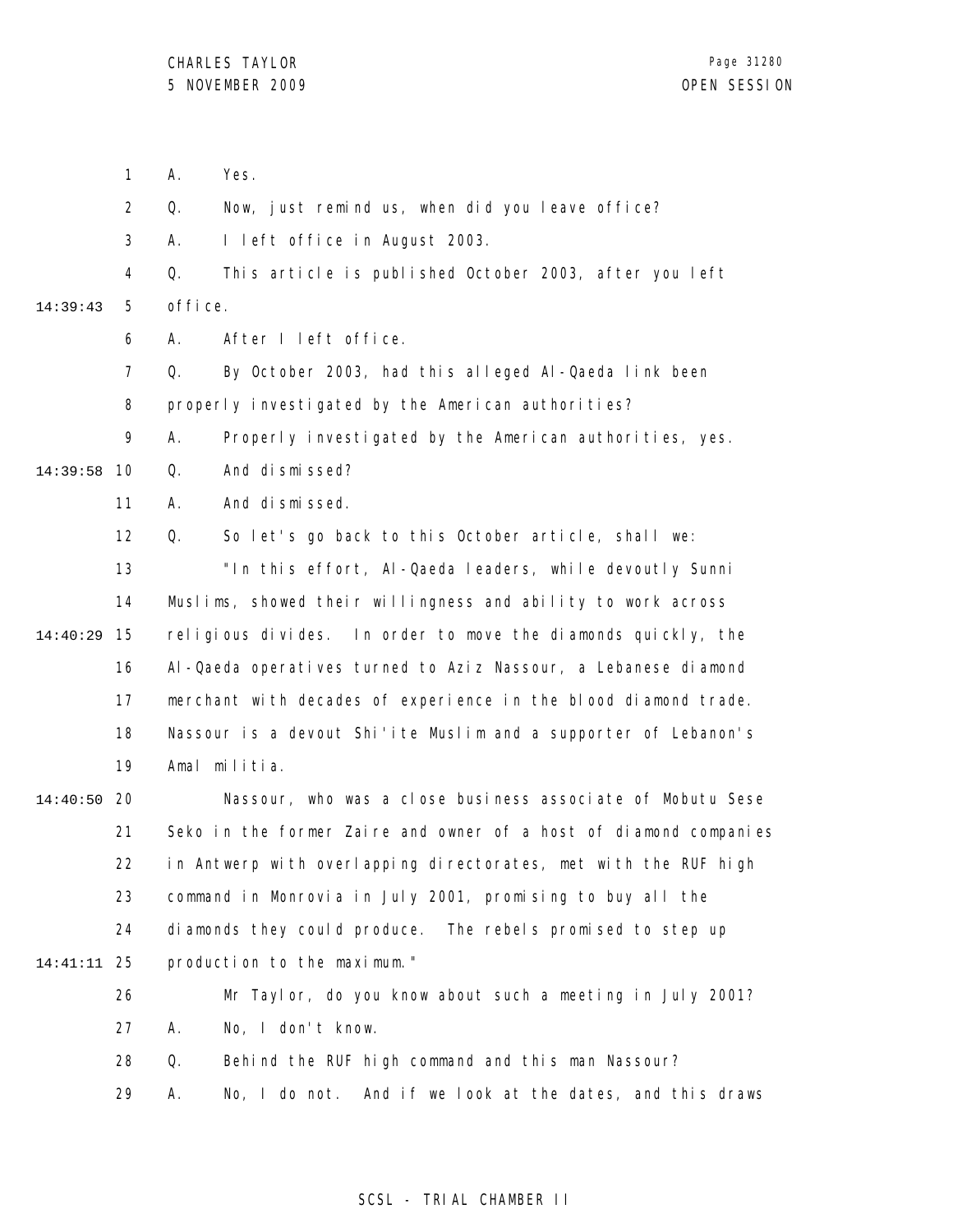1 2 3 4 5 6 7 8 9 10 14:42:20 11 14:41:52 my attention, by 2001, Issa Sesay is a leader then of the RUF. I'm not aware of any such meeting in Monrovia, but I'm sure that if such a meeting had occurred, I would have been told that Issa Sesay had - I don't remember Issa being in Monrovia in July 2001. Q. "Several factors contributed to the RUF being able to dig out the stones at unprecedented levels. Since the RUF had driven most of the civilians out of the diamond mining areas after taking over the region in 1997, production was limited to what the rebels themselves could mine. But things were changing at the same time Al-Qaeda was scrambling to acquire the stones. Because a fragile United Nations-backed peace process was

12 13 14 15 14:42:42 16 17 taking hold and the RUF was gradually disarming, the rebels were able to move their cadres directly from the demobilisation camps to mining. And because the war was winding down, miners who had stayed out of the diamond mining region for fear of the RUF poured into the area as United Nations peacekeepers offered a modicum of security for their labour.

18 19 20 14:43:11 21 22 23 24 25 14:43:29 26 27 28 29 Nassour's monopoly also created a shortage among traditional RUF clients, one of the tip-offs that something unusual was happening, diamonds buyers who normally bought stones from the RUF were unable to buy diamonds during the summer of 2001 because some unknown buyers were paying 10 per cent to 15 per cent more than the market rate. They said that premium, being paid by their competitor, made it virtually impossible for them to buy high quality stones. The lack of diamonds was severe enough to prompt United States Ambassador Joseph Melrose to write a cable to Washington about it, although he did not have an explanation for the unusual market happenings. The cable received no response from headquarters.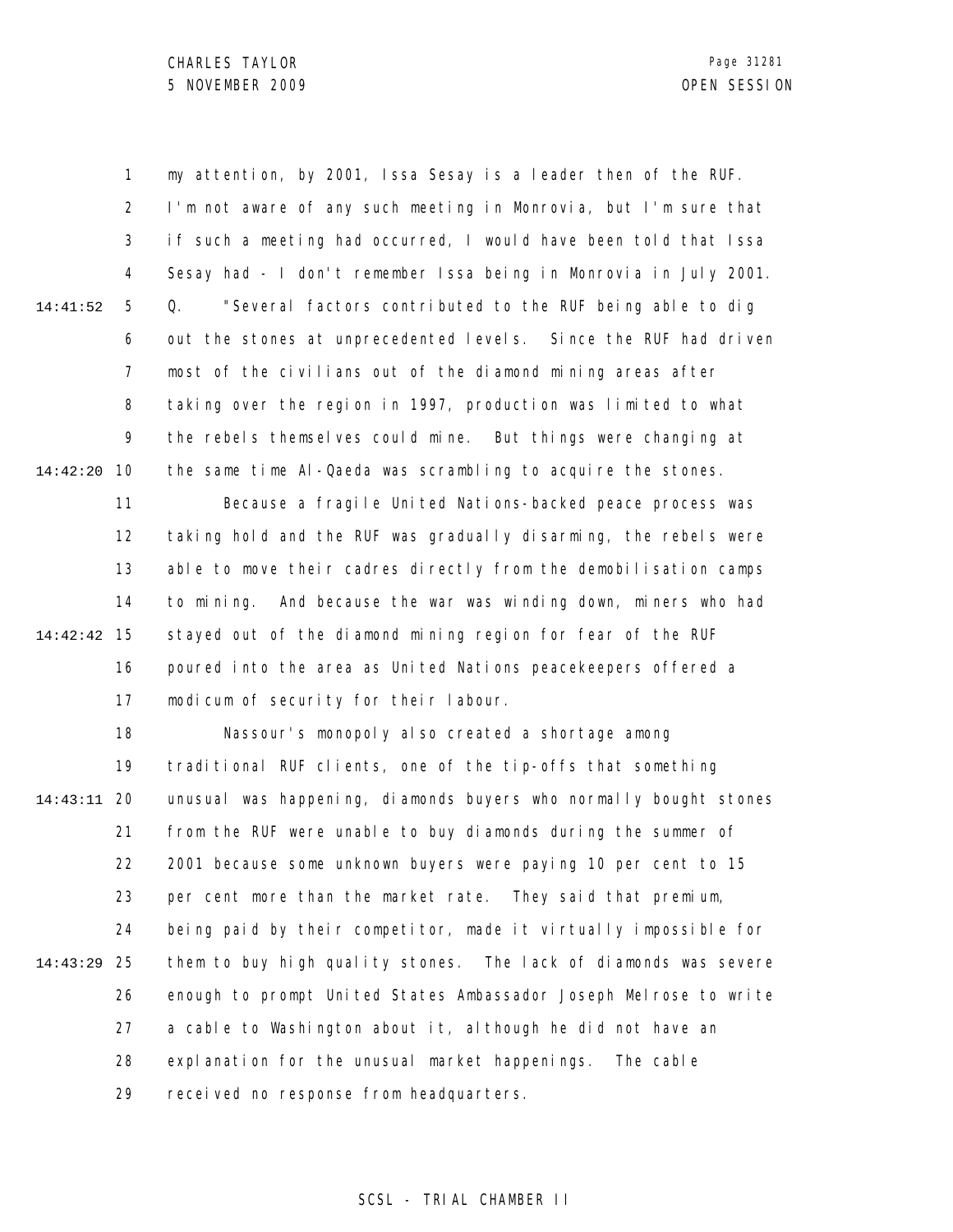1 2 3 4 5 6 7 14:44:10 At the same time, according to Belgian diamond experts, despite the fact that in the summer of 2001 more diamonds were being mined than at any time in the past decade, the stones didn't show up in Antwerp or any of the other world markets. That showed, one investigator said, that someone bought and, is hoarding, a large stock of diamonds worth many millions of dollars.

8 9 10 14:44:33 11 12 13 14 15 14:44:58 16 17 18 19 20 14:45:22 21 22 The paradigm shift in terrorist financing, although similar methods have been used for decades by Hezbollah and other Middle Eastern groups, was missed entirely by western intelligence agencies. The CIA lost almost all of its operatives in West Africa after the Cold War, leaving the agency with virtually no resources on the ground. French and Belgian intelligence, active in their former colonies in West Africa, knew of the Middle Eastern connection to diamond sales over the past two decades, principally to Hezbollah and Amal militia supporters, but viewed them as relatively harmless. In the 1980s, the Israelis, aware of the financial boon diamonds provided to its enemies, sent in a large number of its own diamond dealers in an attempt to cut into the trade. Remarkably, by the end of the 1990s Israeli and known Hezbollah and Amal dealers were doing business with each other across Africa.

23 24 25 14:45:46 26 27 28 29 Because of the lack of understanding of the terrorists' use of commodities, the United States government, in the immediate aftermath of 9/11, did not look for terrorist funds where they were hidden. The initial hunt for Al-Qaeda funds focused almost exclusively on trying to freeze the few assets that remained in western banks and were traceable to terrorist funding. The initial reporting on terrorist ties to gemstones, by me on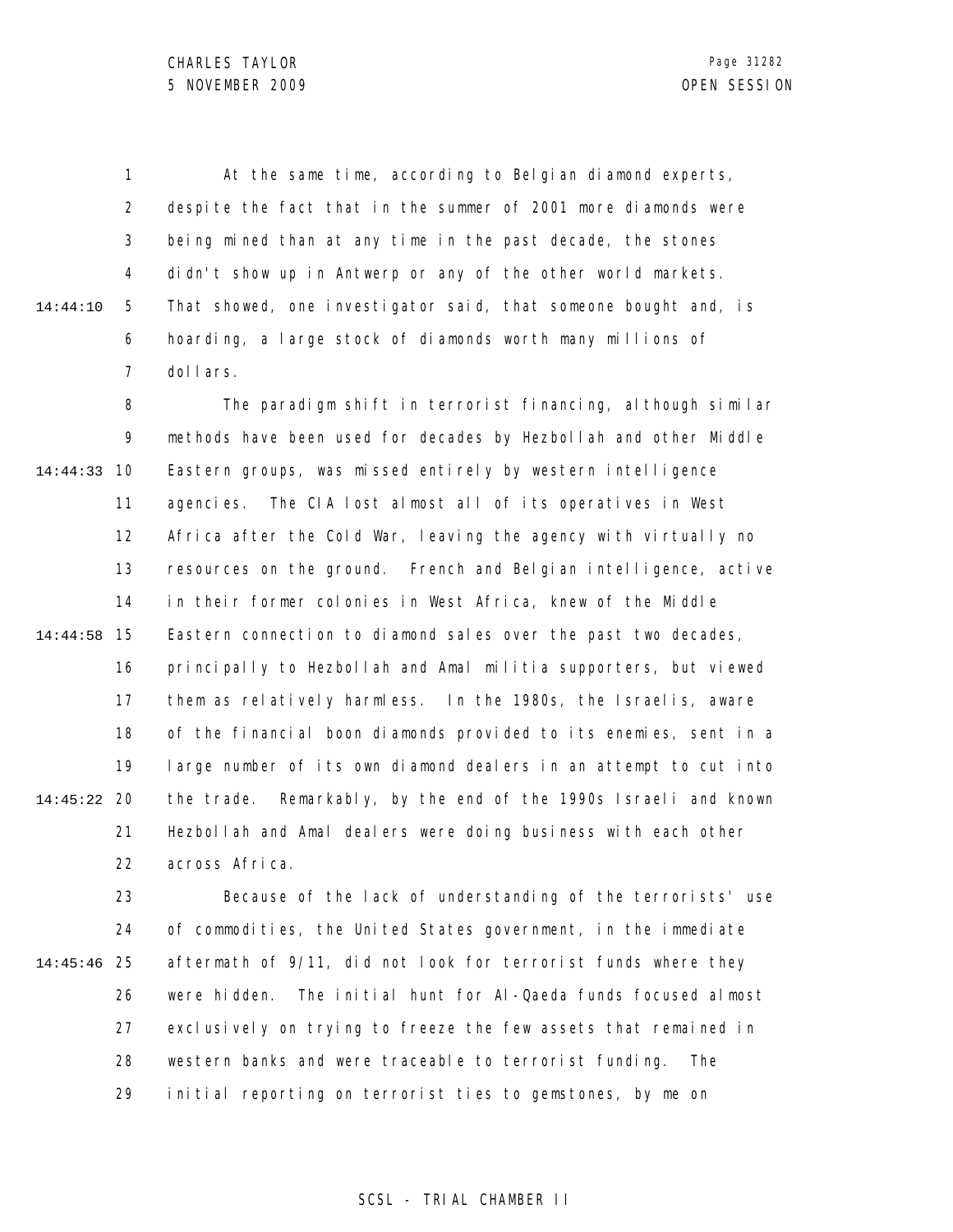1 2 3 diamonds, and Bobby Block of the Wall Street Journal and tanzanite in particular, were met initially with deep skepticism in the United States intelligence community.

4 5 6 7 8 9 10 14:46:43 11 12 13 14 15 14:47:14 16 17 18 19 20 14:47:31 21 22 14:46:20 This largely continues today. Because it had such a limited understanding of Al-Qaeda's financial structure before the September 11 attacks, the government was slow to recognise and begin to act on the host of non-traditional financial methods used by terrorists. These include the use of charities, the hawalla system of transferring assets, and the vital role that gold plays for these groups. Some US intelligence agencies remain reluctant to acknowledge even the possibility that Al-Qaeda moved significant assets into commodities, especially gemstones, despite the growing evidence beyond anecdotal evidence and eyewitness testimony to support the veracity of the reporting. Much of the evidence has been uncovered by European law enforcement and intelligence officials, who have followed leads the United States has chosen not to. The Swiss Attorney-General, in a recent interview, said it was now accepted conventional wisdom among European investigators and intelligence agencies that Al-Qaeda had put most of its wealth, estimated by United Nations experts to be between \$30 and \$300 million, into commodities for safekeeping.

23 24 25 14:47:52 26 27 28 29 The Belgians in particular have uncovered a wealth of information on the diamond nexus to Al-Qaeda, flowing through Antwerp. Other eye witnesses, unavailable when I did my initial reporting, have come forward to confirm the presence of the Al-Qaeda operatives in Liberia and Sierra Leone. Most significantly, the United Nations backed Special Court for Sierra Leone has uncovered witnesses and other evidence that not only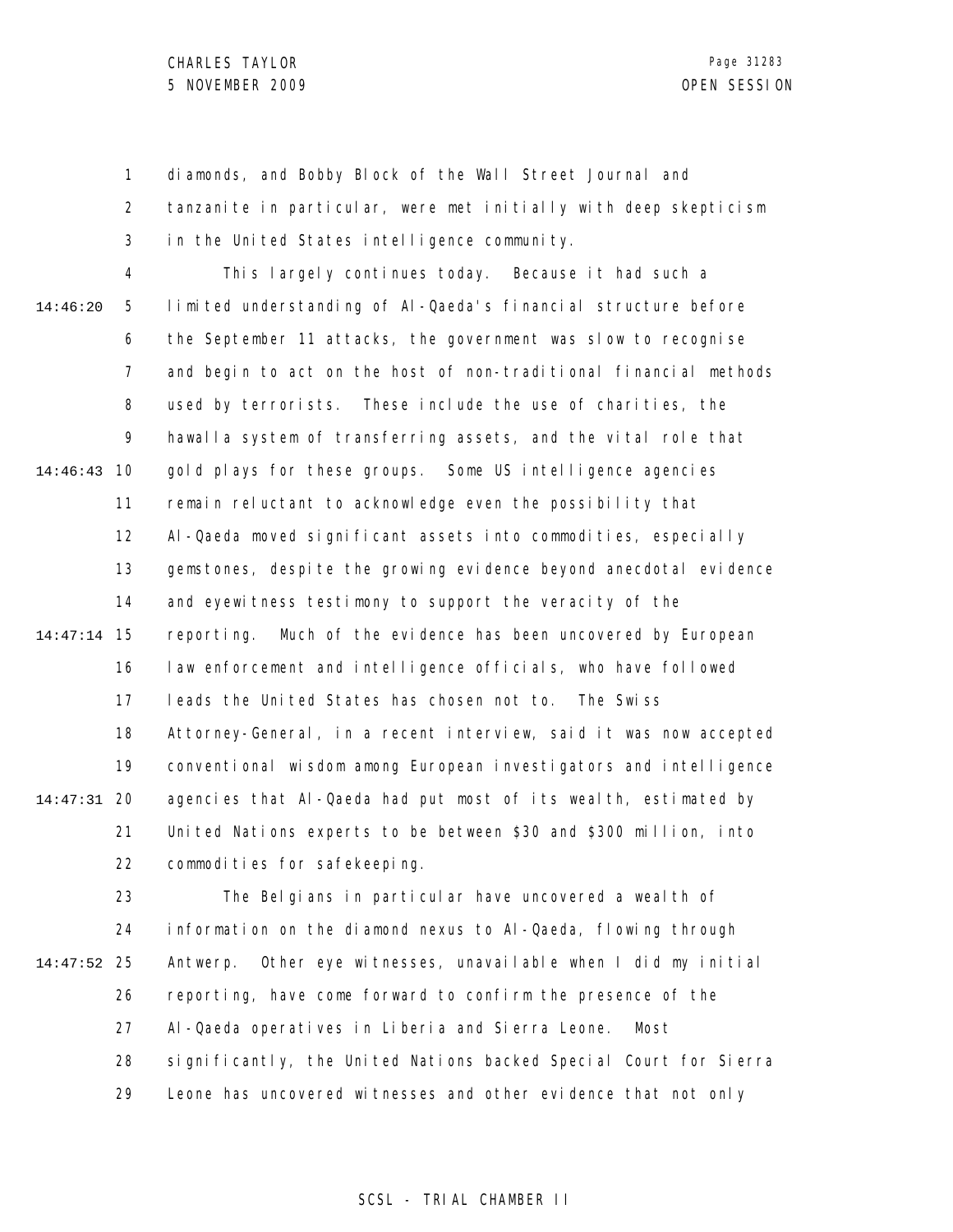CHARLES TAYLOR 5 NOVEMBER 2009 OPEN SESSION

1 2 3 4 5 6 7 8 9 10 14:48:56 11 12 13 14 15 14:49:15 16 17 18 19 20 14:49:44 21 22 23 24 25 14:50:05 26 27 14:48:27 corroborated my initial findings, but placed other senior Al-Qaeda operatives in Monrovia at the same time." Have you seen any such evidence in this Court, Mr Taylor? A. No, I haven't. I haven't. Q. "For reasons that remain unclear, United States officials have given little importance to the findings. The terrorist ties to the diamond and tanzanite trade were uncovered by reporters on the ground in Africa. Given the lack of human resources the CIA and other intelligence gathering agencies have on the ground in West and Central Africa particularly, it is not at all surprising the activities were undetected. Perhaps more than any other region, Africa was abandoned by US intelligence services following the Cold War, often leaving a single station chief to cover two, or even three, countries with almost no support personnel. Given the dearth of assets on the ground and the fact that so little of the illicit trade is detectable through electronic intercepts or other high tech tools, it seems to me highly probable that similar transactions by Al-Qaeda and other terrorists groups have transpired in other countries. Countries across Africa, from the Central African Republic to the Congo and Chad, offer many of the same conditions that Liberia and Sierra Leone have offered: The trappings of a state, but in reality states rife with corruption, coupled with an almost complete lack of investigative capabilities and no tradition of confronting criminal elements. There is strong anecdotal evidence that Al-Qaeda bought

28 29 gems in Congo-Kinshasa and Angola, as well as Sierra Leone and Liberia. The DRC, with its host of different armies dividing up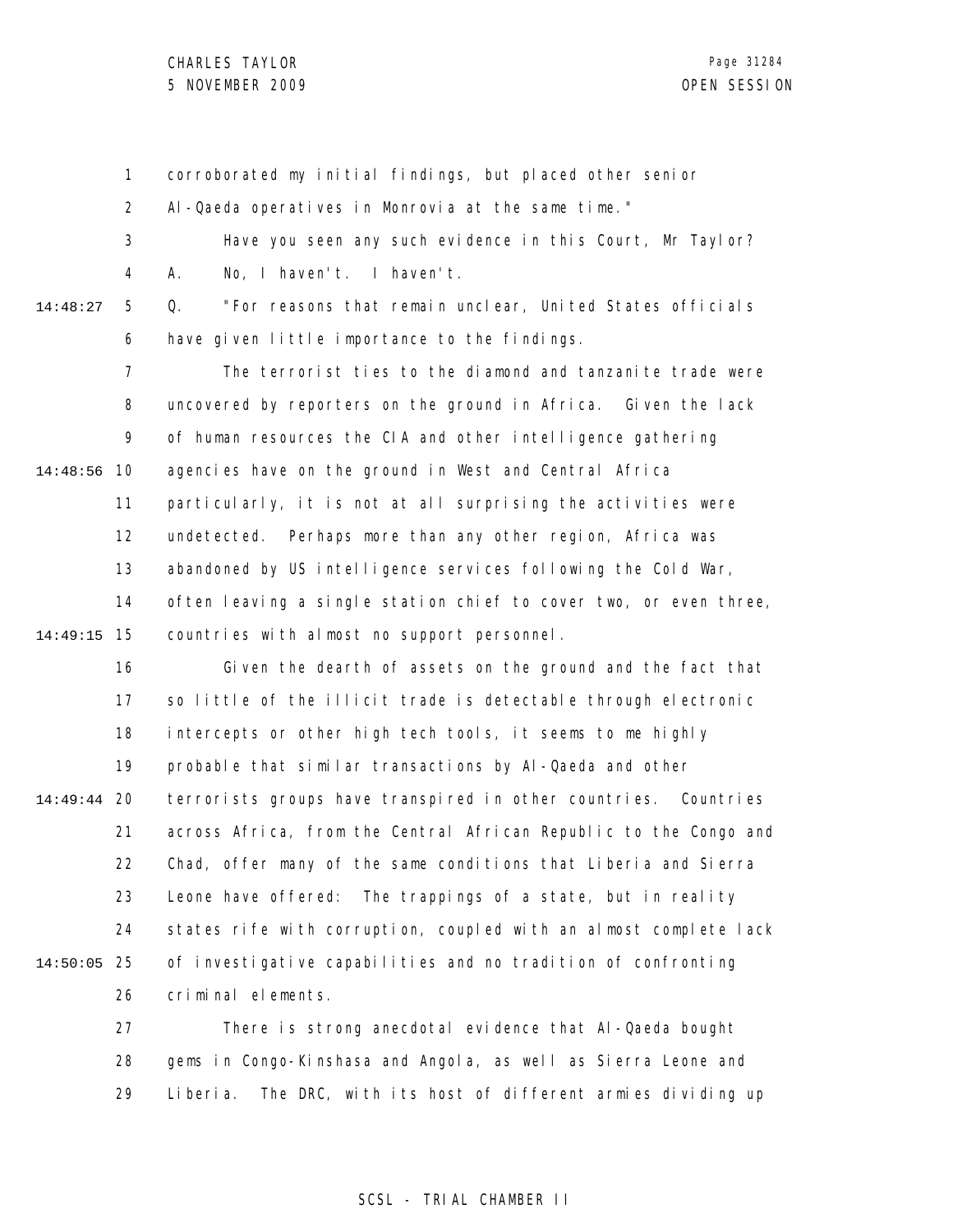1 2 3 4 5 6 7 8 9 10 14:51:13 11 12 13 14 15 14:51:36 16 17 18 19 20 14:51:57 21 22 23 24 25 14:52:17 26 27 28 29 14:50:41 the country for the purpose of looting, coupled with a long history of a rapacious state and corruption, is long known to be a major financial centre Hezbollah and other armed groups. Private armies control vast swaths of the extensive nation, and neither the central government nor intelligence agencies have any clear idea of what transpires outside of the capital. For example, there are direct, twice-weekly flights from the diamond mining centre of Mbujy-Mayi in southern DRC to Dubai. The flights pass through no customs regime, file no flight manifest, and are uninspected on both ends of the flight. In Angola, Jonas Savimbi maintained strong ties to Compaore in Burkina Faso and the corrupt dictatorship in Togo, often using diamonds as a medium of exchange for weapons. The only serious investigations into the activities and their possible ties to terrorist organisations have been carried out by the United Nations panel of experts and a handful of private, non-governmental organisations. Neither the host states nor counter-terrorism bodies from other countries have dedicated significant resources to unraveling the diamond trade there. Until resources and attention are brought to bear in this area, Al-Qaeda and other terrorist organisations will continue to use diamonds and other commodities to finance their actions." Now, Mr Taylor, have you heard a single witness in this case link you to Al-Qaeda? A. No, no. Q. Mr Taylor, you made reference earlier to a Belgian report, did you not? A. Yes, I did. Q. Help us, when did you first see that report?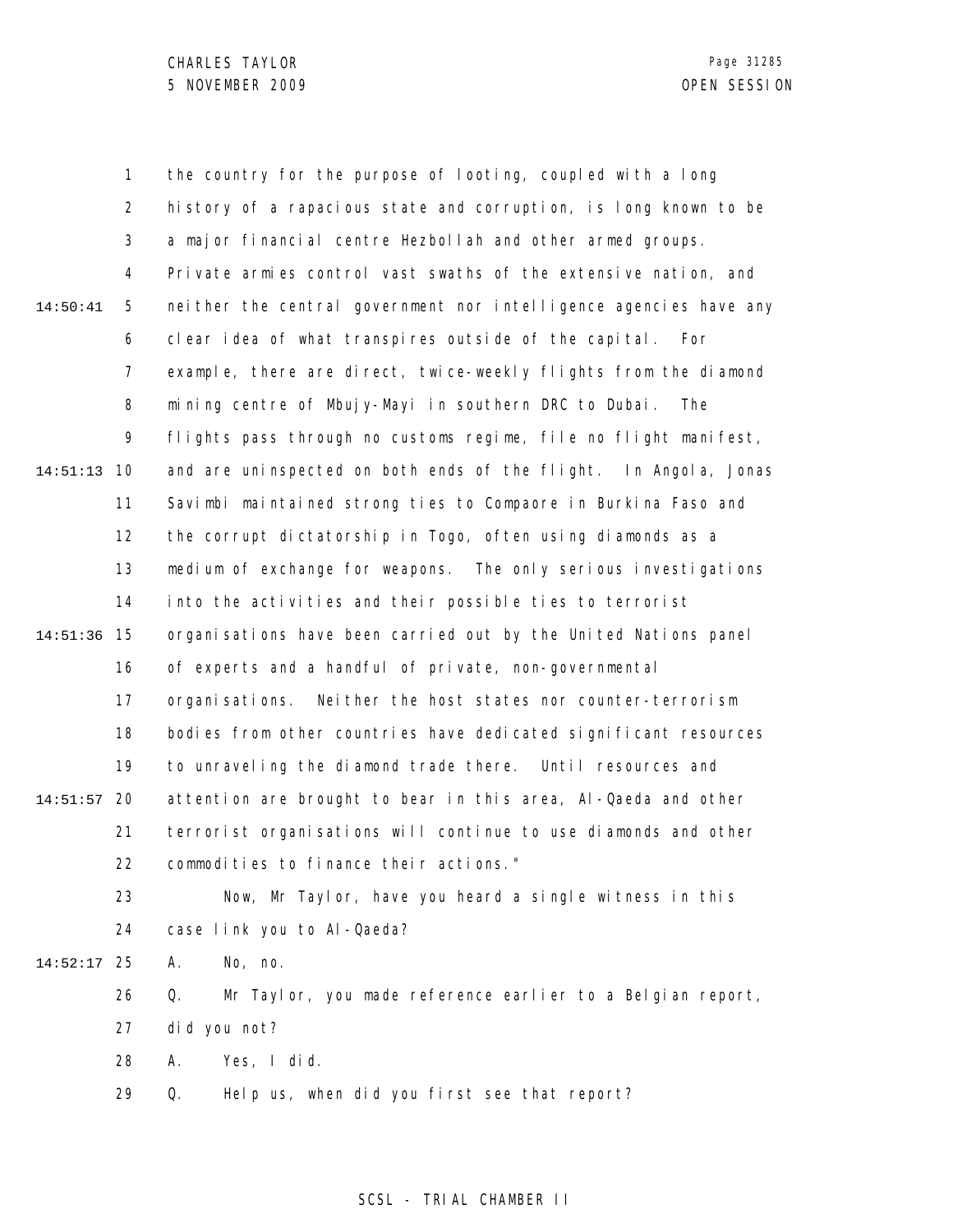|          | 1  | That report, I first saw it here - by "here" I mean since<br>А.   |
|----------|----|-------------------------------------------------------------------|
|          | 2  | my incarceration. It is a document that was provided to the       |
|          | 3  | Prosecution by, apparently, the Belgian authorities upon request  |
|          | 4  | of David Crane, the Prosecutor, and that document was made        |
| 14:53:10 | 5  | available to the Defence. I have read the entire document.        |
|          | 6  | MR GRIFFITHS: Before we move to that document, can I ask          |
|          | 7  | please, that the Douglas Farah article, "The Role of Conflict     |
|          | 8  | Diamonds and Failed States" be marked for identification MFI-283, |
|          | 9  | pl ease.                                                          |
| 14:53:30 | 10 | PRESIDING JUDGE: Yes, that document is marked for                 |
|          | 11 | i denti fi cati on MFI-283.                                       |
|          | 12 | MR GRIFFITHS: Can I invite attention, please, to behind           |
|          | 13 | divider 150 in this same binder.                                  |
|          | 14 | MS HOLLIS: Mr President, for purposes of the record, we           |
| 14:54:47 | 15 | wish to raise the same objection to this document that we have    |
|          | 16 | raised earlier. The fact that this accused read a document after  |
|          | 17 | it was disclosed to him does not establish the relationship of    |
|          | 18 | this accused with this document sufficient to provide the         |
|          | 19 | foundation that your Honours have indicated is required before    |
| 14:55:06 | 20 | such a document can be admitted pursuant to 89C or, in fact, even |
|          | 21 | shown to the witness. So we wish to put that objection on the     |
|          | 22 | record.                                                           |
|          | 23 | PRESIDING JUDGE: Well, it's on the record, Ms Hollis.<br>Do       |
|          | 24 | you want to --                                                    |
| 14:55:23 | 25 | MR GRIFFITHS: No, thank you, Mr President.                        |
|          | 26 | PRESIDING JUDGE:<br>We are going to allow the question,           |
|          | 27 | Ms Hollis.                                                        |
|          | 28 | MR GRIFFITHS:                                                     |
|          | 29 | Q.<br>Now, Mr Taylor, the first page of this document should bear |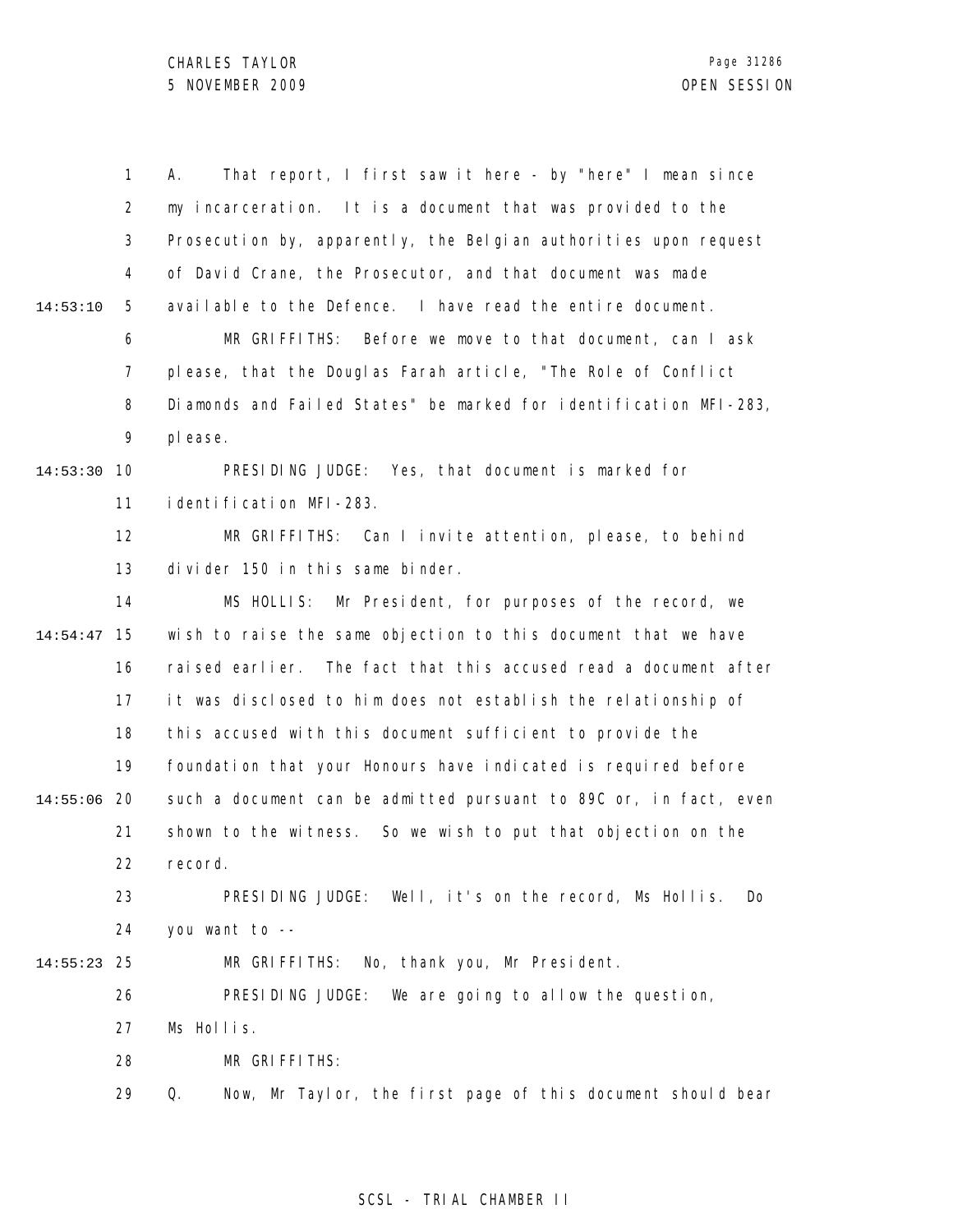1 the ERN number 00102148. Does it?

2 A. It does.

|          | 3  | Now, we see it's headed "Federal Criminal Investigation<br>Q.              |
|----------|----|----------------------------------------------------------------------------|
|          | 4  | Department" and then a date. Then it's addressed to the Public             |
| 14:55:57 | 5  | Prosecutor, Antwerp, and then we see subject of the report,                |
|          | 6  | "Criminal organisation committed between 1 January 2000 and 31             |
|          | 7  | December 2001." Then it goes on to list various things and it              |
|          | 8  | also mentions at the bottom Nassour Aziz. Now, remember that               |
|          | 9  | name appearing in the Douglas Farah article we just looked at?             |
| 14:56:24 | 10 | That is correct.<br>А.                                                     |
|          | 11 | And Ossaily Samih, yes?<br>Q.                                              |
|          | 12 | That is correct.<br>А.                                                     |
|          | 13 | Q.<br>Can we look at this next page, please.                               |
|          | 14 | "Further to the request from the Special Court for Sierra                  |
| 14:56:48 | 15 | Leone I can provide the following information.                             |
|          | 16 | Further to the investigation into Nassour Aziz, Ossaily                    |
|          | 17 | Samih, ASA DIAM and others, it has been demonstrated clearly that          |
|          | 18 | this organisation had direct contacts with the RUF rebels in               |
|          | 19 | Sierra Leone, for the transport of rough diamonds through                  |
| 14:57:18 | 20 | Monrovia (Liberia) to Antwerp (Belgium). This was done under the           |
|          | 21 | supervision and with the support of the regime of the former               |
|          | 22 | President Charles Taylor."                                                 |
|          | 23 | What do you say about that assertion, Mr Taylor?                           |
|          | 24 | I'm saying that is totally untrue, and as we go into the<br>Α.             |
| 14:57:38 | 25 | report we will get to see that the report does not contain any             |
|          | 26 | factual evidence of the conclusion reached in that paragraph.              |
|          | 27 | But as we go through $it - l$ have read the entire report. In              |
|          | 28 | their conclusions 1 and 3 - conclusion 1 going from, $\overline{1}$ think, |
|          | 29 | page 6 through 14-18 and conclusion 3 there's nothing mentioned            |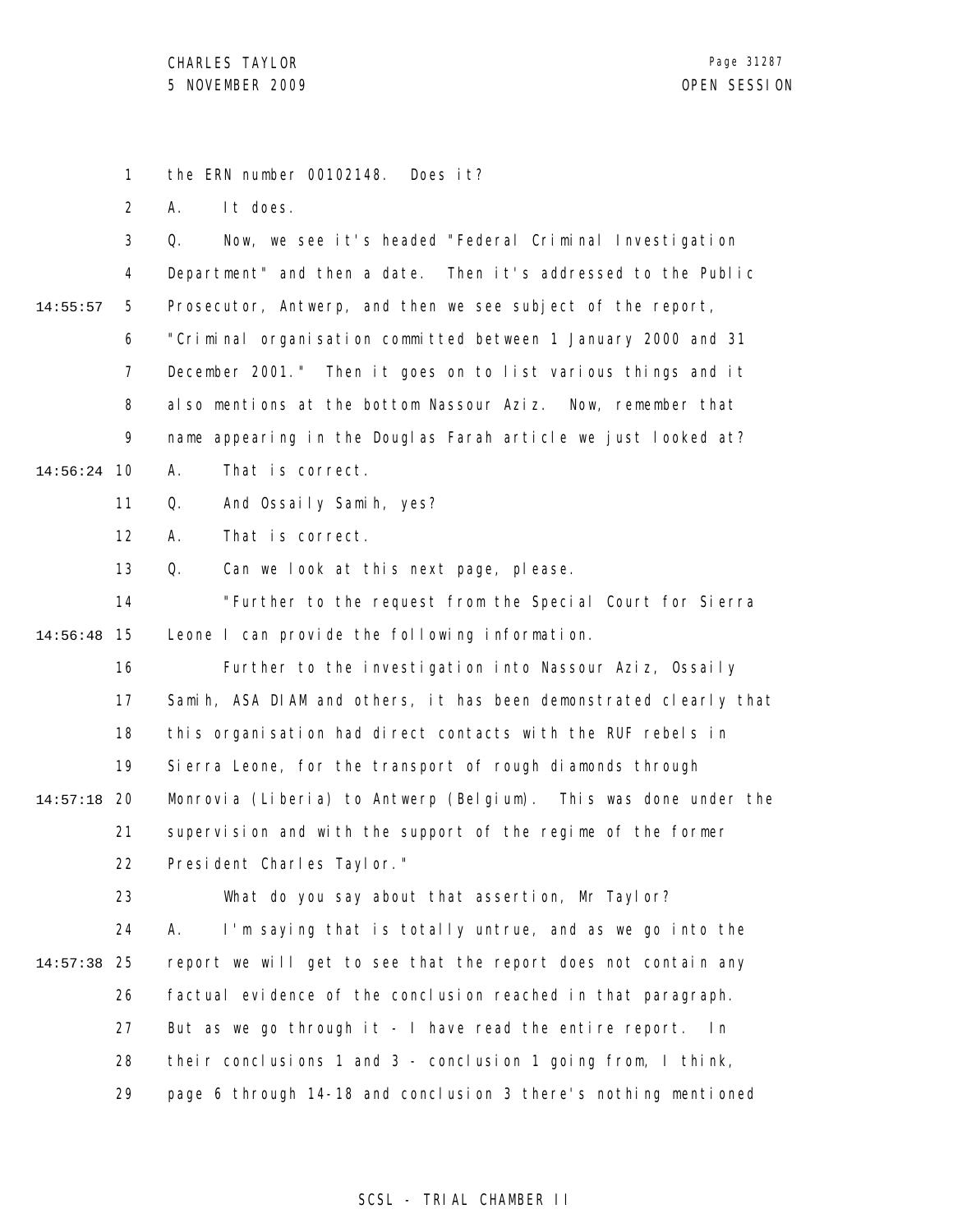|          | $\mathbf{1}$   | about Charles Taylor receiving diamonds or being involved.<br>So. |
|----------|----------------|-------------------------------------------------------------------|
|          | $\overline{2}$ | this conclusion, I disagree with it. Because even as we go down   |
|          | 3              | and they refer to it, there's nothing linking me to anything. So  |
|          | 4              | I don't understand, and I'm sure the Court will get to see the    |
| 14:58:19 | 5              | reading of how they reach that conclusion.                        |
|          | 6              | And now:<br>Q.                                                    |
|          | $\overline{7}$ | "I am attaching a copy of the summary report which clearly        |
|          | 8              | demonstrate this link. You are specifically referred to           |
|          | 9              | conclusion 1, see pages 6 to 14, and conclusion 3, see pages 18   |
| 14:58:45 | 10             | to 27."                                                           |
|          | 11             | Yes.<br>Α.                                                        |
|          | 12             | Now, we should make clear that that numbering appears at<br>Q.    |
|          | 13             | the top of the pages we'll be looking at subsequently?            |
|          | 14             | That's correct.<br>А.                                             |
| 14:58:54 | 15             | "Please note that this information has already been sent to<br>Q. |
|          | 16             | the investigators of the Special Court for Sierra Leone.<br>I am  |
|          | 17             | referring to the response to an international legal assistance,   |
|          | 18             | reference and file of examining magistrate Bogaerts, at Antwerp.  |
|          | 19             | The request for legal assistance concerned a question of 12 March |
| 14:59:19 | 20             | 2003 by then prosecutor David Crane of the Special Court."        |
|          | 21             | Yes.<br>А.                                                        |
|          | 22             | So this report is prepared, Mr Taylor, do you understand<br>Q.    |
|          | 23             | this, at the request of David Crane, a request he made in March   |
|          | 24             | 2003, yes?                                                        |
| 14:59:41 | 25             | That is correct.<br>А.                                            |
|          | 26             | Can we go to page 10 of 49 at the bottom, please.<br>Q.<br>That's |
|          | 27             | the numbering at the bottom of the page. Do you have it,          |
|          | 28             | Mr Taylor?                                                        |
|          | 29             | Yes, I do.<br>Α.                                                  |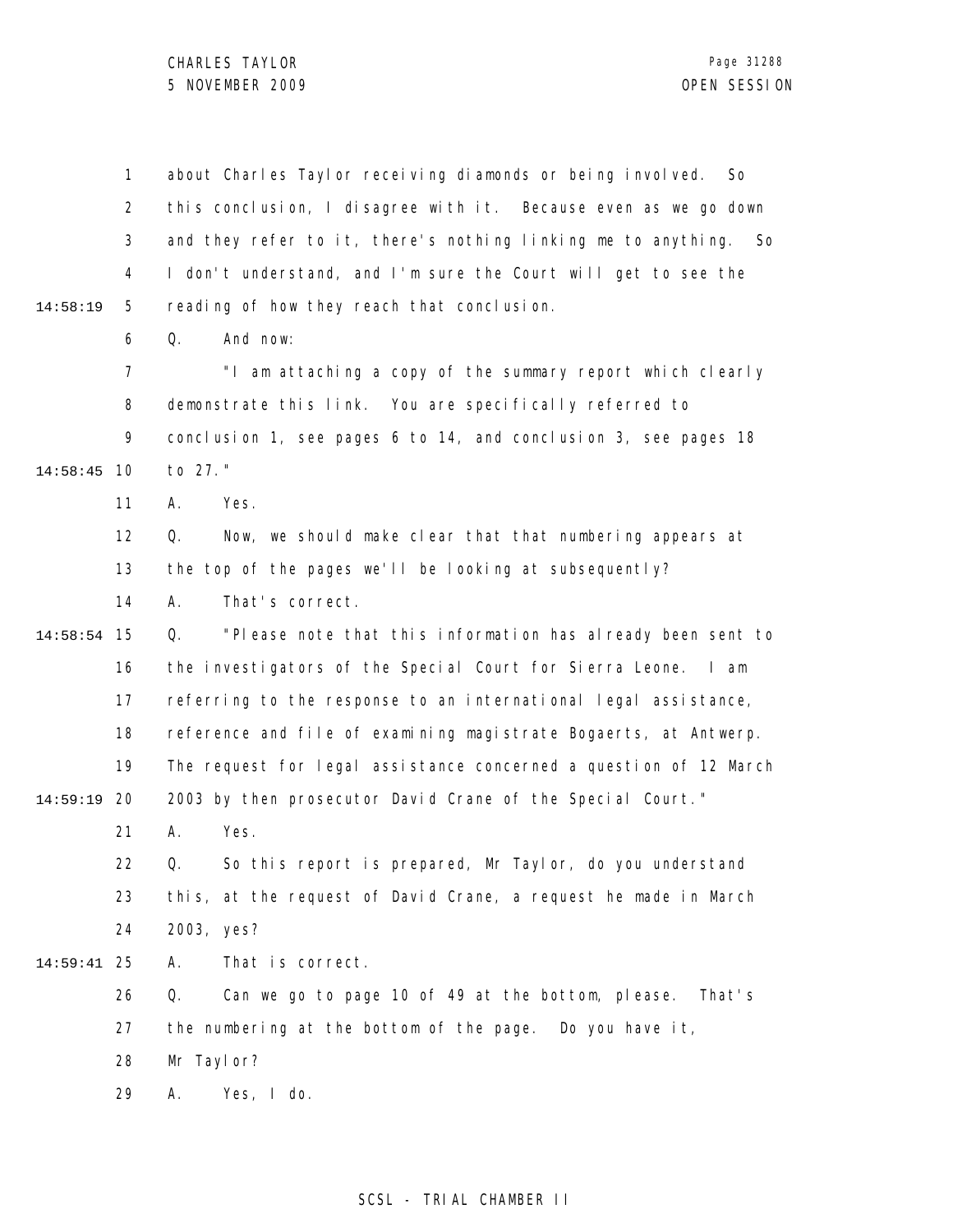CHARLES TAYLOR 5 NOVEMBER 2009 OPEN SESSION

|          | $\mathbf{1}$   | Q. | Now, we see there a list of the suspects, okay?                  |
|----------|----------------|----|------------------------------------------------------------------|
|          | $\overline{2}$ | А. | Yes.                                                             |
|          | $\mathfrak{Z}$ | Q. | Aziz Nassour, do you know him?                                   |
|          | 4              | Α. | No, never met him.<br>Don't know him.                            |
| 15:00:30 | 5              | Q. | Ossaily Samih?                                                   |
|          | 6              | Α. | No, don't know him. Never met him.                               |
|          | $\overline{7}$ | Q. | Nora?                                                            |
|          | 8              | Α. | No.                                                              |
|          | 9              | Q. | Macky Abbas?                                                     |
| 15:00:39 | 10             | Α. | No.                                                              |
|          | 11             | Q. | Ahmad Ali-Said?                                                  |
|          | 12             | Α. | No.                                                              |
|          | 13             | Q. | George Mario Zanos?                                              |
|          | 14             | Α. | No.                                                              |
| 15:00:47 | 15             | Q. | Over the page. LY Samba?                                         |
|          | 16             | Α. | No.                                                              |
|          | 17             | Q. | Tsoukal adaki s?                                                 |
|          | 18             | А. | No.                                                              |
|          | 19             | Q. | Vanda Nowa Di N'soyo?                                            |
| 15:01:09 | 20             | Α. | No.                                                              |
|          | 21             | Q. | Or Asa Diam?                                                     |
|          | 22             | Α. | No.                                                              |
|          | 23             | Q. | Now, picking up under those photographs:                         |
|          | 24             |    | "Start of the investigation.                                     |
| 15:01:23 | 25             |    | On 6 December 2001, the Financial Information Processing         |
|          | 26             |    | Section at Brussels reported a number of suspect money transfers |
|          | 27             |    | to the Antwerp prosecutor's office.                              |
|          | 28             |    | The transfers were linked to potential money laundering          |
|          | 29             |    | transactions by ASA DIAM NV diamond company based at Antwerp.    |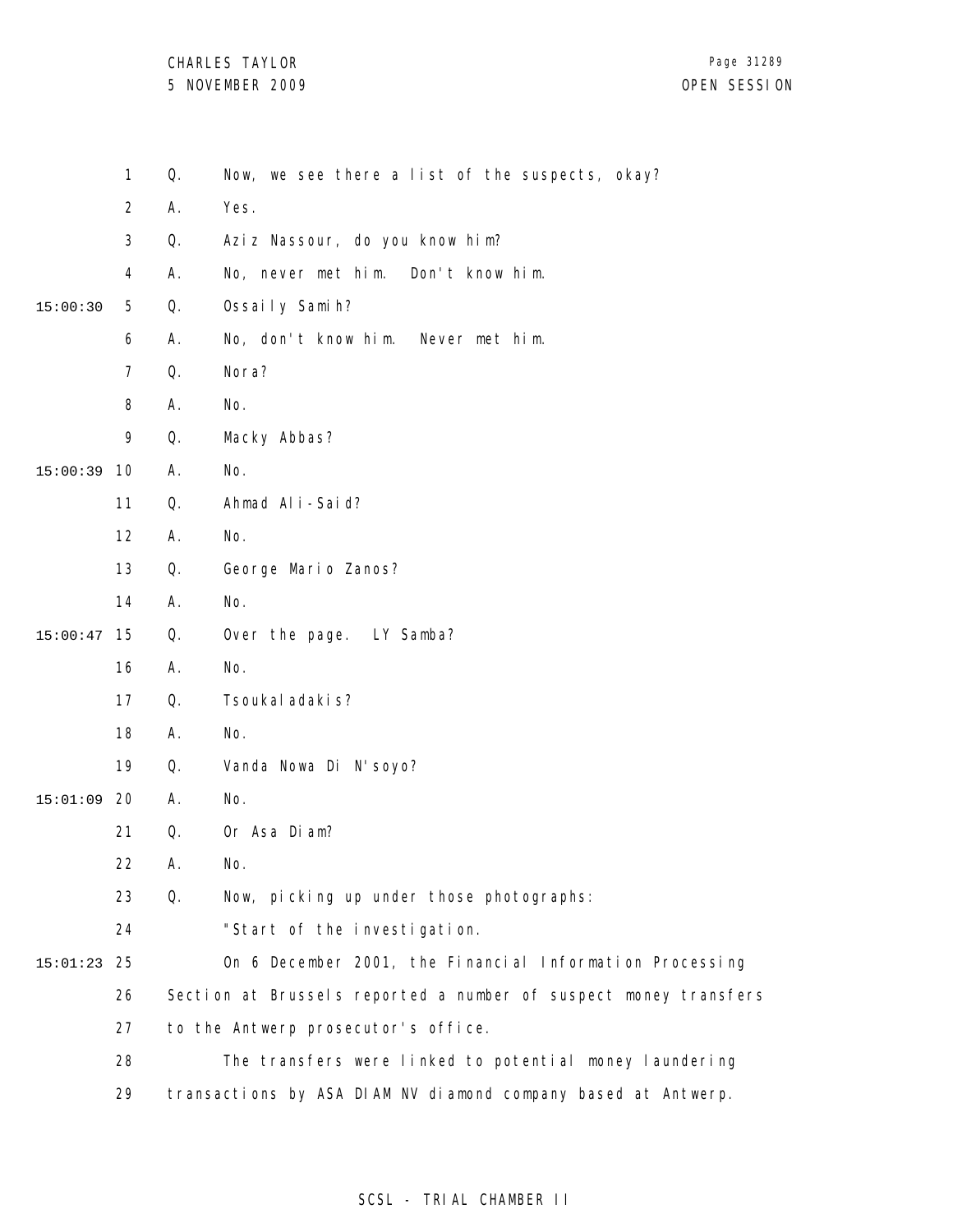|          | 1              | The following individuals were mentioned:<br>Nassour Aziz,       |
|----------|----------------|------------------------------------------------------------------|
|          | $\overline{2}$ | Ossaily Samih, Ahmad Jaafar, Ahmad Ali-Said.                     |
|          | 3              | The suspect transactions were also linked to the illegal         |
|          | 4              | trade in conflict diamonds from Sierra Leone, with respect to    |
| 15:02:12 | 5              | which the CFI refers to the Court investigation underway at      |
|          | 6              | Antwerp.                                                         |
|          | $\overline{7}$ | This concerns a list of national and international press         |
|          | 8              | items about Ossaily Samih who is allegedly involved in illegal   |
|          | 9              | diamond smuggling from Sierra Leone which is related direct or   |
| 15:02:28 | 10             | indirect funding of the AI-Qaeda network."                       |
|          | 11             | Now, let's go over the page. Now, we see at the end of the       |
|          | 12             | second paragraph that the authorities carried out various        |
|          | 13             | searches and seized various documentation, including documents   |
|          | 14             | relating to arms trading with Western African were selected from |
| 15:03:05 | 15             | the seized documents. Do you see that, Mr Taylor?                |
|          | 16             | Yes, I do.<br>А.                                                 |
|          | 17             | "An initial analysis of the seized documents, various<br>Q.      |
|          | 18             | payment slips, numerous telephone contacts and the links between |
|          | 19             | Ossaily Samih and Nassour Aziz gives the impression that there   |
| 15:03:23 | 20             | are clear indications that Ossaily and Nassour are involved in   |
|          | 21             | illegal diamond trading with RUF rebels from Sierra Leone to     |
|          | 22             | Antwerp through the ASA DIAM NV company. This confirmed the      |
|          | 23             | statements in the article of the Washing Post of 2 November      |
|          | 24             | 2001. "                                                          |
| 15:03:51 | 25             | Now, are you aware of that Washington Post article,              |
|          | 26             | Mr Taylor?                                                       |
|          | 27             | November 2001, no.<br>А.                                         |
|          | 28             | Q.<br>And following that on that page, we see that there were    |
|          | 29             | further searches carried out as a consequence.                   |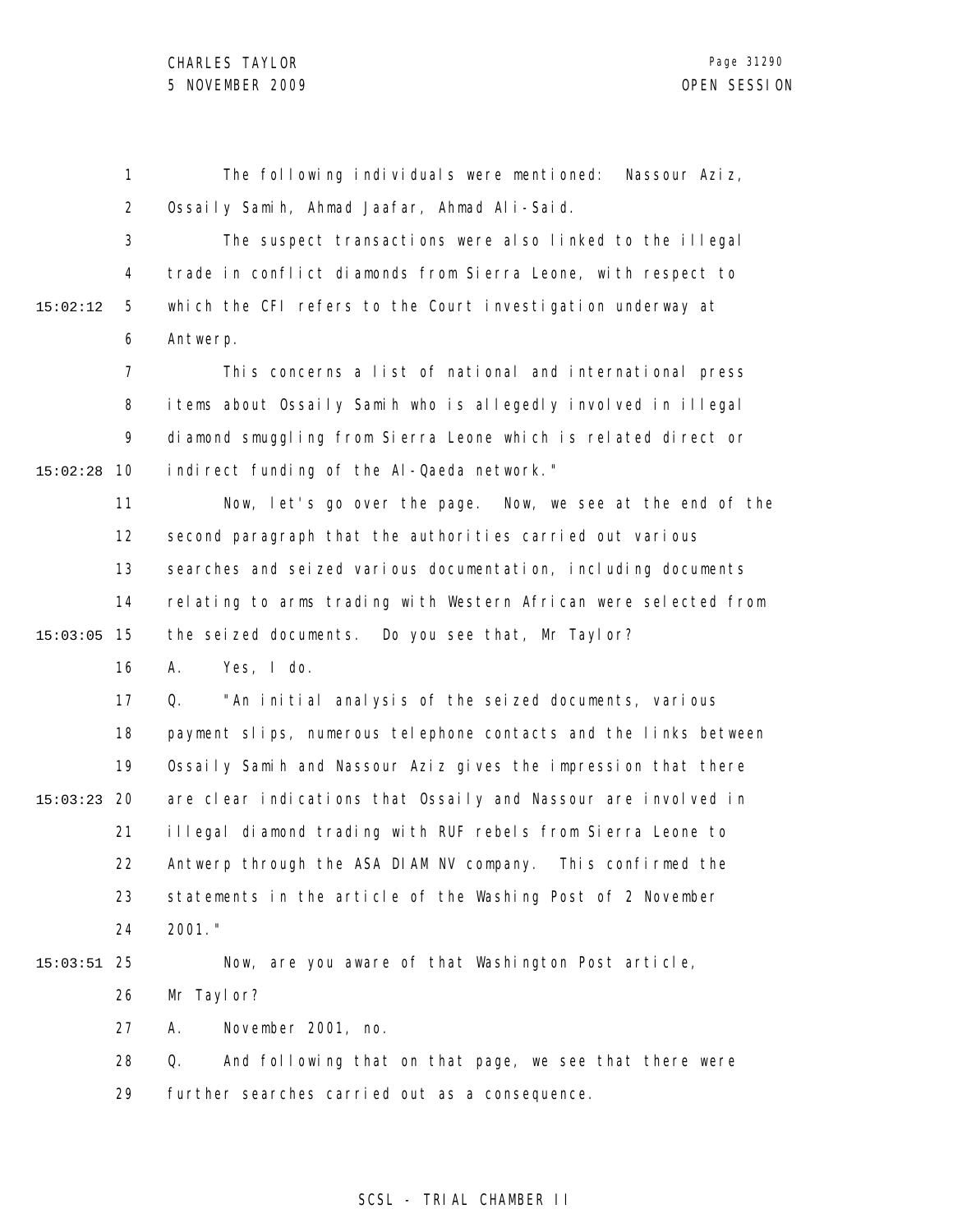1 A. Yes.

2 Q. Let's go over the page, please:

3 4 5 15:04:18 "The term 'blood diamonds' refers to the illegal diamond trade with countries where bloody conflicts are being fought between rebel movements and governments.

> 6 7 8 9 You are referred to the international embargoes introduced by the Security Council of the United Nations on the diamond trade with countries such as Liberia, Sierra Leone and Angola. To end the conflicts, the United Nations Security Council

10 15:04:35 11 12 13 14 passed a resolution concerning diamond trade with Angola, Sierra Leone and Liberia. The resolutions distinguish between Angola and Sierra Leone, from where diamonds may be exported with certificates of origin, and Liberia, which is subject to a complete ban on diamond exports.

15 15:04:57 16 17 18 19 20 15:05:23 These resolutions were adopted by the European Community after which the member states incorporated them in their national legislation, known as the sanctions on violations of the act of 11 September 1962 on the import, export and transit of goods, related technology - violations on the United Nations embargo on diamond imports."

21 22 23 And then let's go to the bottom: "The conclusions of this investigation are based on the following facts:

24 25 15:05:39 1. Analysis of the evidence and documents seized during the searches of the home of Ossaily Samih.

26 27 28 29 2. Analysis of contacts based on the requested retroactive traffic data for satellite telephones, GSM mobile telephones and landline connections used by the individuals covered by the investigation.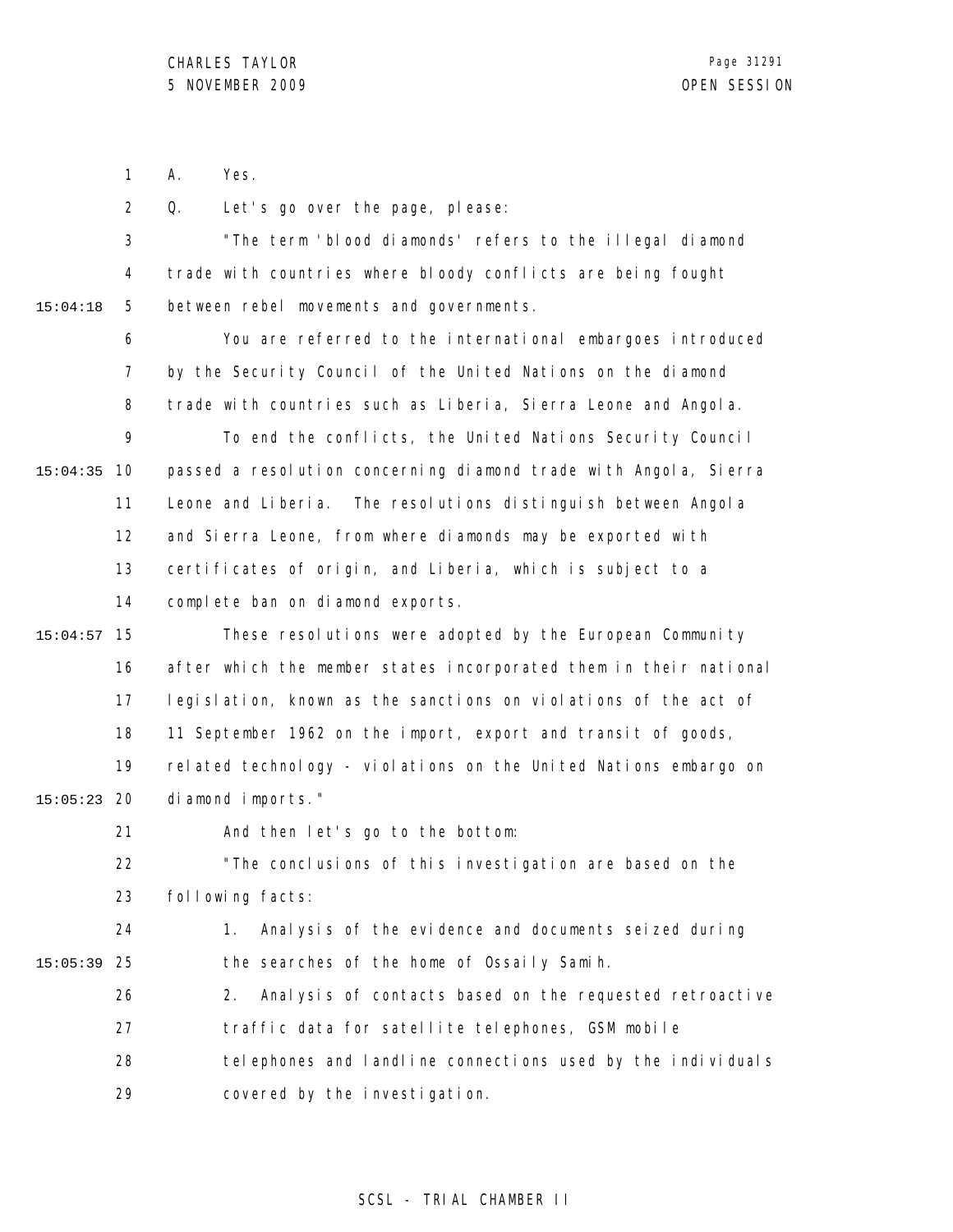|          | 1              | Analysis and expert report on the accounts and<br>3.                 |
|----------|----------------|----------------------------------------------------------------------|
|          | $\overline{2}$ | financial movements of the ASA DIAM company.                         |
|          | 3              | Interviews with and confessions by the relevant<br>4.                |
|          | 4              | i ndi vi dual s.                                                     |
| 15:06:21 | 5              | 5.<br>Air travel by the relevant individuals.                        |
|          | 6              | Results from the rogatory commissions.<br>6.                         |
|          | $\overline{7}$ | Analysis of the documents seized during the search of<br>$7_{\cdot}$ |
|          | 8              | the offices of the ASA DIAM company.                                 |
|          | 9              | Analysis of the documents seized during the search of<br>8.          |
| 15:06:40 | 10             | the offices of the Artesia Bank in Antwerp.                          |
|          | 11             | Expert investigation of the accounts of ASA DIAM by the<br>9.        |
|          | 12             | appointed accountant."                                               |
|          | 13             | So now we come to:                                                   |
|          | 14             | "Conclusion number 1: Illegal trade in conflict diamonds.            |
| 15:07:02 | 15             | Nassour Aziz, as the actual manager of the ASA DIAM diamond          |
|          | 16             | company and as a leading figure of the organisation, has             |
|          | 17             | devel oped a mechanism for smuggling rough diamonds, known as        |
|          | 18             | conflict or blood diamonds, from the Kono region (Sierra Leone),     |
|          | 19             | via Monrovia to the Antwerp diamond market.                          |
| 15:07:23 | 20             | Nassour's right-hand man and his key figure in Africa is             |
|          | 21             | Ossaily Samih."                                                      |
|          | 22             | And then we see that it's explained that Kono is a diamond           |
|          | 23             | region in the eastern part of Sierra Leone bordering Liberia and     |
|          | 24             | is controlled by rebels of the RUF. And it also explains who the     |
| 15:07:46 | 25             | RUF is. And then this:                                               |
|          | 26             | "We can divide the illegal diamond activities of the ASA             |
|          | 27             | DIAM company and Nassour Aziz into three periods.                    |
|          | 28             | Period 1:<br>1999 - December 2000 - the diamond route was            |
|          | 29             | Kisangani (Congo) - Antwerp. According to the statement by Vanda     |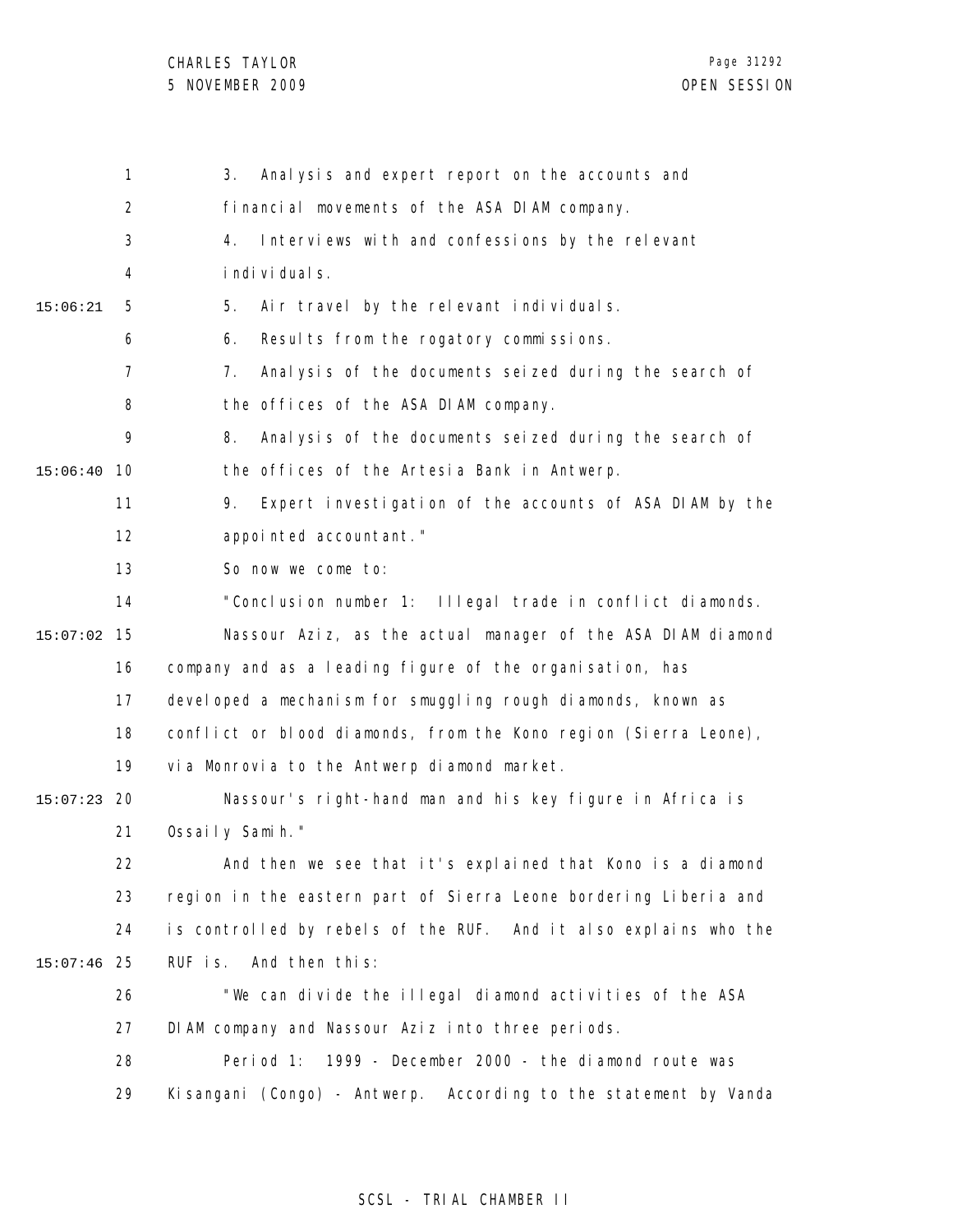1 2 3 4 5 6 7 8 9 10 15:08:57 11 12 13 14 15 15:09:15 16 17 18 19 20 15:09:33 21 22 23 24 25 15:09:59 26 27 28 29 15:08:28 Guy, one of Nassour Aziz's employees, in 1999 Vanda Guy proposed to Nassour Aziz to engage in diamond transactions with the RCD rebel movement in Congo who were in conflict with the Kabila regime at that time. After some meetings in Belgium, Nassour Aziz give \$25,000 US to Vanda Guy to pay key figures in Kigali (Rwanda) and Kisangani (Congo) to get a monopoly on the diamond mining activities in Kisangani. Vanda Guy manages to arrange this and subsequently, from early 2000, millions of USD are taken to Kisangani to fund the diamond trade. The couriers take the diamonds from Kisangani (Congo) via Kigali (Rwanda) to Belgium, where they are cleared through customs as originating from Kinshasa (Congo). The diamond route Kisangani - Antwerp operated until about the beginning of 2001 and then came to a standstill. Al though the diamonds indisputably come from the Kisangani region, all bookkeeping documents state the origin to be Kinshasa." Over the page, please. Let's pick it up at the number 2: "Period 2: October 2000 - May 2001 - diamond route Monrovia (Liberia) - Antwerp. In Antwerp, at the offices of the ASA DIAM company, Nassour Aziz introduces Ossaily to Darwish Ali, an American of Lebanese origin. According to Nassour, Darwish had good contacts in Liberia for setting up a diamond line." Pause. Mr Taylor, Darwish Ali, do you know him? A. No, I don't. No.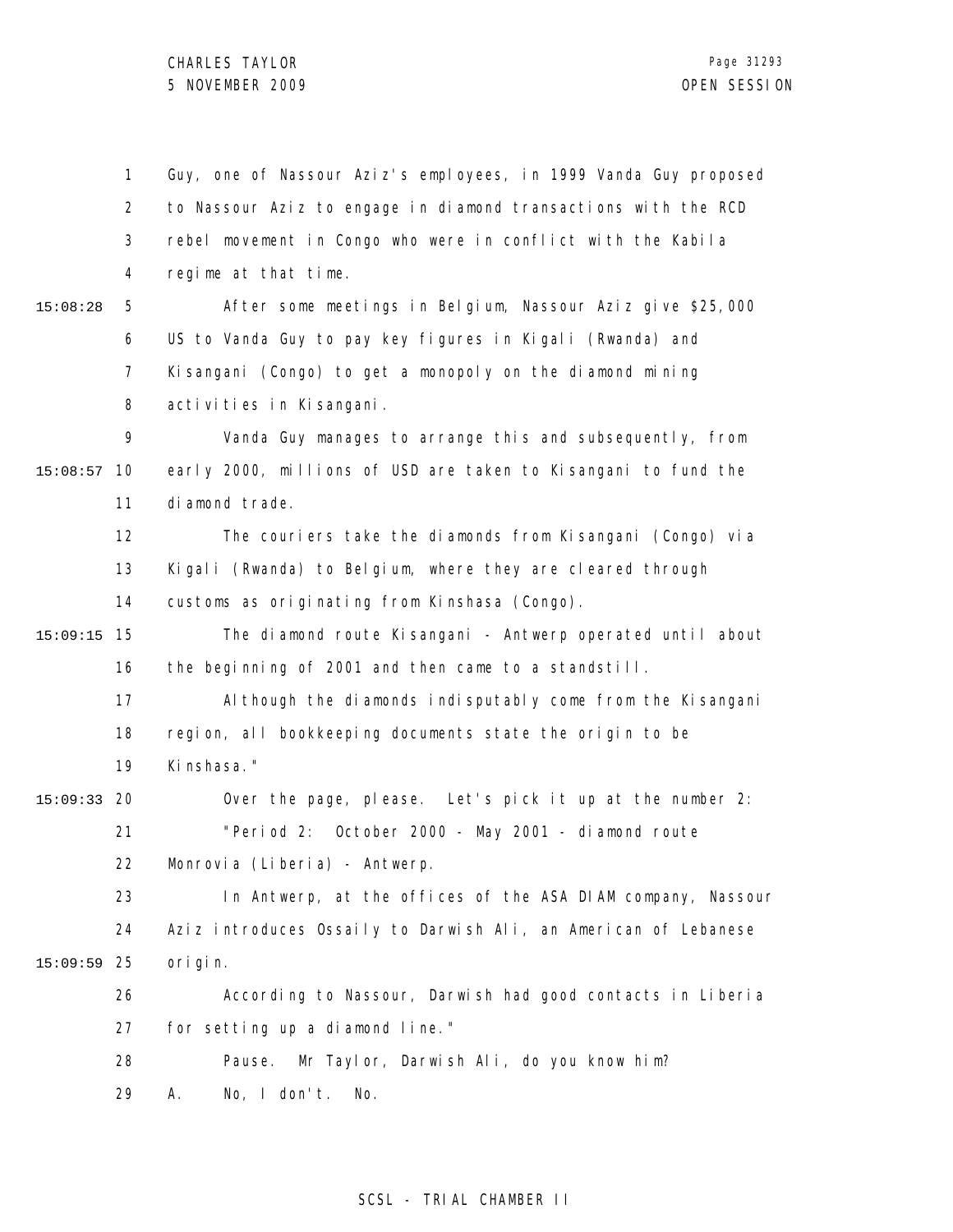|          | $\mathbf{1}$   | "Ossaily Samih was given \$2,000 US to cover expenses and<br>Q.   |
|----------|----------------|-------------------------------------------------------------------|
|          | $\overline{2}$ | was instructed to inspect a batch of rough diamonds in Liberia.   |
|          | 3              | In December 2000, Ossaily travels to Liberia with Darwish         |
|          | 4              | to start up the diamond activities. In Liberia, Darwish           |
| 15:10:36 | 5              | introduces Ossaily to Bah Ibrahim, an RUF leader.                 |
|          | 6              | Ossaily moves into Hotel Boulevard in Monrovia (Liberia)          |
|          | 7              | where he also pays for several other rooms, for example, for      |
|          | 8              | Darwish, Bah and others."                                         |
|          | 9              | Mr Taylor, Hotel Boulevard, we've come across that hotel          |
| 15:11:03 | 10             | before, haven't we?                                               |
|          | 11             | Yes.<br>А.                                                        |
|          | 12             | Was Hotel Boulevard used to accommodate members of the RUF?<br>Q. |
|          | 13             | During the peace process, yes.<br>А.<br>Yes.                      |
|          | 14             | Q.<br>Were you aware of this meeting at Hotel Boulevard involving |
| 15:11:22 | 15             | Darwish, Bah and others?                                          |
|          | 16             | А.<br>No.                                                         |
|          | 17             | "From January 2001 several couriers with cash from ASA<br>Q.      |
|          | 18             | DIAM, at the instructions of Nassour Aziz, are sent to Liberia to |
|          | 19             | hand the banknotes to Ossaily Samih in person.                    |
| 15:11:42 | -20            | Various loose notes made by Ossaily in Monrovia show that         |
|          | 21             | through payments, in Liberia, Ossaily Samih made it possible,     |
|          | 22             | under the protection of the Liberian security services, the SSS   |
|          | 23             | (Special Security Service) or the ATU (Anti-Terrorist Unit), to   |
|          | 24             | have diamonds from the rebel areas in Sierra Leone transported to |
| 15:12:05 | 25             | his hotel in Monrovia."                                           |
|          | 26             | Now, Mr Taylor, were you aware of the SSS and the ATU             |
|          | 27             | pl aying such a role?                                             |
|          | 28             | No, but it's possible that individuals could have done<br>А.      |
|          | 29             | I'm not aware of it.<br>that.                                     |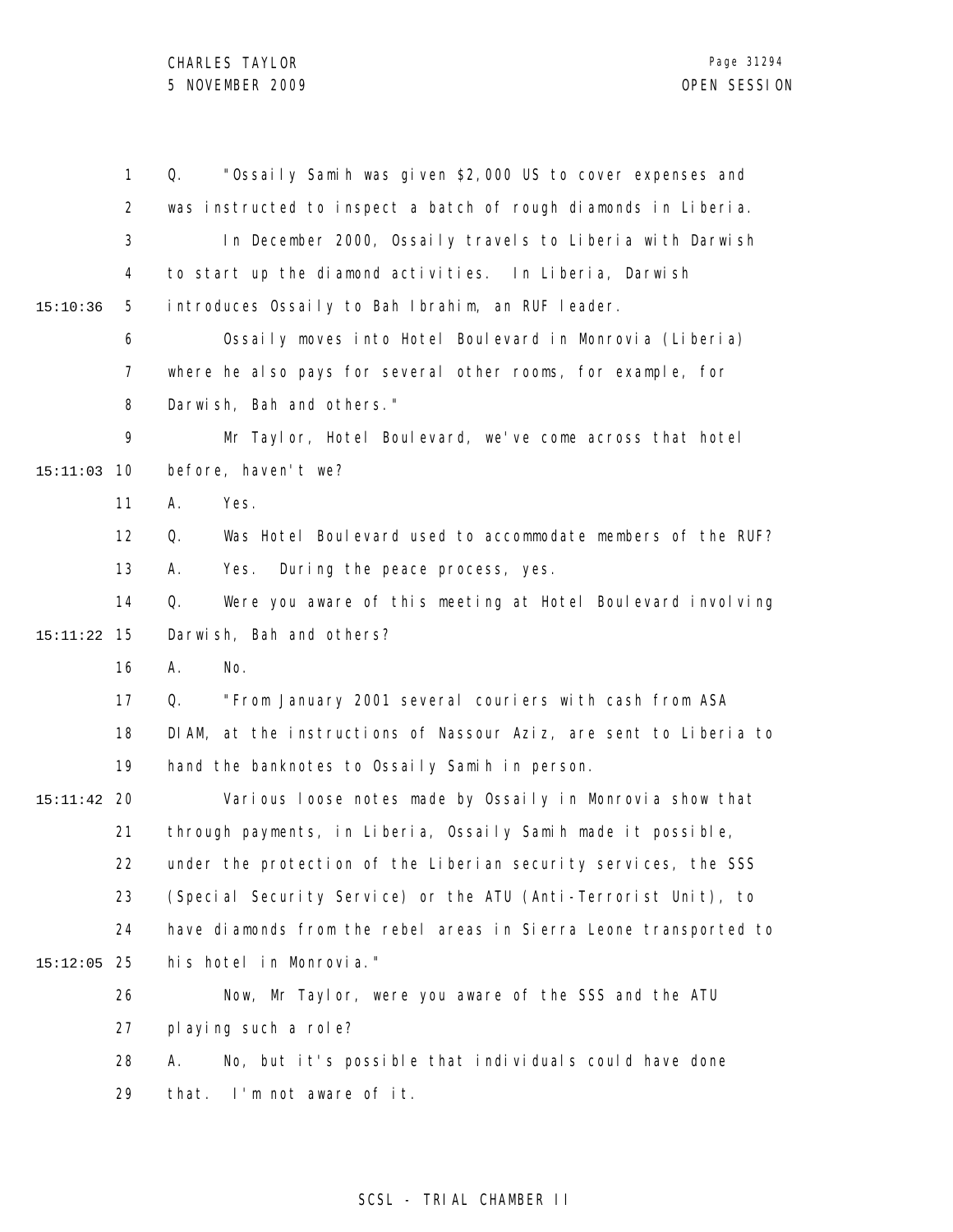## CHARLES TAYLOR 5 NOVEMBER 2009 OPEN SESSION

1 2 3 4 5 6 7 8 9 10 15:13:13 11 12 13 14 15 15:13:30 16 17 18 19 20 15:13:58 21 22 23 24 25 15:14:22 26 27 28 29 15:12:50 Q. "Samih then hands the rough diamonds to the money couriers, some diamonds are packed in a condom which they hide in or on their body to smuggle them to Antwerp where they deliver the goods to Nassour Aziz." Let's go over the page: "The review of the accounts of ASA DIAM clearly show that Nassour Aziz made every effort to hide his illegal diamond supplies from Liberia. For example, there is not a single reference on paper to his diamond line from Liberia. Again, we refer to the expert report drawn up by the appointed accountant. In this report we also read that the details of the telephone invoices of ASA DIAM were carefully removed to hide any link to Liberia. However, the investigation of the retroactive telephone traffic of the landline phones, as well as the personal GSM phones of Nassour Aziz, indicate regular contacts with satellite phones used by RUF leaders and responsible personnel of the presidential security regime of Liberia." Now, what do you know about that, Mr Taylor? A. I don't even know what he means by "the presidential security regime of Liberia." What is that? Q. What he's saying, Mr Taylor, is that there is some link there between the presidential security regime and this man Aziz Nassour. Now, what do you know about that? A. Nothing. But, I mean, I don't know what he means by "presidential security regime", okay? If we're talking about individuals like he said, SSS or ATU individuals, but, you know, when you're look at these things when people are trying to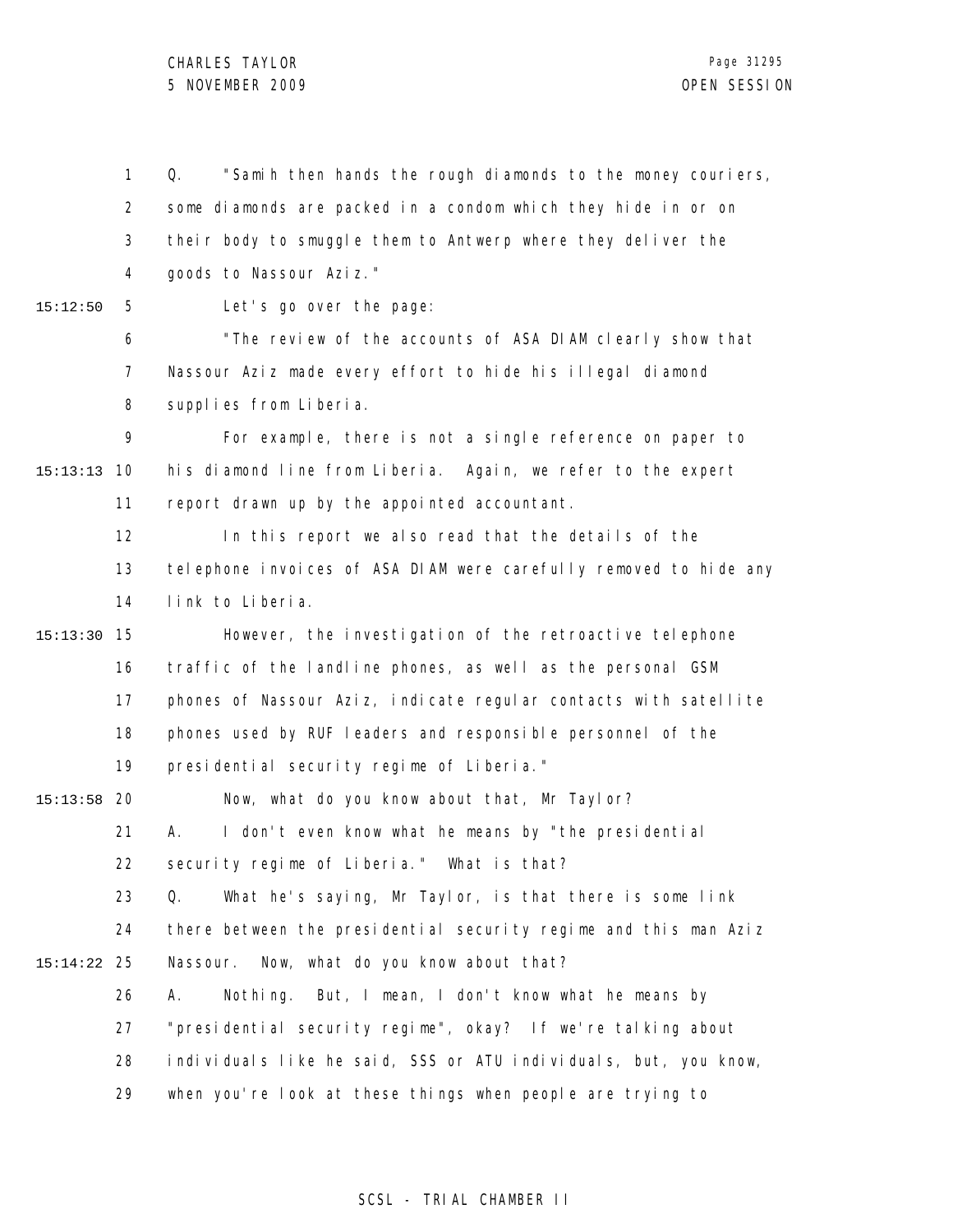1 2 3 4 5 6 7 8 9 10 15:15:18 11 12 15:14:55 destroy people, why does somebody have to talk about a presidential security regime? Is he talking about a personal aide-de-camp of Charles Taylor? I mean, this is an intelligence operation going on. Somebody says the Secret Service regime; what does that mean? So, I mean, he has already said here that there are SSS, okay, and some ATU personnel, and in fact later in the reports he even mentions their names. But what does that have to do with the presidential security regime? What does that mean? I mean, you know, for me it doesn't have any real meaning except somebody is trying to do something like a nexus that you later on call the names. So, I mean, I don't know what it really means.

> 13 Q. Help me with this as well, Mr Taylor:

14 15 15:15:39 16 "Regular contacts with satellite phones used by RUF leaders would suggest RUF leaders are in direct contact with Nassour Aziz, the diamond dealer."

17 18 19 20 15:15:57 21 22 23 24 25 15:16:18 26 27 28 29 Yes? So help me, Mr Taylor: What was your role then? A. None. What are we talking about, 2001? That would not even be a role for me. The RUF individuals, whoever these people are talking to, are talking directly to them. What does that have to do with the President of Liberia? Nothing. It's not to say that I'm talking to President Taylor, or President Taylor sent me the leaders to talk to. He is in contact with the RUF, whoever he's talking to, in 2001. That is what? We're talking about a period - 2001, we're talking about the RUFP now. We're talking about the leadership in Sierra Leone. There's, as far as I'm concerned disarmament, demobilisation is going on in Sierra Leone. What they are doing in Sierra Leone is none of the business of Charles Taylor. Why does it have to be Taylor?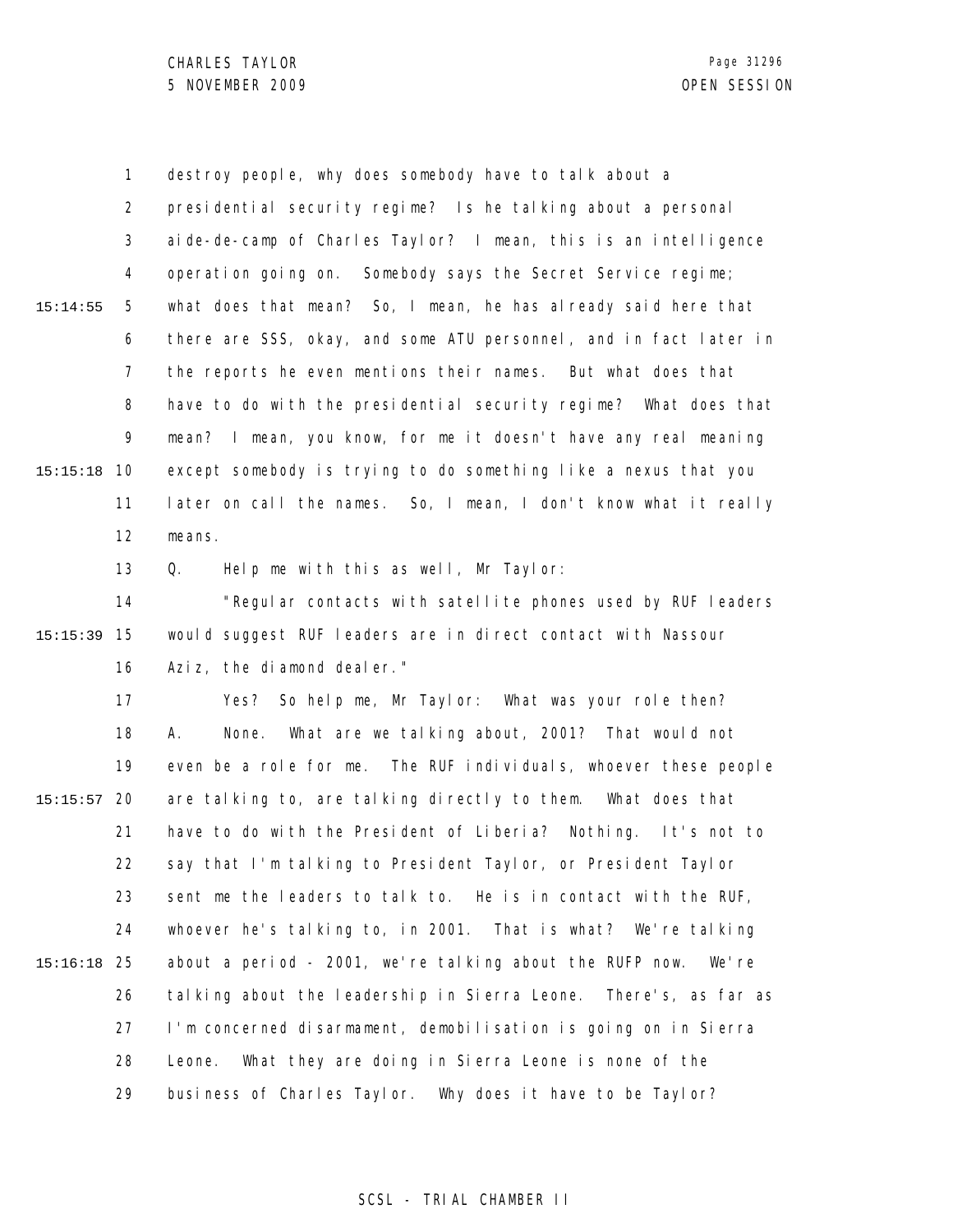1 2 3 4 5 6 7 8 9 10 15:17:22 11 12 13 14 15 15:17:45 16 17 18 19 20 15:18:03 21 22 23 24 25 15:18:20 26 27 28 29 15:16:58 That's what I'm talking about and the nexus. I have nothing to do with who he is talking to, and he says the RUF leader. Q. Now we come to: "Period 3: June 2001-December 2001 - diamond route Monrovia (Liberia) Beirut (Lebanon). In the course of May 2001, the cooperation between Ossaily Samih and Nassour Aziz ends. Ossaily returns to Belgium and there is a serious incident with Nassour. According to Nassour, Ossaily has held money back and he refuses to pay Ossaily for the work done in Monrovia. We refer to a sound recording which Ossaily stored on his computer. After Ossaily was essentially dismissed by Nassour, he tries himself to set up a diamond line with Monrovia, from the Baeckelmansstraat. From June 2001 Ossaily made numerous phone calls from Belgium to the individuals he cooperated with in Monrovia, such as Bah, Issa." Now, Mr Taylor, what do you know about that contact? A. I don't know. Ibrahim Bah, I don't even -- Q. Issa? A. Issa? I'm not sure if it's Issa Sesay. I don't know. Maybe that's who he's talking about, the leader of the RUF. I have no - and it's very plain who he is talking to. I don't know anything about who these people are talking to or what they are doing. Now, I'm in no position to deny that individuals came to Monrovia and were doing their business. That's what - I cannot deny it. I don't know what they are doing, but I am not involved. Neither have I authorised anyone to be involved with them and they are doing - somebody comes, checks into the Boulevard Hotel - and let me clear. We've heard about this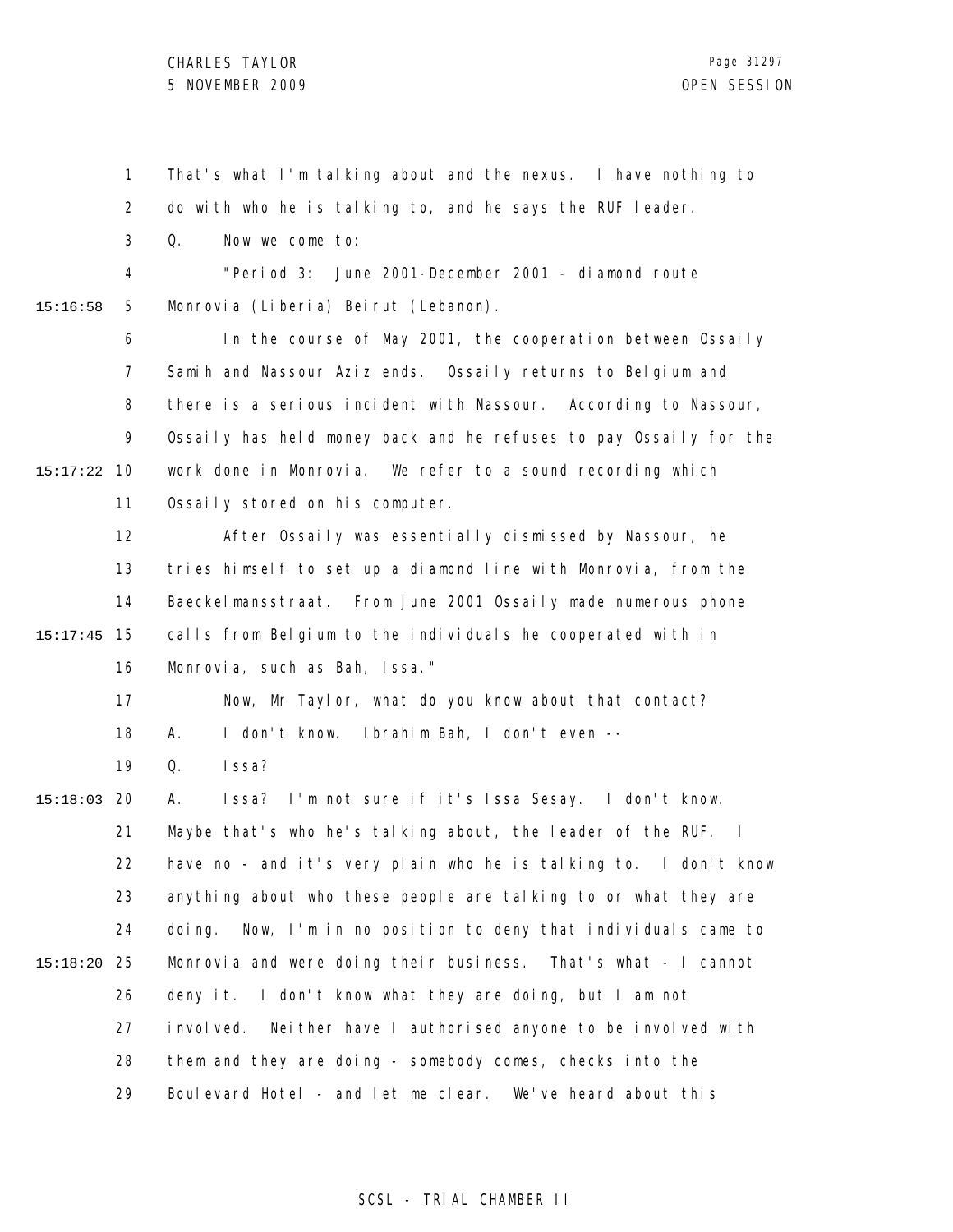|          | $\mathbf{1}$ | This is not a government hotel. Boulevard is a<br>hotel.           |
|----------|--------------|--------------------------------------------------------------------|
|          | 2            | privately-owned hotel where - it's one of the best hotels in       |
|          | 3            | People come and go. That's not - I know nothing about<br>Monrovia. |
|          | 4            | what is going on between these private people.                     |
| 15:18:57 | 5            | "In this statement Ossaily also admits that he wanted to<br>Q.     |
|          | 6            | arrange diamond transactions with the RUF. In his view, there is   |
|          | 7            | nothing wrong with buying diamonds from the RUF and then to sell   |
|          | 8            | them in Freetown, the capital of Sierra Leone.                     |
|          | 9            | Ossaily's flight details show that in the second half of           |
| 15:19:14 | 10           | 2001 he travels at least three times to Abidjan (Ivory Coast)      |
|          | 11           | from where, according to his own account, he travels once to       |
|          | 12           | Monrovia to do diamond business there.                             |
|          | 13           | Ossaily's activities continue in this way until January            |
|          | 14           | 2002, after which the links with West Africa are greatly reduced.  |
| 15:19:35 | 15           | We cannot demonstrate that in the third period Ossaily             |
|          | 16           | actually managed to buy diamonds in Monrovia or from the RUF in    |
|          | 17           | Si erra Leone.                                                     |
|          | 18           | Similarly, the import of rough diamonds by Nassour Aziz            |
|          | 19           | through ASA DIAM ceased completely from June 2001. We refer to     |
| 15:19:59 | 20           | the expert report by the accountant on the records."               |
|          | 21           | Over the page, please:                                             |
|          | 22           | "In the period of July 2001, Nassour held an airport visa          |
|          | 23           | for Liberia, valid for three months. This visa states that         |
|          | 24           | Nassour is the guest of Bah Ibrahim."                              |
| 15:20:35 | 25           | What do you know about the issue of a visa to this man             |
|          | 26           | Nassour, Mr Taylor?                                                |
|          | 27           | I don't know.<br>The man has a three - you know, this is the<br>А. |
|          | 28           | difficulty of this case. The President of Liberia, some            |
|          | 29           | immigration officer, it's a normal procedure. He's a Lebanese      |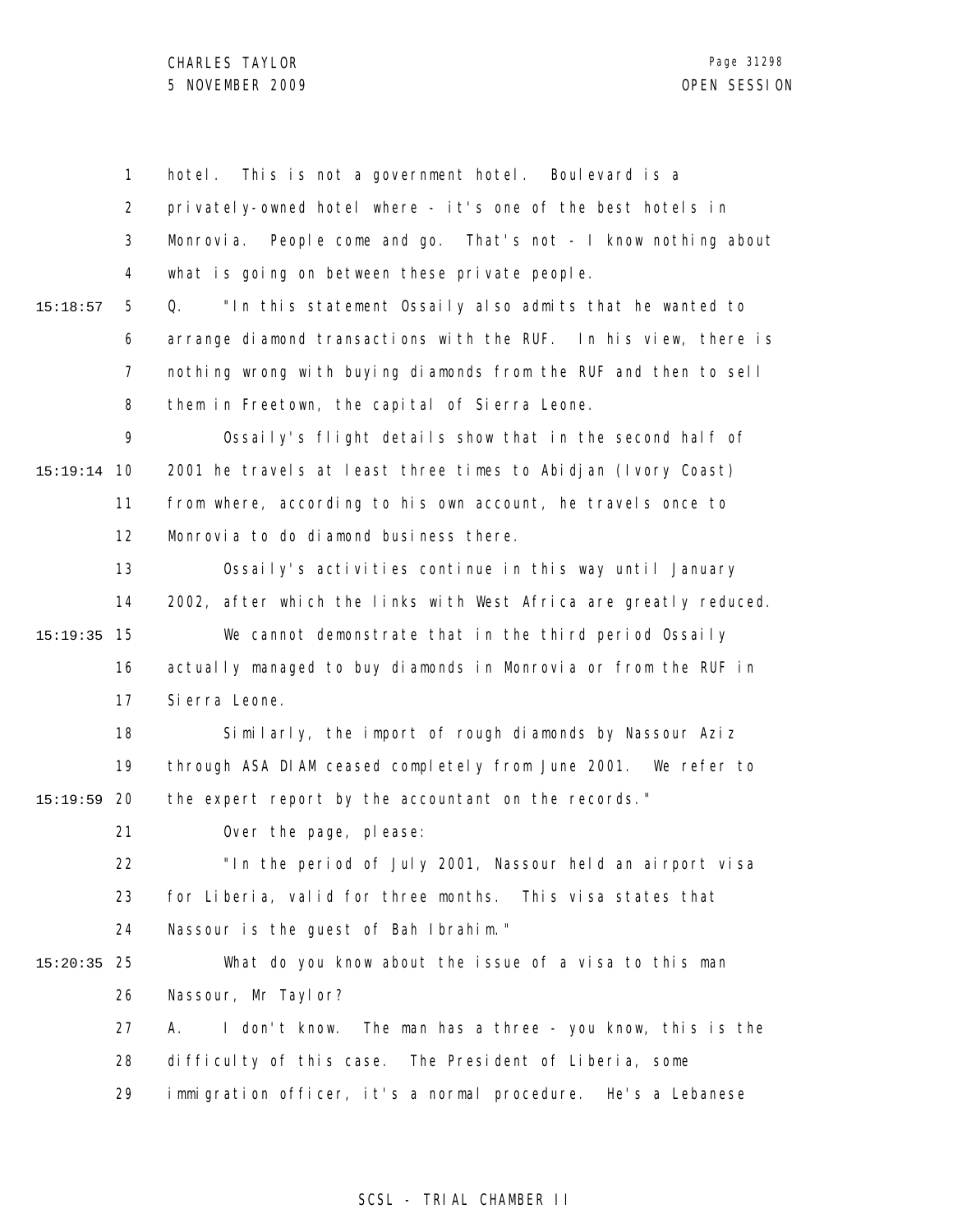CHARLES TAYLOR 5 NOVEMBER 2009 OPEN SESSION

|          | 1              | national. You can see three months visa. That's normal. People    |
|----------|----------------|-------------------------------------------------------------------|
|          | $\overline{2}$ | get three months visa all the time. That would not even come      |
|          | 3              | near me, not even - this is not even a minister who would look at |
|          | 4              | something like this. I wouldn't even know who is given a visa by  |
| 15:21:08 | 5              | immigration. I don't know. I have no idea.                        |
|          | 6              | And then we see below, Mr Taylor, in schematic form, the<br>Q.    |
|          | $\overline{7}$ | three routes which we've just looked at in writing.<br>Do you     |
|          | 8              | follow?                                                           |
|          | 9              | Yes, I see it and --<br>А.                                        |
| 15:21:24 | 10             | And if you notice, to the right of that box your face<br>Q.       |
|          | 11             | appears, President Charles Taylor, do you see?                    |
|          | 12             | That's the problem. Yes, I do.<br>А.                              |
|          | 13             | Now help me. During that period 3, do you see any mention<br>Q.   |
|          | 14             | in this report of you being involved in that particular route for |
| 15:21:43 | 15             | the transfer of diamonds?                                         |
|          | 16             | There is no mention. But my picture shows up here, and<br>А.      |
|          | 17             | anybody seeing this will say: Oh, Taylor. There's nothing         |
|          | 18             | mentioned here that what they call Nassour or something while in  |
|          | 19             | Liberia talked to President Taylor or documents that we found     |
| 15:22:03 | -20            | when we searched President Taylor - how does Charles Taylor's     |
|          | 21             | name get in this only God knows, and this is the problem with     |
|          | 22             | this whole Taylor business. Here is my picture.                   |
|          | 23             | Let's go over the page, page 18 of 49:<br>Q.                      |
|          | 24             | "Indications of diamond trading with the RUF:                     |
| 15:22:21 | 25             | The investigations clearly indicate that Ossaily Samih in         |
|          | 26             | Monrovia is the key figure for the purchase of rough diamonds by  |
|          | 27             | Nassour Aziz and ASA DIAM and that he also manages the funds sent |
|          | 28             | Various evidence indicates that in<br>to Africa by Nassour.       |
|          | 29             | Monrovia Ossaily negotiates directly with senior members of the   |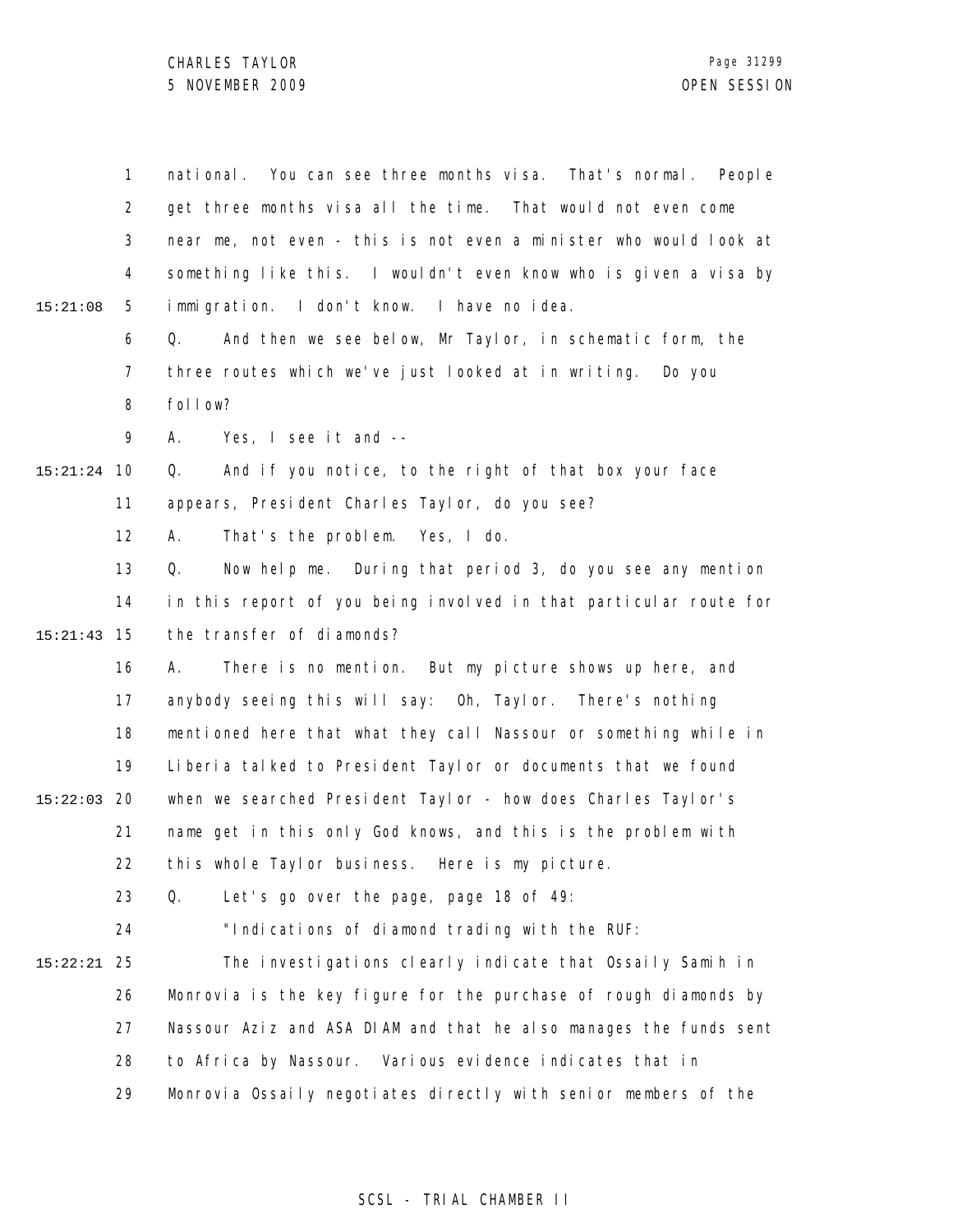CHARLES TAYLOR 5 NOVEMBER 2009 OPEN SESSION

Page 31300

|          | 1              | RUF rebel army, with the general approval of the regime           |
|----------|----------------|-------------------------------------------------------------------|
|          | $\overline{2}$ | associated with President Taylor."                                |
|          | 3              | Now, what do you say about that, Mr Taylor?                       |
|          | 4              | How does one deal with this kind of matter? Somebody is in<br>А.  |
| 15:23:06 | 5              | Monrovia dealing with whoever, and somebody draws a conclusion    |
|          | 6              | that this person is dealing with individuals, as he puts it, with |
|          | $\overline{7}$ | the general approval of the regime associated with President      |
|          | 8              | Taylor. These are the things that got me four years in jail.      |
|          | 9              | Some are just - what does this mean in the English language that  |
| 15:23:30 | 10             | somebody is --                                                    |
|          | 11             | But, Mr Taylor, hold on. Look, the Prosecution have called<br>Q.  |
|          | 12             | several witnesses who have given evidence in this Court that they |
|          | 13             | knew of diamonds being taken from Sierra Leone and given directly |
|          | 14             | to you, yes?                                                      |
| 15:23:55 | 15             | Yes.<br>А.                                                        |
|          | 16             | Many of it in mayonnaise jars, yes?<br>Q.                         |
|          | 17             | Yes.<br>А.                                                        |
|          | 18             | So, Mr Taylor, if that is right, can you help us as to why<br>Q.  |
|          | 19             | this man Nassour was negotiating directly with senior members of  |
| 15:24:12 | 20             | the RUF; should have been negotiating with you?                   |
|          | 21             | You see, that's the whole point. That's the whole point,<br>А.    |
|          | 22             | because all those things you were talking about, there's diamonds |
|          | 23             | coming in mayonnaise jars, nobody is standing there, but diamonds |
|          | 24             | are leaving Sierra Leone, but they are designated for Taylor, and |
| 15:24:33 | 25             | they want to say that Taylor received them, when they are not     |
|          | 26             | there and not know. And like you say, why would anybody want to   |
|          | 27             | be negotiating directly with RUF people? I should have all the    |
|          | 28             | diamonds and they should just come to me.                         |
|          | 29             | "The names of the individuals found on various notes by<br>Q.     |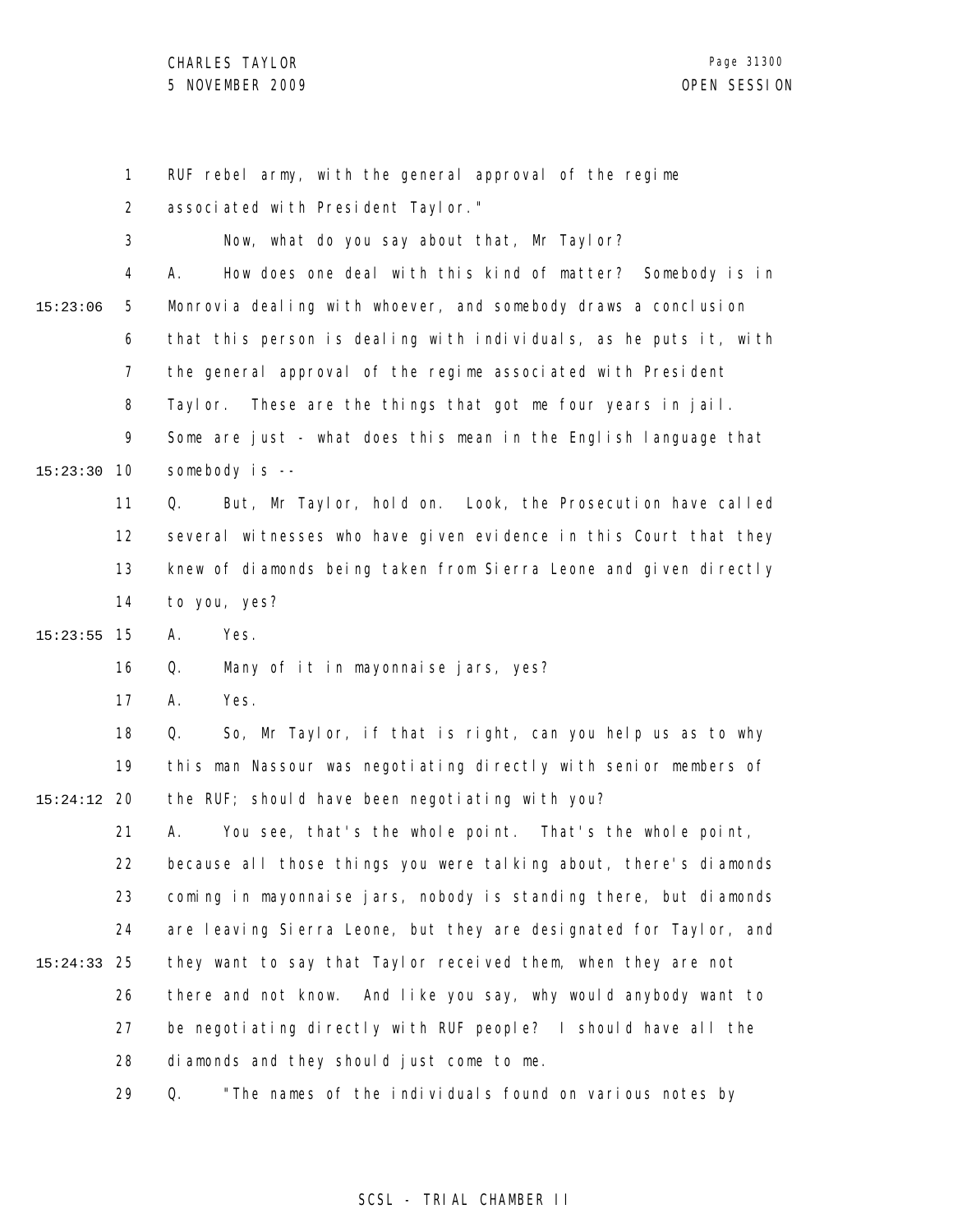1 2 3 4 5 6 7 8 9 10 15:25:38 11 12 13 14 15 15:26:04 16 17 18 19 20 15:26:32 21 22 23 24 25 15:26:56 26 27 28 29 15:25:16 Ossaily, and with whom Ossaily has had extensive contacts in the Hotel Boulevard in Monrovia, can be placed in the RUF of Sierra Leone, given various UN reports and further to statements by the couriers. We refer to Bah Ibrahim, Issa Sesay, Denis Mingo, Sam Bockarie, Eddie Kanneh. The seized documents and photographs also clearly show that Ossaily has very close connections with senior figures in the presidential regime, ie, the Special Security Service and the ATU." Help me, Mr Taylor, where's your name? A. I don't see it because it's not there. I don't know these people. Never heard of them or talked to them. It's not there. Q. Now, you note that the particular names given, the report says, were found on various notes by Ossaily. Now, Mr Taylor, did you ever have any dealings with this man Ossaily? A. Never. Never had any dealings with him. Never. Q. "The meetings with RUF members in Hotel Boulevard in Monrovia. Ossaily pays for various rooms in this hotel. Macky Abbas, Ly Samba, Vlasselaerts Nora, all confirmed in their statements that RUF members regularly visited Hotel Boulevard. Ossaily also admits to have been in contact with RUF members. The numerous telephone contacts with RUF members, ASA DIAM buys a number of satellite telephones from the Belgian company GT&T at Louvain, La Neuve. These telephones are then distributed in Monrovia to Ossaily and other important individuals. Further to Ossaily's seized telefoonrepertiores - meaning contact list or call register - we can determine who used which phones. Satellite phones were provided to senior RUF members such as Bah, Issa, Mingo, Eddie (alias Falcon)."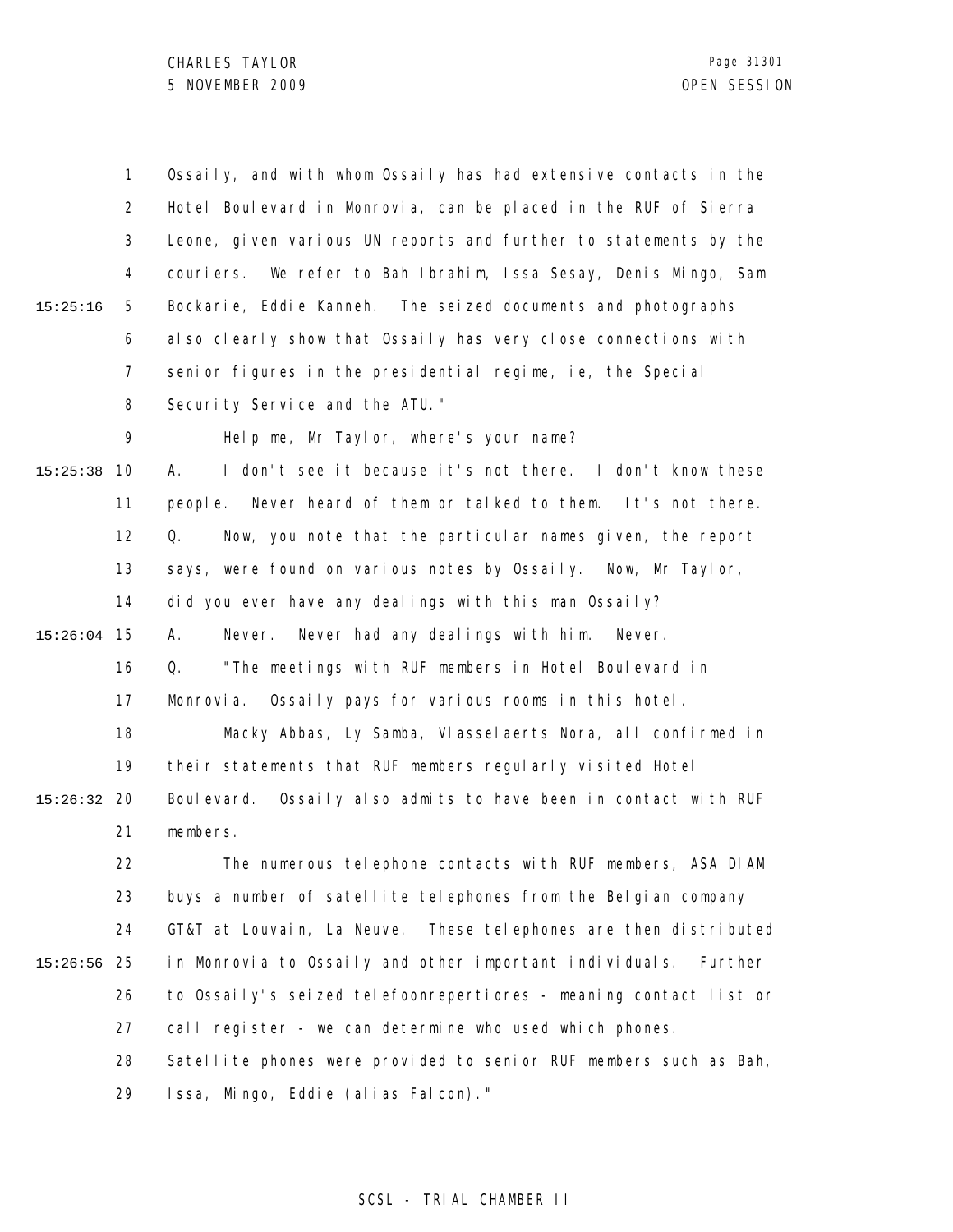1 2 3 4 5 6 7 8 9 10 15:28:20 11 12 13 14 15 15:28:42 16 17 18 19 20 15:29:06 21 22 23 24 25 15:29:37 26 27 28 29 15:27:53 Did you get a phone, Mr Taylor? A. No, no, never got a phone. If I had gotten one, he would have said. Never. Q. Let's go over the page: "Transmitters are bought and made available to the RUF and/or members of the regime associated with President Taylor. Call credits are purchasedfor satellite phones used by the RUF in Sierra Leone and for the SSS and ATU in Monrovia. For example, at Ossaily's a document was found with the note 'special request from RUF Sierra Leone 2Ic (General Denis Mingo-Superman), please help with 500 units'. This note includes a clear reference to the RUF Sierra Leone and '2IC' refers to second in command. When Ossaily is confronted with this document, he states that he has received this request via the reception of Hotel Boulevard but not to have done anything further to it. The evidence shows that Hamed Abdul purchased call credits in Belgium for the satellite phone ending 725. Hamed Abdul is an uncle of Ossaily. Several Western Union transfers are made to various individuals, including a money transfer on 14 December 2000 of approximately 5,000 euros from Ossaily Samih to Ibrahim Bah. During the search at Ossaily's various notes are found with references to payments to RUF members such as Bah, Issa and Eddie and payments to the members of the SSS and ATU, such as Colonel Adams." Who is Colonel Adams? A. Colonel Adams was a Ghanaian former military officer that also was used to help to train the ATU. He's Ghanaian. In fact,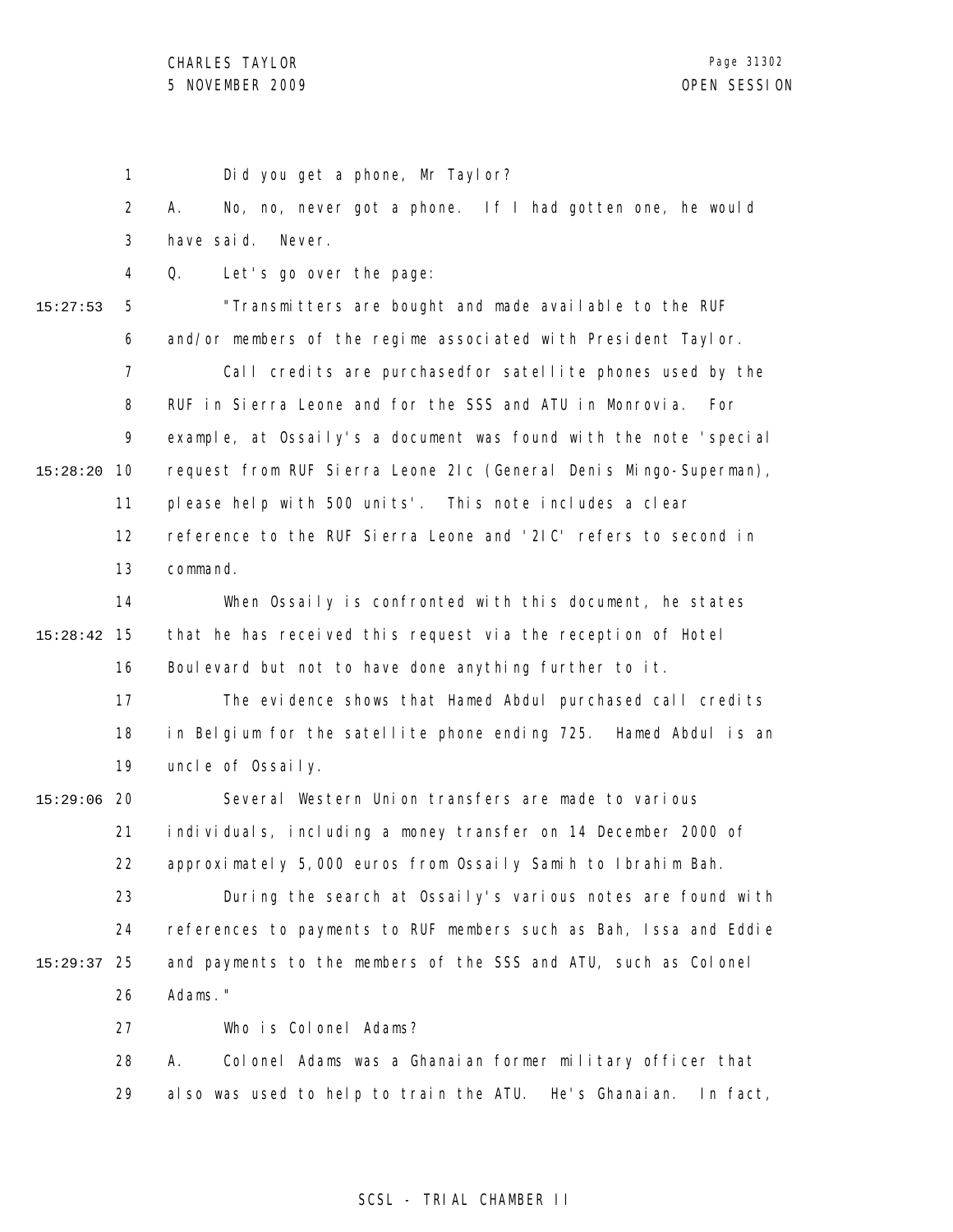1 he lives in Ghana.

|          | $\overline{2}$ | What do you know about him being involved in this,<br>Q.            |
|----------|----------------|---------------------------------------------------------------------|
|          | 3              | Mr Taylor?                                                          |
|          | 4              | I did not know that Adams - he was there helping to train<br>Α.     |
| 15:30:11 | 5              | the ATU. I didn't know he was involved in diamond business.<br>He's |
|          | 6              | a Ghanaian and he was on assignment there. I mean, that             |
|          | 7              | assignment is on contract there working.                            |
|          | 8              | And then they give an example of the note. And if we go<br>Q.       |
|          | 9              | over the page, you see an example of the note, and if we look,      |
| 15:30:39 | 10             | for example, in the right-hand column, do you see the name Eddie    |
|          | 11             | and Issa in brackets behind it, Mr Taylor?                          |
|          | 12             | Yes, I do.<br>А.                                                    |
|          | 13             | And then you see in the same line at the bottom Bah Hotel,<br>Q.    |
|          | 14             | Bah Personal. Do you see that?                                      |
| 15:30:57 | 15             | Α.<br>Yes, yes.                                                     |
|          | 16             | And just to the left of that, do you see Adams?<br>Q.               |
|          | 17             | Yes.<br>А.                                                          |
|          | 18             | Yes?<br>Q.                                                          |
|          | 19             | Actually, it's right over Bah Hotel. At the top of<br>А.<br>Yes.    |
| 15:31:15 | 20             | Bah Hotel, Colonel Adam.                                            |
|          | 21             | Q.<br>It appears there as well, yes?                                |
|          | 22             | Yes.<br>А.                                                          |
|          | 23             | Q.<br>And then the report goes on to note --                        |
|          | 24             | PRESIDING JUDGE: I'm just wondering if that's the same              |
| 15:31:28 | 25             | The one appearing directly overhead is Adam without an<br>person.   |
|          | 26             | S.                                                                  |
|          | 27             | MR GRIFFITHS:<br>And the one on the left is Adams with an S.        |
|          | 28             | PRESIDING JUDGE:<br>And it doesn't refer to the one on the          |
|          | 29             | left as a colonel.                                                  |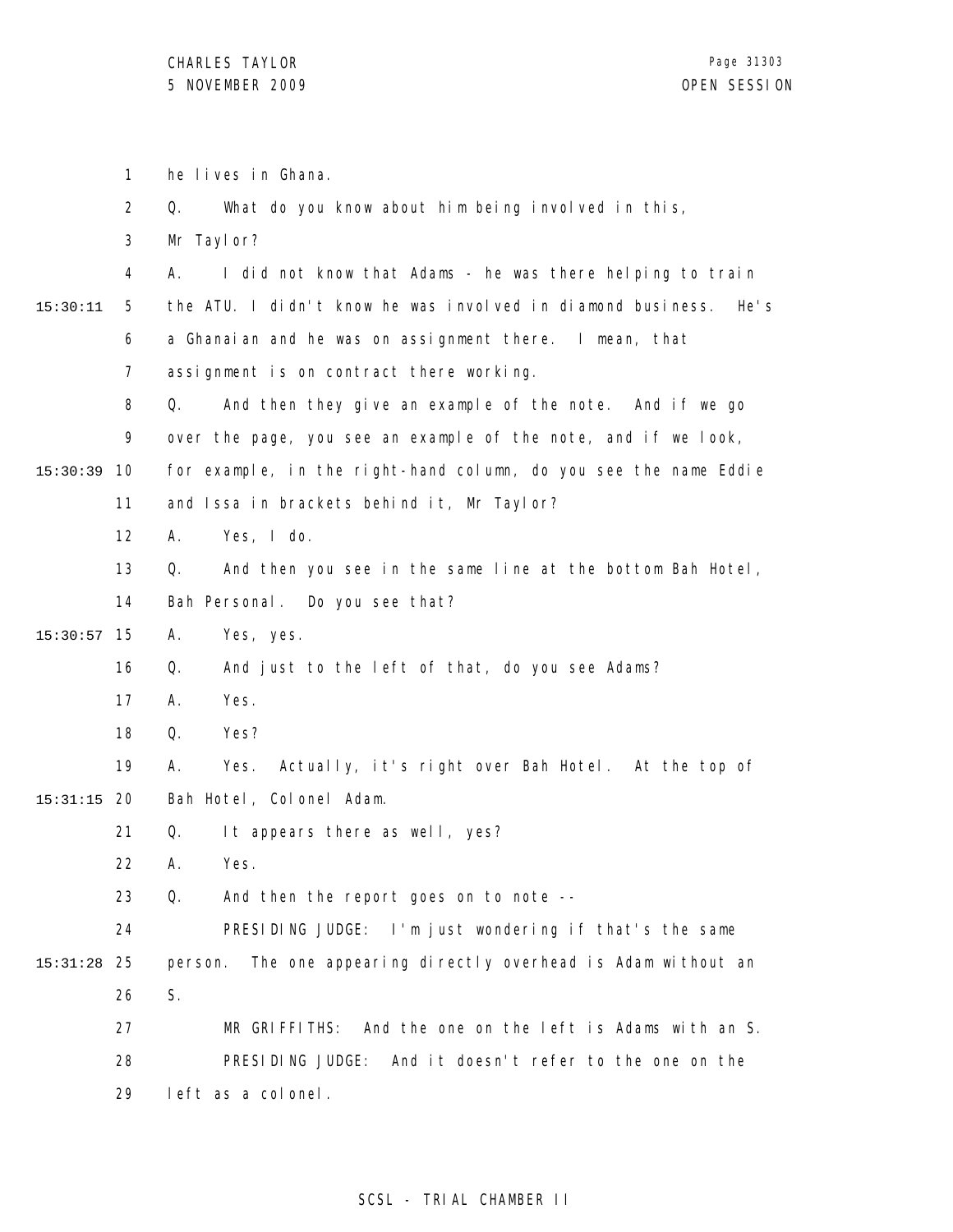|          | 1              | MR GRIFFITHS: Well, it might be two different people,             |
|----------|----------------|-------------------------------------------------------------------|
|          | $\overline{2}$ | Mr President.                                                     |
|          | 3              | THE WITNESS: It's true. The President is right. I mean,           |
|          | 4              | the one I know is Colonel Adams, to the right, so the President   |
| 15:31:55 | 5              | has a point.                                                      |
|          | 6              | MR GRIFFITHS:                                                     |
|          | $\overline{7}$ | "During the search, photographs of diamond mines were found<br>Q. |
|          | 8              | on Ossaily's personal computer. The photographs were stored on    |
|          | 9              | the file name 'Min' or 'Mining area' or 'Kono'."                  |
| 15:32:15 | 10             | And then there were also photographs of individuals, okay?        |
|          | 11             | Yes.<br>А.                                                        |
|          | 12             | And then it goes on over the page:<br>Q.                          |
|          | 13             | "Further to the seized documents and various statements we        |
|          | 14             | can make a reconstruction of the illegal route for rough diamonds |
| 15:32:30 | 15             | from Sierra Leone to Hotel Boulevard."                            |
|          | 16             | Now we see your picture again, Mr Taylor, yes?                    |
|          | 17             | Yes, I see it.<br>А.                                              |
|          | 18             | Q.<br>And the route is Sesay, Eddie Kanneh with an arrow going to |
|          | 19             | Hotel Boulevard where they would meet Ossaily, yes?               |
| 15:32:53 | -20            | Yes.<br>А.                                                        |
|          | 21             | Who would then take the diamonds up to Antwerp, yes?<br>Q.        |
|          | 22             | А.<br>Yes.                                                        |
|          | 23             | Now, Mr Taylor, in the description so far, have you<br>Q.         |
|          | 24             | featured at all?                                                  |
| 15:33:05 | 25             | Well, to my understanding of this report, I don't see how I<br>Α. |
|          | 26             | feature, but my picture keeps showing up. It would have been      |
|          | 27             | easier to say - even say Liberia or Monrovia, but, no, it has to  |
|          | 28             | tie to Charles Taylor, tie in at any cost Charles Taylor.<br>Even |
|          | 29             | after they name an individual, it's still tied to Charles Taylor. |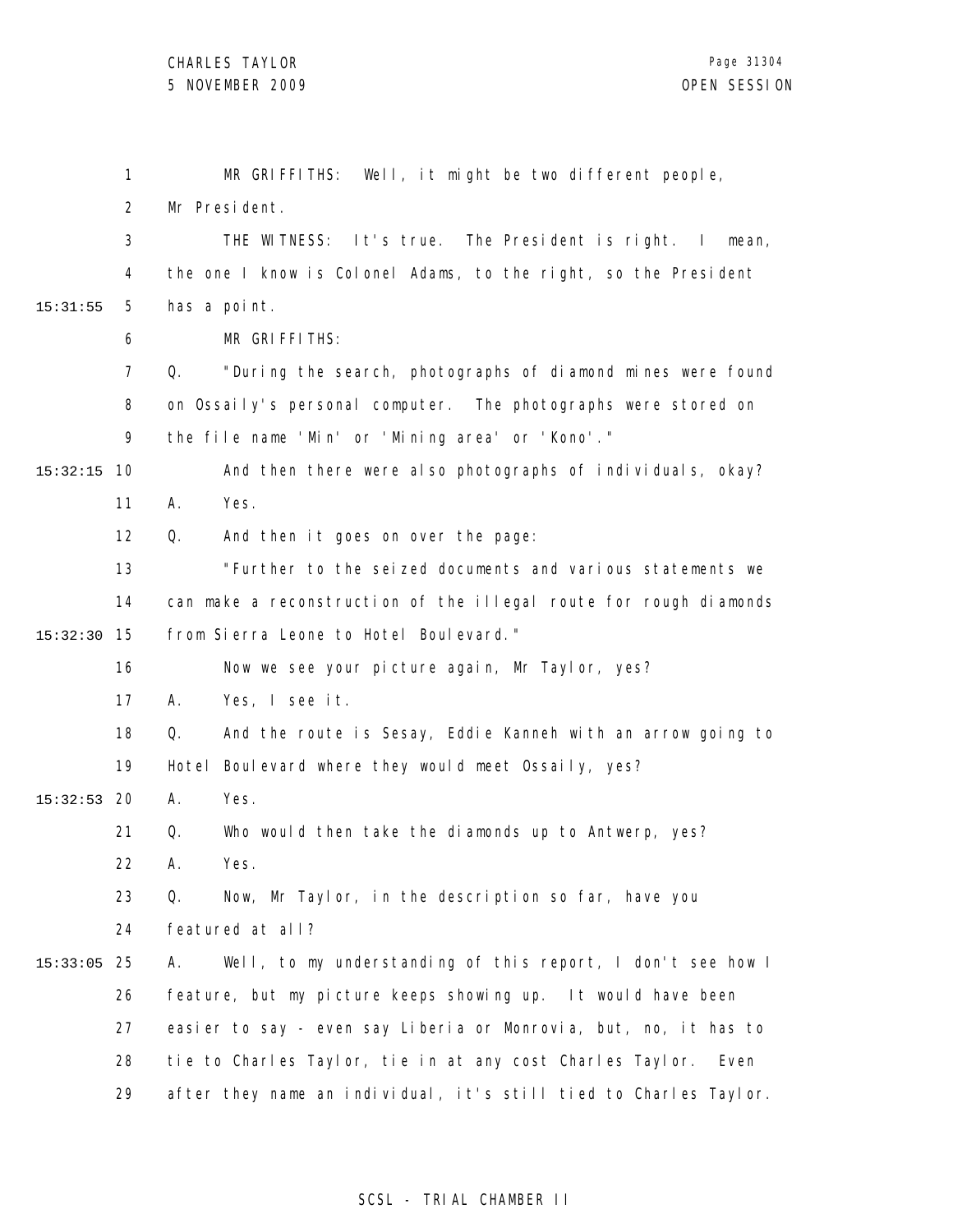1 2 3 4 5 6 7 8 9 10 15:34:21 11 12 13 14 15 15:34:48 16 17 18 19 20 15:35:09 21 22 23 24 25 15:35:35 26 27 28 29 15:34:07 Q. And then over the page. It's explained that there's a reference to helicopter, yes? A. Uh-huh. Q. Now, let's go over the page, shall we, to page 23 of 49. Now, Mr Taylor, you will note, of course, that the pages we've looked at to date relate to the first conclusion, yes? A. That is correct. Q. Which was referred to right at the beginning of the document, yes? A. That is correct. Q. Now, when we go now to page 23 of 49: "The funds to finance the diamond smuggling come from the account of ASA DIAM company with the Artesia Bank in Antwerp. The revenues from the sale of the illegally procured diamonds on the Antwerp market are systematically used for the purchase of new goods. Cash is taken from the company using cheques in the names of Nassour Aziz and Zanos Mario. At the instruction of Nassour the cheques are written by the authorised representative Ossaily Najla and signed, after which she or secretary Claus use these cheques to withdraw cash from the Artesia Bank." And then it goes on to show how they prove that. "Zanos Mario states that the cash withdrawals in 2001 made using cheques in his name were largely taken to Monrovia by other couriers. He mentioned Macky Abbas, Ly Samba, Tsoukaladakis Michel as couriers." Now, there's that name Michel, yes? A. Uh-huh. Q. "Zanos Mario also states that he signed blank documents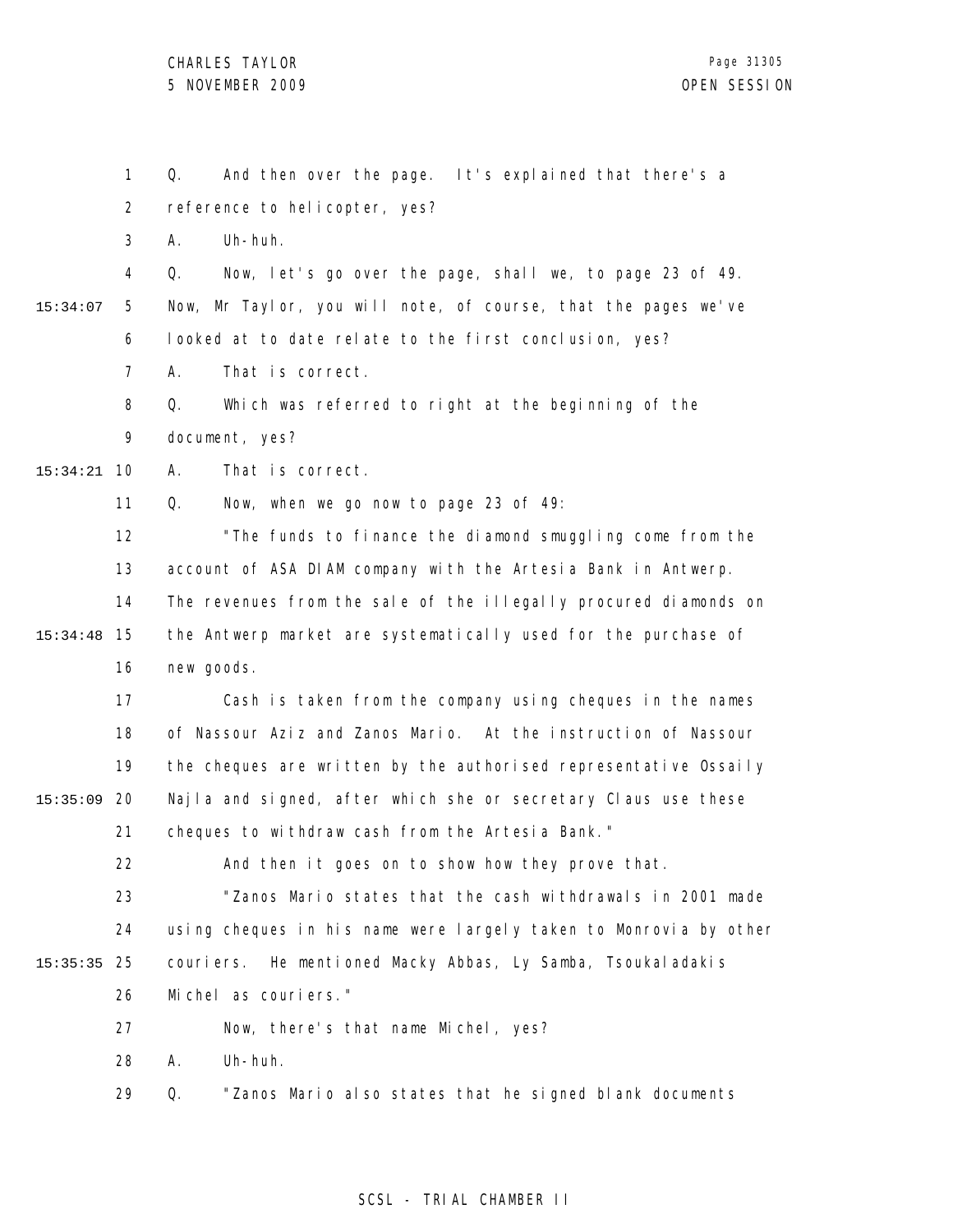1 2 3 4 5 6 7 8 9 10 15:36:40 11 15:36:18 which were then used by ASA DIAM or Nassour to make purchase invoices, purchase invoices to support the millions of US dollars withdrawn from the ASA DIAM account with the Artesia Bank. With respect to this, Zanos' statements include verbatim with respect to the various invoices in my name in the accounts of ASA DIAM, I again confirm that Aziz and, more specifically, Katrien got me to sign a number of blank documents which were later used to make purchase invoices. Hence you will find invoices in my name stating 'BUREAU ZANOS GEORGE MARIO'. I repeat that I never sold these goods to ASA DIAM and this was only an accounting device to import the diamonds into Belgium.

12 13 14 15 15:37:07 16 17 18 19 20 15:37:35 21 22 3. The statements by couriers Macky Abbas and Ly Samba and also the statements by Vlasselaerts Nora indicate that these funds were given to the couriers Macky Abbas and Ly Samba, who travel to Monrovia with the money and give it to Ossaily Samih. After handing over this money, the named couriers receive diamonds from Ossaily which they have to smuggle via Monrovia to Belgium, for which purpose they anally hide the diamonds in their body. Vlasselaerts Nora even states on 15 March 2002 that her boyfriend took a number of 100 USD banknotes with him when he left Monrovia. The quantity of banknotes was similar to a shoe box full."

23

Let's go over the page, please:

24 25 15:38:17 26 27 28 29 "4. Ossaily only admits buying several lots of diamonds in Monrovia and to have handed them over at the same location to a cousin of Nassour Aziz and to have sold part of the diamonds to overseas buyers on his account, in contrast to the statements of Macky Abbas and Ly Samba. He denies exporting diamonds outside Liberia. During the confrontation on 29 April 2002 with Macky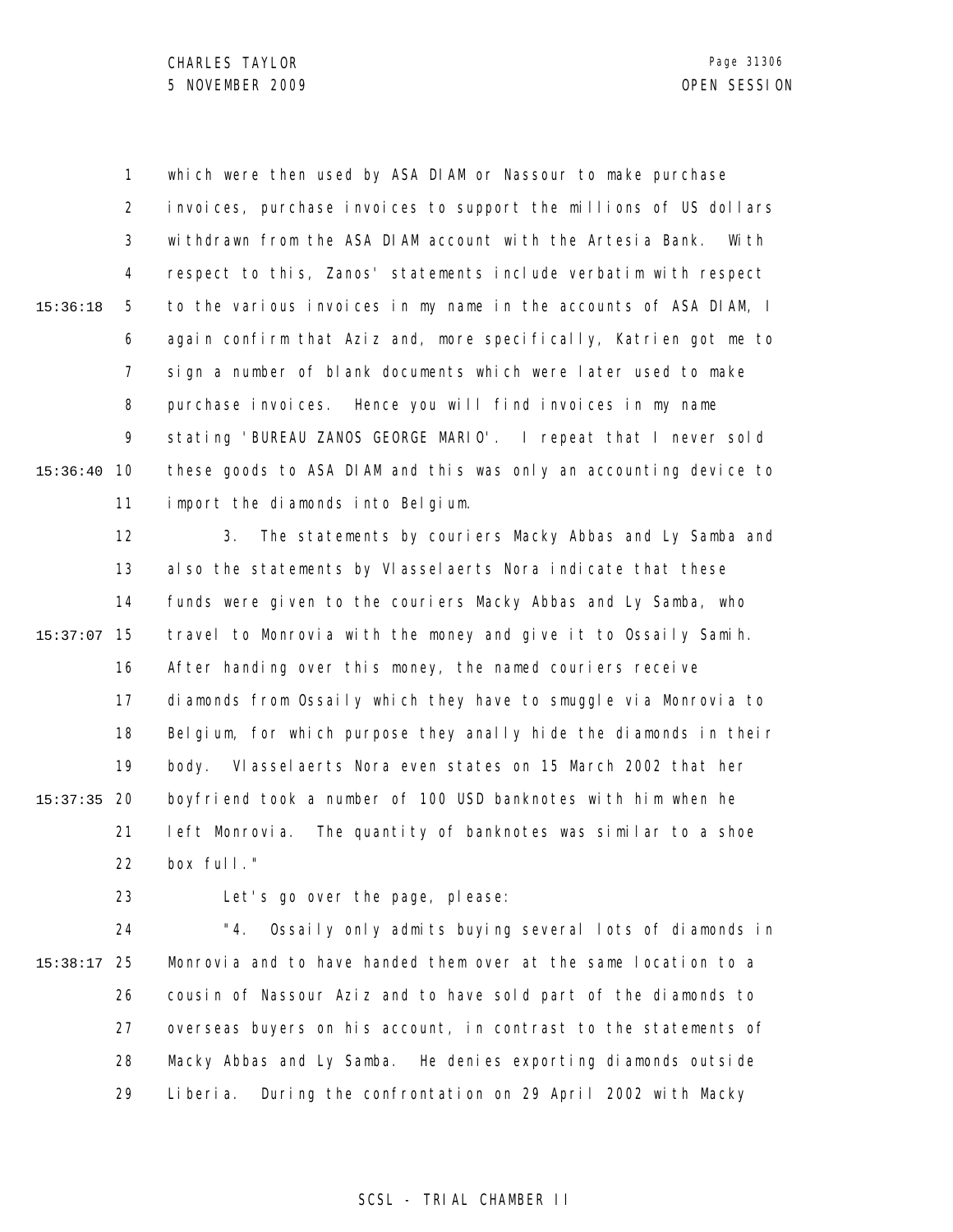1 2 Abbas, he confirms that on one occasion he received a sum of money from Macky Abbas.

3 4 5 6 7 8 9 10 15:39:30 11 15:38:52 5. The expert report written by the appointed accountant indicates that during the period studied, 1 January 2000 to 31 August 2001 inclusive, 89.8 per cent of the total imports concerned rough diamonds. During this period, 99.47 per cent of the rough diamonds purchased are sold on the Belgian market. The revenues are withdrawn in full in banknotes or transferred to accounts in other countries in the name of Nassour. Practically all the rough diamond purchases are associated with invoices from Nassour Aziz himself.

> 12 Tote of the money laundering operation.

13 14 15 15:39:43 16 17 18 19 20 15:40:08 21 22 23 24 25 15:40:39 26 27 28 The report by the Financial Information Processing Section notes a number of suspect transactions by Nassour. The information obtained from the Artesia Bank, the ASA DIAM accounts and the expert report by the accountant can be used to determine the total amount of Nassour 's suspect transactions. This shows that the Financial Information Processing Section was aware of a number of the suspect transactions, but by no means all of them. With reference to the expert report by the accountants, we can determine the total of the international transfers and cash withdrawals in banknotes. During the period 1 January 2000 to 31 August 2001 inclusive, a total of \$19,057,400 US worth of international payments is made." Now, Mr Taylor, what do you know about all of those dollars? A. Not a dime do I know about nothing. Nothing is made payment to me. I don't know anything about what they are doing,

> 29 no.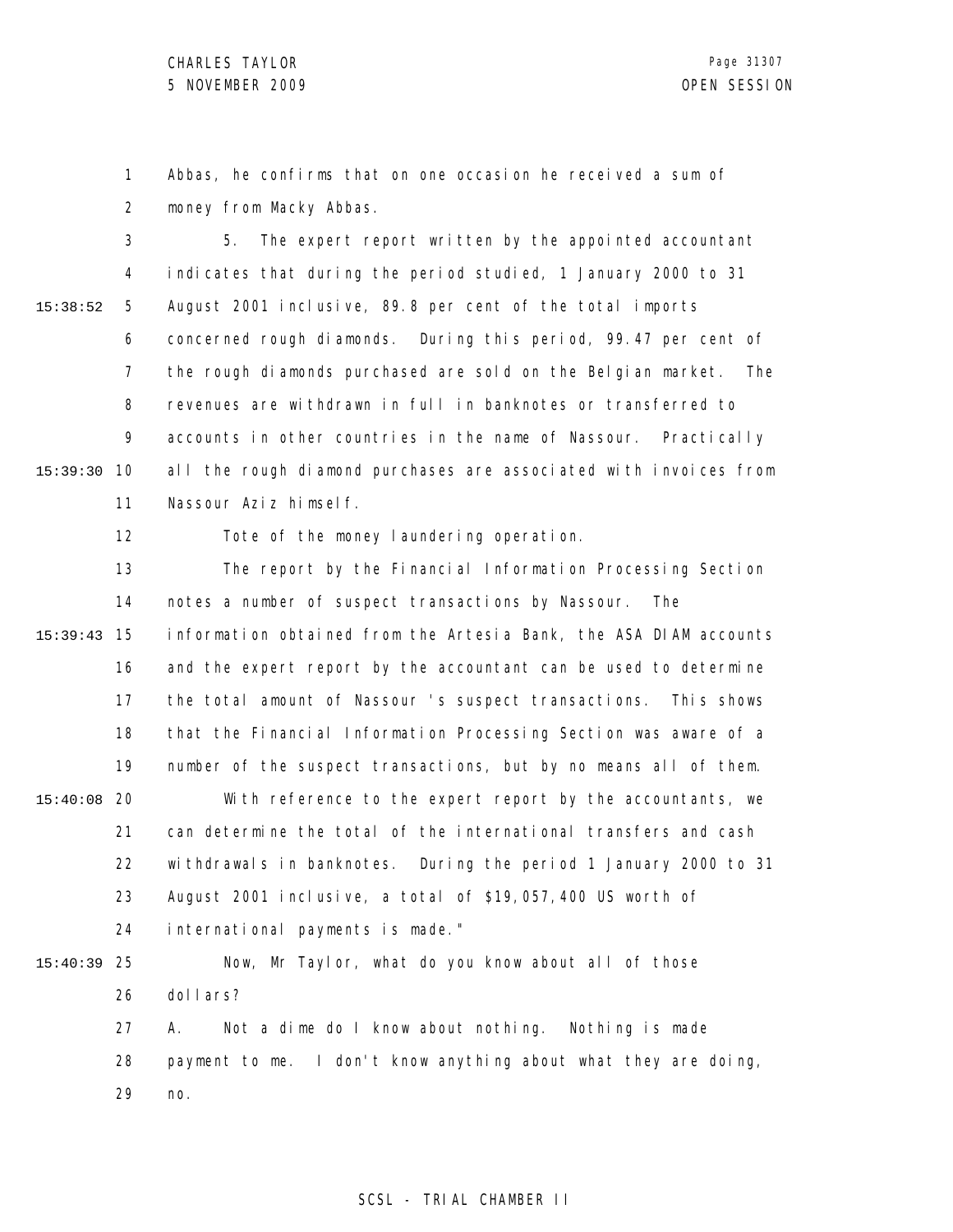3

1 2 Q. Let us skip a couple of pages, please, and go to page 26 of 49, which is headed:

4 5 6 7 8 15:41:17 The conclusions about the arms deliveries are based on a number of important documents seized during the searches of Ossaily Samih's home, the analysis of a number of telephone contacts, admissions and results obtained further to rogatory commissions.

"Conclusion 3: Arms trading.

9 10 15:41:33 11 12 13 Together these conclusions clearly show that Nassour Aziz and Ossaily Samih engaged in a number of activities to facilitate the delivery of arms to African war zones such as Liberia and Sierra Leone. Two specific periods, January 2001 and July 2001 are particularly notable in these conclusions.

14 15 15:42:08 16 17 18 19 20 15:42:36 21 During the searches at Ossaily Samih's home address among the documents we find an envelope marked 'SON EXCELLENCE MONSIEUR L'AMBASSADEUR SALAME' with a stamp with the text 'Ministere d'Etat de la Defense et la protection civile'. It contains a letter in the French language signed by Lida Kouassi Moise, Ministre d'Etat. It concerns an 'authorisation pour livraison' for the supply by the Nataco Holding Company in Bulgaria of a range of arms to the Republic of the Ivory Coast.

22 23 24 25 15:43:08 26 27 28 Ossaily admits that this document was given to him at the offices of ASA DIAM by Darwish Ali. Originally it was intended to Nassour Aziz but Darwish proposed to Ossaily that he himself should try to arrange the arms transaction. If Ossaily could manage this then it would result in a generous commission for him. Later Darwish gave the same document to Nassour. The further investigation of the End User document provided

29 the following outcome: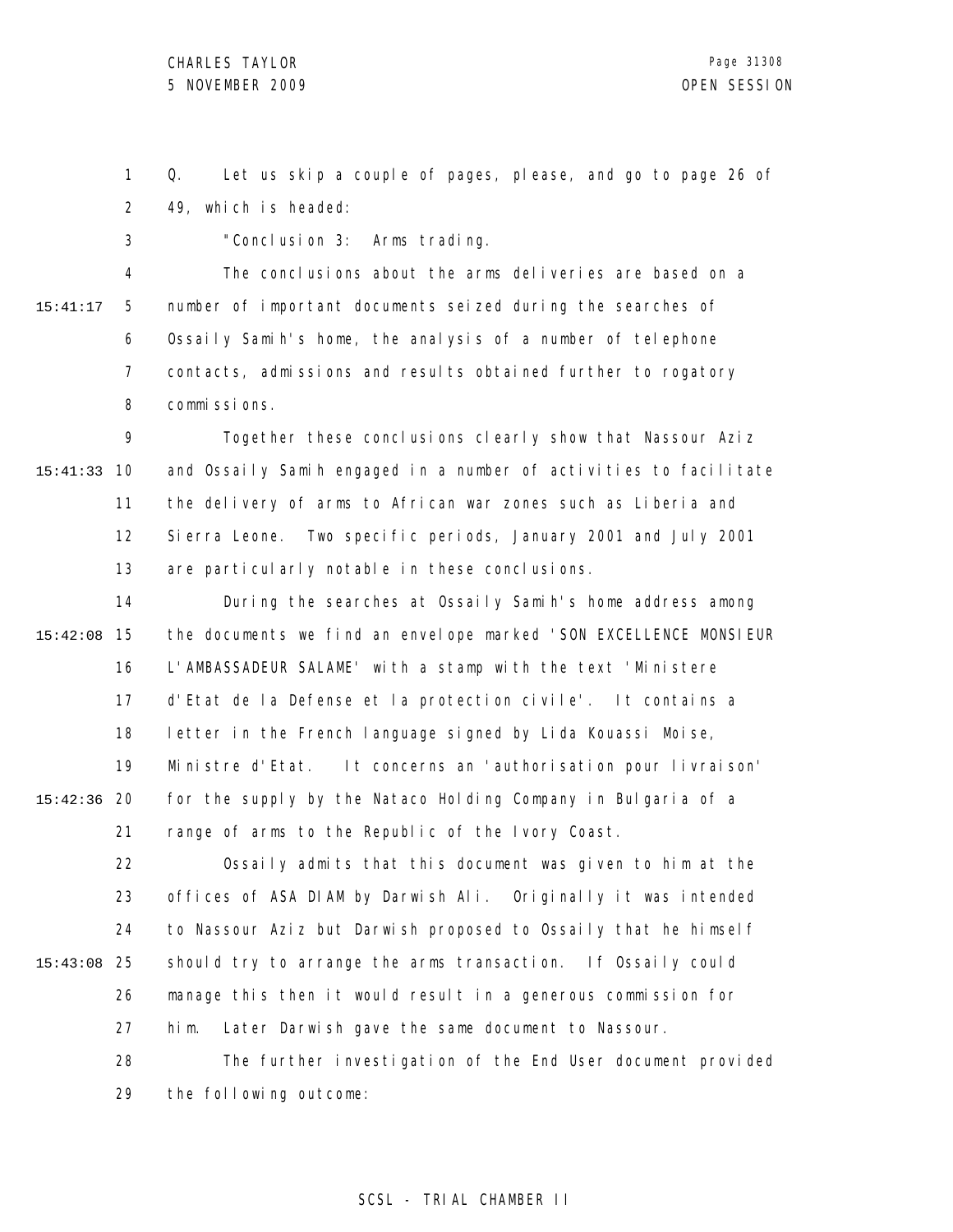1 2 3 4 In the reports related to United Nations resolution 1343 (2001) of 26 October 2001, in appendix 4 to the resolution, there is a document which closely resembles the document found with Ossaily.

15:43:45

5 6 7 8 The contents of the published document indicate that it is a 'certificat d'achat' whereby the Minister of Defence of the Republic of Ivory Coast gives permission to the Avia Trend Company to supply arms and ammunition.

9 10 15:44:08 11 12 According to several international newspapers, the Avia Trend Company, a cargo company in Moscow, is owned by Valery Cherny, a soviet test pilot. Cherny is associated with Leonid Minin, an arms trader of Ukrainian/Israeli nationality.

13 14 15 15:44:33 16 On 5 August 2000, Minin was arrested by the Italian police in connection with international arms trading and drugs dealing. At the time of his arrest, a large quantity of diamonds and a significant number of documents were found."

17 18 19 Now let me pause there. Mr Taylor, do you know anything about this arms transaction involving the Republic of the Ivory Coast?

20 15:44:54 A. No, no, no. I do not know.

21 22 23 24 25 15:45:18 26 27 28 29 Q. "During the execution of the rogatory commission in Italy, we obtained access to information from the Italian investigations concerning Leonid Minin which shows that there are several documents indicating that Minin supplied arms made in Russia to both the regime of President Charles Taylor of Liberia and to the Revolutionary United Front rebels in Sierra Leone." Now, Mr Taylor, have you seen any such document? A. No, I haven't seen it, and it's not even attached to this report. I haven't it seen it, because Minin did not supply any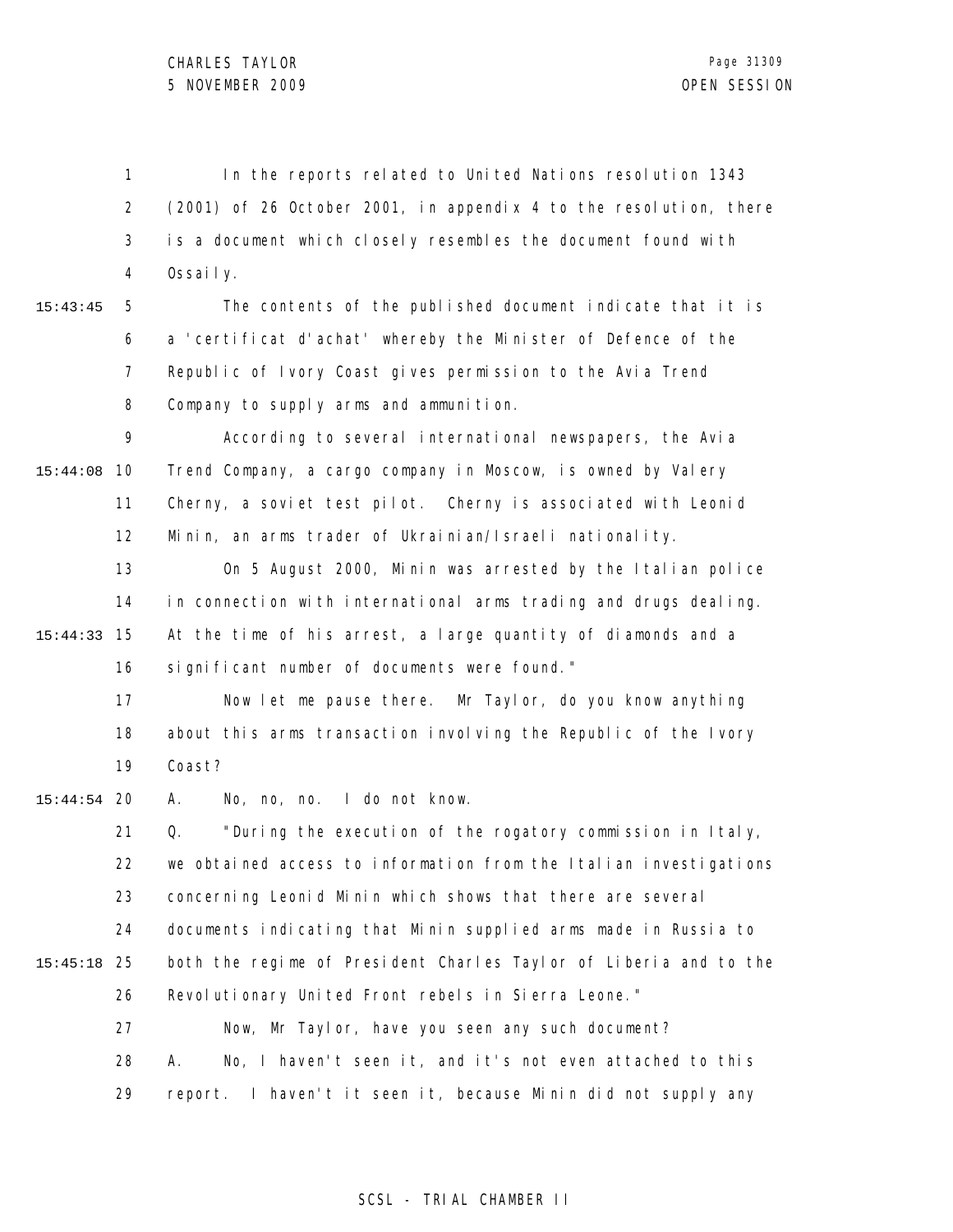1 2 3 4 5 6 7 8 9 10 15:46:12 11 12 13 14 15 15:46:28 16 17 18 19 20 15:46:57 21 22 23 24 25 15:47:25 26 27 28 29 15:45:54 weapons to Liberia. I haven't seen it. Q. What do you know about him supplying weapons to the RUF? A. No, I don't know. Because he was in Liberia, and how would he get the weapons to the RUF at this time in 2001? What would he be doing? No. Q. "The investigations in Italy indicate that Minin in this period was an important contact of Nassour and Ossaily in connection with arms supplies to the regime of President Taylor. Minin was paid with rough diamonds." What do you know about that? A. No, that is not true. Minin did not supply any weapons to Liberia, and they should have provided the copies of that. No, he did not provide any weapons to Liberia at all. And I guess that's why the Italians did not hold him. Q. Why? What happened to Minin? A. Minin's in Italy. He was investigated and he went back to - I mean, he went back to Israel. He's in Israel. Q. Now over the page, please: "We support these conclusions with a document with handwritten notes by Ossaily Samih. The document is illegible, but analysis of the document: At the bottom of the document in Ossaily's handwriting '10 Dragonov 7.62 millimetre, 30 charges 1000'. A drawing of a pistol is made around this note. A Dragonov is a war weapon, a sniper rifle, made in Russia. With respect to this note, Ossaily states: 'This is my handwriting. I note that document in Monrovia. A director of Liberian Special Security, General Yeaten, asked me if I could supply 30 Dragonovs with 30 magazine clips/charges. I made a note of his question out of politeness, but I did not undertake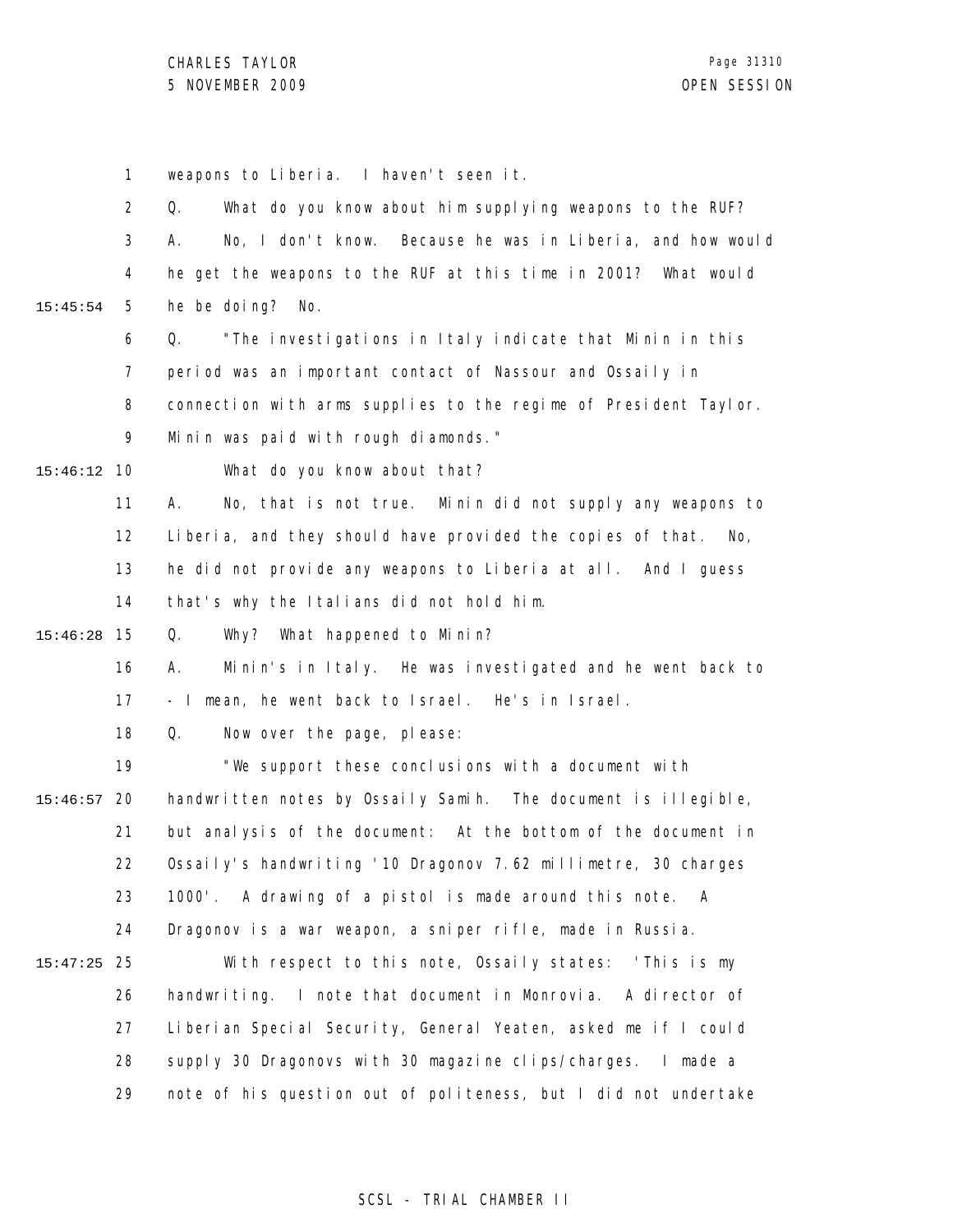CHARLES TAYLOR 5 NOVEMBER 2009 OPEN SESSION

|               | $\mathbf{1}$   | any further steps to it. I did not supply this. Generally, if I   |
|---------------|----------------|-------------------------------------------------------------------|
|               | 2              | was asked something I could not do anything about, I gave them    |
|               | 3              | money to keep them happy.'"                                       |
|               | 4              | What to you know about that?                                      |
| 15:48:07      | 5              | Oh, Benjamin. No, I don't know about this, and it's good<br>А.    |
|               | 6              | that he didn't do anything about it. Maybe talking to him and     |
|               | $\overline{7}$ | find out if he could supply sniper rifles. But I'm not aware of   |
|               | 8              | this discussion with him, and it's good he didn't do anything     |
|               | 9              | about it.                                                         |
| 15:48:25      | 10             | Mr Taylor, when you say "he did not do<br>JUDGE DOHERTY:          |
|               | 11             | anything about it", are you referring to Ossaily or to Mr Yeaten? |
|               | 12             | THE WITNESS: No, your Honour, he is saying here the - this        |
|               | 13             | is Ossaily's handwriting. Ossaily is saying that this request     |
|               | 14             | was made to him but he could not --                               |
| 15:48:48      | 15             | JUDGE DOHERTY: He, Ossaily, did not.                              |
|               | 16             | THE WITNESS: He, Ossaily, did not do anything about it,           |
|               | 17             | your Honour.                                                      |
|               | 18             | MR GRIFFITHS:                                                     |
|               | 19             | Now over the page, page 29 of 49:<br>Q.                           |
| $15:49:04$ 20 |                | "However, further investigation shows that Ossaily                |
|               | 21             | undertakes several steps to meet General Yeaten's request."       |
|               | 22             | And reference is made to some reports. Then halfway down          |
|               | 23             | the document on the left we need the note "Ouga 00226356005, room |
|               | 24             | 523. "                                                            |
| 15:49:36      | 25             | "Alpha Zulu is Nassour Aziz's call sign. The phone number         |
|               | 26             | is the number of the Sofitel Hotel in Burkina Faso, Ouagadougou.  |
|               | 27             | Both Ossaily and Nassour state that on 17-18 and 19 January 2001, |
|               | 28             | Nassour Aziz was staying in the Sofitel Hotel in Burkina Faso     |
|               | 29             | where he had a meeting with Ibrahim Bah."                         |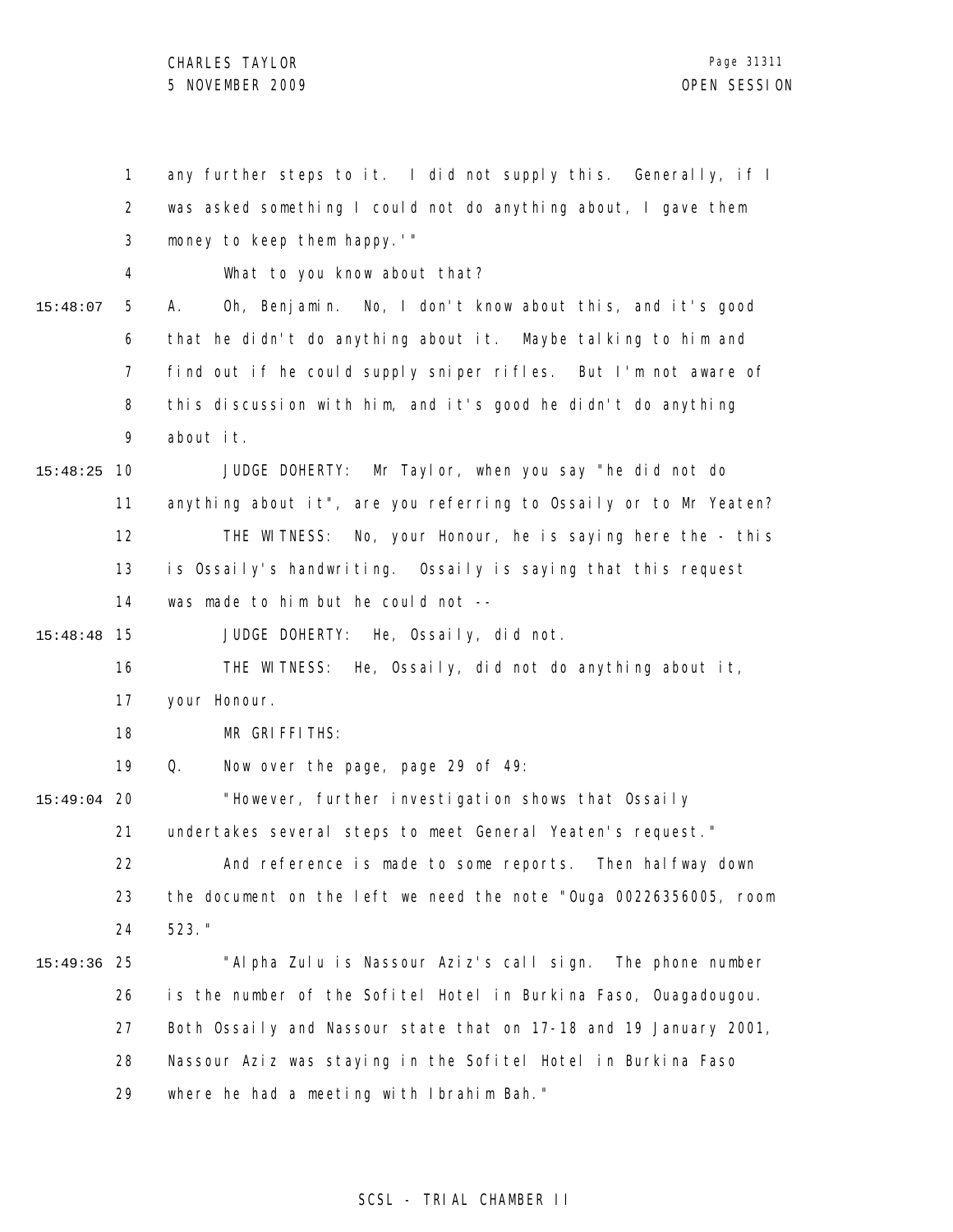|          | 1              | Now, do you know anything about that, Mr Taylor?                  |
|----------|----------------|-------------------------------------------------------------------|
|          | $\overline{2}$ | No, $I$ don't.<br>А.                                              |
|          | 3              | And we can jump a few lines and look at the sentence just<br>Q.   |
|          | 4              | before we see that box:                                           |
| 15:50:19 | 5              | "We can conclude that the number 00226356005 was called by        |
|          | 6              | Ossaily five times in total on 18 and 19 January.                 |
|          | $\overline{7}$ | Analysis of the retroactive telephone records on 17, 18<br>4.     |
|          | 8              | and 19 January. The full telephone records of satellite           |
|          | 9              | telephone used by Ossaily on the days 17, 18 and 19 January 2001  |
| 15:50:52 | 10             | show that Ossaily is constantly calling Nassour Aziz, Liberia and |
|          | 11             | Baba Jobe." Who is Baba Jobe, Mr Taylor?                          |
|          | 12             | I don't know him. I don't know him.<br>А.                         |
|          | 13             | Now, Mr Taylor, you note that they were able to get hold of<br>Q. |
|          | 14             | the telephone records retroactively of these satellite phones,    |
| 15:51:31 | 15             | yes?                                                              |
|          | 16             | Yes.<br>А.                                                        |
|          | 17             | Now, as far as you're aware, were any attempts made by this<br>Q. |
|          | 18             | Prosecution to obtain records of any satellite phone you made     |
|          | 19             | have used?                                                        |
| 15:51:49 | 20             | Not that I know of, no. They may have made efforts, but I<br>А.   |
|          | 21             | haven't seen any.                                                 |
|          | 22             | Q. Over the page:                                                 |
|          | 23             | "Bah is also called by Ossaily on the number starting 226,        |
|          | 24             | the country code of Burkina Faso, which indicates on 17, 18 and   |
| 15:52:10 | 25             | 19 January 2001, Nassour Aziz and Bah are both in Burkina Faso.   |
|          | 26             | In Ossaily's telephone contact list we find a number with         |
|          | 27             | the note 'Bah Burkina,'" and then they go on to deal with         |
|          | 28             | tel ephone contacts with Baba Jobe.                               |
|          | 29             | "He's on a United States travel ban document.<br>Baba Jobe is     |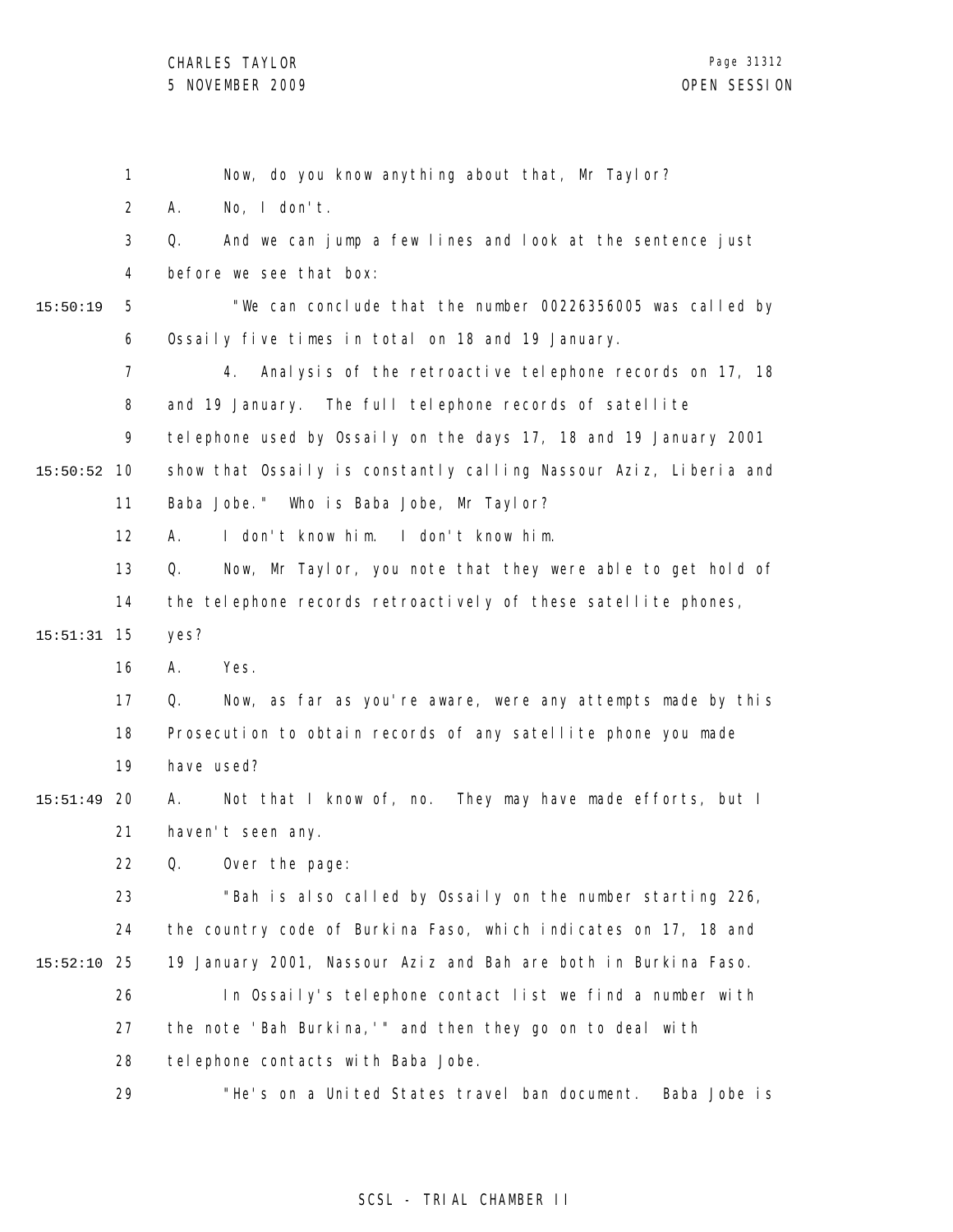1 2 3 4 5 6 7 8 9 10 15:53:27 11 12 13 14 15 15:53:41 16 17 18 19 20 15:54:07 21 22 23 24 25 15:54:33 26 27 28 29 15:52:57 identified as a significant arms manufacturer and director of the New Millennium Air Company in The Gambia." Do you anything about that company, Mr Taylor. A. Wait a minute. Wait a minute. I misled the Court. When you say Jobe, I know a Baba Jobe, okay? I do know Baba Jobe. Baba Jobe is - the Baba Jobe that I know is the personal assistant to the President of The Gambia, Yahya Jammeh. That's the Baba Jobe that I know. He's the personal assist to the President of The Gambia. I think he also got into some trouble with the President and I think he's in prison right now. I think Baba Jobe is in prison in The Gambia. But it's Jobe. I think it's pronounced Jobe. Q. Have you ever had any contact with him, Mr Taylor? A. Well, to the extent that he is an assistant of the President. He and I have no relationship, but I know him because I visited Yayah a few times, and he is very close to Yahya Jammeh. That's the extent of my knowledge of him. Q. Now, let's go over the page, shall we. Now we get an idea of the thoroughness of this investigation, Mr Taylor, where it says that through the internet, the investigators discovered that the number which appears above is the fax number of the courtyard by the Mariott Hotel in Aventura in the US. Let's just jump further down the page - hal fway down the page: "Further to the implication to the request for international legal assistance from Detroit, the unknown Mr Simon was identified as Yelinek Shimon with an address in Panama City. From 15 January through to 20 January, Yelinek Shimon was staying at room 416 of the Mariott Hotel in Miami. The FBI in Detroit identified Yelinek has a known arms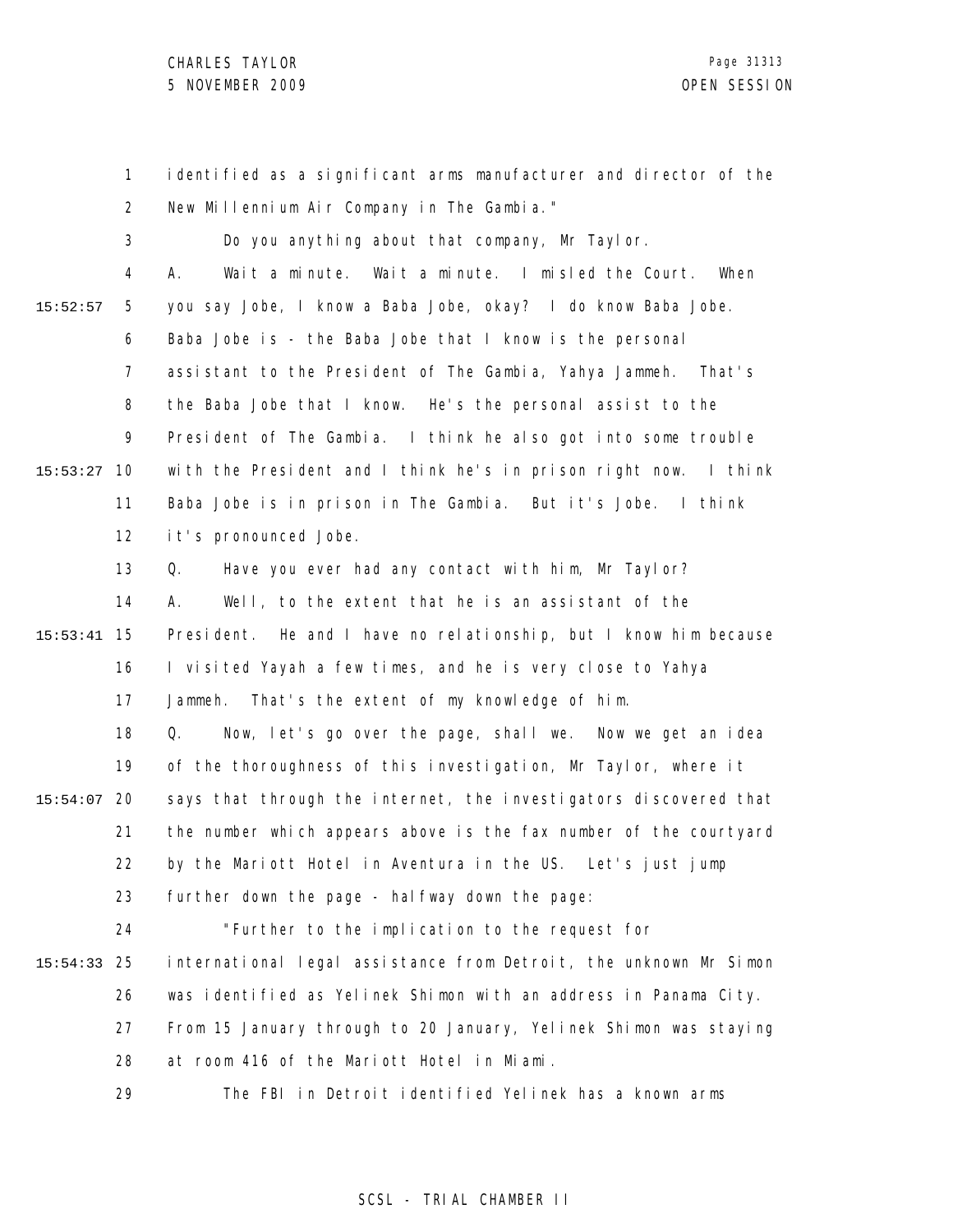1 2 dealer who was mentioned in connection with an illegal arms deal with between Panama and Nicaragua."

3 4 5 6 7 8 9 10 15:55:59 11 12 13 14 15 15:56:20 16 17 18 19 20 15:57:08 21 22 23 24 25 15:57:24 26 27 28 29 15:55:22 Then it goes on to describe a 10-page list of contacts which Ossaily made with his satellite telephone with Nassour Aziz, Ibrahim Bah, Baba Jobe, Issa Sesay, Vlasselaerts Nora, Ossaily Najla, and that was only for the month of January 2001. Let's go over the page, Mr Taylor. Middle of the page: "During another interview, Ossaily states: 'You have to know that in Monrovia I was not working exclusively for Aziz. What I mean is that there were others who received money and bought diamonds. I already mentioned Nassour Zein, but there also a Keneme, a certain Abu, Soley, Ly, and a certain Mamadou. They were all Senegalese. I only discovered later that these men were also buying for Aziz.'" Do you know any of those individuals, Mr Taylor? A. None of them. I do not know any of them, no. Q. Let's go over the page. Let's go to the number 13, please: "Statement by Peleman Johan: Peleman Johan has been appointed on several occasions by the Security Council of the United Nations as an arms expert for the Liberia investigations panel. Further to his appointment, Peleman personally undertakes investigations and fieldwork in Africa into violations of United Nations sanctions. The results are summarised in the United Nations reports. We interviewed Mr Peleman twice and on one occasion confronted him with Ossaily Samih. During the interviews Peleman spoke directly about the involvement of Ossaily in the illegal trade in diamonds from Sierra Leone in the Boulevard Hotel in Monrovia. We quote: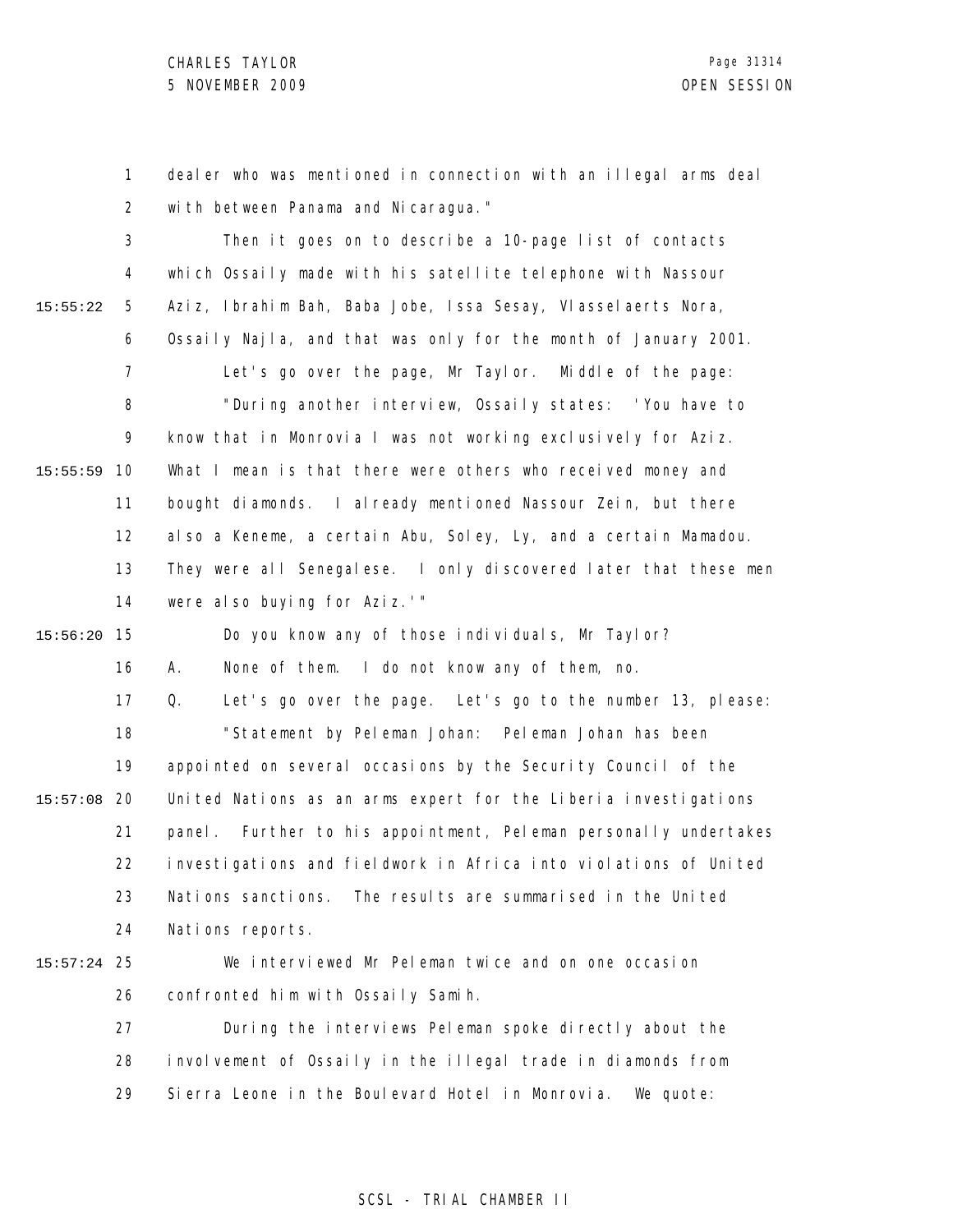|          | $\mathbf{1}$   | 'During our investigation it became clear that for its           |
|----------|----------------|------------------------------------------------------------------|
|          | 2              | supplies the RUF (Revolutionary United Front, rebel army in      |
|          | 3              | Sierra Leone) was dependent on the regime in Liberia, Monrovia.  |
|          | 4              | This is because years ago the RUF was set up in Monrovia to      |
| 15:58:04 | 5              | provide a buffer zone between Liberia and Sierra Leone and to    |
|          | 6              | keep control over the diamond rich areas in Sierra Leone.        |
|          | $\overline{7}$ | Couriers take the diamonds mined in Sierra Leone to the          |
|          | 8              | Liberian capital, where they are traded.                         |
|          | 9              | This is done under the supervision of the presidential           |
| 15:58:24 | 10             | troops of Liberia. The most important are the SSS and ATU.       |
|          | 11             | In this context, the panel concluded that Ossaily Samih at       |
|          | 12             | the Boulevard Hotel was an important buyer of the diamonds       |
|          | 13             | offered for sale there by the RUF rebels or their couriers.      |
|          | 14             | Samih was staying in the largest suite in the hotel, which       |
| 15:58:50 | 15             | indicates that he may be considered to be a man of significance. |
|          | 16             | What I remember is that Samih had a larger room than             |
|          | 17             | Ibrahim Bah.<br>Bah could be described as a key figure between   |
|          | 18             | President Taylor and the RUF.'"                                  |
|          | 19             | Is that true, Mr Taylor?                                         |
| 15:59:09 | 20             | Α.<br>That is not true. And Bah should have told them, the many  |
|          | 21             | times that he has talked to them, that it is not true.           |
|          | 22             | "'Hotel personnel of the Boulevard Hotel and Samih himself<br>Q. |
|          | 23             | have confirmed during interviews with the panel that senior RUF  |
|          | 24             | people offered batches of RUF diamonds to Samih at this hotel.   |
| 15:59:32 | 25             | Oddly enough, the hotel personnel told us that Samih could       |
|          | 26             | even permit himself to refuse certain RUF members.'"             |
|          | 27             | Now, Mr Taylor, were you aware of such a trade going on at       |
|          | 28             | the Boulevard Hotel?                                             |
|          | 29             | Not at all. I don't dispute that it went on, but I was not<br>Α. |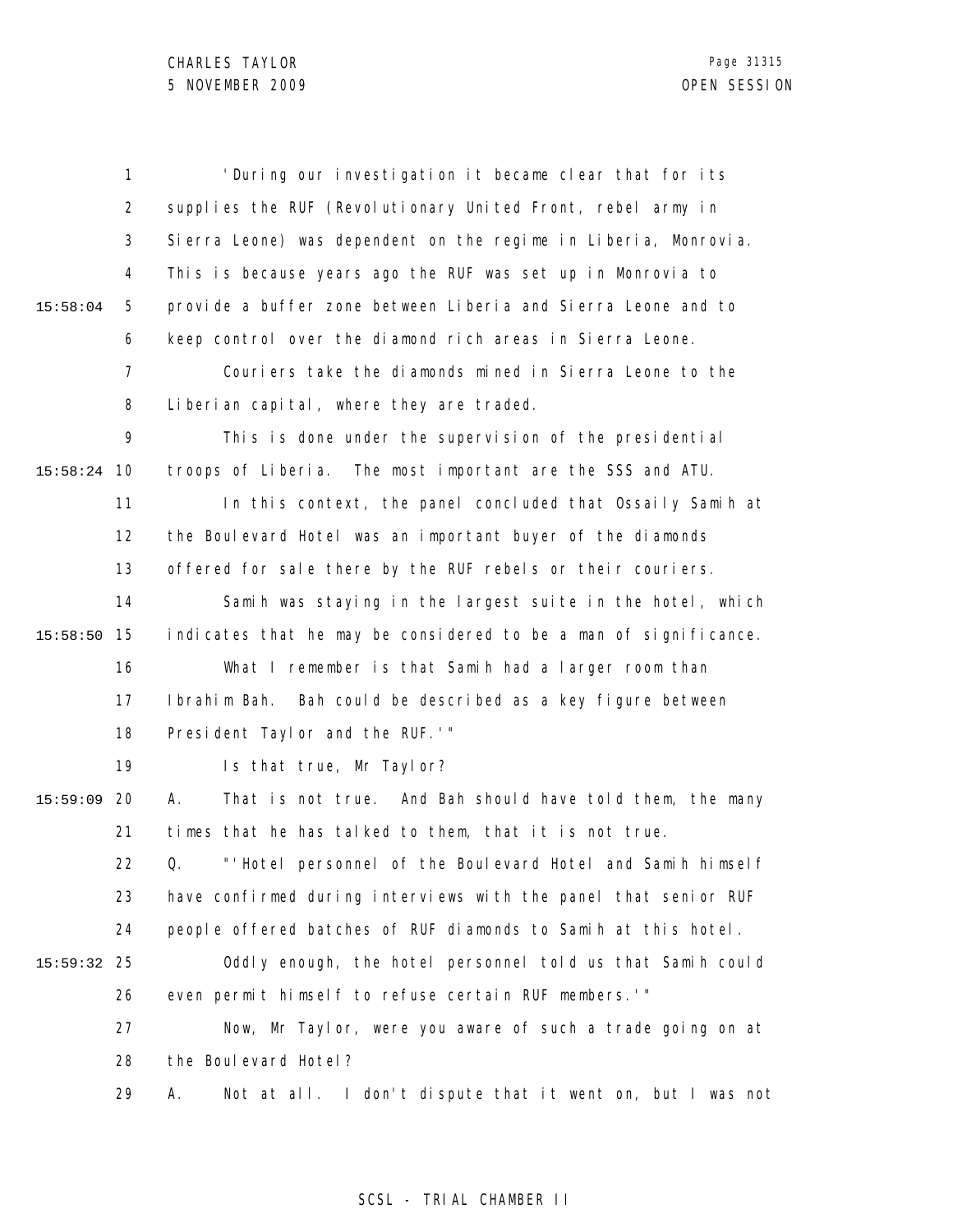1 2 3 4 5 6 7 8 9 10 16:00:38 11 12 13 14 15 16:00:58 16 17 18 19 20 16:01:21 21 22 23 24 25 16:01:49 26 27 28 29 16:00:11 aware. I was not aware that they were buying and selling diamonds at the hotel, no. And then let's reflect on what the investigation shows; that the diamonds that are taken out of Liberia are smuggled out in ways that they describe. That is surely not a situation where things are being done, you know, within the - you know, with the knowledge of anybody at a very high level in government. So I think there was - I doubt very much if such a thing would not be going on at - I mean, in a hotel in Monrovia and in other parts of Monrovia. The fact that individuals bring diamonds from Sierra Leone, sell it on the streets, or sell it to individuals in Liberia, I'm in no position to say that it did not go on. But what strikes me is that these little transactions going on in hotel rooms where it is stated here that RUF people come, they take diamonds to the hotel, it has to be Charles Taylor doing it. That's what strikes me. I don't know how they can come up with these things. This does not involve me or any senior member of my government. Q. Then it continues: "'These men then had to come back later at a time which suited Samih. Another piece of information is that Samih's driver in Monrovia was the brother-in-law of the President.'" Who is that, Mr Taylor? A. Never. Never had a - can you imagine? Who they are referring to here is this other boy, Cindor Reeves, the other crook that testified here in the Netherlands that they threw out. My brother-in-law, the brother-in-law of the President, would be a chauffeur for somebody in town; can you believe that? Q. Is Cindor Reeves related to you in that way? A. Not at all. Not at all.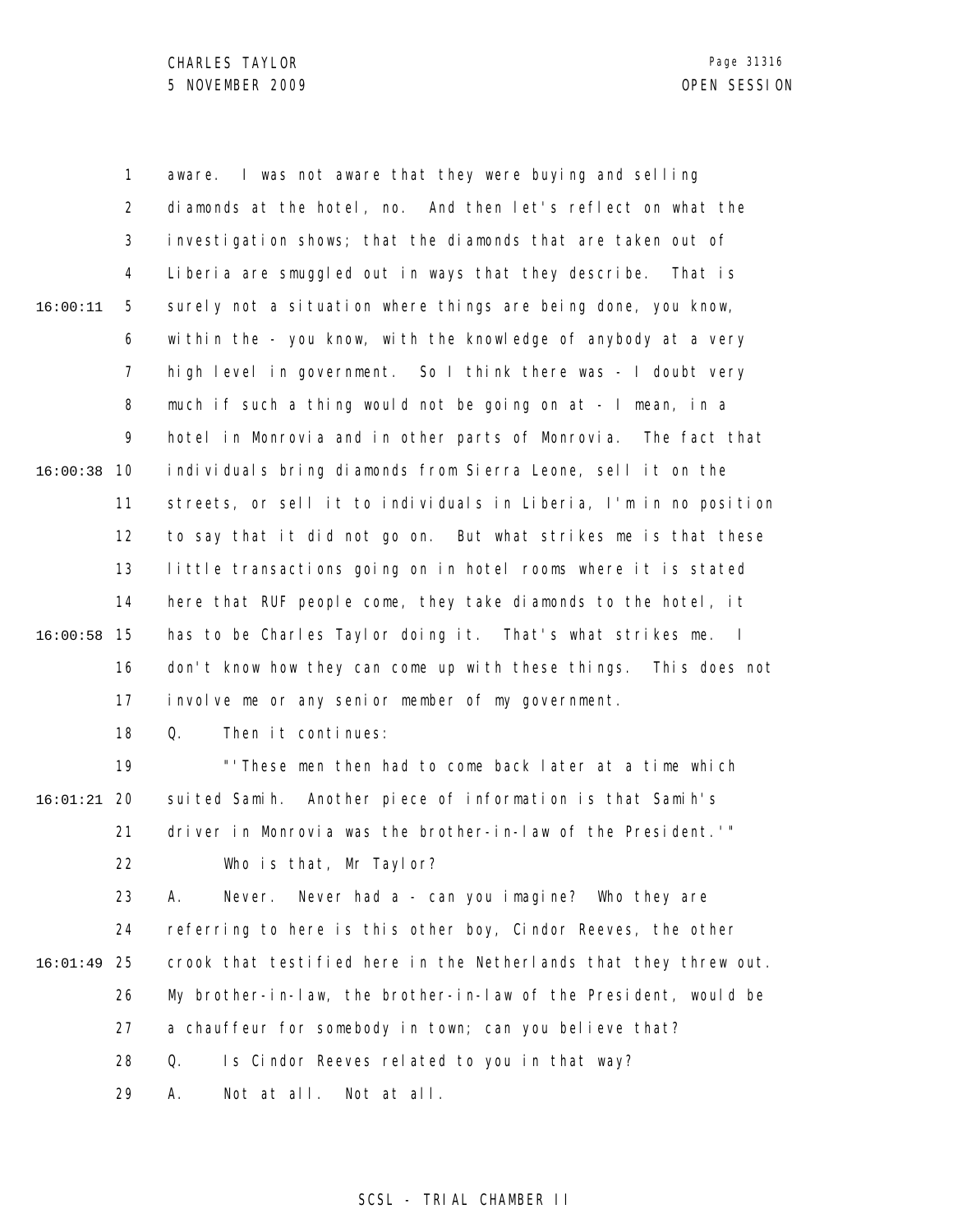1 Q. Because it goes on:

2 3 4 5 6 7 8 9 10 16:02:40 11 12 13 14 15 16:02:52 16 17 18 19 20 16:03:25 21 22 23 24 25 16:03:44 26 27 28 29 16:02:27 "'The hotel staff confirmed that on several occasions Samih was collected to go to the presidential palace.'" A. Total nonsense. Total, total nonsense. Q. Mr Taylor, you realise that they're quoting from a conversation they had with this chap Johan Peleman, yes? A. Yes. Q. And then it goes on: "This also creates a link to the associated arms trading. For example, Peleman states that he interviewed a certain CR, Cindor Reeves." Do you know a Cindor Reeves, Mr Taylor? A. I know Cindor Reeves. Q. Who is he? A. Cindor Reeves is a fellow that claims to have been the half brother of my first wife Agnes Reeves, which turned out not to be the case, and Agnes Reeves and I broke up back in 1993. This boy turned out to be a liar, not the brother of this woman claimed to be, but this man - if this man is so important, the Prosecution [indiscernible] they know Cindor Reeves very well. This is a liar that has been paraded all around and in the Dutch investigation they investigated that boy. They got to know: (1) he was a liar; he was not the brother of Agnes Reeves. They went to Liberia. All the claims that he made were all lies. Cindor Reeves through our investigation, in fact, was a chauffeur of Ibrahim Bah. That was Cindor Reeves. Now, the President of a country would not have his brother-in-law being a chauffeur or a driver for Ibrahim Bah. Cindor Reeves was just one of these local moving-about boys that has not been considered credible.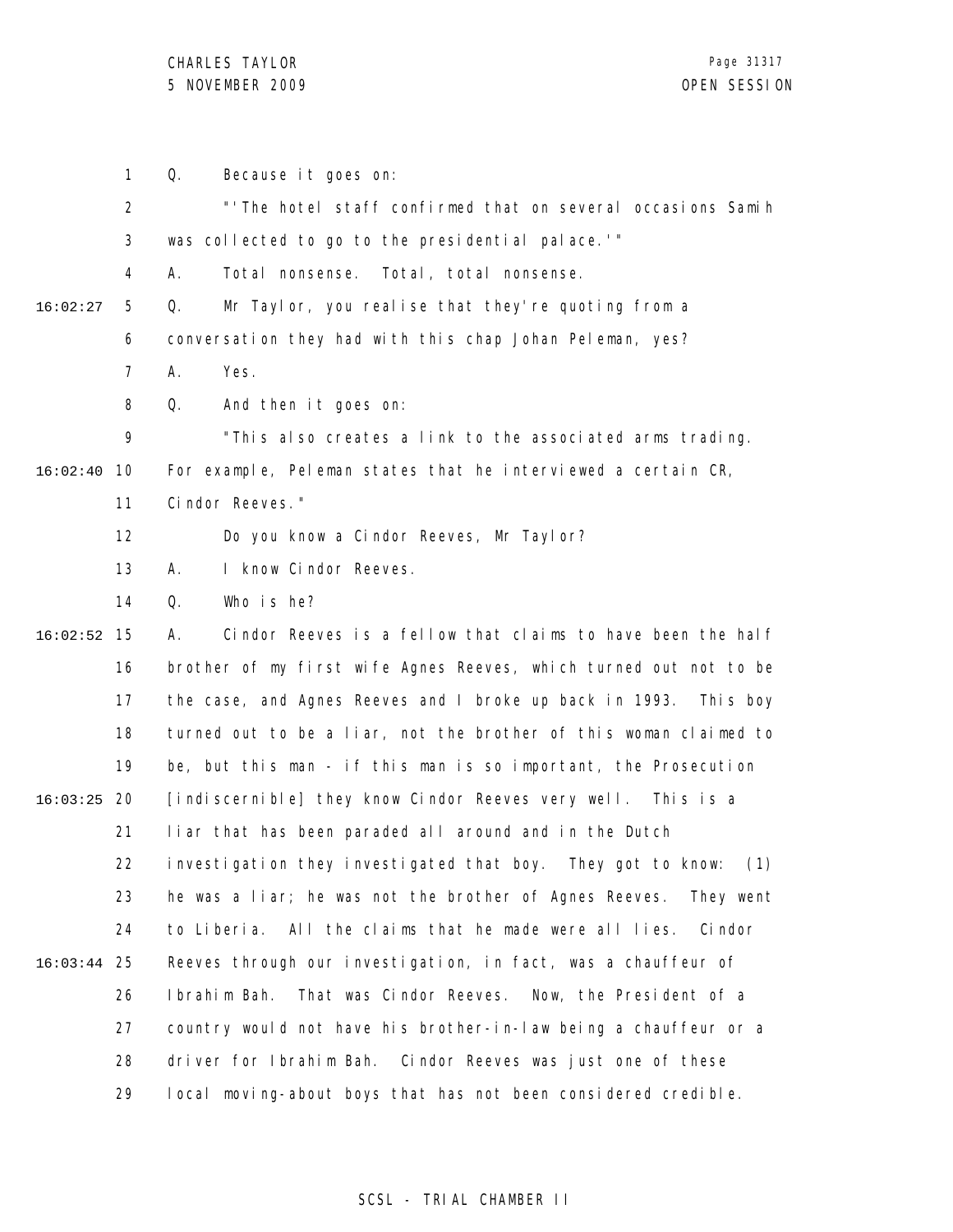1 2 3 4 I'm not sure if I can say this other part, because there may be an outstanding court order about certain things, I don't know. So I don't want to go too much into that part unless I get some guidance from the Court.

5 16:04:24 Q. Well, don't.

6 7 8 9 10 16:04:46 11 12 13 14 "For example, Peleman states that he interviewed a certain CR, ie, Reeves. Cindor Reeves stated that he was personally involved in a number of arms deliveries in Liberia. We quote: 'Reeves told me freely about this involvement in a number of arms deliveries. He also confirmed arms deliveries in January 2001 and July 2001. Reeves told me that the arms deliveries were organised under the coordination of Bah. Reeves confirmed that he knew about the existence of the end user document for arms from Bulgaria and that certain items on this list were actually

15 16:05:07 16 17 18 19 delivered. With respect to the types of arms, Reeves mentions "ammunition and rifles, also sniper rifles". I'm assuming that he refers to Kalashnikovs and Dragonovs. Reeves confirmed to me that Ossaily was aware of the end user certificate concerning the arms from Bulgaria.

20 16:05:35 21 22 23 As far as the arms deliveries were concerned, Reeves told me that they were loaded on to trucks and brought to the border with Sierra Leone, where the arms were handed over to the rebel army in return for diamonds.'"

24 25 16:05:55 January 2001 and July 2001, Mr Taylor, what do you know about these arms deliveries?

26 27 28 29 A. Never. 2001 arms delivery to Sierra Leone? How would that be possible? To do what in July 2001? Sierra Leone is disarming by July of 2001. But just to make a comment, since - Reeves turned out - Reeves is the centre of comments made initially when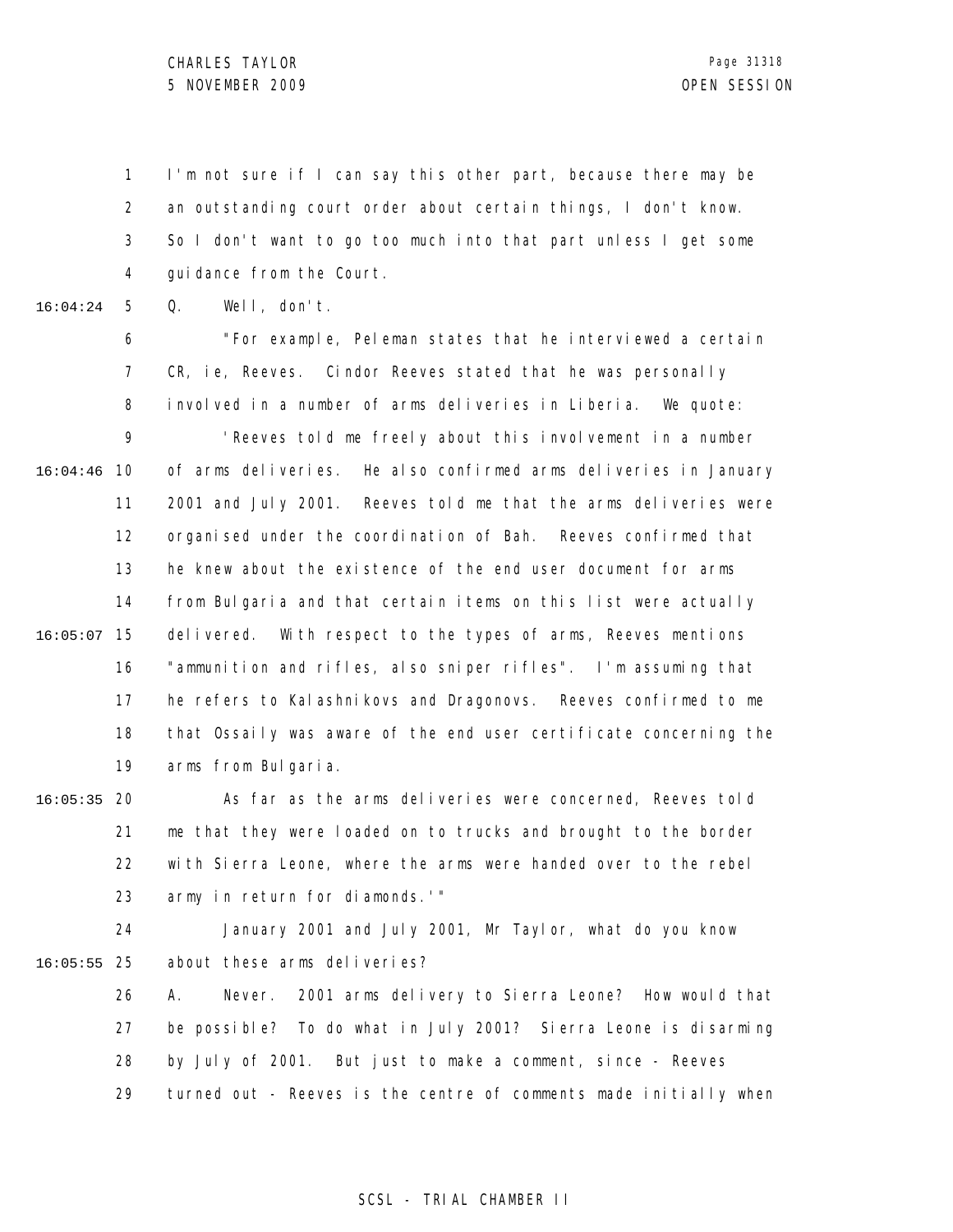|          | 1              | the indictment was issued that insider, his brother-in-law - you   |
|----------|----------------|--------------------------------------------------------------------|
|          | $\overline{2}$ | want to tell me this Prosecution will have an important witness    |
|          | 3              | as that lying Cindor Reeves, the impostor, they would not - they   |
|          | 4              | have now found out, I know, that he's no use to them.<br>My        |
| 16:06:43 | 5              | brother-in-law who was used, okay - who is supposed to be my       |
|          | 6              | brother - who was used in this case in the Netherlands, and in     |
|          | $\overline{7}$ | other instances this Prosecution would not have brought him here?  |
|          | 8              | This boy is an imposter and a liar. He did public $-1$ can talk    |
|          | 9              | about it. He did public interviews in Canada, different reports,   |
| 16:07:04 | 10             | a total, total - I guess they themselves couldn't take him.        |
|          | 11             | That's why he's not here. Complete impostor, a liar. He's what     |
|          | 12             | we call in Liberia a drifter, just moving from place to place      |
|          | 13             | trying to survive, pass himself off. He's been brothers to         |
|          | 14             | people, brother-in-laws to others. That's - this boy is one of     |
| 16:07:30 | 15             | these little trickster, gangster type. That's what Cindor Reeves   |
|          | 16             | it.                                                                |
|          | 17             | "' Reeves confirmed to me that he knew both Aziz Nassour and<br>Q. |
|          | 18             | Ossaily Samih, but that he considered Nassour to be more           |
|          | 19             | important than Ossaily.                                            |
| 16:07:46 | -20            | Reeves told met that the arms delivery in January 2001 came        |
|          | 21             | from Gambia, (Banjul) and was made by the New Millennium Air       |
|          | 22             | Company. This is an aviation company set up by Baba Jobe.          |
|          | 23             | Apparently Baba Jobe has a brother named Joe Baba.<br>Reeves told  |
|          | 24             | moot Joe Baba worked for President Taylor.'"                       |
| 16:08:12 | -25            | Is that true, Mr Taylor?                                           |
|          | 26             | That is not true.<br>А.                                            |
|          | 27             | Do you know a Joe Baba?<br>Q.                                      |
|          | 28             | Α.<br>No.                                                          |
|          | 29             | Then when we go over the page, "Notes concerning 'CR' or<br>Q.     |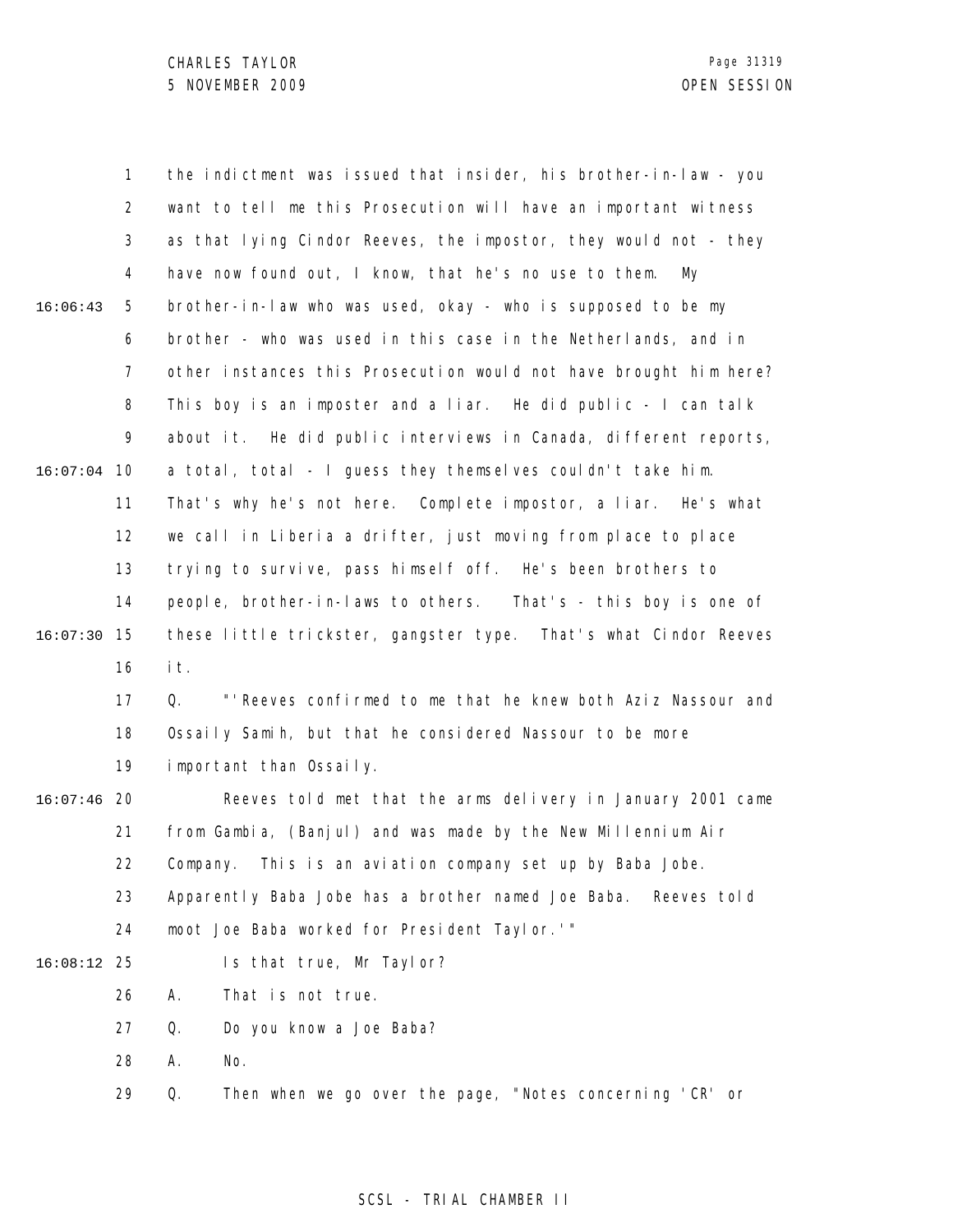CHARLES TAYLOR 5 NOVEMBER 2009 OPEN SESSION

1 2 3 4 5 6 7 8 9 10 16:09:19 11 12 13 14 15 16:10:01 16 17 18 19 20 16:10:20 21 22 23 24 25 16:11:03 26 27 28 29 16:08:57 Cindor Reeves: Ossaily's handwritten documents include the initials CR in several places. CO refers to Cindor Reeves." Jumping a few lines: "Among the files on Ossaily's personal computer we find two photographs. Vlasselaerts Nora, when shown this photographs, states, 'The man on this photograph is the driver of Mr Bah; his name is CM (phonetically). This photograph was taken in one of the salons of the hotel.'" A. This is Ibrahim Bah's little bagboy, Cindor Reeves, who is supposed to be my brother-in-law. He's a chauffeur for Bah. Q. Over the page, Mr Taylor. "Statement by Macky Abbas: Macky stated: 'During my second period in Liberia, I saw that Samih had a list of arms. I remember that Samih had this list in his room and discussed it with Bah. It was a long list with different weapons and the price on the other side. The following people were present in the room: Samih, Bah, Eddie and Ali Darwish; however, I am not completely certain about Darwish. The satellite phone was on and Aziz followed the discussion in this way. I happened to be in the room, but Samih asked me to leave the room. I saw the list was held by both Samih and Bah. On the table there was a catalogue or photographs - I cannot remember that properly - with pictures of weapons.'" I'm going to ask, Mr Taylor, that we jump to page 40, please, of 49: "Elements relevant to charges against Nassour Aziz - arms delivery July 2001. In connection with the further investigation into illegal arms transports organised by Nassour Aziz, in addition to the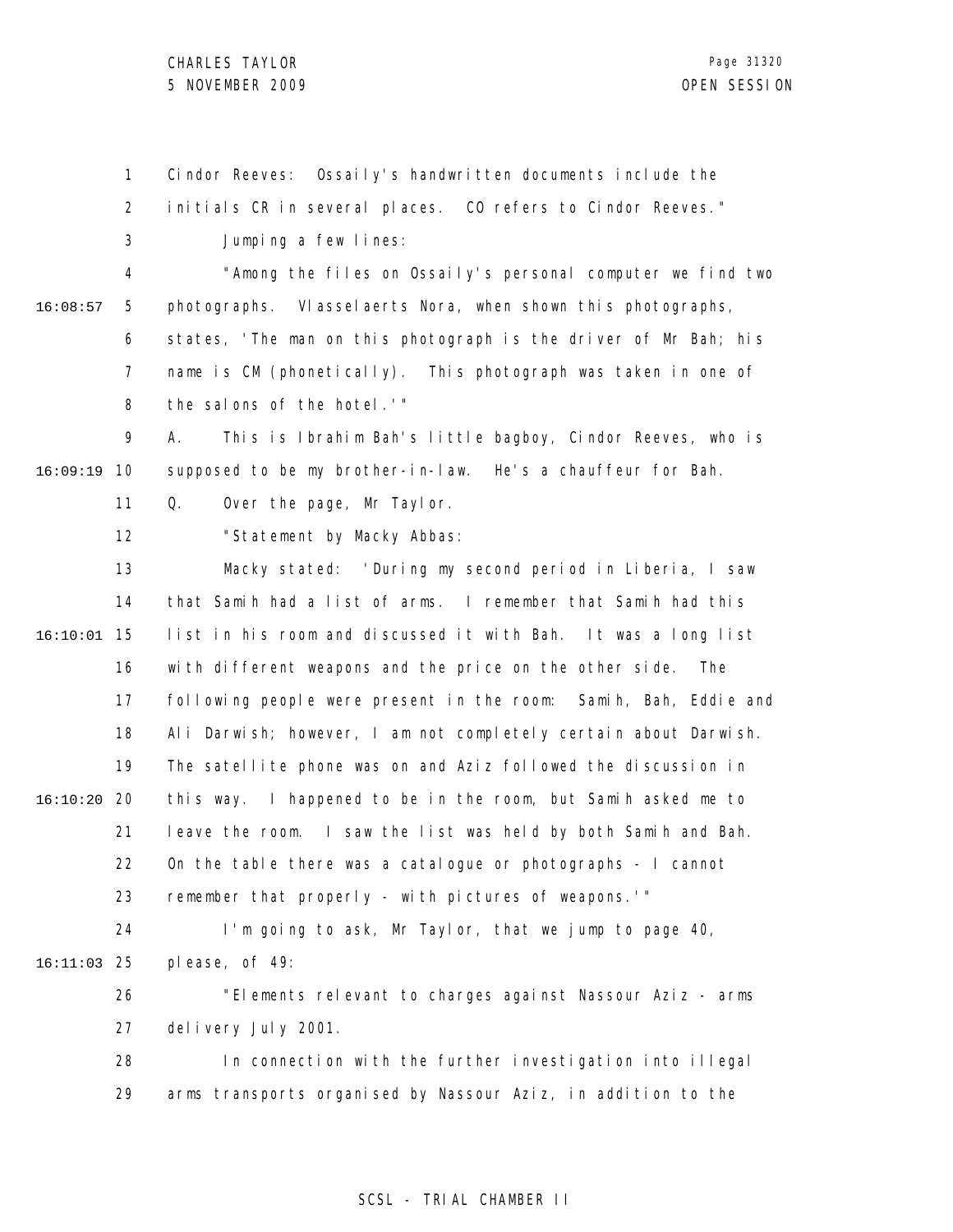1 2 3 4 5 6 7 8 9 10 16:12:00 11 12 13 14 15 16:12:24 16 17 18 19 20 16:12:41 21 22 23 24 25 16:13:04 26 27 28 29 16:11:48 arms delivery he organised in or shortly after January 2001, on the basis of the conclusions listed below, we conclude that Nassour Aziz made another arms delivery to Liberia in July 2001. We base this on the combination of the following conclusions, which are similar to the arms delivery in January 2001. Tel ephone contacts with Russia. With respect to the arms delivery in January 2001 or shortly thereafter, we observe that during the period around the delivery Nassour Aziz had numerous telephone contacts with Russian telephone numbers. His last call in this connection was on 23 February 2001. After this date there were no further contacts with Russia until 8 January 2001. When the arms delivery of July 2001 enters the start-up stage, we see that Nassour is again contacting the same Russians. Nassour's visit to West Africa, specifically Ivory Coast and Liberia. With respect to the arms delivery of January 2001, the retroactive telephone call records and Nassour's flight details are used to determine that he is in Burkina Faso on 18 and 19 January. In the period of the approaching second arms delivery (July 2001) Nassour Aziz is again in West Africa, this time in Liberia. We can determine this on the basis of his GSM telephone calls. Using the information provided by Proximus about GSM number 0478/400000 we can use the roaming data to determine that Nassour Aziz was in the Ivory Coast on 19, 20 and 24 July, from where he made numerous contacts. We also noticed that he used his GSM telephone to contact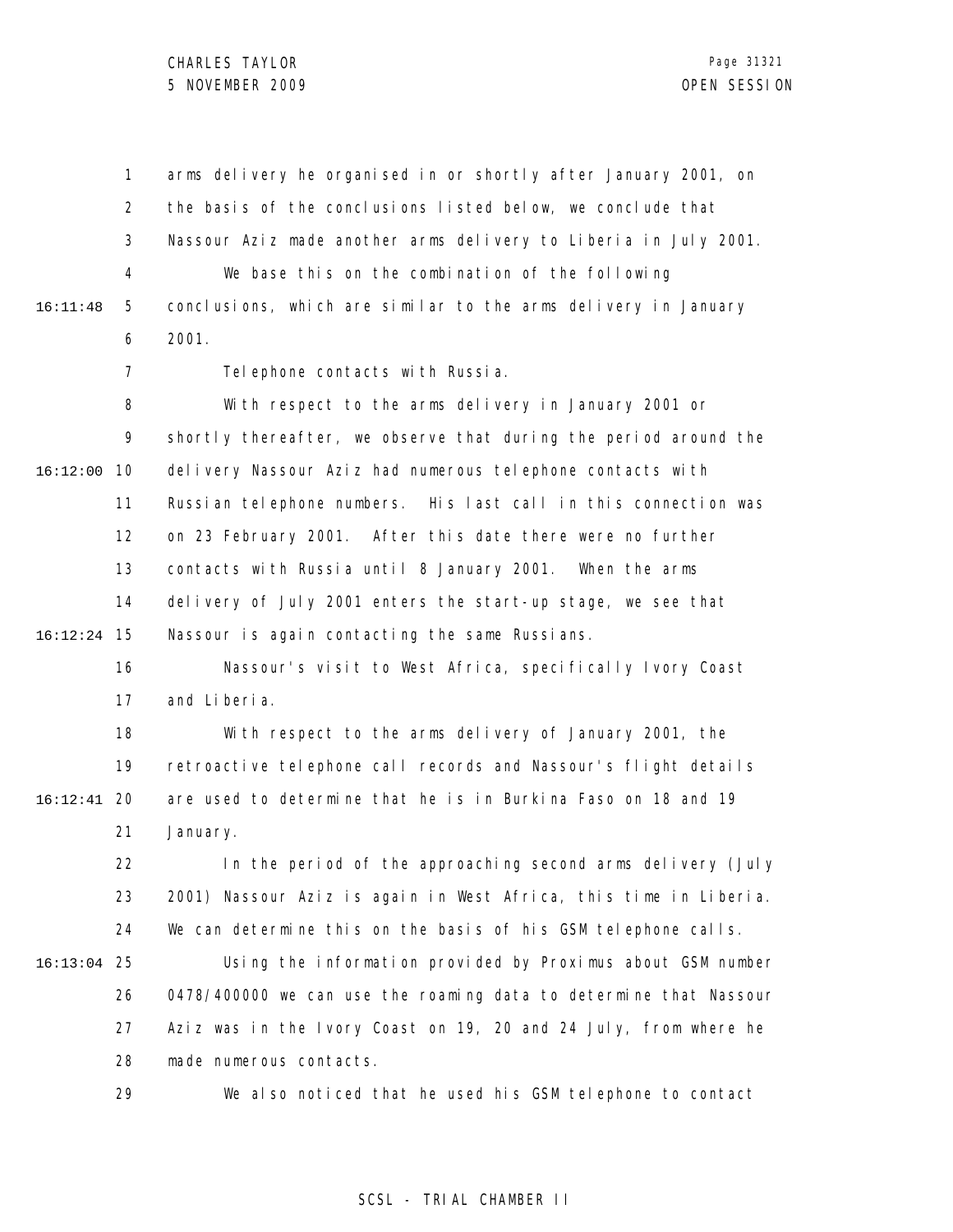1 2 3 4 5 6 7 8 9 10 16:14:34 11 12 13 14 15 16:14:59 16 17 18 19 20 16:15:26 21 22 23 24 25 16:15:50 26 27 28 29 16:14:14 the satellite telephones used by: Ibrahim Bah, Issa/Eddie, Issa/Ossailly Samih/X Gibril/Mingo Denis. On 21, 22 and 23 July 2001 there were no calls from that GSM number 0478/400000. In that period it was not possible to use a GSM telephone in Liberia due to a lack of GSM infrastructure. Hence, this GSM silence indicates that Nassour Aziz travelled from the Ivory Coast to Liberia on 21, 22 and 23 July. Assuming that Nassour Aziz must have called his contacts and could not use his GSM for this given the lack of infrastructure we look at the retroactive telephone records of the relevant satellite telephones. This analysis confirms this assumption. As he could not use his GSM telephone in Liberia on 21, 22 and 23 July, he had access to satellite telephone 871.762.677.737. In Ossaily Samih's telephone register this number refers to 'FALCON SM/Mingo Denis/Eddy/Edy'. The [conclusion] that Nassour Aziz used this satellite telephone during these three days is based on the fact that individuals in Nassour's confidence and his personal contacts were called. Airport visa issued in Liberia. The fact that Nassour Aziz was indeed in Liberia on 21, 22 and 23 July 2001 is also confirmed by the airport visa issued in his name by Liberia in July 2001 with a validity of three months. This airport visa also states that Nassour Aziz will be the guest of Ibrahim Bah. The information above also shows the contacts between Nassour Aziz and Ibrahim Bah, Mingo Denis and Issa/Eddy, all individuals who can be connected to the RUF and the associated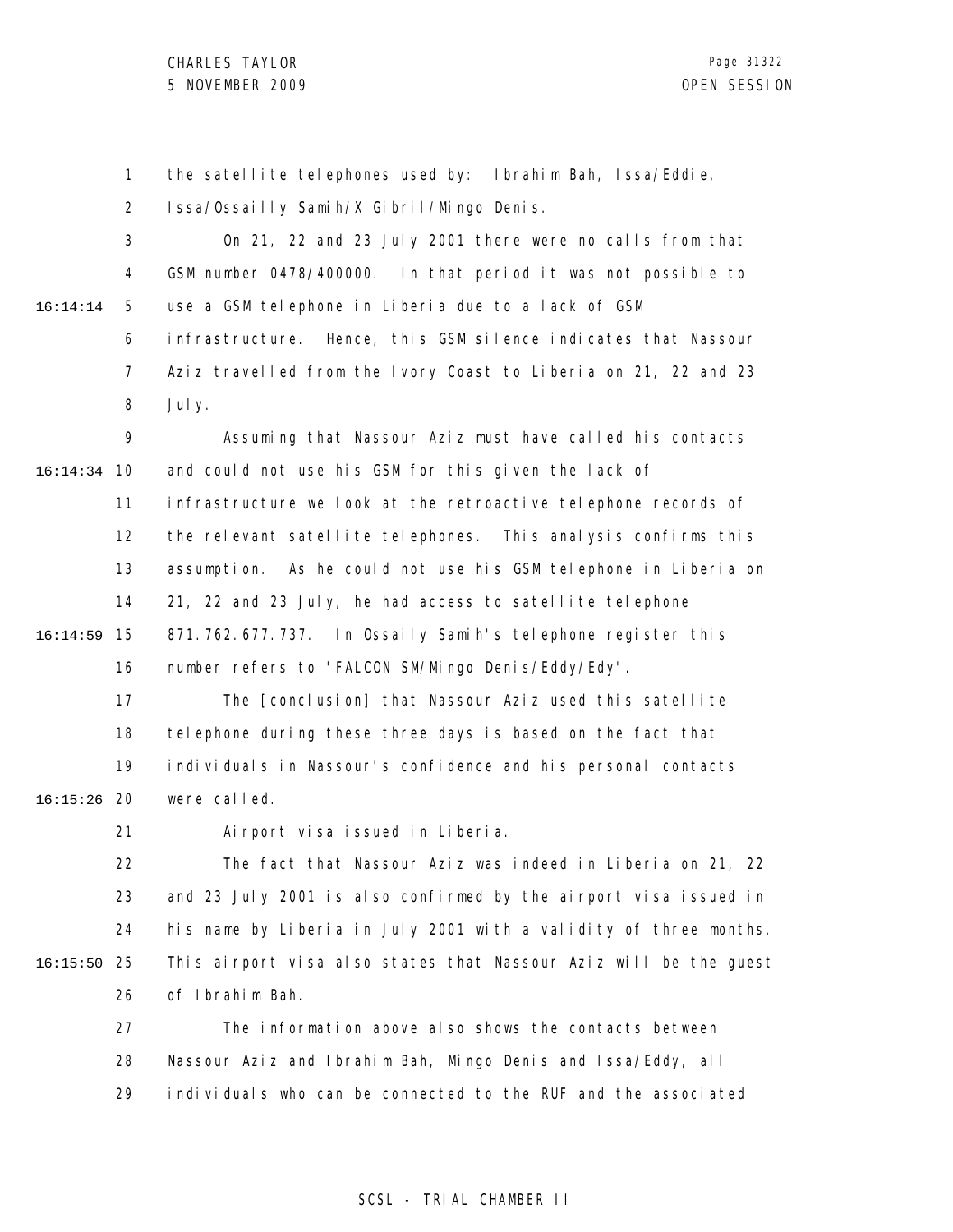16

1 illegal trade in diamonds.

|            |   | These conclusions and striking similarities with the arms        |
|------------|---|------------------------------------------------------------------|
|            |   | delivery of January 2001 support the arms delivery in July 2001. |
|            |   | 4 All the conclusions so far clearly show that Nassour Aziz      |
| :16:32   5 |   | arranges all this and that at the time of the actual delivery    |
|            | 6 | and/or payment he arrives on site as the chief."                 |

7 8 Now, Mr Taylor, arms deliveries to Liberia in January and July 2001?

9 10 16:16:55 11 12 13 14 15 16:17:21 A. No. These people, I'm surprised that the Belgian and Dutch police would be so silly, because this - look, I have told this Court, I ordered arms in 2001 from Serbia. I wrote the Security Council. There were no weapons delivered by these people, and I do not deny that I imported weapons in 2001. The letter was written to the Security Council. I told them I was going to do it. I gave the list. They went to Serbia and verified.

16 17 18 19 20 16:17:45 21 22 23 24 25 16:18:08 26 27 28 29 This report is just - you know, I must be honest. I don't know what's going to happen to me, but this gives all the sign of a well orchestrated set of lies and disinformation. For the Belgian police - they're supposed to be professional - to do a report like this - 2001, there is GSM infrastructure in Liberia. Who told them that there was no GSM infrastructure in Liberia in 2001? Who said that? There is GSM infrastructure. The fact that you call somebody and you don't get him on the phone, you say, "Well, he's got to be Liberia." What type of nonsense is that? How can professional people behave like this, where you accuse people and got them suffering, come up with conclusions where there's nothing evidential about what they've said about me and talking this thing. There's no weapons brought in. In fact, when you read this about January and July weapons,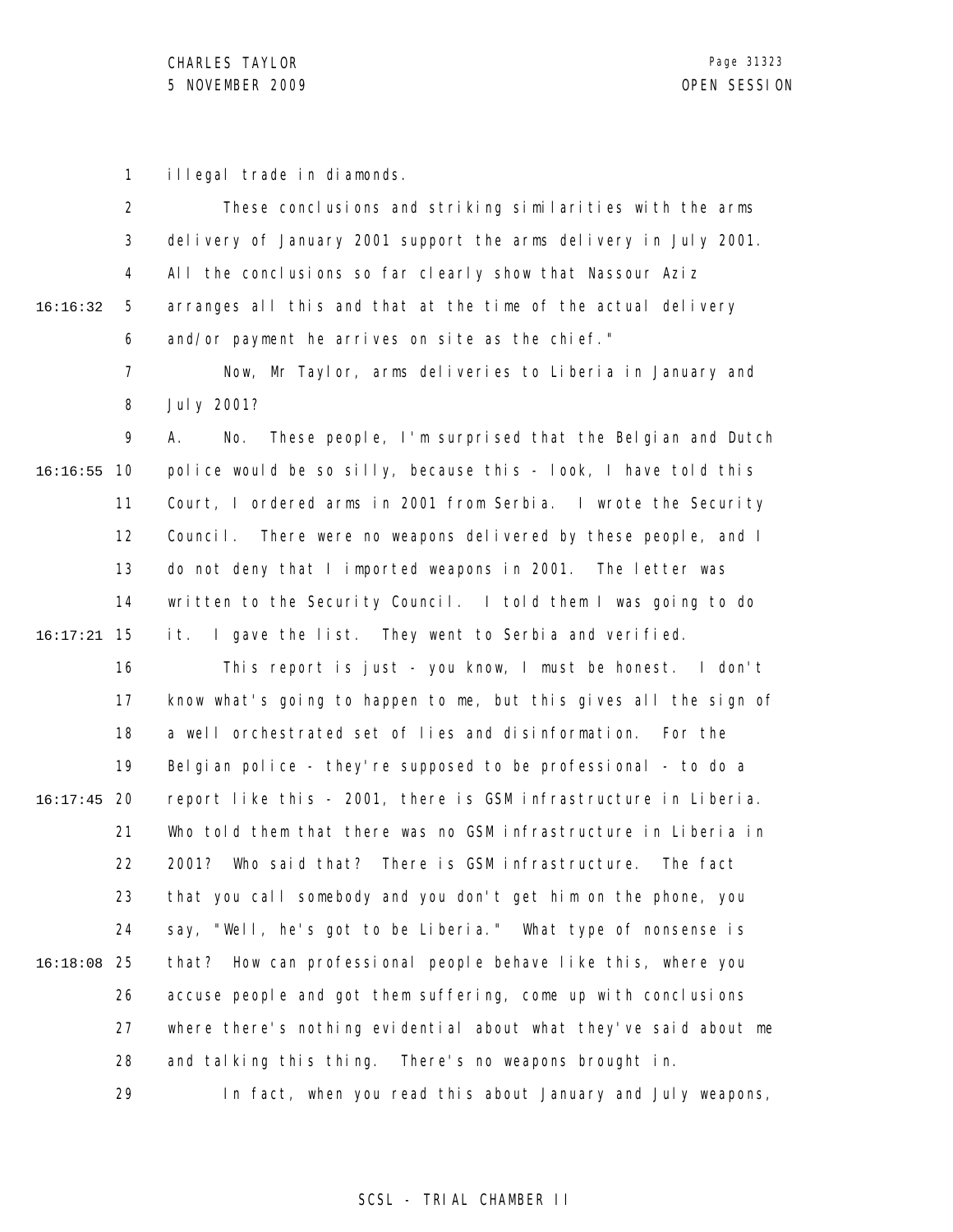|               | $\mathbf{1}$   | there's no real, real - there's nothing here. Weapons come into     |
|---------------|----------------|---------------------------------------------------------------------|
|               | $\overline{2}$ | The United Nations is aware of how they come. I write<br>Li beri a. |
|               | 3              | them. I send the list. They go to Serbia. They verify it.           |
|               | 4              | They close the factory down. No weapons came from no Russia or      |
| 16:18:43      | 5              | nowhere else. This is a very amateurish report here just to         |
|               | 6              | destroy people. No weapons came from Russia, no.                    |
|               | $\overline{7}$ | Q.<br>Now, when we go to page 42 of 49, we come to the fourth       |
|               | 8              | conclusion, yes, and what those who prepare the report do is,       |
|               | 9              | they go through each individual suspect. Nassour Aziz is            |
| 16:19:11      | 10             | described as the leader. Let's go over the page:                    |
|               | 11             | " Ossaily Samih may be considered as the essential key              |
|               | 12             | figure for Nassour Aziz. Without the assistance of Ossaily,         |
|               | 13             | Nassour would not have been able to commit the crimes.              |
|               | 14             | In the period that he was in Monrovia, Ossaily may be               |
| 16:19:40      | 15             | considered to be the local chief. It is clear that Ossaily has      |
|               | 16             | to account for his actions to Nassour. This is demonstrated by      |
|               | 17             | the fact that on his return to Belgium, Ossaily brought all his     |
|               | 18             | notes from Monrovia with him. This was probably to account for      |
|               | 19             | the amounts paid by him.                                            |
| $16:20:01$ 20 |                | Ahmad Ali-Said is Nassour Aziz's brother-in-law.<br>The             |
|               | 21             | conclusions show that Ahmad Ali-Said gave Nassour Aziz the          |
|               | 22             | opportunity to commit crimes through the ASA DIAM company."         |
|               | 23             | We won't deal with that. Let's skip to page 46 of 49 where          |
|               | 24             | they deal with other named individuals. And I'm only interested     |
| $16:20:33$ 25 |                | in numbers 4, 5 and 6:                                              |
|               | 26             | "Macky Abbas.                                                       |
|               | 27             | At the instruction of Nassour Aziz, Macky Abbas carries             |
|               | 28             | banknotes to Monrovia (Liberia), hands them to Ossaily in person    |
|               | 29             | and then receives rough diamonds in return.                         |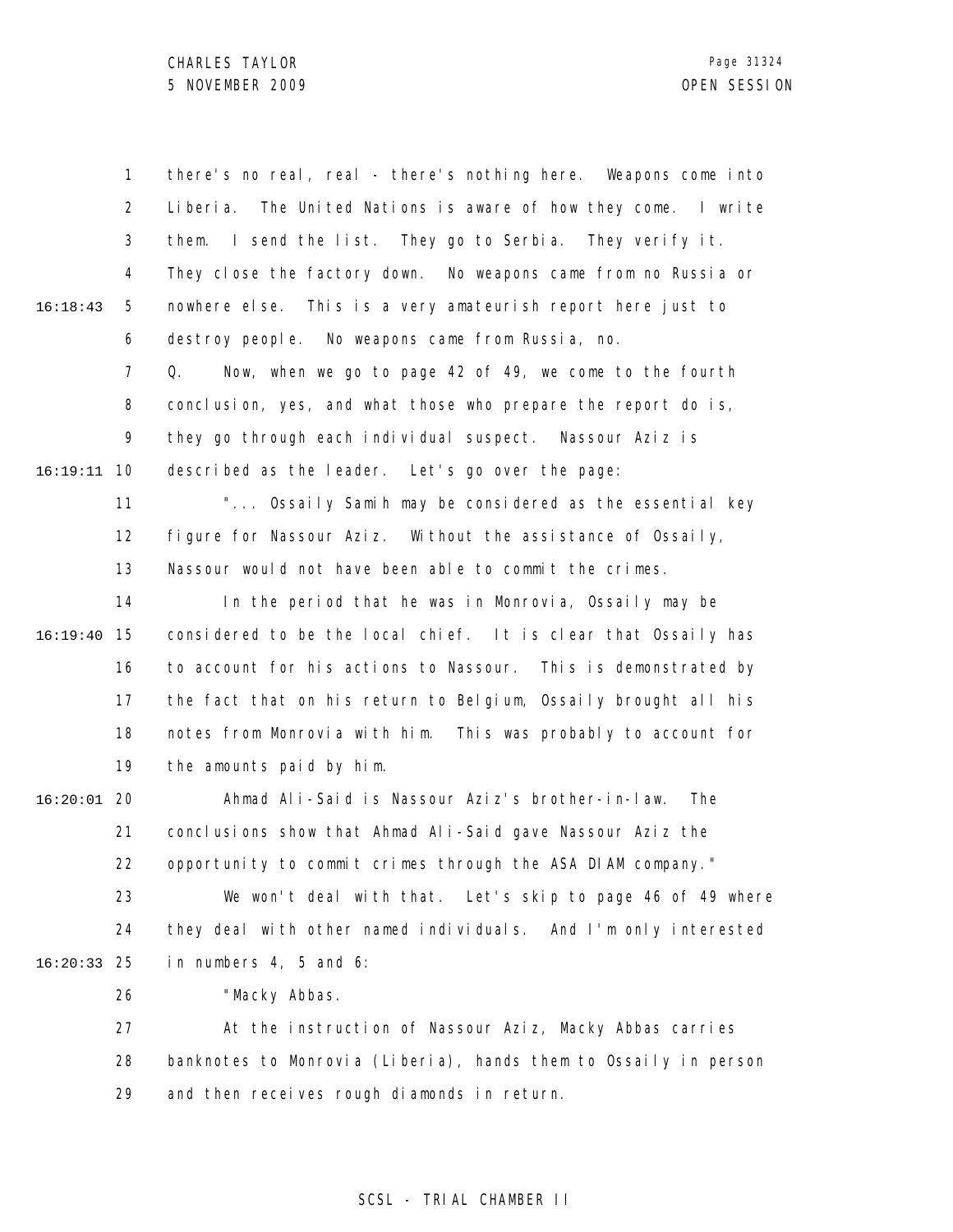|          | 1              | The rough diamonds are illegally transported to Belgian              |
|----------|----------------|----------------------------------------------------------------------|
|          | $\overline{2}$ | (smuggled) and delivered to Nassour Aziz and/or ASA DIAM.            |
|          | 3              | Macky Abbas also takes money to Kisangani.                           |
|          | 4              | Ly Samba.                                                            |
| 16:21:05 | 5              | At the instructions of Nassour Aziz, Ly Samba takes                  |
|          | 6              | banknotes to Kisangani (Congo) and Monrovia (Liberia) on several     |
|          | 7              | In Monrovia he hands the banknotes over to Ossaily in<br>occasi ons. |
|          | 8              | Ly then receives rough diamonds and illegally smuggles<br>person.    |
|          | 9              | them to Belgium and delivers them to Nassour Aziz.                   |
| 16:21:50 | 10             | Tsoukal adakis Michel.                                               |
|          | 11             | At the instructions of Nassour Aziz, Tsoukal adakis Michel           |
|          | 12             | takes banknotes to Kisangani (Cong) and Monrovia (Liberia) on        |
|          | 13             | several occasions. In Monrovia he hands the banknotes over to        |
|          | 14             | Ossaily and Colonel Adams in person. However, Tsoukaladakis          |
| 16:22:14 | 15             | Michel receiving diamonds."                                          |
|          | 16             | And let's go over the page to conclusion number 5, where             |
|          | 17             | they deal with the alleged link with Al-Qaeda. And I mention it      |
|          | 18             | for completeness. Now, Mr Taylor, we've gone now through this        |
|          | 19             | document, yes?                                                       |
| 16:22:38 | 20             | А.<br>Yes.                                                           |
|          | 21             | Now, remember, this was a document requested by David Crane<br>Q.    |
|          | 22             | in March 2003.                                                       |
|          | 23             | Yes.<br>А.                                                           |
|          | 24             | Q.<br>Now, we've gone through it in detail. Do you see any           |
| 16:22:54 | 25             | reference to you being involved in diamond dealing?                  |
|          | 26             | And I don't think he saw it either, that's why he<br>Α.<br>No.       |
|          | 27             | didn't use it.                                                       |
|          | 28             | So having gone through the report now, that reference at<br>Q.       |
|          | 29             | the start of the document "this was done under the supervision       |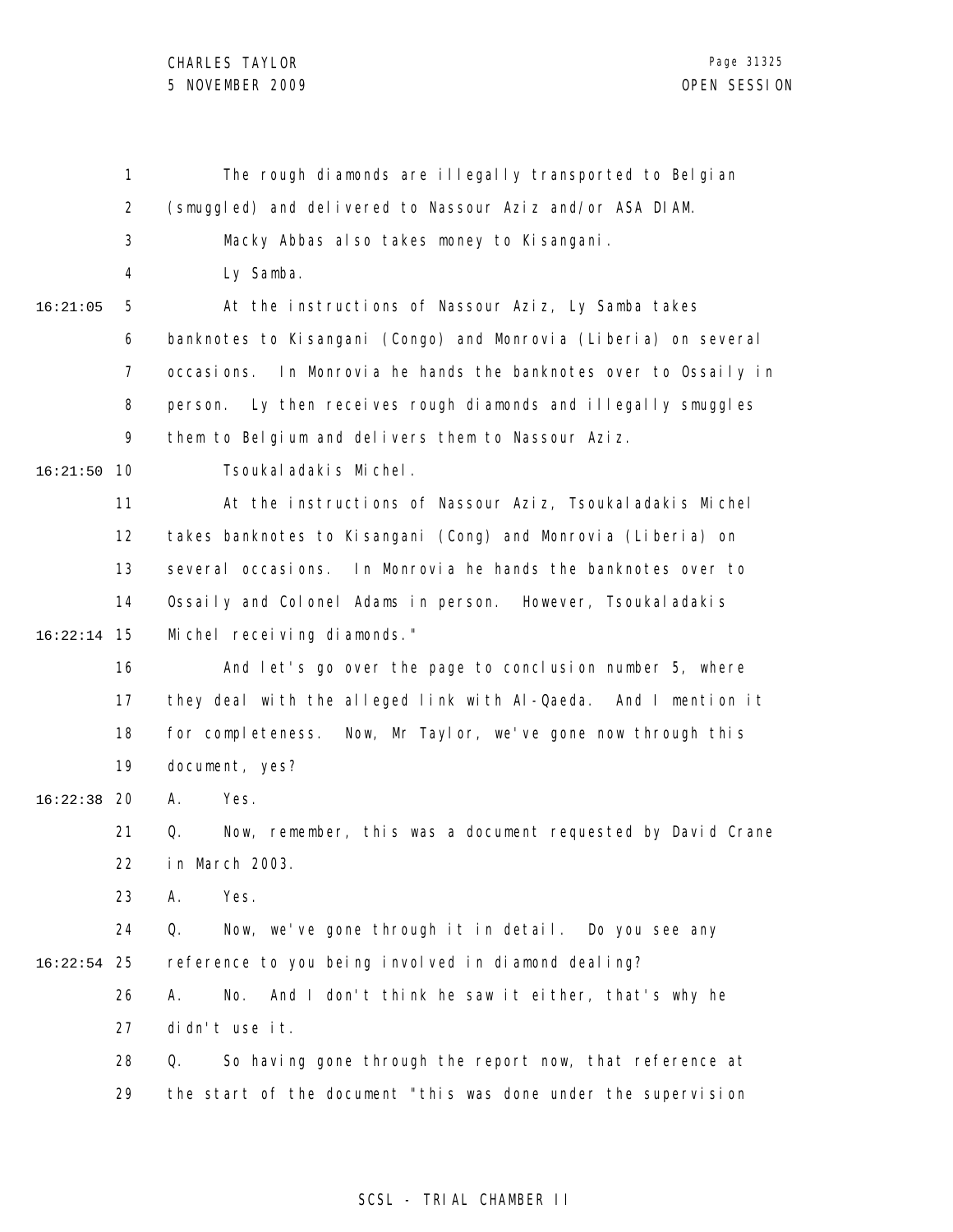1 2 3 4 5 6 7 8 9 10 16:24:00 11 12 13 14 15 16:24:30 16 17 18 19 20 16:24:52 21 22 23 24 25 16:25:13 26 27 28 29 16:23:34 and with the support of the regime of the former President Charles Taylor", have you seen any information in this document to confirm that? A. Well, from my layman's point of view, I have seen nothing. Maybe the investigators saw it. I have seen nothing in this report that - from a legal evidentiary standpoint to suggest that I was involved in masterminding the trading in diamonds and the smuggling of diamonds in and out of Sierra Leone. There's no such thing. You know, this has been one of those things that has really - each time I've read this document, I've just been asking maybe I've been missing something. I have seen nothing. MR GRIFFITHS: Mr President, before I move on, could I ask, please, that that document, Belgian investigation into diamonds, made at the request of David Crane, be marked for identification MFI-284, please. PRESIDING JUDGE: Yes, that's marked MFI-284. Tell me, Mr Griffiths, just before you get on to your next topic, I see we've got approximately five minutes, are you still on track to complete your examination-in-chief on Monday? MR GRIFFITHS: Your Honour, yes. PRESIDING JUDGE: Thank you. JUDGE DOHERTY: Just to clarify, Mr Griffiths, this MFI-284 is a synopsis of many other documents, is that correct? That's the way it comes across to me. MR GRIFFITHS: Yes, it would appear so. Apparently there must have been other documents appended to this report, but this is all that was disclosed to us by the Prosecution. So this is all we have access to. PRESIDING JUDGE: Yes, Ms Hollis.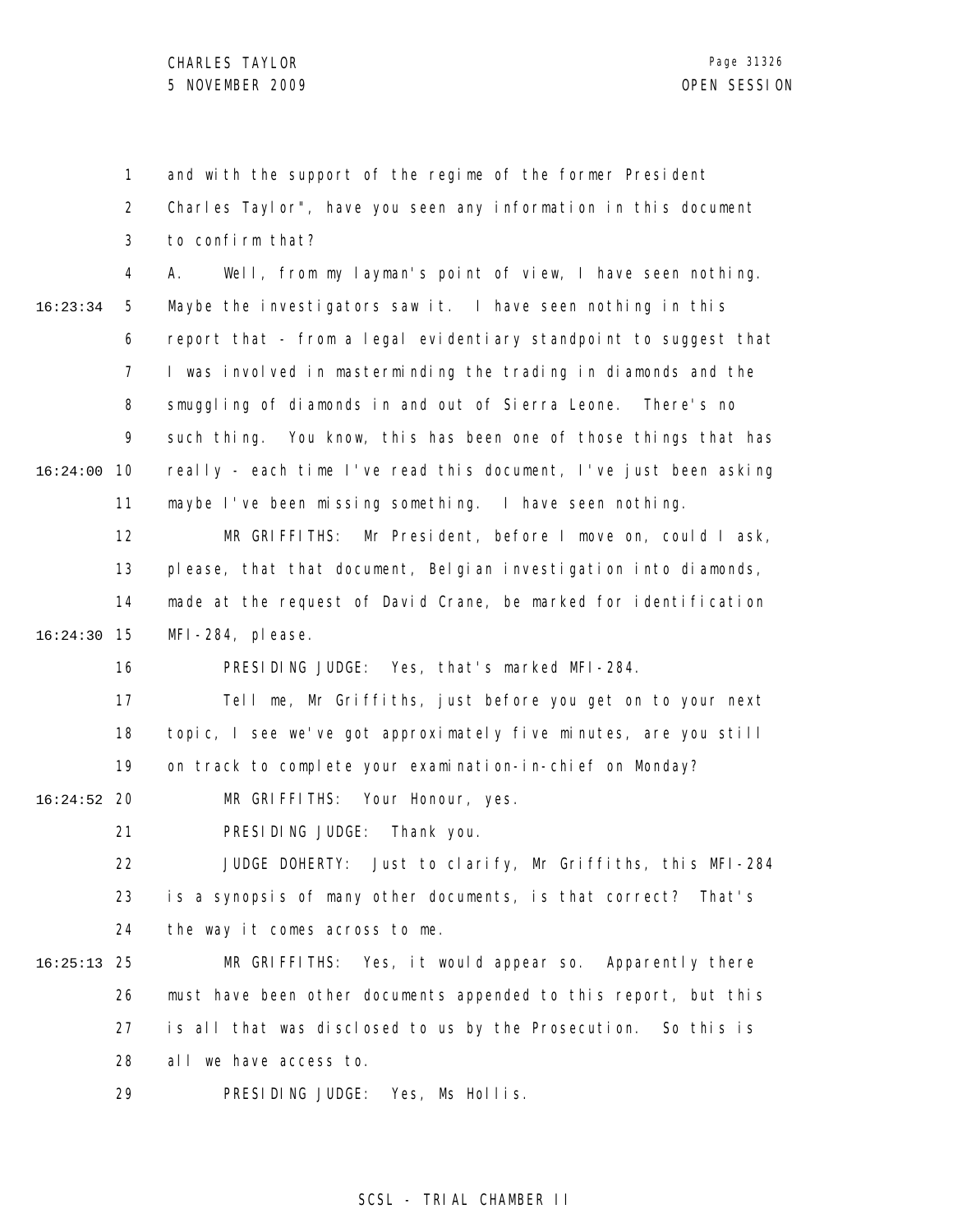|          | $\mathbf{1}$ | MS HOLLIS: I just want to clarify for the record the              |
|----------|--------------|-------------------------------------------------------------------|
|          | 2            | assumption Defence counsel makes that we had additional documents |
|          | 3            | we did not disclose is not true. We gave them what we got. And    |
|          | 4            | the summary may have been extracted for our purposes or others,   |
| 16:25:53 | 5            | but the investigation certainly was not at our request.           |
|          | 6            | PRESIDING JUDGE: Yes. Well, that's now a matter of                |
|          | 7            | record, Ms Hollis.                                                |
|          | 8            | Mr Griffiths.                                                     |
|          | 9            | MR GRIFFITHS:                                                     |
| 16:26:12 | 10           | Now, Mr Taylor, do you remember the UN Security Council<br>Q.     |
|          | 11           | resolution 1306 in relation to Sierra Leone and the alleged       |
|          | 12           | conflicts about diamonds? Remember that?                          |
|          | 13           | А.<br>Yes.                                                        |
|          | 14           | Q.<br>Now, who was - we noted in the presidential papers that you |
| 16:26:57 | 15           | had a minister called Jenkins Dunbar. What was he in charge of?   |
|          | 16           | Jenkins Dunbar was the Minister of Lands, Mines and Energy<br>А.  |
|          | 17           | in my government.                                                 |
|          | 18           | Now, did he prepare any report for you with regard to the<br>Q.   |
|          | 19           | issue of diamonds?                                                |
| 16:27:21 | 20           | Yes, he did. Jenkins Dunbar, at the height of the<br>А.           |
|          | 21           | activities and accusations against Liberian, Jenkins Dunbar was   |
|          | 22           | dispatched to Belgium to work along with the then ambassador to   |
|          | 23           | Belgium, Dr Othello Brandy, to work with the World Diamond        |
|          | 24           | Council in trying to set up a mechanism of certification of       |
| 16:27:56 | 25           | Liberian rough diamonds because an embargo had been issued and    |
|          | 26           | working along with other diamond producing countries including    |
|          | 27           | the Southern African region and what not. He cooperated with the  |
|          | 28           | World Diamond Council and the various trips that he made to       |
|          | 29           | Belgium, South Africa and others, a letter was written to me      |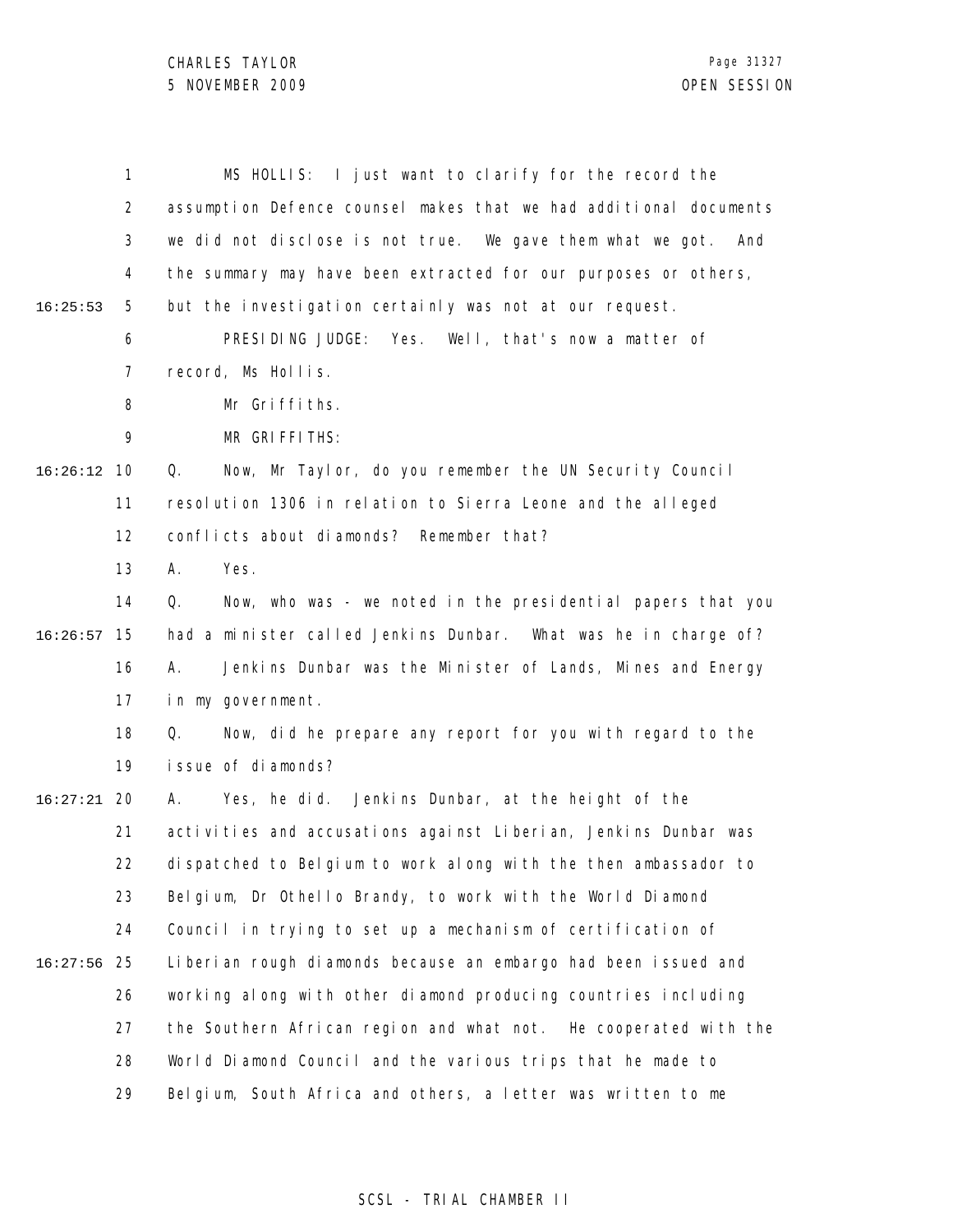|          | $\mathbf{1}$   | giving a full report and accounting of; one, the meetings; two, |
|----------|----------------|-----------------------------------------------------------------|
|          | $\overline{2}$ | the possibilities and probabilities of putting together a       |
|          | 3              | certification regime, those countries that were interested in   |
|          | 4              | assisting Liberia put this regime together; and fourthly, what  |
| 16:28:36 | 5              | Liberia had to do to meet the diamonds of the Security Council. |
|          | 6              | That letter was written to me.                                  |
|          | 7              | MR GRIFFITHS: Now I don't think we have time enough,            |
|          | 8              | Mr President. It will take me perhaps 10 minutes on Monday and  |
|          | 9              | then I hope to be concluding sometime by Monday afternoon.      |
| 16:28:55 | 10             | PRESIDING JUDGE: All right. That does seem an appropriate       |
|          | 11             | time to adjourn now.                                            |
|          | 12             | Mr Taylor, I just remind you of the order in place              |
|          | 13             | regarding not discussing your evidence. We will adjourn until   |
|          | 14             | 9.30 Monday morning.                                            |
| 16:29:10 | 15             | [Whereupon the hearing adjourned at 4.29 p.m.                   |
|          | 16             | to be reconvened on Monday, 9 November 2009 at                  |
|          | 17             | $9.30 a.m.$ ]                                                   |
|          | 18             |                                                                 |
|          | 19             |                                                                 |
|          | 20             |                                                                 |
|          | 21             |                                                                 |
|          | 22             |                                                                 |
|          | 23             |                                                                 |
|          | 24             |                                                                 |
|          | 25             |                                                                 |
|          | 26             |                                                                 |
|          | 27             |                                                                 |
|          | 28             |                                                                 |
|          | 29             |                                                                 |